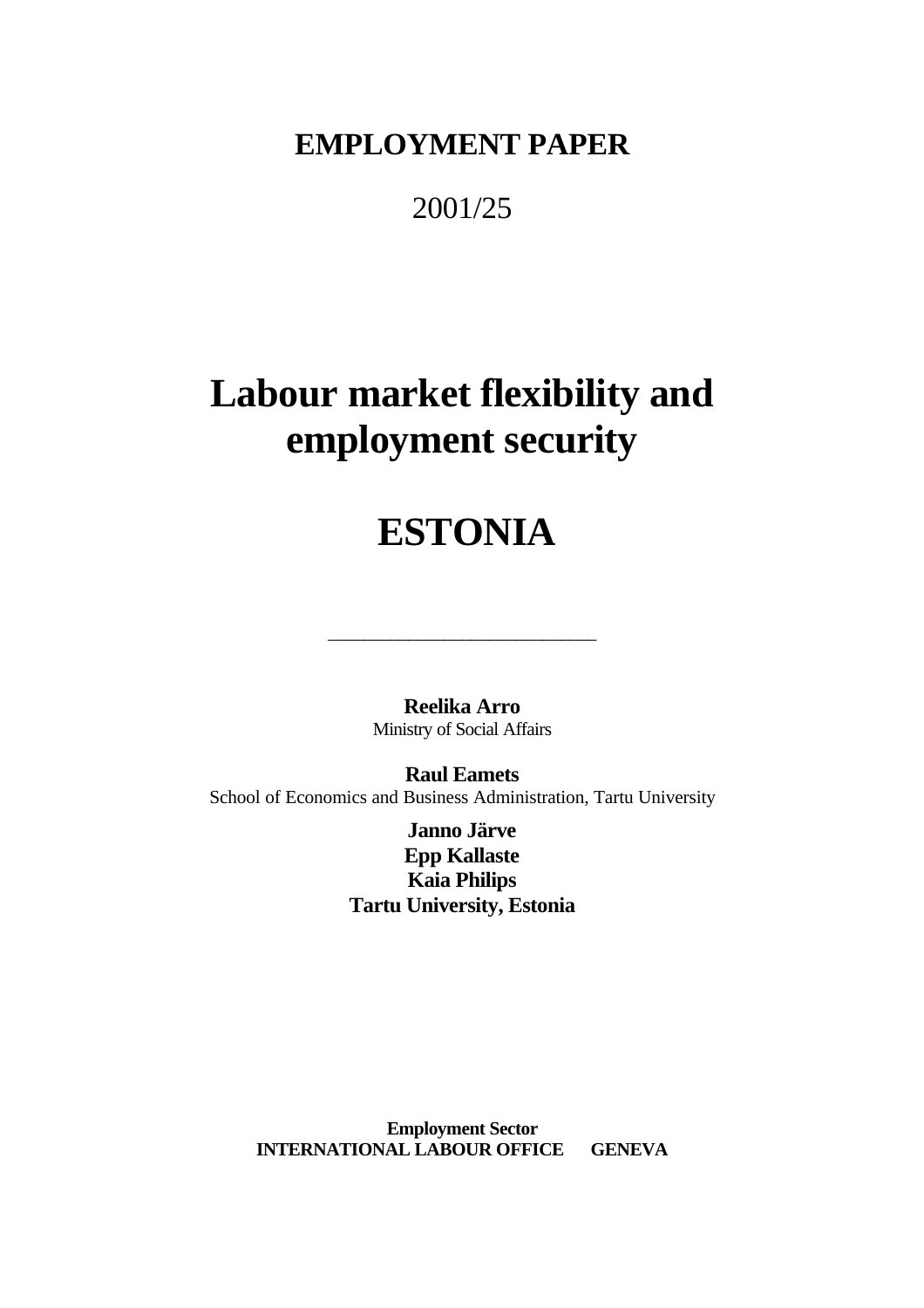Copyright © International Labour Organization 2001 ISBN 92-2-112751-6

Publications of the International Labour Office enjoy copyright under Protocol 2 of the Universal Copyright Convention. Nevertheless, short excerpts from them may be reproduced without authorization, on condition that the source is indicated. For rights or reproduction, or translation, application should be made to the ILO Publications Bureau (Rights and Permissions), International Labour Office, CH-1211 Geneva 22, Switzerland. The International Labour Office welcomes such applications.

Libraries, institutions and other users registered in the United Kingdom with the Copyright Licensing Agency, 90 Tottenham Court road, London W1P 9HE (Fax:+44 171 436 3986), in the United States with the Copyright Clearance Center, 222 Rosewood Drive, Danvers, MA 01923 (Fax:+ 1 508 750 4470), or in other countries with associated Reproduction Rights Organizations, may make photocopies in accordance with the licences issued to them for this purpose.

Reference to names of firms and commercial products and processes does not imply their endorsement by the International Labour Office, and any failure to mention a particular firm, commercial product or process is not a sign of disapproval.

ILO publications can be obtained through major booksellers or ILO local offices in many countries, or direct from ILO Publications, International Labour Office, CH-1211 Geneva 22, Switzerland. Catalogues or lists of new publications are available free of charge from the above address.

The designations employed in ILO publications, which are in conformity with United Nations practice, and the presentation of material therein do not imply the expression of any opinion whatsoever on the part of the International Labour Office concerning the legal status of any country, area or territory or of its authorities, or concerning the delimitation of its frontiers.

The responsibility for opinions expressed in signed articles, studies and other contributions rests solely with their authors, and publication does not constitute an endorsement by the International Labour Office of the opinions expressed in them.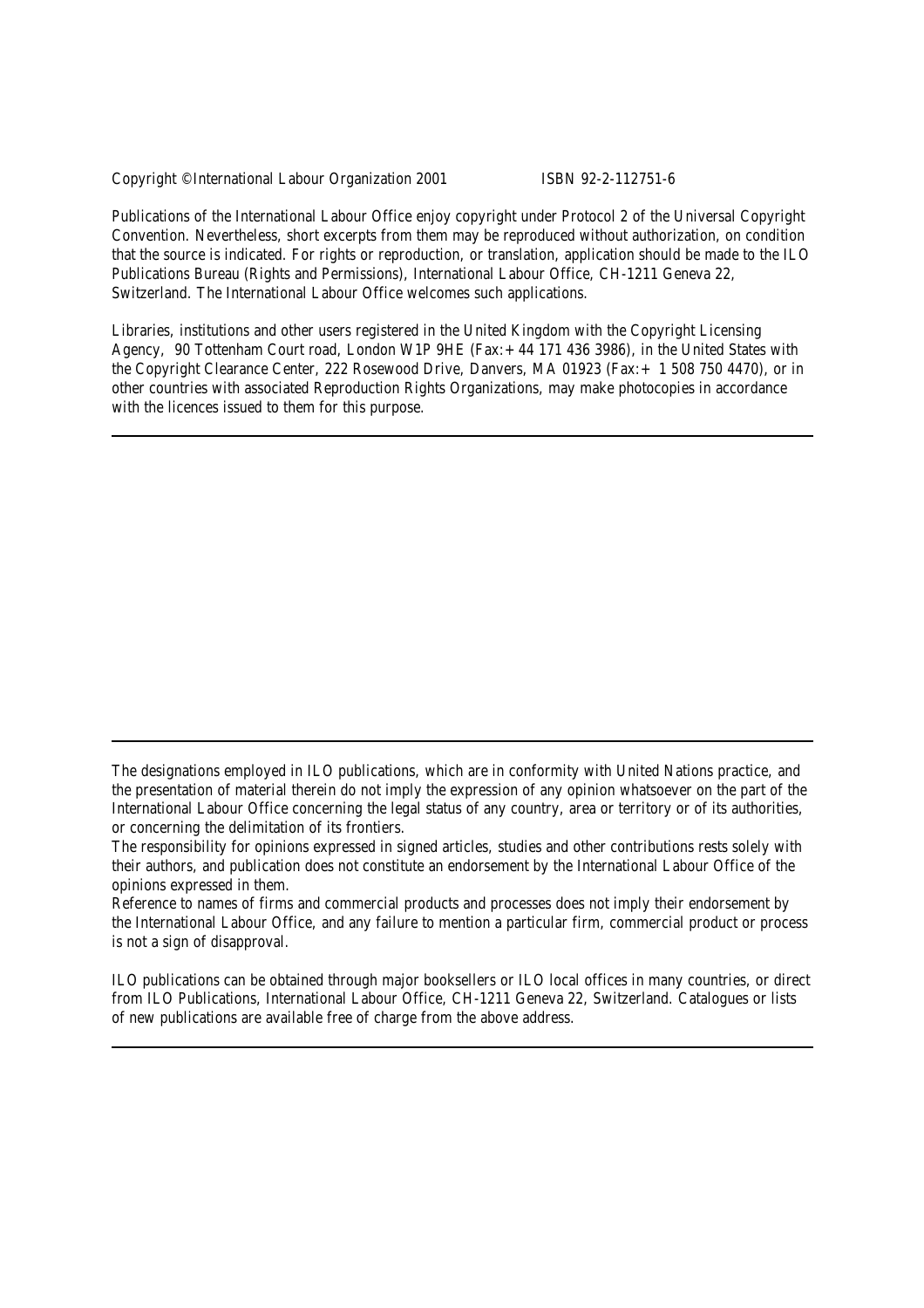## **Preface**

This paper on Estonia is the first of five country reports on reforms in the legislative and institutional framework of the labour market, labour market policies and labour market developments in transition countries. The reports have been prepared for the research project AAdjustment of labour markets to economic and structural change: labour market flexibility, employment security and labour market policies@, carried out by the Labour Market Policy Team of the ILO=s Employment Strategy Department. Apart from Estonia, the other countries examined are Bulgaria, the Czech Republic, Poland and the Russian Federation.

Before 1990, the now transition countries of Central and Eastern Europe shared the policy of full employment, guaranteeing employment security for people of working age. Enterprises were controlled by production targets, not by economic results, so they were little motivated to structural adjustment and cost reduction. The economic reforms immediately challenged the old employment and social guarantees when enterprises lost their traditional markets and were exposed to global competition. In order to find new markets and survive economically, firms had to restructure production and adjust their workforce. In the process, many workers lost their jobs and needed assistance and mediation in finding new jobs, directly or after retraining, and the provision of income support in unemployment. These tasks necessitated the amendment of national labour legislation, a reform of labour market institutions and the setting-up of unemployment insurance systems and active labour market policies. The main challenge has become how to enable enterprises to adjust flexibly to this new and ever-changing economic situation, while ensuring decent employment protection to workers.

There have been large cross-country differences in the approach to legislative, institutional and policy reforms, which have contributed to rather diverse labour market performance. As will be seen in this report, among transition countries Estonia has adopted the most liberal approach. The authors give evidence that high adjustment flexibility of enterprises has helped the country to achieve the highest economic growth rates in the region in the second half of the 1990s. Nevertheless, the cost in terms of the decline in economic participation of the population and the increase in open unemployment has been substantial. Labour market problems have been solved to the detriment of more vulnerable groups of workers poorly protected in the labour market. The accession of Estonia to the European Union will require the strengthening of re-employment assistance to disadvantaged social groups, through capacity-building of labour market institutions and much wider access to labour market policies.

> Rashid Amjad Director a.i., Employment Strategy Department, Employment Sector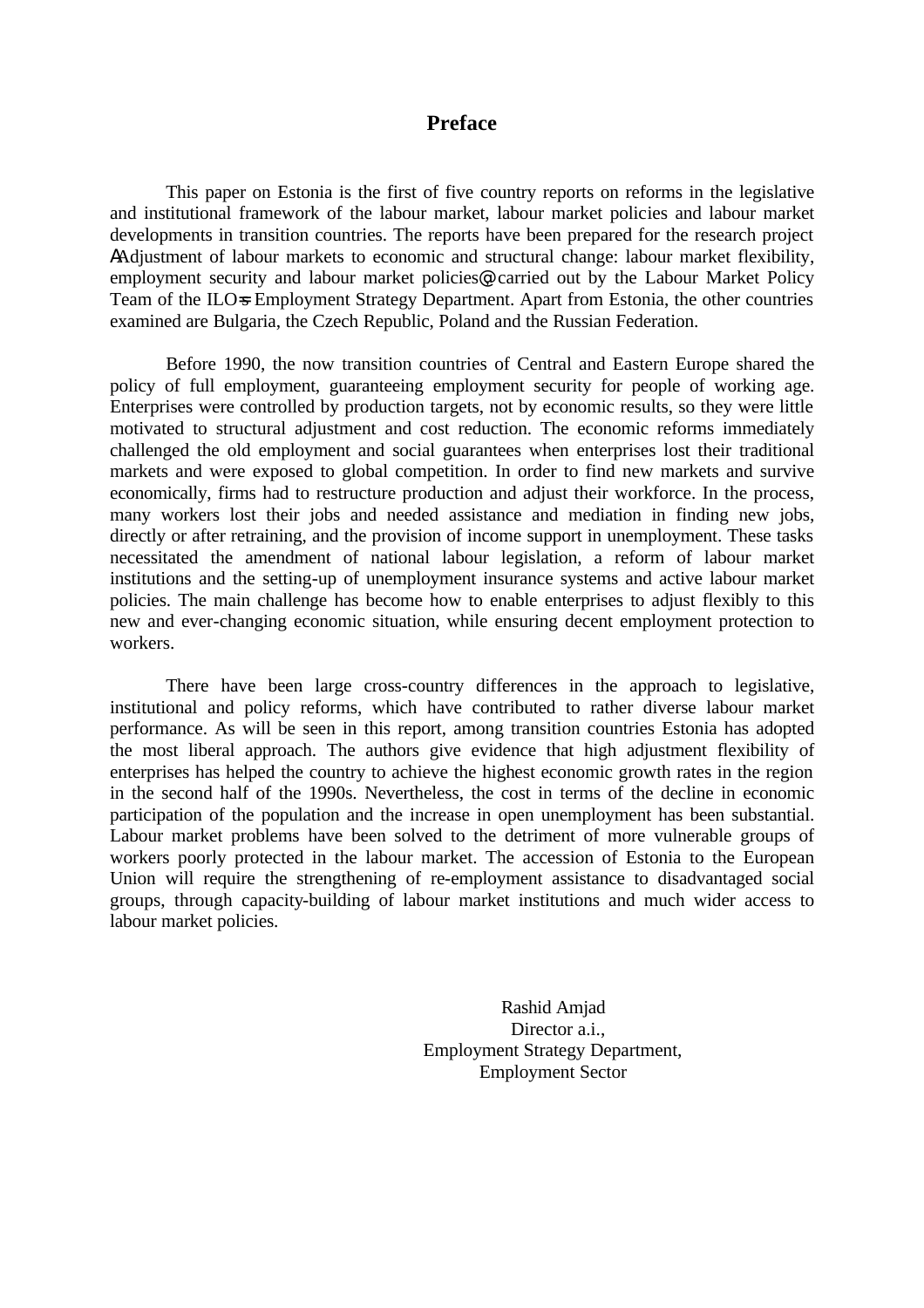## **Contents**

| <b>Introduction</b>                                                           | $\mathbf{1}$                |
|-------------------------------------------------------------------------------|-----------------------------|
| 1. Labour market development trends in the 1990s                              | $\boldsymbol{3}$            |
| 1.1 Introduction                                                              | $\ensuremath{\mathfrak{Z}}$ |
| 1.2 Changes in employment during 1989–1998                                    | $\mathfrak{S}$              |
| 1.3 Annual labour inflows and outflows                                        | 15                          |
| 1.4 Unemployment in Estonia                                                   | 18                          |
| 1.5 Annual inflows to and outflows from unemployment                          | 23                          |
| 1.6 Regional differences and internal migration within the country            | 24                          |
| 1.7 Commuting for work                                                        | 28                          |
| 2. Labour legislation                                                         | 29                          |
| 2.1 Legal acts concerning labour market                                       | 29                          |
| 2.2 Regulation of work relations in Estonia                                   | 31                          |
| 2.3 Legal regulation of the unemployed                                        | 37                          |
| 3. Collective bargaining                                                      | 39                          |
| 3.1 Legal background                                                          | 39                          |
| 3.2 Collective bargaining at enterprise level                                 | 43                          |
| 3.3. Collective bargaining at branch, regional and state level                | 44                          |
| 4. Labour market policy                                                       | 48                          |
| 4.1 Labour market institutions                                                | 48                          |
| 4.2 Active labour market measures                                             | 49                          |
| 4.3 Passive labour market measures                                            | 53                          |
| 4.4. Regional policy in Estonia                                               | 55                          |
| 4.5 Social assistance                                                         | 57                          |
| 4.6 Labour policy priorities 2000-2001                                        | 59                          |
| 5. Conclusions                                                                | 60                          |
| <b>Annex 1</b>                                                                | 65                          |
| Table A1.1 Main sources of information on labour market indicators in Estonia | 65                          |
| <b>Annex 2</b>                                                                | 67                          |
| Annex 2A Vacations and holidays                                               | 67                          |
| Annex 2B Termination of the employment contract                               | 70                          |
| Table 2B.1 Dismissal                                                          | 71                          |
| Table 2B.2 Termination of employment contract by the employee                 | 74                          |
| Table 2B.3 The expiry of the term                                             | 75                          |
| Table 2B.4 Termination of employment contract on the request of third parties | 75                          |
| Table 2B.5 Termination of employment contract independent of parties          | 76                          |
| Annex 3 Legal regulation of the work environment                              | 77                          |
| <b>Annex 4</b>                                                                | 78                          |
| 4A. Development prospects of employment and education                         | 78                          |
| 4B. Development of systems to support employment and training                 | 79                          |
| <b>Bibliography</b>                                                           | 84                          |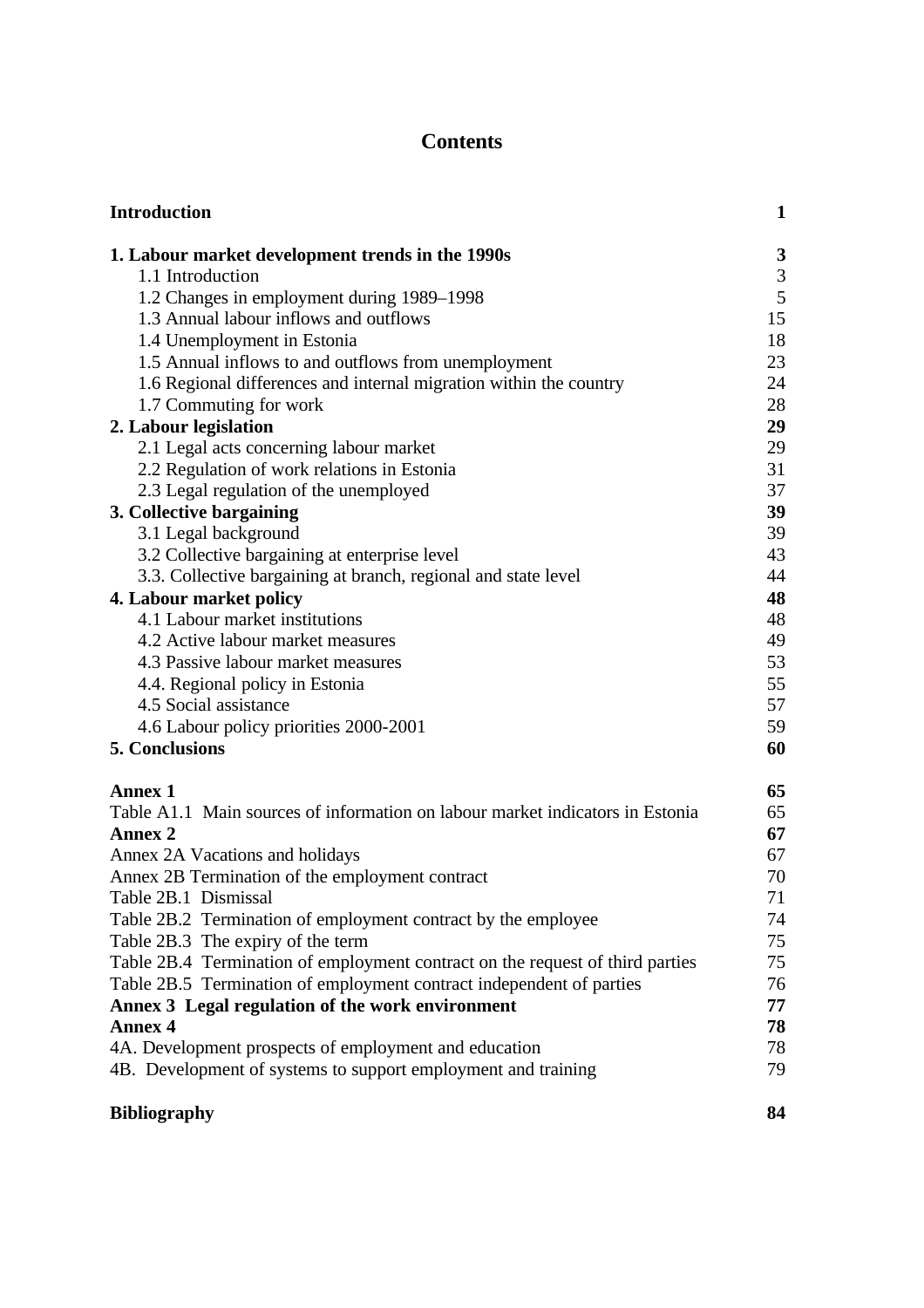## **Introduction**

National labour markets and employment patterns of Central and Eastern European (CEE) economies moving from a centrally planned to a market system have experienced profound changes during transition. To a large extent these changes are connected with the process of internalization of the CEE economies. The need to become efficient and competitive on international markets has led to product innovations, technological and organizational improvements and cost reductions, with direct consequences on the reallocation of labour, a demand for new skills and increased flexibility of workers.

Restructuring of the Estonian economy took place in the mid-1990s. Dramatic changes in foreign trade occurred in the second half of 1992 after the introduction of the Estonian national currency. One important reason why trade with the Russian Federation has decreased is the financial difficulties in CIS countries. The Estonian national currency was internally convertible but Russian roubles were not. The Russian share in foreign trade has since declined from more than 70-80 per cent to 10 per cent today.

Transition also signifies changes in legislation, mainly associated with reforms directed towards creating the labour relations common to market systems. Despite the fact that most labour regulation is approved by Estonian legislators, weak enforcement mechanisms for their proper implementation have a temporary distorting impact on these new labour market trends.

As a result, a shift away from regular full-time wage employment to irregular, timelimited and flexible employment arrangements, including self-employment, can be observed, although full-time employment remains the prevailing form. Labour turnover has also increased and, especially in Estonia, enterprise-level data reflect relatively high inflow/outflow rates. Due to the processes mentioned above, many jobs are being lost while new jobs emerge, often requiring different skills, offering altered working conditions and located in regions different from those where jobs have disappeared. Workers are confronted with shorter labour tenures and a higher incidence of frictional and structural unemployment. In the absence of regular, reasonably paid jobs, many of them are forced to accept precarious jobs in terms of job security, remuneration or working conditions, including jobs in the informal sector.

In 1991, Estonia established the National Employment Service (NES) to provide job placement services to laid-off workers and new labour market entrants and to assist enterprises in recruiting for vacant jobs. Unemployment benefit schemes are offering temporary income support for eligible jobseekers. Active labour market policies launched by the NES aim to improve employability of unemployed persons, support job creation initiatives in regions with weak demand for labour, help maintain potentially viable jobs and subsidize re-employment of disadvantaged groups of workers.

Estonia is characterized by a relatively weak labour policy combined with low social protection of those who are not eligible for unemployment benefits. The country has opted for very low levels of unemployment benefits, pensions and minimum wages. The minimum wage is so low that it does not serve as a barrier to new hires: prevailing wages are higher than the minimum. Wages are predominantly set by the employers, with few wage controls put into effect by the government in the public sector. In addition, there is no effective trade union movement raising wages, and no policy to keep firms open to avoid lay-offs and bankruptcy. Thus the labour market in Estonia is very flexible compared with those in other CEE countries.

This study analyses the official statistics on employment-related issues published by the Statistical Office of Estonia, the Labour Market Board, the Ministry of Social Affairs and other institutions. When possible, official data have been supplemented with the results of academic studies. Other sources include previous reports by national experts to the ILO, EC, ETF and UNDP Human Development Reports.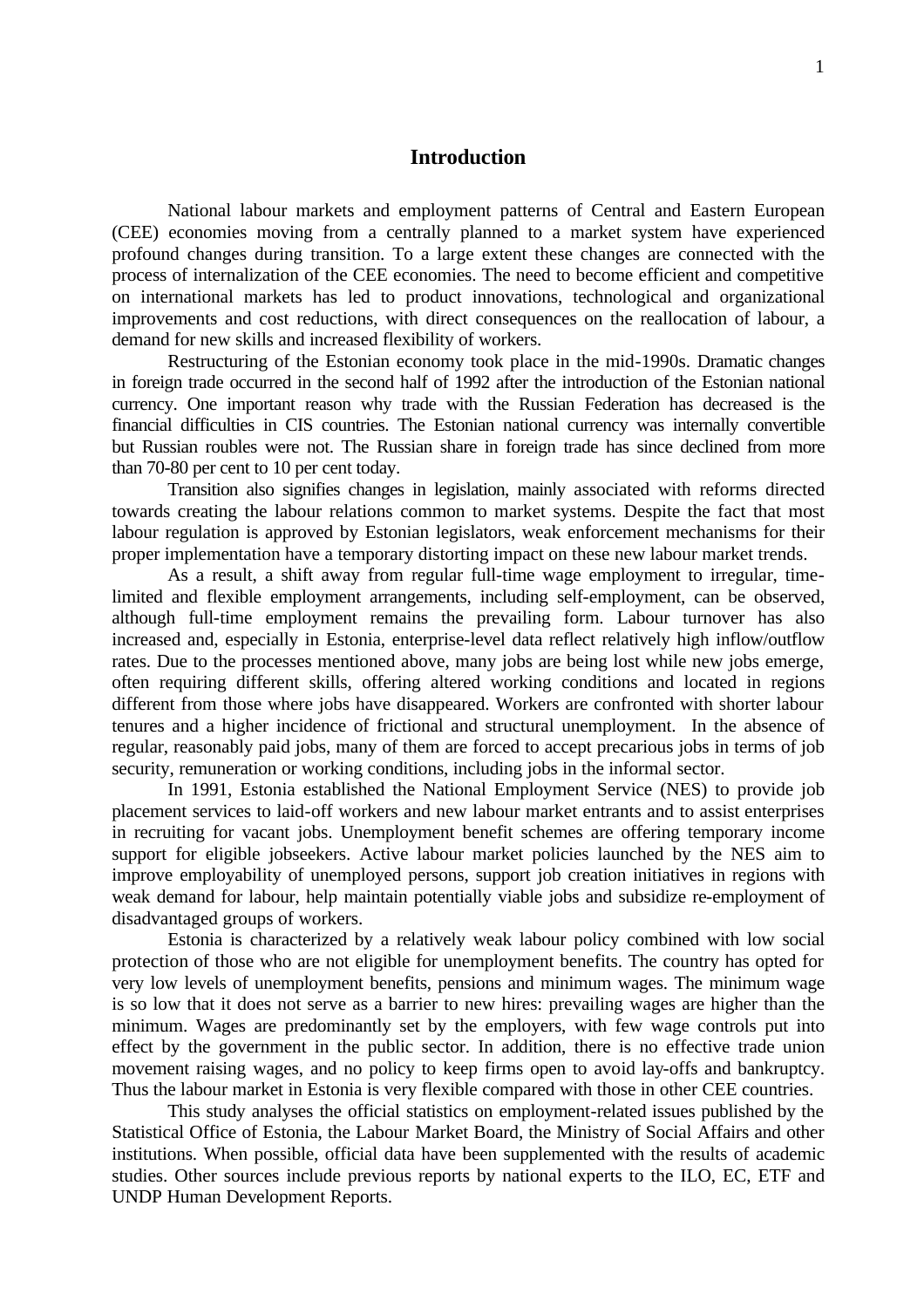#### **Labour Market Board Statistics**

This report uses the latest unemployment data available from the Estonian Labour Market Board, which provide the number of unemployed persons registered as either unemployed or as unemployed jobseekers, the number of registered vacancies, and active and passive labour market measures. These statistics are valuable mainly because of their comprehensiveness (monthly published data) and the fact that they include regional aspects of unemployment as well.

#### **Labour Force Surveys**

The first Estonian Labour Force Survey (ELFS) was conducted in spring 1995 and focused on two major sections: retrospective and current respectively. The ELFS 95 reconstructs major labour market flows from 1989 to 1995. Similar surveys were conducted in 1997 (with the retrospective section covering 1995–1996, full years), in 1998 (retrospective covered 1997) and in 1999 (retrospective covered 1998). The age limits of the sample are set at 15–74 years. The age span for the retrospective data is 15–69 and for the current data 15–74 years.

The data for 1989-–1994 are from ELFS 95; 1995–1996 data are from ELFS 97; the 1997 data from ELFS 98; and the 1998 data from ELFS 99. In looking at the time-series presented, it should be born in mind that data originate from different sources and their comparability is reduced by certain circumstances that influenced the conducting of the surveys:

• The sample size was different for different ELFS (ELFS 97 interviewed 5,000 persons; for ELFS 98 and ELFS 99, the total number of interviewees was 13,000.

• The sample frames for surveys differed. For ELFS 95 the sample frame was the database of the 1989 population census that, in view of the population changes in the meantime, was outdated and was thus one source of errors. For other ELFS the Population Register was used.

ß The sample designs of the surveys are different. Stratified simple random sampling was used in the ELFS 95, cluster samples in subsequent ELFS.

The labour force surveys are based on the main terms devised by the International Labour Office.

The main sources of information on labour market indicators are summarized in Table A1 (see Annex 1), giving characteristics of data sources on population, employment, unemployment, wages and salaries, incomes and expenditures, and labour market policies.

#### **Limitations**

As no published statistics on annual labour inflows and outflows, labour tenure, and commuting for work are available, academic studies have been used to estimate labour flows and commuting for work. There are also no statistics available on unemployed persons according to their previous job (economic sector, branch, occupation, etc.) and no complete statistics on the reintegration of unemployed persons after the completion of training courses.

The present report consists of four sections. Section 1 analyses labour market development trends in Estonia in the 1990s, in particular quantitative and qualitative changes in employment, in total and by sex, economic sector and branch, and by occupation and company size.

Section 2 assesses labour legislation regulating recruitment as well as termination of employment and the advancement of workers. Other legal norms regulating employment relations between employers and workers (types of contract and conditions for their provision, irregular work agreements and conditions regulating termination) are examined. This section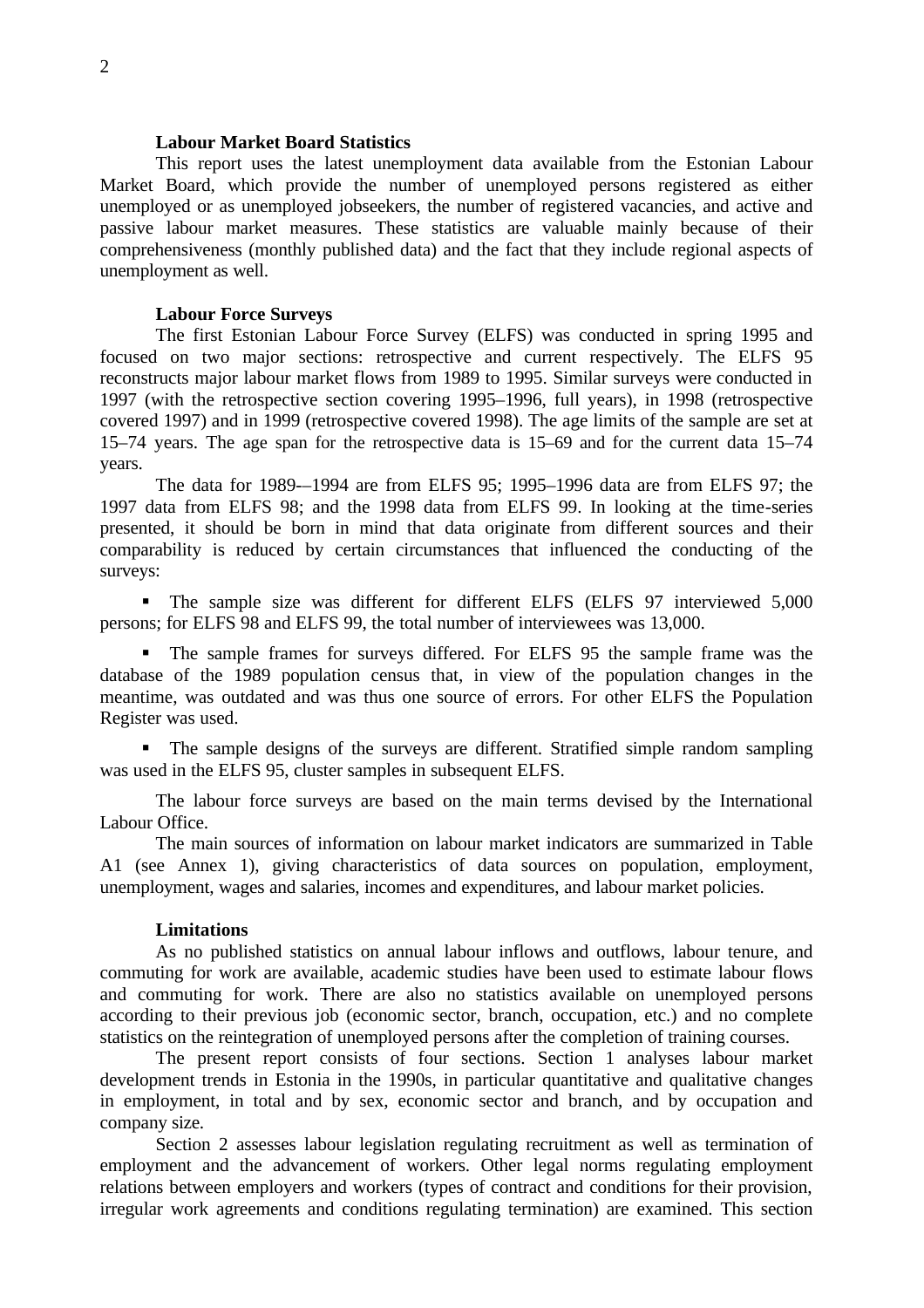also reviews the conditions for entitlement to registration with the NES, to unemployment benefits and other income support provided by the NES, and to participation in active labour market policies.

Section 3 deals with collective bargaining on employment and income security at the national, regional, branch and enterprise levels. The extent of protection in existing jobs and employment protection in general are evaluated, including examples of enterprise practices based on enterprise collective agreements.

Section 4 explores the links between employment protection, labour market policies and employment promotion. It traces to what extent existing redundant jobs have been and are being protected by subsidies from public budgets or other resources. It also gives an overview of the application of active and passive labour market policies and development trends.

## **1. Labour market development trends in the 1990s**

## **1.1 Introduction**

The Estonian economy in the beginning of 1990s was part of the economy of the Soviet Union and was closely bound up with the raw material and product markets of the Soviet Union. Thus, at the beginning of the transition period, the employment structure in Estonia was the result not of natural market-oriented development but had been shaped artificially by the economic needs of the former Soviet Union. In 1992, economic reforms were launched in Estonia and drastic changes took place in its economy, creating a completely new environment for business activities. From the viewpoint of general economic policies, Estonia introduced liberal foreign trade, an annually balanced state budget, a currency board system, flat personal and corporate income taxes, and subsidy-free agriculture.

From 1989 to 1998 the resident population of Estonia decreased steadily and by 1998 had returned to its 1970s level of below 1.5 million. The reasons for this decrease are negative net migration since  $1990<sup>1</sup>$  and the decreasing birth rate since  $1991<sup>2</sup>$ 

The years from 1989 to 1998 saw the emergence and growth of unemployment and the decrease in employment in Estonia, as shown in table 1.1. While in 1989–1990 the unemployment rate was 1.5 per cent, it had increased to 14.1 per cent by the first quarter of 2000. The share of inactive persons also increased from 23.1 to 32.4 per cent. The increase both in inactivity and unemployment brought a rapid fall in employment. In total, employment has decreased by 201,700 persons or almost 30 per cent of today's labour force. The employment rate decreased from 76.4 per cent in 1989 to 60.9 per cent in 1998. Owing to the economic upsurge, a slight increase in employment was observed in 1997 and at the beginning of 1998 but, as a result of the Russian crisis, employment has since fallen drastically.

The market economy reforms of the 1990s in Estonia caused nearly half of employees to change either their jobs or job status. This did not always happen voluntarily and was frequently a result of forced redundancy or a reorganization or closure of the employing

 $\overline{a}$ 

<sup>&</sup>lt;sup>1</sup> The main reason for population change has been the decreasing number of arrivals simultaneously with the large number of departures from Estonia. The Immigration Law, which came into force in 1990, and the Law on Foreigners (1993) play an important role in the decrease in arrivals. These two laws stipulate that immigration may not exceed 0.1 per cent of the resident population at the beginning of a year.

 $2^2$  As economic conditions have changed, many young families have postponed the birth of the first child. Adjustment problems and economic instability have also resulted in unstable family relations, with an increasing number of divorces and a falling birth rate. Health care statistics reveal that the number of unnatural deaths (alcohol, poisoning, suicides, homicides, traffic accidents) increased nearly twofold in the 1990s compared with the 1980s.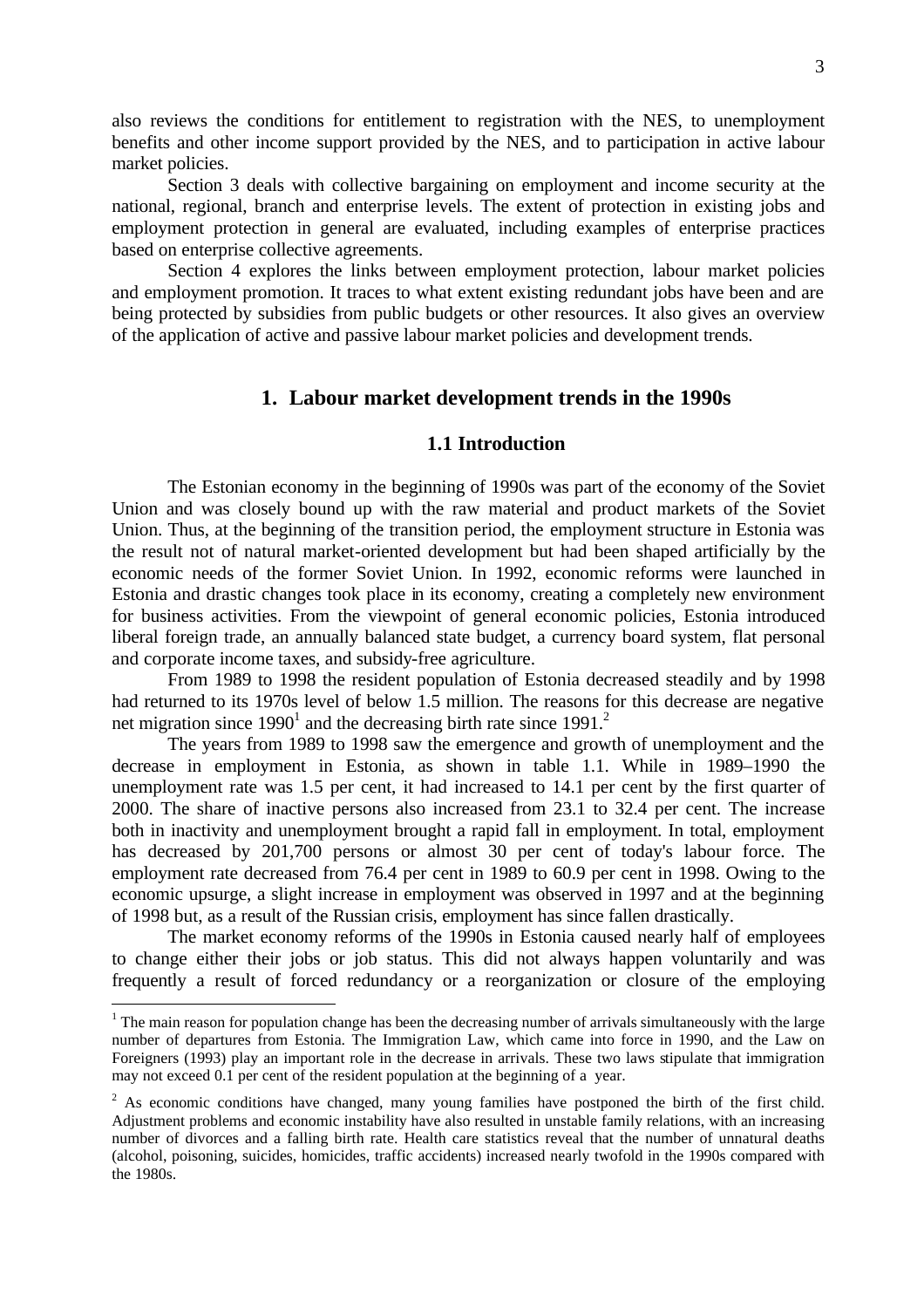enterprise. For people of working age, the guaranteed employment of the Soviet era was abruptly replaced by competition for a rapidly dwindling number of jobs, for which applicants were required to have good skills and knowledge.

During transition, table 1.2 shows that labour force participation rates dropped for all age groups. The lowest participation rate was for young females (only 38.7 per cent) and the highest for males in the 25–49 years age group (92.3 per cent) in 1998. The largest decline of participation rates has been for older people, who had relatively high participation rates in the command economy. In both male and female groups, older participation rates declined most and the widest difference between male and female groups is among older people as well.

| <b>Economic status</b>                    | 1989      | 1990   | 1991  | 1992             | 1993  | 1994              | 1995                        | 1996               | 1997  | 1998             |
|-------------------------------------------|-----------|--------|-------|------------------|-------|-------------------|-----------------------------|--------------------|-------|------------------|
| <b>Males and females</b>                  |           |        |       |                  |       |                   |                             |                    |       |                  |
| Total population                          | 1096.4    | 1102.3 |       | 1104.0 1101.2    |       |                   | 1079.9 1069.4 1061.6 1054.1 |                    |       | 1047.0 1044.2    |
| Total labour force                        | 842.6     | 831.7  | 819.8 | 794.8            | 757.8 | 749.4             | 726.9                       | 717.6              | 713.5 | 706.4            |
| Employed                                  | 837.9     | 826.4  | 807.8 | 765.7            | 708.1 | 692.6             | 656.1                       | 645.6              | 644.1 | 636.2            |
| Unemployed                                | (4.7)     | 5.3    | 12.0  | 29.1             | 49.6  | 56.7              | 70.9                        | 71.9               | 69.4  | 70.2             |
| Inactive persons                          | 253.8     | 270.5  | 284.2 | 306.4            | 322.1 | 320.1             | 334.6                       | 336.5              | 333.6 | 337.8            |
| Labour force participation<br>rate (%)    | 76.9      | 75.5   | 74.3  | 72.2             | 70.2  | 70.1              | 68.5                        | 68.1               | 68.1  | 67.7             |
| Employment rate (%)                       | 76.4      | 75.0   | 73.2  | 69.5             | 65.6  | $64.\overline{8}$ | 61.8                        | 61.3               | 61.5  | 60.9             |
| Unemployment rate (%)                     | (0.6)     | 0.6    | 1.5   | $\overline{3.7}$ | 6.5   | 7.6               | 9.7                         | 10.0               | 9.7   | $\overline{9.9}$ |
| <b>Males</b>                              |           |        |       |                  |       |                   |                             |                    |       |                  |
| Total population                          | 519.6     | 522.7  | 523.7 | 522.8            | 512.5 | 507.8             | 504.4                       | 500.9              | 497.8 | 496.4            |
| Total labour force                        | 429.1     | 429.3  | 427.5 | 420.7            | 399.9 | 395.5             | 382.9                       | 375.8              | 374.6 | 368.7            |
| Employed                                  | 426.7     | 426.7  | 421.5 | 404.4            | 373.9 | 366.6             | 342.3                       | 335.4              | 336.7 | 328.7            |
| Unemployed                                |           | (2.5)  | 6.1   | 16.3             | 26.0  | 28.9              | 40.6                        | 40.4               | 37.9  | 40.0             |
| Inactive persons                          | 90.5      | 93.5   | 96.1  | 102.1            | 112.6 | 112.2             | 121.5                       | 125.1              | 123.1 | 127.7            |
| Labour force participation<br>rate $(\%)$ | 82.6      | 82.1   | 81.6  | 80.5             | 78.0  | 77.9              | 75.9                        | 75.0               | 75.3  | 74.3             |
| Employment rate (%)                       | 82.1      | 81.6   | 80.5  | 77.4             | 73.0  | 72.2              | 67.9                        | 67.0               | 67.6  | 66.2             |
| Unemployment rate (%)                     | $\ddotsc$ | (0.6)  | 1.4   | 3.9              | 6.5   | 7.3               | 10.6                        | 10.7               | 10.1  | 10.8             |
| <b>Females</b>                            |           |        |       |                  |       |                   |                             |                    |       |                  |
| Total population                          | 576.8     | 579.5  | 580.3 | 578.4            | 567.4 | 561.7             | 557.2                       | $5\overline{53.2}$ | 549.3 | 547.8            |
| <b>Total labour force</b>                 | 413.5     | 402.5  | 392.2 | 374.1            | 357.9 | 353.8             | 344.0                       | 341.8              | 338.8 | 337.7            |
| Employed                                  | 411.3     | 399.7  | 386.3 | 361.3            | 334.2 | 326.0             | 313.8                       | 310.2              | 307.4 | 307.5            |
| Unemployed                                |           | (2.8)  | 6.0   | 12.8             | 23.7  | 27.8              | 30.3                        | 31.6               | 31.5  | 30.2             |
| Inactive persons                          | 163.3     | 177.0  | 188.1 | 204.3            | 209.5 | 207.8             | 213.2                       | 211.4              | 210.4 | 210.1            |
| Labour force participation<br>rate (%)    | 71.7      | 69.5   | 67.6  | 64.7             | 63.1  | 63.0              | 61.7                        | 61.8               | 61.7  | 61.7             |
| Employment rate (%)                       | 71.3      | 69.0   | 66.6  | 62.5             | 58.9  | 58.0              | 56.3                        | 56.1               | 56.0  | 56.1             |
| Unemployment rate (%)                     | .         | (0.7)  | 1.5   | 3.4              | 6.6   | 7.9               | 8.8                         | 9.2                | 9.3   | $\overline{8.9}$ |

**Table 1.1: Population aged 15–69, by sex and economic status, 1989–1998 (annual average, '000s, percentages)**

Notes: ... indicates data based on less than 20 persons in the sample; ( ) indicates data based on 20–39 persons.

Source: Estonian Labour Force Surveys, various years.

There is a widening gap between the participation rates of young females and males. In 1989, the participation rate of young males was around 52 per cent and increased until 1994, when it started to decline and by 1998 it was 50 per cent. The female participation rate for this age group declined from 48 to 39 per cent in these same ten years. The tendency is for young people to stay longer in initial education and training and, especially among young women, to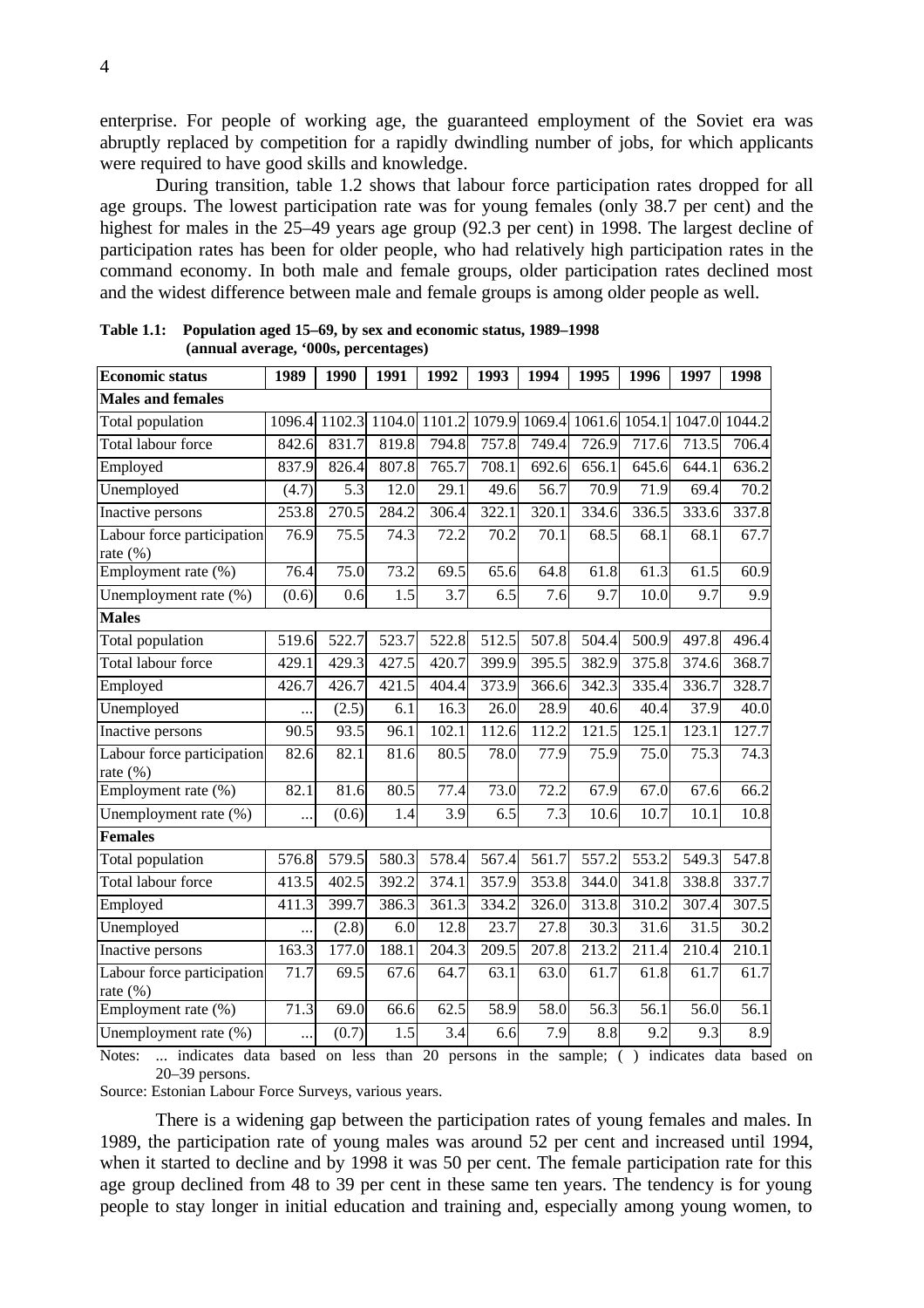remain in education as long as possible. In 1989, there were 83,500 young people in the 15–24 age group in the educational system, with the number of students increasing to 93,800 in 1998. The year 1992 showed no difference among students in higher education by sex but in 1999 the number of female students was increasing by a factor of 2.1 and male students by a factor of 1.5.

At the same time the labour demand for younger members of the labour force has increased drastically. During very dynamic economic development, employers in Estonia have preferred younger employees with greater flexibility for acquiring training and a better knowledge of languages and IT.

| Age group          | 1989 | 1990 | 1991 | 1992                     | 1993 | 1994 | 1995 | 1996 | 1997 | 1998 |
|--------------------|------|------|------|--------------------------|------|------|------|------|------|------|
|                    |      |      |      | <b>Males and females</b> |      |      |      |      |      |      |
| $15 - 24$          | 50.4 | 48.8 | 49.6 | 50.4                     | 49.9 | 52.2 | 47.7 | 45.9 | 45.4 | 44.4 |
| $25 - 49$          | 93.9 | 92.5 | 91.9 | 91.4                     | 90.8 | 90.4 | 90.0 | 89.1 | 89.4 | 88.1 |
| $50 - 69$          | 66.2 | 65.1 | 61.9 | 56.3                     | 51.7 | 50.3 | 48.0 | 48.8 | 48.7 | 49.6 |
| $16$ – pension age | 84.9 | 83.4 | 82.9 | 82.0                     | 81.6 | 81.5 | 80.1 | 79.4 | 78.8 | 78.2 |
| $15 - 64$          | 78.9 | 77.9 | 76.9 | 75.1                     | 73.6 | 73.8 | 72.6 | 72.1 | 72.5 | 71.9 |
| $15 - 69$          | 76.9 | 75.5 | 74.3 | 72.2                     | 70.2 | 70.1 | 68.5 | 68.1 | 68.1 | 67.7 |
|                    |      |      |      | <b>Males</b>             |      |      |      |      |      |      |
| $15 - 24$          | 52.3 | 53.3 | 56.1 | 60.1                     | 57.7 | 60.1 | 55.6 | 53.1 | 52.0 | 50.0 |
| $25 - 49$          | 97.8 | 97.2 | 96.8 | 96.1                     | 95.1 | 94.6 | 94.0 | 92.9 | 93.5 | 92.3 |
| 50–69              | 77.8 | 76.5 | 73.6 | 68.3                     | 63.9 | 62.2 | 58.8 | 58.9 | 59.4 | 59.4 |
| $16$ – pension age | 87.4 | 87.0 | 87.3 | 86.7                     | 85.9 | 85.8 | 84.0 | 83.1 | 82.4 | 81.5 |
| $15 - 64$          | 83.8 | 83.7 | 83.5 | 82.5                     | 80.5 | 80.7 | 79.3 | 78.3 | 78.8 | 77.8 |
| $15 - 69$          | 82.6 | 82.1 | 81.6 | 80.5                     | 78.0 | 77.9 | 75.9 | 75.0 | 75.3 | 74.3 |
|                    |      |      |      | <b>Females</b>           |      |      |      |      |      |      |
| $15 - 24$          | 48.3 | 44.0 | 42.7 | 40.0                     | 41.5 | 43.8 | 39.5 | 38.5 | 38.6 | 38.7 |
| $25 - 49$          | 90.1 | 88.0 | 87.3 | 86.9                     | 86.7 | 86.4 | 86.1 | 85.4 | 85.4 | 84.1 |
| 50-69              | 57.8 | 56.8 | 53.3 | 47.5                     | 42.7 | 41.5 | 40.0 | 41.2 | 40.7 | 42.4 |
| $16$ – pension age | 82.1 | 79.5 | 78.2 | 76.9                     | 77.1 | 76.9 | 75.9 | 75.5 | 75.0 | 74.8 |
| $15 - 64$          | 82.1 | 79.5 | 78.2 | 76.9                     | 77.1 | 76.9 | 66.3 | 66.4 | 66.6 | 66.4 |
| $15 - 69$          | 71.7 | 69.5 | 67.6 | 64.7                     | 63.1 | 63.0 | 61.7 | 61.8 | 61.7 | 61.7 |

**Table 1.2: Labour force participation rate by sex and by age, 1989-1998 (annual average, percentages)**

Source: Estonian Labour Force Surveys, various years.

## **1.2 Changes in employment during 1989–1998**

Table 1.3 shows the decrease in employment rate from 1989 to 1998. Male employment declined from 82.1 to 66.2 per cent. At the same time the female employment rate was 56.1 per cent. Despite this, the decline in employment was more profound and faster among women in the earlier years of transition and among men since 1995. During the period from 1989-1998 the employment of women fell by 25.2 per cent, among men by 23 per cent. Analysing employment from the gender perspective, female employment under the planned economy was comparatively high. Employment rates for young people (15-24 years) declined from 49.6 to 37.4 per cent between 1989 and 1998.

In terms of general changes in employment, the biggest change has been employment shifts by sectors. In 1998, 9.1 per cent of employees were in the primary sector, 33.4 per cent in secondary and 57.5 per cent in the tertiary sector, as table 1.4 shows. Future increases in the overall employment rate will depend on expansion of the service sector.

Regarding male and female participation rates, females are employed more in the service sector and males in the primary and secondary sector. In services, male employment has increased at a faster rate than female employment. Stabilization of the share of the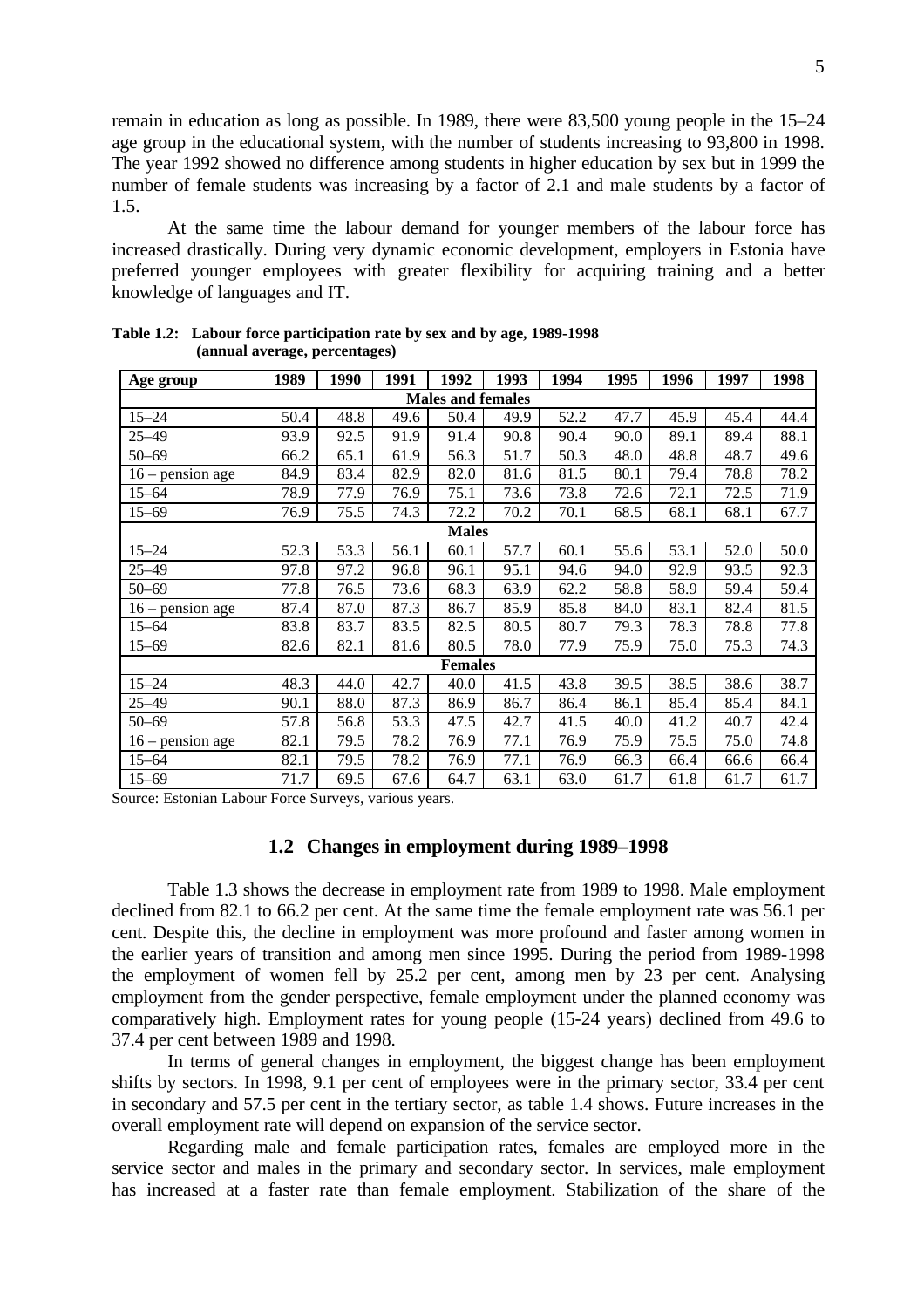secondary sector in employment for men, compared to women, means that female-dominated industries have declined more (e.g. manufacturing) and that women employees have been replaced by men (e.g. electricity production and construction). The substitution of women has also taken place in services, for instance in trade.

| Age group          | 1989 | 1990 | 1991 | 1992 | 1993                     | 1994              | 1995 | 1996 | 1997 | 1998              |
|--------------------|------|------|------|------|--------------------------|-------------------|------|------|------|-------------------|
|                    |      |      |      |      | <b>Males and females</b> |                   |      |      |      |                   |
| $15 - 24$          | 49.6 | 48.0 | 47.9 | 46.7 | 44.4                     | 46.1              | 41.0 | 38.6 | 38.9 | 37.4              |
| $25 - 49$          | 93.5 | 92.1 | 90.8 | 88.2 | 85.0                     | 83.6              | 81.2 | 80.4 | 80.4 | 79.3              |
| $50 - 69$          | 65.9 | 64.8 | 61.3 | 55.1 | 49.5                     | 47.8              | 44.7 | 45.2 | 45.7 | 46.5              |
| $16$ – pension age | 84.4 | 82.8 | 81.6 | 78.8 | 76.0                     | 75.0              | 72.0 | 71.1 | 70.8 | 70.1              |
| $15 - 64$          | 78.5 | 77.4 | 75.8 | 72.3 | 68.7                     | 68.1              | 65.5 | 64.9 | 65.4 | 64.7              |
| $15 - 69$          | 76.4 | 75.0 | 73.2 | 69.5 | 65.6                     | 64.8              | 61.8 | 61.3 | 31.5 | 60.9              |
|                    |      |      |      |      | <b>Males</b>             |                   |      |      |      |                   |
| $15 - 24$          | 51.3 | 52.3 | 54.3 | 55.9 | 52.1                     | $\overline{53.2}$ | 48.4 | 44.9 | 43.8 | 41.6              |
| $25 - 49$          | 97.5 | 96.8 | 95.6 | 92.5 | 89.0                     | 88.0              | 83.6 | 83.2 | 84.5 | 82.6              |
| $50 - 69$          | 77.5 | 76.1 | 72.9 | 66.7 | 60.9                     | 59.1              | 54.3 | 54.0 | 54.8 | 54.7              |
| $16$ – pension age | 87.0 | 86.5 | 86.0 | 83.2 | 80.1                     | 79.2              | 75.0 | 74.1 | 73.8 | 72.5              |
| $15 - 64$          | 83.4 | 83.2 | 82.3 | 79.3 | 75.2                     | 74.7              | 70.9 | 69.8 | 70.7 | 69.2              |
| $15 - 69$          | 82.1 | 81.6 | 80.5 | 77.4 | 73.0                     | 72.2              | 67.9 | 67.0 | 67.6 | 66.2              |
|                    |      |      |      |      | <b>Females</b>           |                   |      |      |      |                   |
| $15 - 24$          | 47.8 | 43.3 | 41.1 | 36.8 | 36.1                     | 38.6              | 33.2 | 32.1 | 33.9 | 33.2              |
| $25 - 49$          | 89.6 | 87.5 | 86.1 | 84.1 | 81.1                     | 79.4              | 78.8 | 77.7 | 76.5 | $\overline{7}6.0$ |
| $50 - 69$          | 57.6 | 56.5 | 52.8 | 46.5 | 41.1                     | 39.4              | 37.6 | 38.7 | 39.0 | 40.5              |
| $16$ – pension age | 81.6 | 78.9 | 76.9 | 74.1 | 71.6                     | 70.6              | 68.8 | 68.0 | 67.5 | 67.6              |
| $15 - 64$          | 73.9 | 71.9 | 69.7 | 65.8 | 62.6                     | 62.0              | 60.5 | 60.2 | 60.4 | 60.4              |
| $15 - 69$          | 71.3 | 69.0 | 66.6 | 62.5 | 58.9                     | 58.0              | 56.3 | 56.1 | 56.0 | 56.1              |

**Table 1.3: Employment rates, by age and sex, 1989-1998 (annual average, percentages)**

Source: Estonian Labour Force Surveys, various years.

**Table 1.4: Sectoral employment of total population, aged 15-69 years, by sex, 1989–1998 (annual average, percentages)**

| <b>Economic sector</b> | 1989 | 1990 | 1991 | 1992                     | 1993 | 1994 | 1995 | 1996 | 1997 | 1998 |  |
|------------------------|------|------|------|--------------------------|------|------|------|------|------|------|--|
|                        |      |      |      | <b>Males and females</b> |      |      |      |      |      |      |  |
| <b>Primary</b>         | 21.2 | 21.1 | 20.4 | 19.0                     | 16.6 | 14.6 | 10.5 | 10.0 | 9.4  | 9.1  |  |
| <b>Secondary</b>       | 37.1 | 36.8 | 36.4 | 35.5                     | 33.0 | 32.3 | 34.0 | 33.5 | 33.6 | 33.4 |  |
| <b>Tertiary</b>        | 41.7 | 42.1 | 43.2 | 45.5                     | 50.4 | 53.1 | 55.4 | 56.5 | 57.0 | 57.5 |  |
| <b>Males</b>           |      |      |      |                          |      |      |      |      |      |      |  |
| Primary                | 27.2 | 26.5 | 25.4 | 23.7                     | 20.7 | 18.1 | 12.8 | 12.4 | 12.0 | 11.4 |  |
| <b>Secondary</b>       | 42.2 | 41.9 | 41.6 | 40.9                     | 38.4 | 38.1 | 41.0 | 41.2 | 41.9 | 42.0 |  |
| <b>Tertiary</b>        | 30.6 | 31.6 | 33.0 | 35.5                     | 40.9 | 43.8 | 46.1 | 46.4 | 46.1 | 46.6 |  |
|                        |      |      |      | <b>Females</b>           |      |      |      |      |      |      |  |
| Primary                | 14.9 | 15.2 | 14.9 | 13.9                     | 12.0 | 10.7 | 8.0  | 7.5  | 6.5  | 6.6  |  |
| <b>Secondary</b>       | 31.8 | 31.4 |      | 30.8 29.4                | 26.9 | 25.8 | 26.4 | 25.2 | 24.4 | 24.2 |  |
| <b>Tertiary</b>        | 53.3 | 53.4 | 54.3 | 56.7                     | 61.1 | 63.5 | 65.6 | 67.3 | 69.1 | 69.2 |  |

Source: Estonian Labour Force Surveys, various years.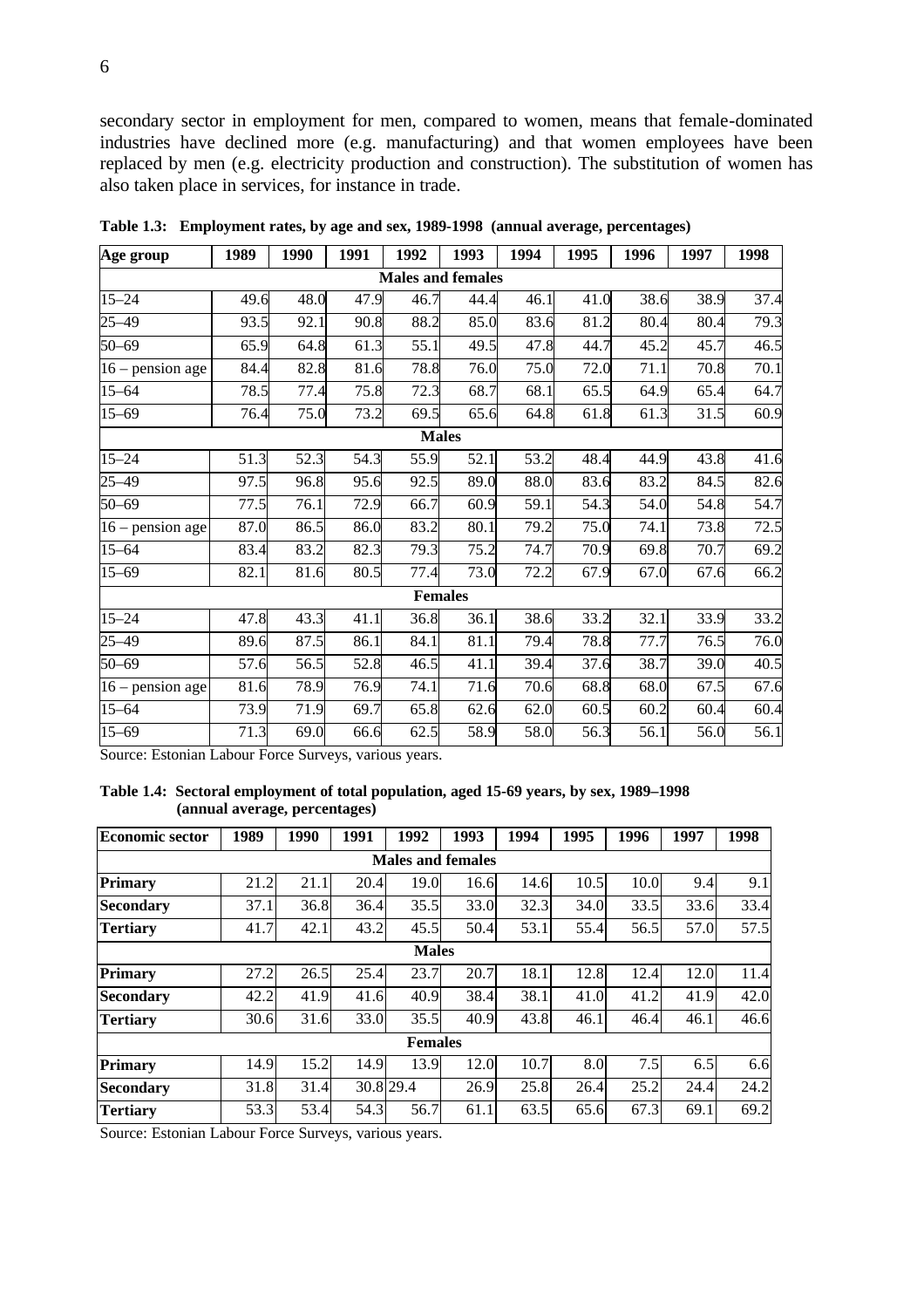On the basis of changes in employment by industries, table 1.5 charts the positive tendency for employment in manufacturing to decrease less in Estonia than in other CEE countries. Also, the sharp increase in employment in the financial sector is a sign of the rapid development of this sector. A negative point is that the sharp fall in employment in agriculture may give rise to additional social problems in rural areas.

On the dynamics of employment by industries, the following trends are of note. Over the whole period, a constant and progressive decrease in employment in agriculture and fishing was observed. Both industries saw the greatest decrease in 1993. By 1998 absolute employment in agriculture compared to 1989 had decreased by 65.1 per cent and in fishing by 80.4 per cent. Real estate and business activities, public administration and education belong to a group of industries in which a decrease in employment was observed up to 1991–1992, followed by an increase in subsequent years. A predictable and continuous increase in employment is seen in financial intermediation and trade, while employment in other industries does not show such clear systematic trends.

Table 1.6 shows employment changes by ownership and by sector. Public sector employment has decreased drastically during transition. Rapid privatization means that 87.8 per cent of all registered enterprises are private companies, meaning that almost all profitoriented economic activities are in private hands. Similarly to the position for general employment, the largest share of persons employed in the private sector are involved in the service sector. However, the share of the public sector as an employer is relatively large, since the State is the main employer in electricity, gas and water supply, education, health care and public administration. The decision to privatize several major infrastructure firms, such as power stations and railway transport, will probably increase the share of the private sector in employment in the near future.

| <b>Industry</b>                  | 1989  | 1990             | 1991                     | 1992             |                  | 1993 1994 | 1995  | 1996             | 1997  | 1998               |
|----------------------------------|-------|------------------|--------------------------|------------------|------------------|-----------|-------|------------------|-------|--------------------|
|                                  |       |                  | <b>Males and females</b> |                  |                  |           |       |                  |       |                    |
| Agriculture, hunting, forestry   | 18.0  | 18.0             | 17.4                     | 16.3             | 14.3             | 12.6      | 9.6   | 9.2              | 8.3   | 8.3                |
| Fishing                          | 3.2   | 3.1              | 3.0                      | 2.8              | 2.3              | 2.0       | (0.9) | (0.8)            | 1.1   | $0.8\,$            |
| Mining                           | 1.5   | 1.5              | 1.5                      | 1.6              | 1.6              | 1.6       | 1.4   | (1.4)            | 1.2   | $\overline{1.3}$   |
| Manufacturing                    | 25.7  | 25.1             | 24.6                     | 23.6             | 21.4             | 20.7      | 24.8  | 23.9             | 22.3  | 21.9               |
| Electricity production           | 2.2   | 2.2              | 2.3                      | 2.3              | 2.6              | 2.8       | 2.4   | 2.5              | 2.7   | 2.9                |
| Construction                     | 7.7   | 8.0              | 8.1                      | 7.9              | $\overline{7.4}$ | 7.2       | 5.4   | $\overline{5.7}$ | 7.4   | 7.4                |
| Trade                            | 7.4   | 7.6              | 8.1                      | 9.4              | 11.4             | 12.7      | 12.6  | 13.3             | 14.0  | 14.2               |
| Hotels. Restaurants              | 2.2   | 2.1              | 2.3                      | 2.3              | 2.4              | 2.7       | 2.7   | 2.7              | 2.3   | 2.3                |
| <b>Transport, Communications</b> | 7.8   | $\overline{8.1}$ | 8.3                      | $\overline{8.0}$ | 8.3              | 8.4       | 10.0  | 10.0             | 9.2   | $\overline{9.1}$   |
| Financial intermediation         | (0.5) | (0.5)            | (0.6)                    | 0.8              | 0.9              | 1.1       | (1.1) | (1.0)            | 1.2   | 1.4                |
| Real estate, Business activities | 4.0   | 4.0              | 3.8                      | 3.7              | 3.9              | 4.3       | 4.9   | 5.0              | 5.4   | 6.0                |
| Public administration            | 3.9   | 3.8              | 3.9                      | 4.2              | 4.9              | 5.3       | 5.4   | 5.4              | 5.3   | $\overline{5.8}$   |
| Education                        | 6.1   | 6.0              | 6.0                      | 6.4              | 7.0              | 7.0       | 8.5   | 8.7              | 9.0   | $\overline{8.7}$   |
| Health care                      | 6.0   | 6.0              | 6.2                      | 6.3              | 6.7              | 6.8       | 5.6   | 5.6              | 5.6   | 5.4                |
| Other                            | 3.8   | 4.0              | 4.1                      | 4.3              | 4.8              | 4.8       | 4.6   | 4.7              | 5.2   | 4.7                |
| Total                            | 100   | 100              | 100                      | 100              | 100              | 100       | 100   | 100              | 100   | 100                |
|                                  |       |                  | <b>Males</b>             |                  |                  |           |       |                  |       |                    |
| Agriculture/hunting/forestry     | 22.5  | 21.9             | 20.9                     | 19.6             | 17.3             | 15.3      | 11.4  | 11.1             | 10.1  | 10.0               |
| Fishing                          | 4.7   | 4.6              | 4.5                      | 4.1              | 3.4              | 2.8       | (1.4) | $\ddotsc$        | 1.9   | 1.4                |
| Mining                           | 2.2   | 2.2              | 2.2                      | 2.4              | 2.3              | 2.3       | (2.3) | (2.2)            | 1.9   | $\overline{2.1}$   |
| Manufacturing                    | 24.6  | 23.9             | 23.5                     | 22.9             | 20.8             | 20.3      | 26.7  | 26.1             | 23.7  | $\overline{23.1}$  |
| Electricity production           | 3.0   | 3.0              | 3.0                      | 3.0              | 3.4              | 3.6       | 3.1   | 3.3              | 3.8   | 4.0                |
| Construction                     | 12.4  | 12.8             | 12.9                     | 12.5             | 11.8             | 11.7      | 9.0   | 9.5              | 12.6  | 12.8               |
| Trade                            | 3.8   | 4.2              | 5.2                      | 3.9              | 9.6              | 11.1      | 10.5  | 10.9             | 12.2  | 12.1               |
| Hotels, restaurants              | 1.2   | 1.1              | $\overline{1.1}$         | 1.2              | 1.4              | 1.8       | (1.4) | .                | (0.8) | $\overline{(0.8)}$ |

**Table 1.5: Employed persons, aged 15–69, by sex and by economic activity, 1989-1998 (annual average, percentages)**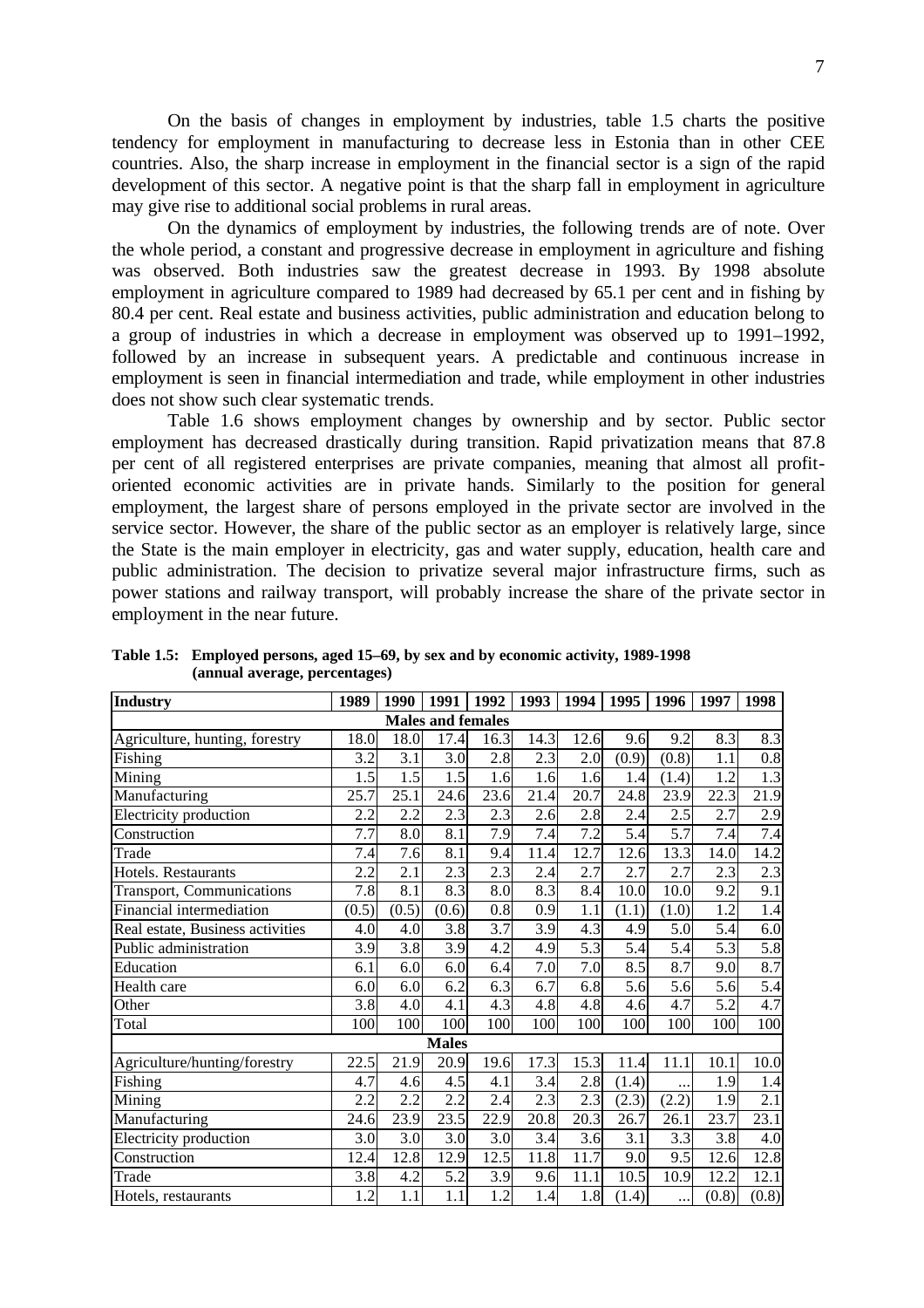| <b>Industry</b>                   | 1989  | 1990  | 1991          | 1992             | 1993      | 1994  | 1995     | 1996  | 1997  | 1998             |
|-----------------------------------|-------|-------|---------------|------------------|-----------|-------|----------|-------|-------|------------------|
| <b>Transport, Communications</b>  | 10.9  | 11.3  | 11.4          | 11.0             | 11.2      | 11.2  | 13.0     | 12.8  | 12.6  | 12.6             |
| Financial intermediation          |       |       |               |                  | $\ddotsc$ |       |          |       | (0.6) | (0.8)            |
| Real estates, Business activities | 3.7   | 3.7   | 3.6           | 3.5              | 3.9       | 4.6   | 5.3      | 5.5   | 6.0   | 6.4              |
| Public administration             | 3.7   | 3.5   | 3.6           | 4.2              | 5.1       | 5.3   | 6.5      | 6.2   | 5.3   | 5.8              |
| Education                         | 3.1   | 2.9   | 3.0           | 3.2              | 3.1       | 3.1   | 3.4      | 3.5   | 3.9   | 3.5              |
| Health care                       | 1.4   | 1.5   | 1.6           | 1.6              | 1.9       | 1.9   | (1.7)    | (1.8) | 1.4   | 1.4              |
| Other                             | 2.8   | 3.3   | 3.4           | 3.6              | 4.1       | 4.3   | 3.5      | 3.8   | 3.3   | 3.1              |
| Total                             | 100   | 100   | 100           | 100              | 100       | 100   | 100      | 100   | 100   | 100              |
|                                   |       |       | <b>Female</b> |                  |           |       |          |       |       |                  |
| Agriculture/hunting/forestry      | 13.4  | 13.8  | 13.6          | 12.6             | 11.0      | 9.7   | 7.6      | 7.2   | 6.2   | 6.4              |
| Fishing                           | 1.5   | 1.4   | 1.3           | 1.2              | (1.0)     | (1.0) |          |       |       | $\cdots$         |
| Mining                            | (0.8) | (0.7) | (0.7)         | (0.7)            | 80.8)     | (0.8) | $\cdots$ |       |       | $\cdots$         |
| Manufacturing                     | 26.8  | 26.5  | 25.8          | 24.4             | 22.0      | 21.1  | 22.7     | 21.5  | 20.8  | 20.5             |
| Electricity production            | 1.4   | 1.5   | 1.4           | 1.6              | 1.6       | 1.9   | (1.7)    | (1.7) | 1.6   | 1.6              |
| Construction                      | 2.9   | 2.8   | 2.9           | 2.8              | 2.5       | 2.1   | (1.5)    | (1.6) | 1.6   | 1.6              |
| Trade                             | 11.1  | 11.3  | 11.3          | 12.2             | 13.5      | 14.5  | 14.9     | 15.9  | 16.0  | 16.4             |
| Hotels/restaurants                | 3.4   | 3.3   | 3.6           | 3.5              | 3.5       | 3.7   | 4.2      | 4.3   | 3.9   | 3.9              |
| <b>Transport, Communications</b>  | 4.6   | 4.7   | 4.9           | 4.7              | 5.1       | 5.2   | 6.8      | 7.0   | 5.4   | $\overline{5.3}$ |
| Financial intermediation          | (0.8) | (0.9) | (1.0)         | (1.2)            | (1.4)     | 1.6   |          |       | 1.8   | 1.9              |
| Real estate, Business activities  | 4.3   | 4.2   | 4.0           | $\overline{3.8}$ | 4.0       | 4.0   | 4.5      | 4.5   | 4.7   | 5.6              |
| Public administration             | 4.2   | 4.1   | 4.2           | 4.3              | 4.7       | 5.3   | 4.2      | 4.5   | 5.2   | 5.7              |
| Education                         | 9.2   | 9.3   | 9.3           | 10.1             | 11.4      | 11.3  | 14.1     | 14.3  | 14.6  | 14.2             |
| Health care                       | 10.8  | 10.8  | 11.3          | 11.6             | 12.1      | 12.3  | 9.8      | 9.7   | 10.2  | 9.7              |
| Other                             | 4.8   | 4.8   | 4.8           | 5.2              | 5.5       | 5.4   | 5.7      | 5.7   | 7.2   | 6.4              |
| Total                             | 100   | 100   | 100           | 100              | 100       | 100   | 100      | 100   | 100   | 100              |

Notes: … indicates data are based on less than 20 persons in the sample

( ) data are based on 20-39 persons.

Source: Estonian Labour Force Surveys, various years.

|                  | 1994    | 1995    | 1996    | 1997                  | 1998    | Change 1994–1998 (%) |
|------------------|---------|---------|---------|-----------------------|---------|----------------------|
|                  |         |         |         | <b>Total</b>          |         |                      |
| Total            | 433 543 | 442 725 | 431 163 | 433 608               | 432 420 | $-1.4$               |
| Primary (%)      | 12.6    | 10.0    | 10.4    | 11.2                  | 9.8     | $-23.4$              |
| Secondary $(\%)$ | 45.0    | 43.5    | 40.6    | 39.6                  | 40.7    | $-10.9$              |
| Tertiary (%)     | 42.4    | 46.5    | 49.0    | 49.2                  | 49.5    | $+15.2$              |
|                  |         |         |         | <b>Public sector</b>  |         |                      |
| Total            | 134 875 | 93 021  | 58 901  | 51 844                | 58 174  | $-56.9$              |
| Primary (%)      | 7.8     | 4.3     | 1.9     | 14.5                  | 13.4    | $-25.8$              |
| Secondary (%)    | 49.5    | 43.6    | 44.2    | 36.5                  | 32.3    | $-71.9$              |
| Tertiary (%)     | 42.7    | 52.0    | 53.9    | 49.1                  | 54.3    | $-45.2$              |
|                  |         |         |         | <b>Private sector</b> |         |                      |
| Total            | 298 668 | 349 704 | 372 262 | 381 764               | 374 246 | $+25.3$              |
| Primary $(\%)$   | 14.8    | 11.5    | 11.7    | 10.8                  | 9.2     | $+25.3$              |
| Secondary (%)    | 43.0    | 43.5    | 40.0    | 40.0                  | 42.0    | $+22.3$              |
| Tertiary (%)     | 42.2    | 45.1    | 48.2    | 49.2                  | 48.8    | $+44.8$              |

| Table 1.6. Employment by ownership and sectors in 1994–1998 ('000s, percentages) |  |  |  |  |  |  |
|----------------------------------------------------------------------------------|--|--|--|--|--|--|
|----------------------------------------------------------------------------------|--|--|--|--|--|--|

Source: Estonian Enterprise Register, Estonian Register of Social Security.

Private firms increase jobs in small enterprises. According to Estonian Enterprise Register data, employment in small firms (less than five people) increased by almost 40 per cent during 1994–1998. As table 1.7 shows, the general increase of employment in the private sector was 25.3 per cent.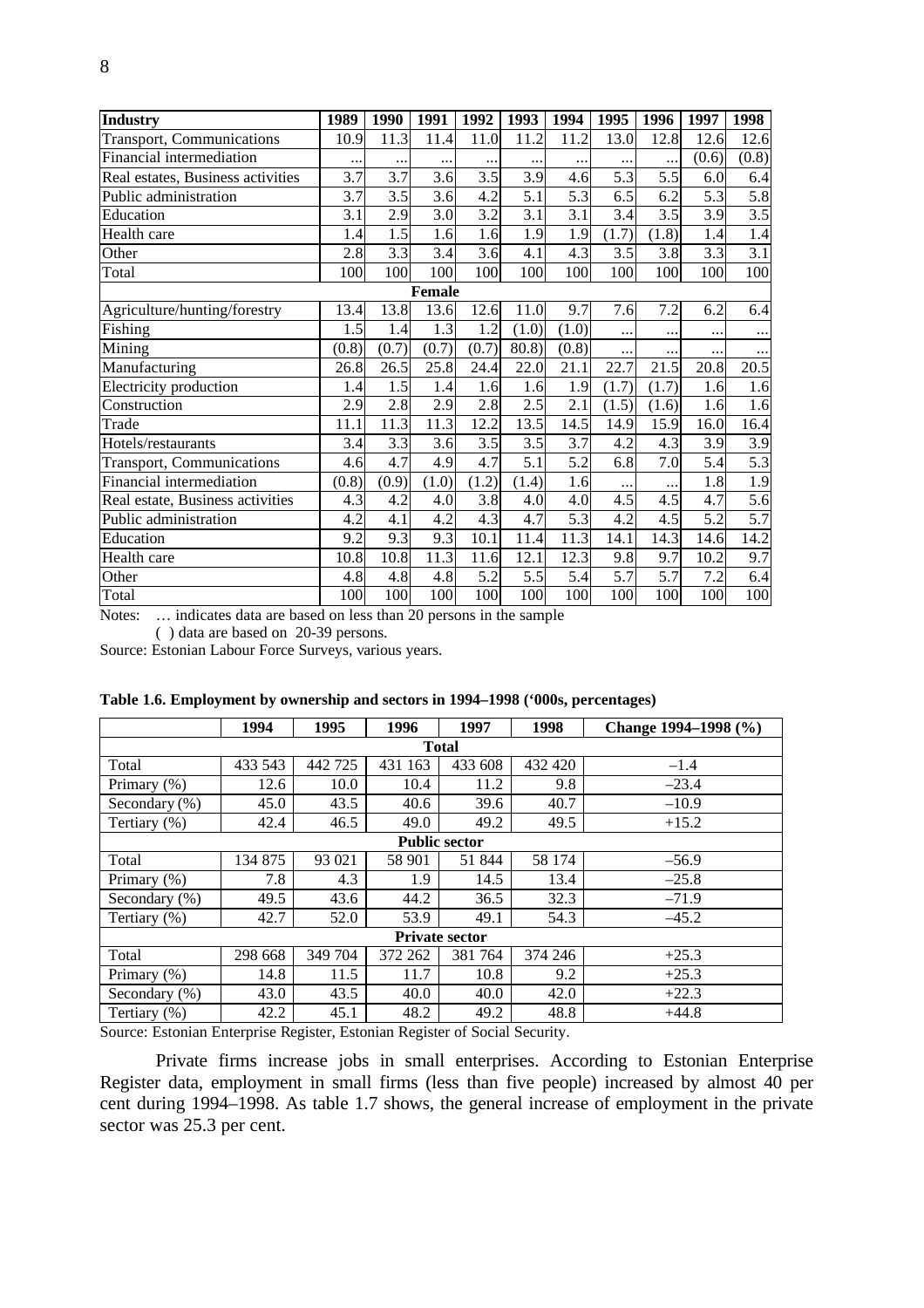| No. of employees as    | 1994    | 1995    | 1996    | 1997    | 1998    | <b>Change 1994-1998</b> |
|------------------------|---------|---------|---------|---------|---------|-------------------------|
| share of total $(\% )$ |         |         |         |         |         | $\frac{9}{6}$           |
| Less than 5            | 9.0     | 10.0    | 9.8     | 10.2    | 10.1    | $+39.8$                 |
| $6 - 10$               | 9.2     | 9.8     | 9.3     | 9.6     | 9.4     | $+27.9$                 |
| $11-25$                | 16.4    | 16.9    | 16.4    | 16.9    | 17.6    | $+34.0$                 |
| 26-100                 | 29.3    | 28.3    | 27.4    | 28.7    | 29.2    | $+24.9$                 |
| $101+$                 | 36.0    | 35.0    | 37.1    | 34.6    | 33.8    | $+17.4$                 |
| Total %                | 100     | 100     | 100     | 100     | 100     |                         |
| Total number           | 298 668 | 349 704 | 372 262 | 381 764 | 374 246 | $+25.3$                 |

**Table 1.7. Private sector employment by size of firm, 1994-98**

**Sources:** Estonian Enterprises Register, Estonian Register of Social Security.

Table 1. 8 documents job losses for both high- and low-skilled workers during the 1990s, with the highest decline among craft and related trade workers, plant and machine operators, but also among professionals. For both women and men, the highest increase is observable among service and sales workers. The proportion of men has remained almost the same among low-skilled workers (at around 68 per cent) and increased by 5 percentage points among high-skilled workers (from 38.6 per cent in 1989 to 43.7 per cent in 1998).

**Table 1.8: Employed persons, aged 15–69, by sex and by occupation, 1989-1998 ('000s, annual average)**

| Occupation                                           | 1989  | 1990  | 1991         | 1992                     | 1993  | 1994  | 1995  | 1996  | 1997  | 1998  |
|------------------------------------------------------|-------|-------|--------------|--------------------------|-------|-------|-------|-------|-------|-------|
|                                                      |       |       |              | <b>Males and females</b> |       |       |       |       |       |       |
| Legislators, senior officials and                    | 95.1  | 93.5  | 91.4         | 88.7                     | 86.5  | 88.3  | 75.1  | 74.2  | 88.8  | 86.8  |
| managers                                             |       |       |              |                          |       |       |       |       |       |       |
| Professionals                                        | 110.5 | 107.5 | 103.3        | 97.7                     | 89.2  | 83.0  | 79.1  | 78.6  | 70.6  | 69.1  |
| Technicians and associate                            | 87.7  | 86.1  | 85.1         | 81.8                     | 78.1  | 77.9  | 88.6  | 92.3  | 85.1  | 85.4  |
| professionals                                        |       |       |              |                          |       |       |       |       |       |       |
| Clerks                                               | 48.1  | 45.8  | 44.9         | 42.5                     | 38.0  | 35.4  | 33.9  | 32.9  | 29.3  | 29.5  |
| Service workers and shop and<br>market sales workers | 56.3  | 56.7  | 58.3         | 59.8                     | 65.5  | 71.9  | 70.4  | 70.9  | 70.2  | 69.4  |
| Skilled agricultural and fishery<br>workers          | 43.1  | 45.7  | 46.9         | 48.1                     | 47.2  | 44.8  | 32.5  | 32.2  | 30.1  | 28.6  |
| Craft and related trade workers                      | 183.3 | 181.3 | 175.2        | 164.0                    | 144.5 | 136.3 | 122.0 | 118.8 | 111.3 | 109.4 |
| Plant and machine operators                          | 147.2 | 144.3 | 137.4        | 122.0                    | 99.1  | 91.0  | 89.7  | 82.5  | 86.0  | 84.0  |
| and assemblers                                       |       |       |              |                          |       |       |       |       |       |       |
| Elementary occupations                               | 65.5  | 64.4  | 64.0         | 59.8                     | 58.4  | 62.1  | 62.3  | 60.5  | 70.1  | 71.3  |
|                                                      |       |       | <b>Males</b> |                          |       |       |       |       |       |       |
| Legislators, senior officials and                    | 56.7  | 56.7  | 55.6         | 53.8                     | 53.2  | 55.3  | 47.8  | 47.1  | 58.6  | 57.2  |
| managers                                             |       |       |              |                          |       |       |       |       |       |       |
| Professionals                                        | 38.8  | 37.9  | 36.3         | 34.0                     | 30.2  | 27.5  | 30.5  | 30.8  | 22.1  | 22.4  |
| Technicians and associate                            | 20.1  | 20.2  | 21.3         | 23.4                     | 24.2  | 25.4  | 25.6  | 26.0  | 25.8  | 25.9  |
| professionals                                        |       |       |              |                          |       |       |       |       |       |       |
| Clerks                                               | 5.1   | (4.9) | (4.5)        | (4.1)                    | (4.6) | 5.2   | (4.7) | (5.1) | 5.1   | 5.8   |
| Service workers and shop and<br>market sales workers | 8.4   | 9.2   | 10.7         | 12.4                     | 15.8  | 18.3  | 16.8  | 17.1  | 16.9  | 15.5  |
| Skilled agricultural and fishery                     | 15.8  | 17.2  | 18.7         | 21.1                     | 23.4  | 23.8  | 16.8  | 17.2  | 17.1  | 16.3  |
| workers                                              |       |       |              |                          |       |       |       |       |       |       |
| Craft and related trade workers                      | 136.4 | 135.6 | 131.7        | 125.0                    | 110.0 | 101.6 | 98.2  | 95.4  | 84.7  | 84.5  |
| Plant and machine operators<br>and assemblers        | 125.2 | 123.0 | 118.5        | 106.5                    | 87.2  | 80.2  | 71.7  | 66.7  | 72.6  | 67.7  |
| Elementary occupations                               | 19.5  | 21.5  | 23.4         | 23.0                     | 24.0  | 27.3  | 27.8  | 27.4  | 31.6  | 30.9  |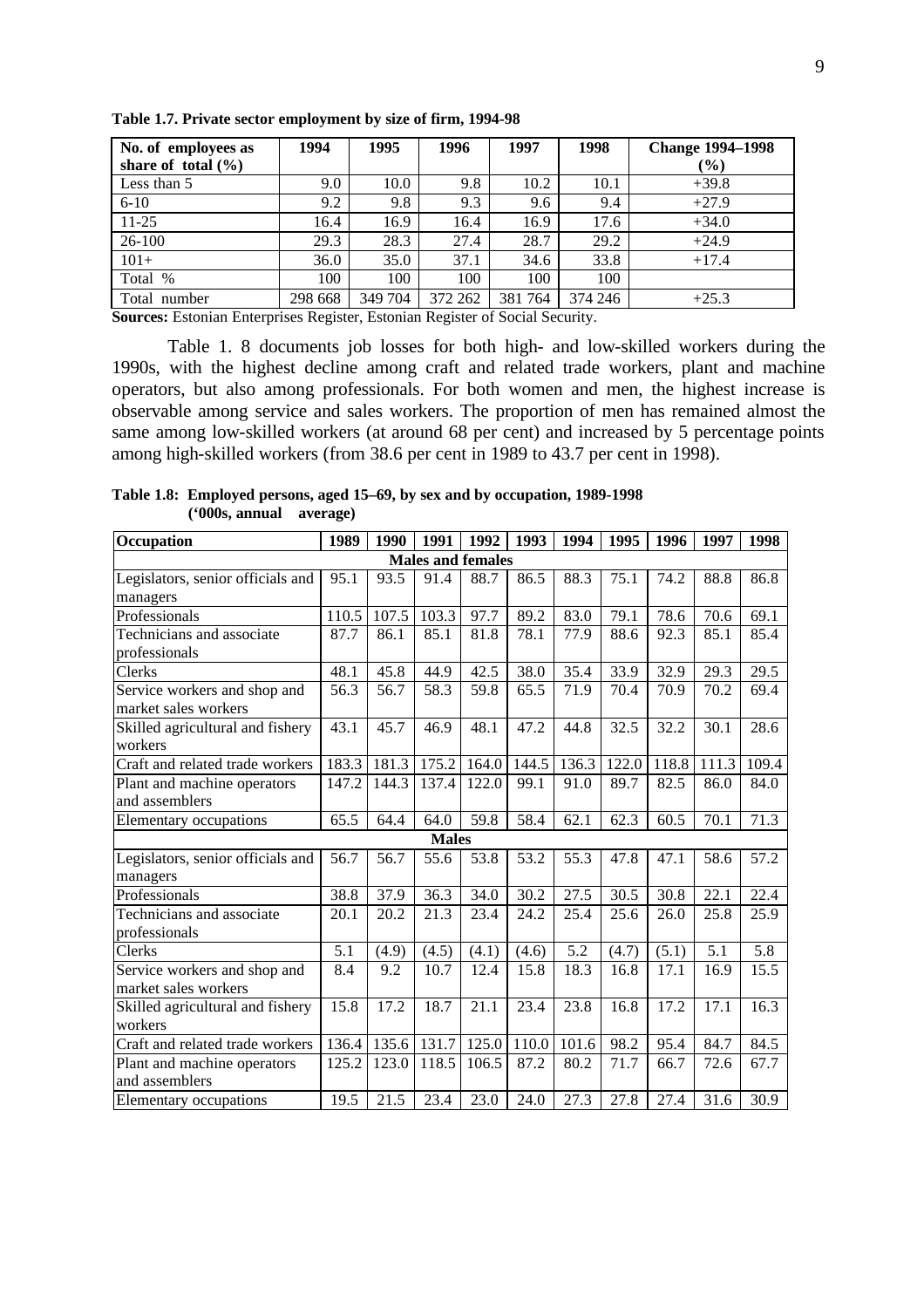|                                   | <b>Females</b> |      |      |      |      |      |      |      |      |      |  |  |
|-----------------------------------|----------------|------|------|------|------|------|------|------|------|------|--|--|
| Legislators, senior officials and | 38.4           | 36.9 | 35.9 | 34.9 | 33.3 | 33.0 | 27.3 | 27.1 | 30.2 | 29.6 |  |  |
| managers                          |                |      |      |      |      |      |      |      |      |      |  |  |
| Professionals                     | 71.7           | 69.7 | 67.0 | 63.7 | 59.1 | 55.5 | 48.6 | 47.8 | 48.6 | 46.7 |  |  |
| Technicians and associated        | 67.7           | 65.9 | 63.7 | 58.4 | 53.9 | 52.5 | 63.0 | 66.3 | 59.3 | 59.5 |  |  |
| professionals                     |                |      |      |      |      |      |      |      |      |      |  |  |
| <b>Clerks</b>                     | 43.0           | 40.9 | 40.4 | 38.4 | 33.4 | 30.2 | 29.3 | 27.9 | 24.2 | 23.7 |  |  |
| Service workers and shop and      | 47.9           | 47.5 | 47.7 | 47.4 | 49.7 | 53.6 | 53.5 | 53.8 | 53.3 | 53.9 |  |  |
| market sales workers              |                |      |      |      |      |      |      |      |      |      |  |  |
| Skilled agricultural and fishery  | 27.3           | 28.5 | 28.2 | 27.0 | 23.8 | 21.0 | 15.7 | 15.0 | 13.0 | 12.3 |  |  |
| workers                           |                |      |      |      |      |      |      |      |      |      |  |  |
| Craft and related trade workers   | 46.9           | 45.7 | 43.4 | 39.0 | 34.5 | 34.7 | 23.9 | 23.4 | 26.6 | 25.0 |  |  |
| Plant and machine operators       | 22.0           | 21.3 | 18.9 | 15.5 | 11.9 | 10.7 | 18.1 | 15.9 | 13.4 | 16.3 |  |  |
| and assemblers                    |                |      |      |      |      |      |      |      |      |      |  |  |
| Elementary occupations            | 46.0           | 43.0 | 40.6 | 36.8 | 34.4 | 34.8 | 34.5 | 33.2 | 38.5 | 40.4 |  |  |

Note: ( ) indicates data are based on 20–39 persons in the sample. Source: Estonian Labour Force Surveys.

Are people still mainly occupied as wage employees? Table 1.9 shows the form of employment during 1989–1998. While wage employment has decreased and self-employment increased, 91.3 per cent were wage employees in 1998. Estonia belongs geographically, culturally and economically to the group of Nordic countries, in that the level of selfemployment in Estonia (8.7 per cent in 1998) is similar to that of Denmark and Sweden (8.4 and 10.9 per cent respectively in 1998). Only in Finland (14.0 per cent) is the level of selfemployment comparable with the average level of the EU (14.7 per cent in 1998).

**Table 1.9: Wage employees and self-employed persons, aged 15–69, by sex and age, 1989–1998 (annual average, percentages)**

| <b>Type of</b>           | 1989     | 1990  | 1991 | 1992               | 1993 | 1994 | 1995*    | 1996     | 1997 | 1998 |  |
|--------------------------|----------|-------|------|--------------------|------|------|----------|----------|------|------|--|
| employment               |          |       |      |                    |      |      |          |          |      |      |  |
| <b>Males and females</b> |          |       |      |                    |      |      |          |          |      |      |  |
| Wage employees           | 97.6     | 96.7  | 95.6 | 93.7               | 91.6 | 90.7 | 93.0     | 92.4     | 92.0 | 91.3 |  |
| Self-employed            | 2.4      | 3.3   | 4.4  | 6.3                | 8.4  | 9.3  | 7.0      | 7.6      | 8.0  | 8.7  |  |
|                          |          |       |      | <b>Males</b>       |      |      |          |          |      |      |  |
| Wage employees           | 97.8     | 96.7  | 95.0 | 92.4               | 89.6 | 88.3 | 91.0     | 90.1     | 89.8 | 89.0 |  |
| Self-employed            | 2.2      | 3.3   | 5.0  | 7.6                | 10.4 | 11.7 | 9.0      | 9.9      | 10.2 | 11.0 |  |
|                          |          |       |      | <b>Females</b>     |      |      |          |          |      |      |  |
| Wage employees           | 97.4     | 96.7  | 96.2 | 95.1               | 93.8 | 93.5 | 95.2     | 94.9     | 94.3 | 93.8 |  |
| Self-employed            | 2.6      | 3.3   | 3.8  | 4.9                | 6.2  | 6.5  | 4.8      | 5.1      | 5.7  | 6.2  |  |
|                          |          |       |      | 15-24 years old    |      |      |          |          |      |      |  |
| Wage employees           | 98.0     | 96.7  | 95.2 | 92.9               | 91.4 | 90.9 | 96.3     | 95.9     | 94.6 | 95.2 |  |
| Self-employed            | $\cdots$ | (3.3) | 4.8  | 7.1                | 8.6  | 9.1  | $\cdots$ | $\cdots$ | 5.4  | 4.8  |  |
|                          |          |       |      | 25-49 years old    |      |      |          |          |      |      |  |
| Wage employees           | 98.2     | 97.5  | 96.2 | 94.3               | 92.3 | 91.4 | 92.1     | 91.9     | 91.6 | 90.7 |  |
| Self-employed            | 1.8      | 2.5   | 3.8  | 5.7                | 7.7  | 8.6  | 7.9      | 8.1      | 8.4  | 9.3  |  |
|                          |          |       |      | 50-69 years old    |      |      |          |          |      |      |  |
| Wage employees           | 96.0     | 95.1  | 94.3 | 92.6               | 89.8 | 88.8 | 93.6     | 91.9     | 91.6 | 91.1 |  |
| Self-employed            | 4.0      | 4.9   | 5.7  | 7.4                | 10.2 | 11.2 | 6.4      | 8.1      | 8.4  | 8.9  |  |
|                          |          |       |      | $16$ – pension age |      |      |          |          |      |      |  |
| Wage employees           | 98.3     | 97.5  | 96.2 | 94.3               | 92.4 | 91.4 | 93.0     | 92.5     | 91.9 | 91.4 |  |
| Self-employed            | 1.7      | 2.5   | 3.8  | 5.7                | 7.6  | 8.6  | 7.0      | 7.5      | 8.1  | 8.6  |  |

Notes: ... indicates data are based on less than 20 persons in the sample.

( ) indicates data based on 20–39 persons.

\* The sudden decline in self-employment in 1995 is partly due to different surveys and different sample sizes (see Introduction for details).

Source: Estonian Labour Force Surveys, various years.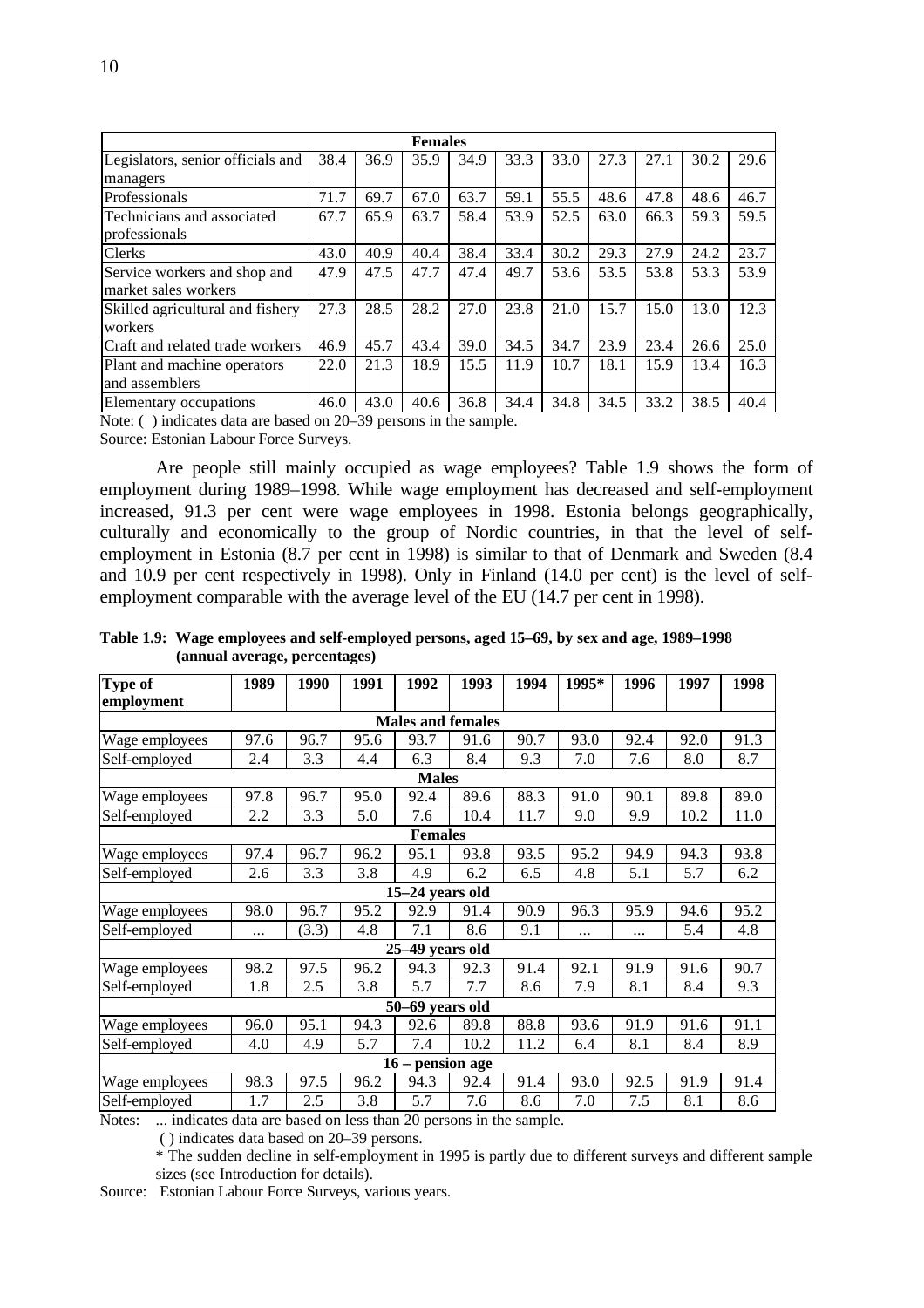Tables 1.10 and 1.11 show self-employment in more detail. In Estonia, the majority of own-account (self-employed) pay no additional workers; a very small share from total employment form unpaid family workers – 0.8 per cent in the second quarter of 1998. As table 1.12 shows, own-account workers are mainly involved in the primary sector, as are the majority of unpaid family workers.

| <b>Status in employment</b> | <b>Males</b>     |               |                  | <b>Females</b> | <b>Total</b>     |               |  |
|-----------------------------|------------------|---------------|------------------|----------------|------------------|---------------|--|
|                             | <b>Thousands</b> | $\frac{6}{9}$ | <b>Thousands</b> | $\frac{6}{6}$  | <b>Thousands</b> | $\frac{6}{9}$ |  |
| Employees                   | 294.3            | 89.0          | 290.4            | 93.8           | 584.7            | 91.3          |  |
| Employers                   | 14.7             | 4.41          |                  |                | 19.9             | 3.1           |  |
| Own-account workers         | 19.6             | 5.9           | 10.6             | 3.4            | 30.3             | 4.7           |  |
| Unpaid family workers       | (2.0)            | (0.6)         | 3.3              |                | 5.4              | 0.8           |  |
| <b>TOTAL</b>                | 330.7            | 100.0         | 309.5            | 100.0          | 640.2            | 100.0         |  |

**Table 1.10: Employed persons aged 15-74 by status in employment, 1998 (annual average)**

Note: () – data are based on 20–39 persons in the sample.

Source: Estonian Labour Force Survey 1999.

**Table 1.11: Employed persons aged 15-74 in private sector by type of ownership of enterprise and status in employment in 1998 (annual average)**

| Type of ownership, status in | <b>Males</b>                         |                             | <b>Females</b>                           |               | <b>Total</b>     |               |  |
|------------------------------|--------------------------------------|-----------------------------|------------------------------------------|---------------|------------------|---------------|--|
| employment                   |                                      |                             |                                          |               |                  |               |  |
|                              | <b>Thousands</b>                     | $\frac{0}{0}$               | <b>Thousands</b>                         | $\frac{6}{6}$ | <b>Thousands</b> | $\frac{6}{6}$ |  |
|                              |                                      | <b>Private sector total</b> |                                          |               |                  |               |  |
| <b>Employees</b>             | 215.3                                | 85.5                        | 172.3                                    | 90.1          | 387.6            | 87.5          |  |
| Employers                    | 14.7                                 | 5.8                         | 5.2                                      | 2.7           | 19.9             | 4.5           |  |
| Own-account workers          | 19.6                                 | 7.8                         | 10.5                                     | 5.5           | 30.2             | 6.8           |  |
| Unpaid family workers        | (2.0)                                | (0.8)                       | 3.3                                      | 1.8           | 5.4              | 1.2           |  |
| <b>TOTAL</b>                 | 251.7                                | 100.0                       | 191.3                                    | 100.0         | 443.0            | 100.0         |  |
|                              | Estonians employed in private sector |                             |                                          |               |                  |               |  |
| Employees                    | 188.0                                | 84.1                        | 145.0                                    | 88.5          | 333.0            | 86.0          |  |
| Employers                    | 14.1                                 | 6.3                         | 5.1                                      | 3.1           | 19.2             | 5.0           |  |
| Own-account workers          | 19.3                                 | 8.6                         | 10.3                                     | 6.3           | 29.6             | 7.6           |  |
| Unpaid family workers        | (2.0)                                | (0.9)                       | 3.3                                      | 2.0           | 5.4              | 1.4           |  |
| <b>TOTAL</b>                 | 223.4                                | 100.0                       | 163.8                                    | 100.0         | 387.2            | 100.0         |  |
|                              |                                      |                             | Non-Estonians employed in private sector |               |                  |               |  |
| Employees                    | 24.2                                 | 96.8                        | 23.9                                     | 99.0          | 48.0             | 97.9          |  |
| Employers                    | .                                    | $\cdots$                    | $\ddotsc$                                | .             | .                | .             |  |
| Own-account workers          | .                                    | $\ddotsc$                   | $\cdots$                                 | $\cdots$      | .                | .             |  |
| Unpaid family workers        | $\cdots$                             | $\cdots$                    | $\cdots$                                 | $\cdots$      | $\cdots$         | .             |  |
| <b>TOTAL</b>                 | 25.0                                 | 100.0                       | 24.1                                     | 100.0         | 49.1             | 100.0         |  |

Notes: ... Data are based on less than 20 persons in the sample.

( ) Data are based on 20–39 persons in the sample.

Source: Estonian Labour Force Survey 1999.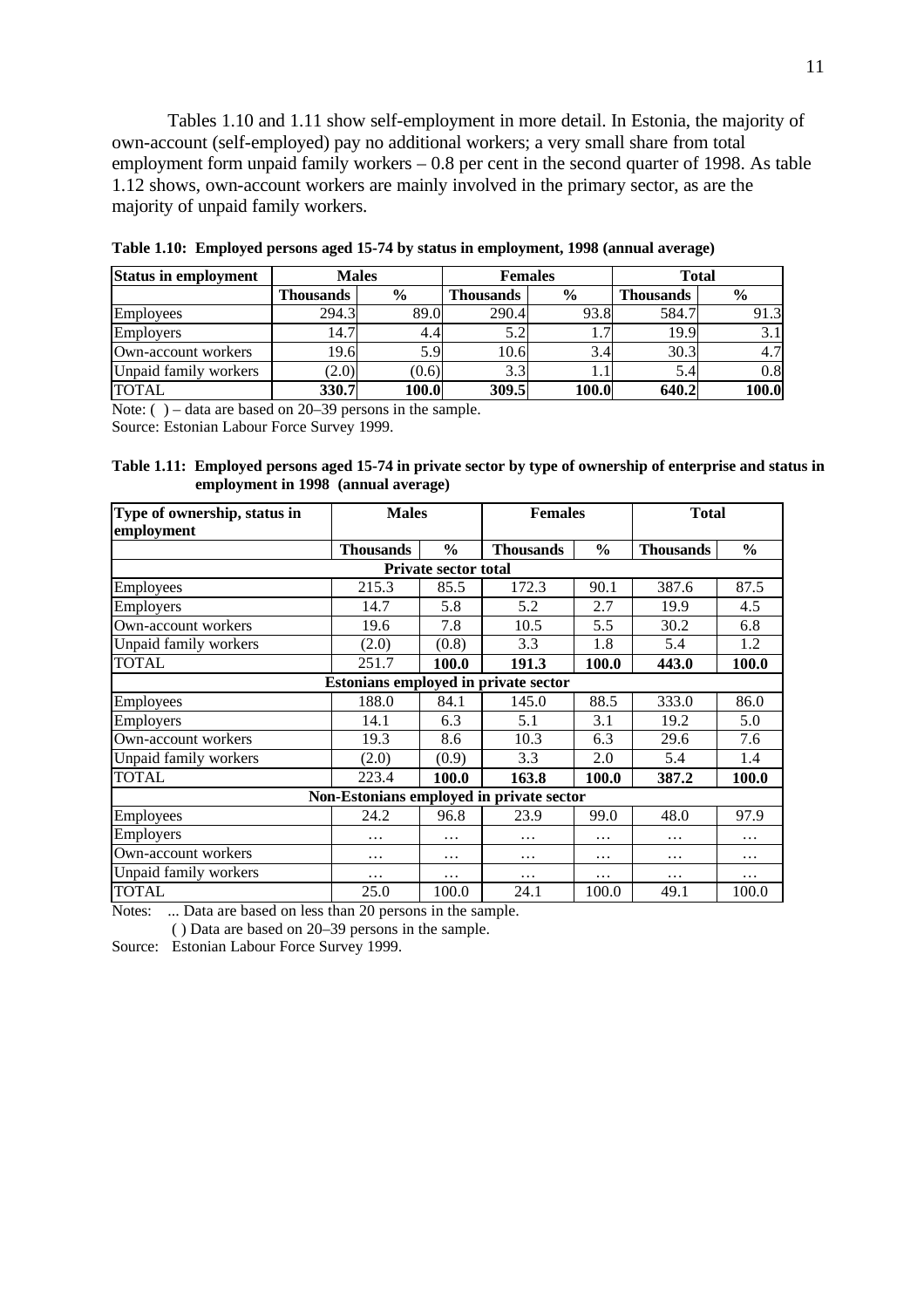| Sector of economy,<br>status in employment | <b>Males</b>     |                        | <b>Females</b>   |               | <b>Total</b>     |               |  |  |  |
|--------------------------------------------|------------------|------------------------|------------------|---------------|------------------|---------------|--|--|--|
|                                            | <b>Thousands</b> | $\frac{0}{0}$          | <b>Thousands</b> | $\frac{6}{6}$ | <b>Thousands</b> | $\frac{0}{0}$ |  |  |  |
|                                            |                  | <b>Primary sector</b>  |                  |               |                  |               |  |  |  |
| <b>Employees</b>                           | 25.8             | 68.6                   | 13.6             | 66.4          | 39.4             | 67.9          |  |  |  |
| Employers                                  | (1.3)            | (3.5)                  | $\cdots$         | .             | (1.6)            | (2.8)         |  |  |  |
| Own-account workers                        | 8.7              | 23.2                   | 3.3              | 16.3          | 12.0             | 20.7          |  |  |  |
| Unpaid family workers                      | (1.8)            | (4.7)                  | 3.2              | 15.8          | 5.0              | 8.6           |  |  |  |
| <b>TOTAL</b>                               | 37.6             | 100.0                  | 20.4             | 100.0         | 58.1             | 100.0         |  |  |  |
| <b>Secondary sector</b>                    |                  |                        |                  |               |                  |               |  |  |  |
| Employees                                  | 130.0            | 94.0                   | 73.3             | 98.3          | 203.3            | 95.5          |  |  |  |
| <b>Employers</b>                           | 4.7              | 3.4                    | .                | .             | 5.0              | 2.3           |  |  |  |
| Own-account workers                        | (3.6)            | (2.6)                  | $\cdots$         | $\cdots$      | 4.6              | 2.1           |  |  |  |
| Unpaid family workers                      | $\ddotsc$        | .                      | $\cdots$         | .             | .                | $\cdots$      |  |  |  |
| <b>TOTAL</b>                               | 138.3            | 100.0                  | 74.5             | 100.0         | 212.9            | 100.0         |  |  |  |
|                                            |                  | <b>Tertiary sector</b> |                  |               |                  |               |  |  |  |
| <b>Employees</b>                           | 138.5            | 89.5                   | 203.5            | 94.9          | 342.0            | 92.6          |  |  |  |
| Employers                                  | 8.7              | 5.6                    | 4.6              | 2.2           | 13.3             | 3.6           |  |  |  |
| Own-account workers                        | 7.4              | 4.8                    | 6.3              | 2.9           | 13.7             | 3.7           |  |  |  |
| Unpaid family workers                      | $\cdots$         | $\cdots$               | $\cdots$         | $\cdots$      | .                | $\cdots$      |  |  |  |
| <b>TOTAL</b>                               | 154.7            | 100.0                  | 214.6            | 100.0         | 369.3            | 100.0         |  |  |  |

**Table 1.12: Employed persons aged 15-74 by sector of economy and status in employment, 1998 (annual average)**

Notes: ... Data are based on less than 20 persons in the sample.

( ) Data are based on 20–39 persons in the sample.

Source: Estonian Labour Force Survey 1999.

According to labour legislation, employment relations are mainly based on an employment contract or Act of Public Service (table 1.13). The share of both contracts of agreement and verbal contracts<sup>3</sup> is very low but the latter is increasing, especially among men. The verbal contract is typical for small firms and is usually illegal, except for short-term temporary work for a maximum of two weeks. Verbal contracts are used for seasonal employment in industries such as agriculture, fishing, trade and construction. Typical forms of hidden employment are "envelope salaries" – i.e. cash payments to employees, unreported income tax and VAT, unregistered work on weekends, moonlighting in second and third jobs, and unreported income from abroad.

 3 Civil contracts are considered as own-account workers in ELFS.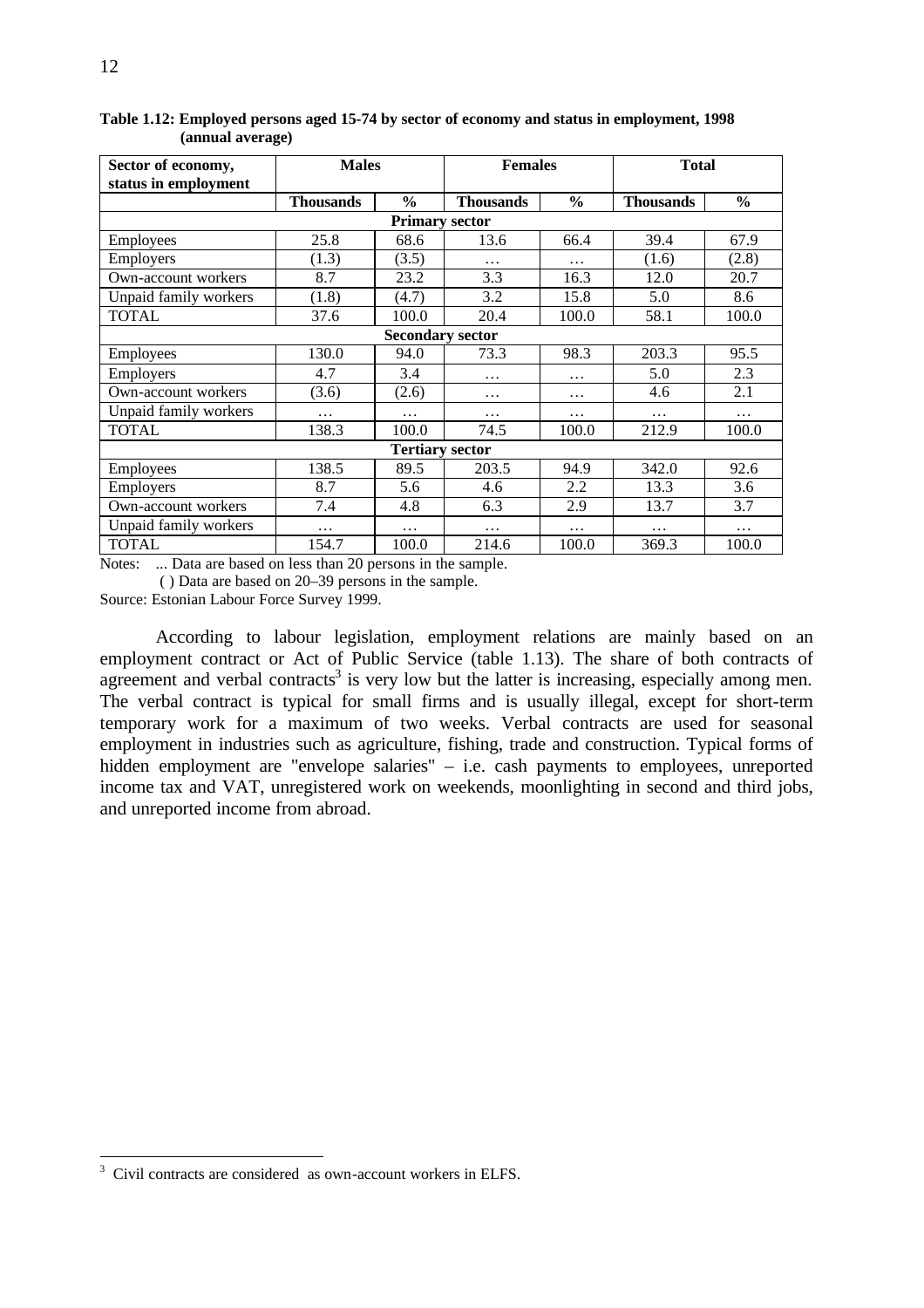| Type of employment relation                         | 1989     | 1990  | 1991           | 1992  | 1993  | 1994  | 1995  | 1996  | 1997  | 1998  |  |
|-----------------------------------------------------|----------|-------|----------------|-------|-------|-------|-------|-------|-------|-------|--|
| <b>Males and females</b>                            |          |       |                |       |       |       |       |       |       |       |  |
| Fixed employment contract, Act of<br>Public Service | 97.9     | 97.3  | 96.7           | 95.6  | 94.2  | 92.6  | 95.5  | 95.2  | 95.5  | 95.6  |  |
| Temporary employment contract                       | 1.8      | 2.3   | 2.7            | 3.3   | 4.5   | 5.6   | 2.4   | 2.5   | 1.8   | 1.6   |  |
| Verbal contract                                     | $\cdots$ | (0.4) | (0.6)          | 0.9   | 1.3   | 1.7   | 2.2   | 2.3   | 2.7   | 2.8   |  |
| <b>Males</b>                                        |          |       |                |       |       |       |       |       |       |       |  |
| Fixed employment contract, Act of<br>Public Service | 97.7     | 96.9  | 96.2           | 95.4  | 93.5  | 91.5  | 94.6  | 94.4  | 93.8  | 94.1  |  |
| Temporary employment contract                       | 2.0      | 2.5   | 3.0            | 3.5   | 4.8   | 6.1   | (2.4) | (2.6) | 2.7   | 2.1   |  |
| Verbal contract                                     | $\cdots$ |       | (0.8)          | (1.1) | 1.7   | 2.4   | 3.0   | (2.9) | 3.6   | 3.8   |  |
|                                                     |          |       | <b>Females</b> |       |       |       |       |       |       |       |  |
| Fixed employment contract, Act of<br>Public Service | 98.2     | 97.7  | 97.1           | 96.4  | 94.9  | 93.8  | 96.4  | 96.0  | 97.3  | 97.1  |  |
| Temporary employment contract                       | 1.7      | 2.0   | 2.4            | 3.0   | 4.2   | 5.1   | (2.4) | (2.4) | (0.9) | (1.1) |  |
| Verbal contract                                     |          |       |                |       | (0.9) | (1.1) | .     | (1.5) | 1.7   | 1.8   |  |

**Table 1.13: Employees aged 15–69 by sex and type of employment relation, 1989–1998 (annual average, percentages)**

Notes: ... Data are based on less than 20 persons in the sample.

( ) Data are based on 20–39 persons in the sample.

Source: Estonian Labour Force Survey, various years.

No statistics are available on civil contracts or self-employment misuse (by employers who do not pay taxes or social contributions for workers who are in their employ). Some evidence exists for this situation in businesses with wage systems based on sales transactions. In businesses such as real estate, transportation, and the wholesale and retail trade, the number of sole proprietors is remarkably high. In these enterprises, owners can legally act as sole proprietor, self-reporting their taxation and often not paying the social tax (payroll tax), which is 33 per cent in Estonia.

#### **Part-time employment and multiple-job holding**

Table 1.14 shows that the share of part-time jobs (less than 35 hours work per week) has been relatively low, only 8.2 per cent in 1998, for example. The significant difference in male part-time employment (5.8%) and for female (10.8%) is explained by the fact that women undertake care responsibility for children and other family members. A breakdown of reasons for part-time employment is found in table 1.15. The relatively high share of young people engaged in part-time work (9.1% in 1998) is due to their remaining in the educational system.

| Table 1.14: Employed persons aged 15–69 by sex, age group and full/part-time job, 1989–1998 (annual<br>average, percentages) |      |      |      |      |      |      |      |      |      |      |
|------------------------------------------------------------------------------------------------------------------------------|------|------|------|------|------|------|------|------|------|------|
| Type of <i>job</i>                                                                                                           | 1989 | 1990 | 1991 | 1992 | 1993 | 1994 | 1995 | 1996 | 1997 | 1998 |

| Type of job                    | 1989  | 1990 | 1991 | 1992         | 1993 | 1994 | 1995 | 1996 | 1997 | 1998 |  |
|--------------------------------|-------|------|------|--------------|------|------|------|------|------|------|--|
| <b>Total</b>                   |       |      |      |              |      |      |      |      |      |      |  |
| Full-time                      | 97.0  | 96.9 | 96.4 | 95.9         | 95.0 | 94.1 | 92.2 | 90.7 | 92.9 | 91.8 |  |
| Part-time $\overline{e^{(a)}}$ | 3.0   | 3.4  | 3.6  | 4.1          | 5.0  | 5.9  | 7.8  | 9.3  | 7.1  | 8.2  |  |
| Underemployed $^{(b)}$         | 1.4   | 1.6  | 1.8  | 2.2          | 2.7  | 3.0  | 4.7  | 5.3  | 4.7  | 4.4  |  |
| <b>Wage employees</b>          |       |      |      |              |      |      |      |      |      |      |  |
| Full-time                      | 97.0  | 96.5 | 96.4 | 95.9         | 95.0 | 94.1 | 92.8 | 91.4 | 93.4 | 92.3 |  |
| Part-time                      | 3.0   | 3.5  | 3.6  | 4.1          | 5.0  | 5.9  | 7.2  | 8.6  | 6.6  | 7.7  |  |
| Underemployed                  | 0.8   | 1.0  | 1.1  | 1.6          | 2.1  | 2.4  | 4.0  | 4.5  | 4.2  | 4.1  |  |
|                                |       |      |      | <b>Males</b> |      |      |      |      |      |      |  |
| Full-time                      | 98.1  | 97.9 | 97.8 | 97.4         | 96.4 | 95.6 | 94.0 | 92.6 | 95.0 | 94.2 |  |
| Part-time                      | 1.9   | 2.1  | 2.2  | 2.6          | 3.6  | 4.4  | 6.0  | 7.4  | 5.0  | 5.8  |  |
| Underemployed                  | (1.1) | 1.2  | 1.3  | 1.7          | 2.2  | 2.7  | 4.2  | 4.9  | 3.8  | 3.7  |  |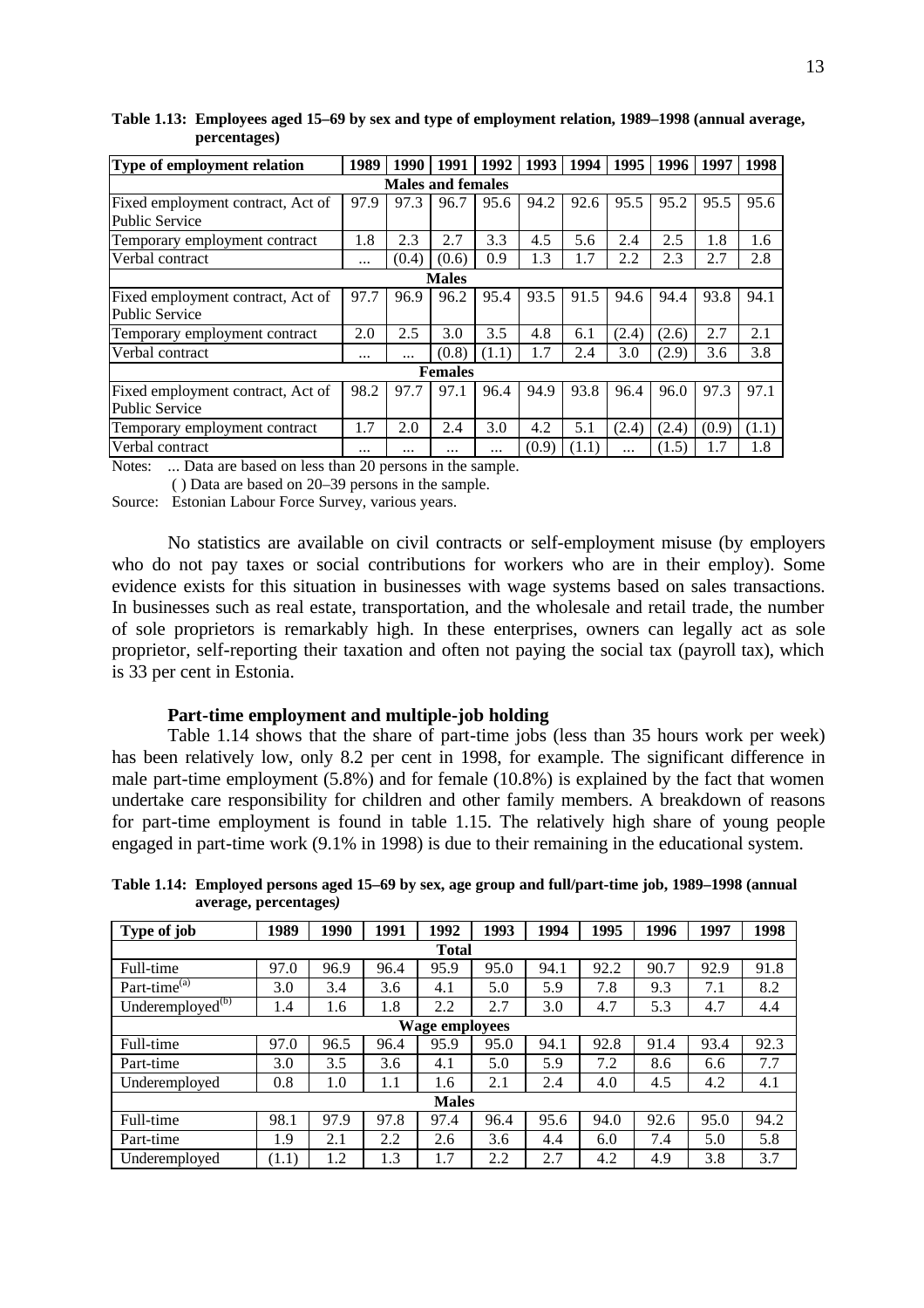| <b>Females</b>                                                                             |          |          |       |                 |          |          |          |          |       |       |  |
|--------------------------------------------------------------------------------------------|----------|----------|-------|-----------------|----------|----------|----------|----------|-------|-------|--|
| Full-time                                                                                  | 95.8     | 95.2     | 94.9  | 94.1            | 93.3     | 92.5     | 90.3     | 88.8     | 90.6  | 89.2  |  |
| Part-time                                                                                  | 4.2      | 4.8      | 5.1   | 5.9             | 6.7      | 7.5      | 9.7      | 11.2     | 9.4   | 10.8  |  |
| Underemployed                                                                              | 1.7      | 2.1      | 2.3   | 2.8             | 3.1      | 3.3      | 5.3      | 5.9      | 5.6   | 5.3   |  |
| 15-24 year olds                                                                            |          |          |       |                 |          |          |          |          |       |       |  |
| Full-time                                                                                  | 96.7     | 95.9     | 96.0  | 95.1            | 93.9     | 92.1     | 90.4     | 86.1     | 92.0  | 90.9  |  |
| Part-time                                                                                  | (3.3)    | (4.1)    | (4.0) | 4.9             | 6.1      | 7.9      | (9.6)    | 13.9     | 8.0   | 9.1   |  |
| Underemployed                                                                              | $\cdots$ | $\cdots$ |       | $\cdots$        | $\cdots$ | $\cdots$ | $\cdots$ | $\cdots$ | (3.4) | (3.5) |  |
|                                                                                            |          |          |       | 25-49 year olds |          |          |          |          |       |       |  |
| Full-time                                                                                  | 98.0     | 97.6     | 97.4  | 96.8            | 96.2     | 95.6     | 94.0     | 92.7     | 94.4  | 93.2  |  |
| Part-time                                                                                  | 2.0      | 2.4      | 2.6   | 3.2             | 3.8      | 4.4      | 6.0      | 7.3      | 5.6   | 6.8   |  |
| Underemployed                                                                              | (0.8)    | 1.1      | 1.2   | 1.8             | 2.3      | 2.7      | 3.6      | 4.3      | 4.0   | 4.1   |  |
|                                                                                            |          |          |       | 50-69 year olds |          |          |          |          |       |       |  |
| Full-time                                                                                  | 94.8     | 94.5     | 94.3  | 93.9            | 92.4     | 91.4     | 88.3     | 87.7     | 89.0  | na    |  |
| Part-time                                                                                  | 5.2      | 5.5      | 5.7   | 6.1             | 7.6      | 8.6      | 11.7     | 12.3     | 11.0  | na    |  |
| Underemployed<br>Dete and hazed on loss than 20 noncons in the consula<br>$N_{\text{max}}$ | $\cdots$ | $\cdots$ |       | (1.5)           | (2.0)    | (2.4)    | (5.7)    | 6.6      | 7.3   | na    |  |

Notes: ... Data are based on less than 20 persons in the sample. ( ) Data are based on 20–39 persons in the sample.

(a) Part-time workers are persons whose overall working time per week was less than 35 hours (exception is made for the occupations where shortened working time is prescribed by law).

(b) A person is underemployed if he or she works less than full time, but is willing to work additional hours and is currently (in the course of two weeks) available for work.

Source: Estonian Labour Force Surveys, various years.

Table 1.16 records the average weekly hours of part-time work (22-23 hours) in comparison to full-time (44 hours) and the incidence of multiple-job holding. On average, men work slightly longer than women. No published data are available on second jobs prior to the second quarter of 1997, when the number of people holding more than one job was 57,0000. As table 1.16 shows, most multiple jobs are located in the service sector (75.7% in the second quarter of 1999). The majority of second jobs are analysed according to occupation in table 1.17. Most second jobs are held by professionals (30% in the second quarter of 1999), but also by technicians and associated professionals.

**Table 1.15: Employed persons aged 15-74 in part-time employment by sex and reason of part-time job, 1998 (annual average)**

|                                 | <b>Males</b> |               | <b>Females</b> |               | <b>Total</b>     |               |  |
|---------------------------------|--------------|---------------|----------------|---------------|------------------|---------------|--|
| <b>Reason for part-time job</b> |              |               |                |               |                  |               |  |
|                                 | Thousands    | $\frac{6}{9}$ | Thousands      | $\frac{0}{0}$ | <b>Thousands</b> | $\frac{6}{6}$ |  |
| <b>Studies</b>                  | $\cdots$     | $\ddotsc$     | (2.3)          | (6.8)         | 4.0              | 7.3           |  |
| Personal or family reasons      | $\cdots$     | $\cdots$      | 4.0            | 11.6          | 4.7              | 8.6           |  |
| Reasons of employer             | 7.9          | 39.6          | 8.0            | 23.3          | 15.9             | 29.3          |  |
| Did not find full-time job      | 4.5          | 22.7          | 8.4            | 24.6          | 13.0             | 23.9          |  |
| Did not want to work full-time  | 5.2          | 26.0          | 11.5           | 33.7          | 16.7             | 30.9          |  |
| <b>TOTAL</b>                    | 20.0         | 100.0         | 34.2           | 100.0         | 54.2             | 100.0         |  |

Notes: ... Data are based on less than 20 persons in the sample. ( ) Data are based on 20–39 persons in the sample. Source: Estonian Labour Force Survey 1999.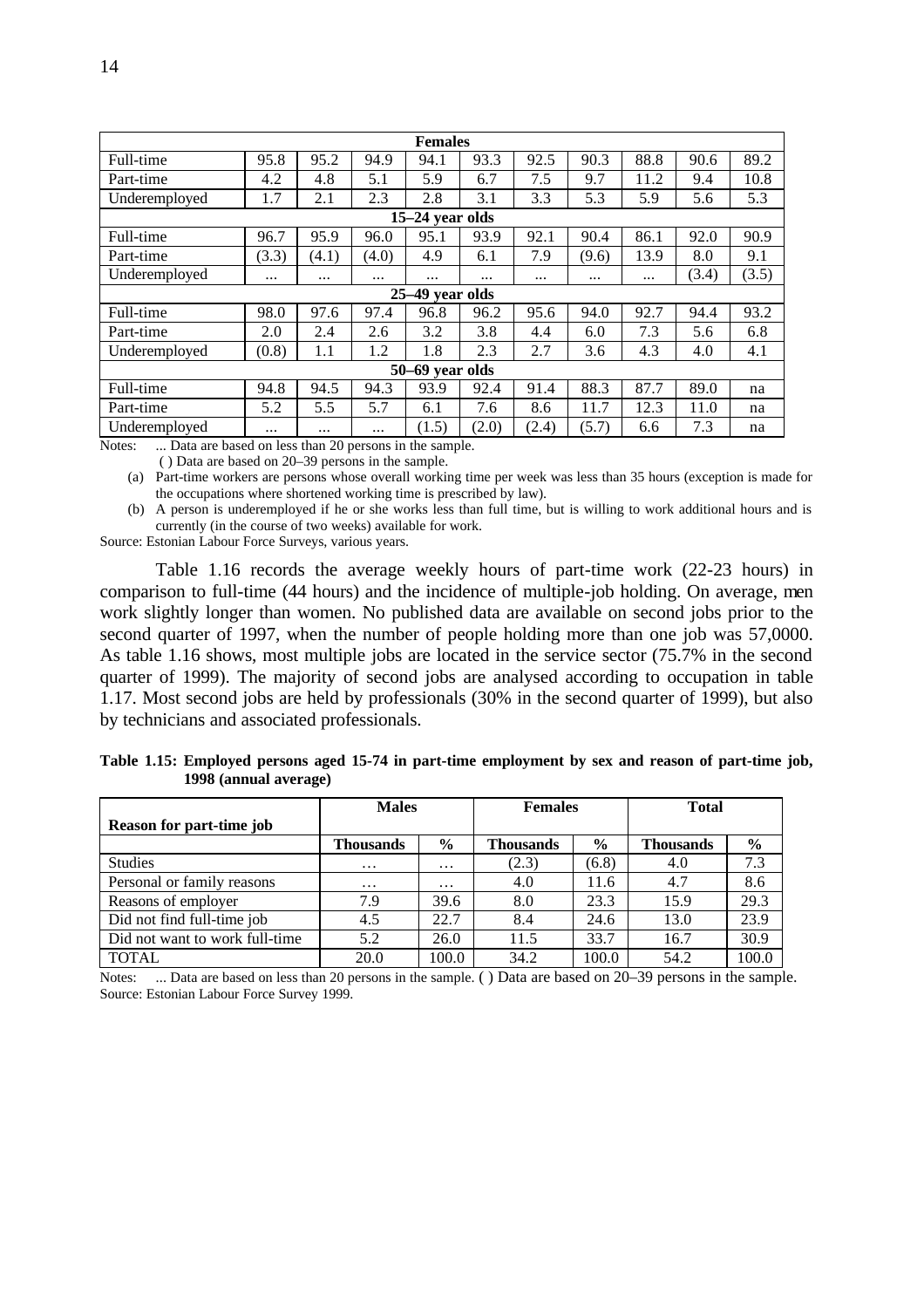|           | 2 <sup>nd</sup><br>quarter 1997                           | $2nd$ quarter 1998                        | 2 <sup>nd</sup><br>quarter 1999 |
|-----------|-----------------------------------------------------------|-------------------------------------------|---------------------------------|
|           | Proportion of labour force working part-time (%)          |                                           |                                 |
| Males     | 6.5                                                       | 4.7                                       | 5.9                             |
| Females   | 11.1                                                      | 10.2                                      | 10.4                            |
| Total     | 8.7                                                       | 7.4                                       | 8.1                             |
|           |                                                           | Average weekly hours of full-time workers |                                 |
| Male      | 46.12                                                     | 46.05                                     | 44.59                           |
| Females   | 42.65                                                     | 42.42                                     | 42.28                           |
| Total     | 44.48                                                     | 44.36                                     | 43.49                           |
|           |                                                           | Average weekly hours of part-time workers |                                 |
| Males     | 22.65                                                     | 22.42                                     | 23.62                           |
| Females   | 22.22                                                     | 21.12                                     | 21.83                           |
| Total     | 22.39                                                     | 21.55                                     | 22.51                           |
|           | Proportion of labour force with more than one job $(\% )$ |                                           |                                 |
| Males     | 9.5                                                       | 8.9                                       | 6.7                             |
| Females   | 8.5                                                       | 7.6                                       | 7.6                             |
| Total     | 9.0                                                       | 8.3                                       | 7.2                             |
|           |                                                           | Sector of second job (% of total)         |                                 |
| Primary   | (12.5)                                                    | 14.0                                      | 10.7                            |
| Secondary | 17.1                                                      | 15.4                                      | 13.7                            |
| Tertiary  | 70.4                                                      | 70.6                                      | 75.7                            |

#### **Table 1.16: Part-time and full-time work and multiple-job holding, 1997, 1998 and 1999**

Source: Estonian Labour Force Surveys, various years.

#### **Table 1.17: Employed persons holding more than one job by occupation of second job, 1998 and 1999 (percentage)**

|                                                   | $2nd$ quarter 1998 | $2nd$ quarter 1999 |
|---------------------------------------------------|--------------------|--------------------|
| <b>Occupation</b>                                 |                    |                    |
| Legislators, senior officials and managers        | 7.5                | (4.9)              |
| Professionals                                     | 28.3               | 30.0               |
| Technicians and associated professionals          | 18.2               | 19.0               |
| <b>Clerks</b>                                     |                    | $\cdots$           |
| Service workers and shop and market sales workers | (5.0)              | 7.5                |
| Skilled agricultural and fishery workers          | 9.8                | 8.0                |
| Craft and related trade workers                   | 12.9               | 11.2               |
| Plant and machine operators and assemblers        | (5.7)              | (5.7)              |
| Elementary occupations                            | 10.5               | 9.0                |
| <b>TOTAL</b>                                      | 100                | 100                |

Notes: ... Data are based on less than 20 persons in the sample. ( ) Data are based on 20–39 persons in the sample. Source: Estonian Labour Force Surveys, various years.

## **1.3 Annual labour inflows and outflows**

As no published official statistics are available for annual labour inflows and outflows, these have been estimated using the studies indicated below.

Flow analysis for 1989–1994 conducted by Eamets, Kulikov and Philips (1997) shows that:

- Flows from employment to inactivity have decreased steadily from 1989 to 1994. The same tendency can be seen in the flow from inactivity to employment until 1993 but has since been increasing.
- In contrast, an increase in the flow from employment to unemployment occurred until 1994 and from unemployment to employment during the whole period under observation. Since 1994, the flow from employment to unemployment has been decreasing. There is also a relatively fast increase in the flow from inactivity to unemployment and from unemployment to inactivity.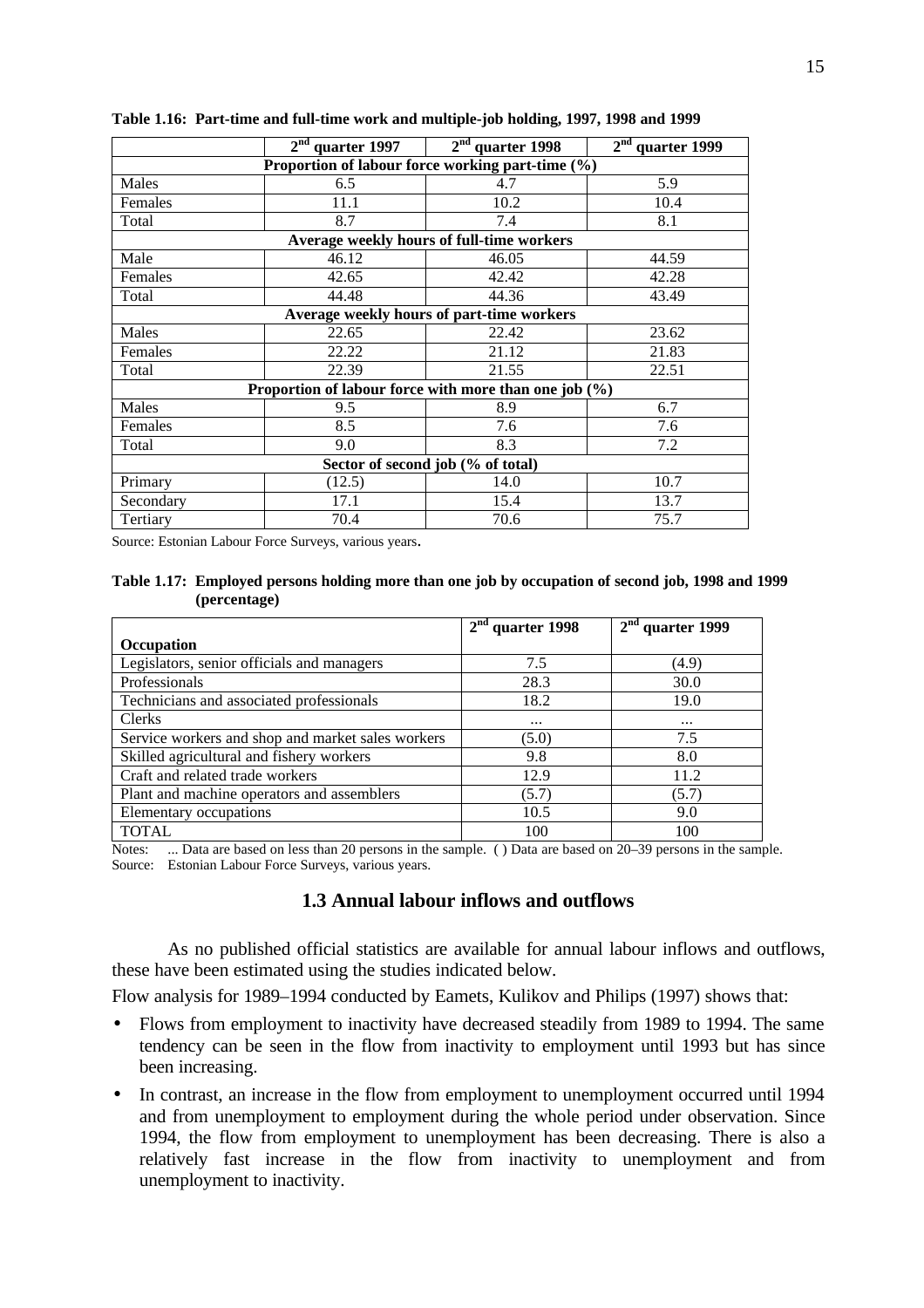These tendencies show that labour force activity has increased during 1989–1994 (see table 1.18). The study finds that the flow from employment to inactivity has decreased and the flow from inactivity to unemployment has increased. In addition, the flow from unemployment to employment has increased faster than the opposite flow. On the one hand, the Estonian economy has been able to offer new jobs in sufficient quantity. On the other hand, employment has decreased in numbers, possibly from the increase in structural unemployment. People either do not have the education or qualifications required for these new jobs or may be qualified but no suitable jobs are on offer in a suitable radius of where they live.

|                             | 1989  | 1990 | 1991 | 1992 | 1993 | 1994 |
|-----------------------------|-------|------|------|------|------|------|
| Unemployment – employment   | 4.6   | 4.4  | 5.0  | 7.4  | 12.2 | 14.5 |
| Inactivity – employment     | 25.4  | 24.9 | 21.7 | 14.9 | 15.4 | 17.2 |
| $Employment$ – unemployment | 2.4   | 3.4  | 6.8  | 13.3 | 14.0 | 12.9 |
| $Employment - inactivity$   | 32.5  | 28.6 | 26.4 | 26.2 | 18.7 | 15.9 |
| Unemployment – inactivity   | 0.1   | 0.4  | 0.6  | 1.0  | 2.0  | 2.8  |
| Inactivity – unemployment   | 1.2   | 2.3  | 3.3  | 4.1  | 4.6  | 6.0  |
| $Employment - employment$   | 33.9  | 35.9 | 36.2 | 33.0 | 32.9 | 30.8 |
| Total flows (%)             | 100   | 100  | 100  | 100  | 100  | 100  |
| Total flows (No.)           | 1 127 | 1487 | 1859 | 2657 | 2859 | 2948 |

Source: Estonian Labour Force Survey 1995.

The largest increase is in the flow from unemployment to inactivity (28 times) which actually represents long-term unemployed persons who have ceased jobseeking. At the same time, there was a fivefold increase in the opposite flow from inactivity to unemployment, although it should be born in mind that the share of these flows in the total flow is relatively small.

The study conducted by Eamets (2000) estimates the annual gross flows of workers in Estonia from 1994 to 1997. Table 1.19 provides flow data and other selected measures of labour market performance based on labour force survey data. Two main groups comprise the unemployed: workers flowing out from unemployment relatively quickly and those who are long-term unemployed. The share of long-term unemployment is not particularly high but the average duration of unemployment is relatively high. This also explains why inflow rates, which are based on monthly registration data, are very low in Estonia (table 1.20). Labour force survey flows on an annual basis have similar inflow-outflow rates as in Western countries.

An interesting study comparing job destruction and creation rates in Eastern Europe was conducted by Faggio and Konings (1999). This study used rich data sets of comparable firm- level data from 1993 to 1997 for five transition countries (Bulgaria, Estonia, Poland, Romania and Slovenia). Gross employment reallocation rates and excess employment reallocation rates were calculated. Gross employment reallocation is the sum of gross job creation and destruction.<sup>4</sup> The difference in these two measures gives the net employment growth rate.

 4 Gross job creation was computed as the sum of all employment gains in expanding firms in a given year, divided by the total employment at the beginning of the year. Gross job destruction was computed as the sum of all employment losses in contracting firms in a given year, divided by total employment at start of year.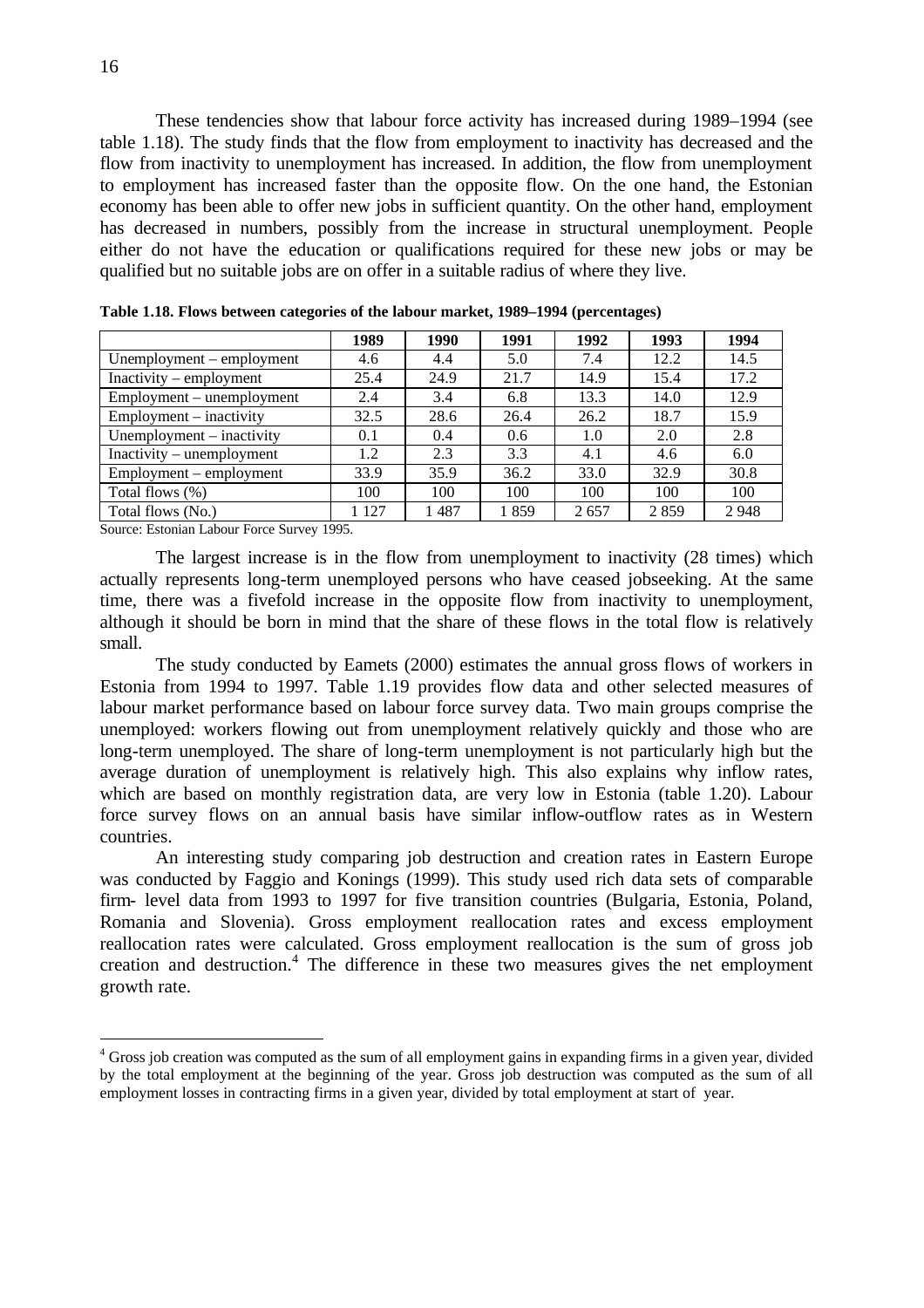|                                     | 1994  | 1995  | 1996  | 1997  |
|-------------------------------------|-------|-------|-------|-------|
| Unemployment inflow $(EU+NU)/(E+N)$ | 5.09  | 3.81  | 4.96  | 4.38  |
| Unemployment outflow (UN+UE)/U      | 60.32 | 40.38 | 45.96 | 43.57 |
| Employment inflows H=(NE+UE+EE)/E   | 27.56 | 15.82 | 20.78 | 17.74 |
| Employment outflows S=(EU+EN+EE)/E  | 27.66 | 16.20 | 22.05 | 18.49 |
| Gross worker turnover $(H+S)/E$     | 55.21 | 32.02 | 42.83 | 36.23 |
| Duration of unemployment (months)   | 13.0  | 12.8  | 17.4  | 19.2  |
| Proportion of LTU                   | 39.6  | 31.8  | 55.3  | 45.8  |

**Table 1.19: Annual gross flows of workers in Estonia**

Notes: E – employment, U – unemployment, N – non-participation, S – separation, H – hiring, EE – job-to-job flow, EU – flow from employment to unemployment.

Source: Estonian Labour Force Surveys; Eamets (2000).

An alternative measure, first introduced by Davis and Haltiwanger (1992), is *excess job reallocation rate* defined as the gross job reallocation rate minus the absolute value of the net employment growth rate.). This measure indicates the job reallocation that results after taking into account the gross job reallocation needed to accommodate a given net employment growth. As the gross job creation rate and the gross job destruction rate measures the flexibility of the market, gross employment reallocation and, in particular, excess employment reallocation can be interpreted as an index restructuring. This study and others characterize turbulence as a feature in Estonia, but flows in the country are similar to those reported by most dynamic Western economies (see also Haltiwanger and Vodopivec, 1998).

| <b>Monthly inflow rates</b>              |      |      |                              |      |      |         |        |  |  |  |  |
|------------------------------------------|------|------|------------------------------|------|------|---------|--------|--|--|--|--|
|                                          | 1992 | 1993 | 1994                         | 1995 | 1996 | 1997    | 1998   |  |  |  |  |
| Czech Republic                           | 0.9  | 0.7  | 0.6                          | 0.6  | 0.6  | 0.8     | 1.1    |  |  |  |  |
| Slovakia                                 | 1.5  | 1.8  | 1.3                          | 1.4  | 1.5  |         |        |  |  |  |  |
| Poland                                   | 0.9  | 1.1  | 1.2                          | 1.3  | 1.2  |         |        |  |  |  |  |
| Hungary                                  |      | 1.3  | 1.1                          |      | 1.2  |         |        |  |  |  |  |
| Estonia EU/E <sup>(b)</sup>              |      |      |                              |      |      | 0.68    | 0.70   |  |  |  |  |
|                                          |      |      | <b>Monthly outflow rates</b> |      |      |         |        |  |  |  |  |
| Czech Republic                           | 24.8 | 20.1 | 19.7                         | 19.7 | 18.8 | 15.7    | 13.9   |  |  |  |  |
| Slovakia <sup>(c)</sup>                  | 10.0 | 7.9  | 8.2                          | 9.4  | 9.9  | $9.4 -$ | $7.7-$ |  |  |  |  |
| Poland                                   | 4.3  | 4.8  | 6.1                          | 8    | 16.4 |         |        |  |  |  |  |
| Hungary                                  |      | 7.6  | 9.1                          | 7.8  | 9    | -       |        |  |  |  |  |
| Estonia (UE/U) <sup>(b)</sup><br>$(a)$ . |      | 3.2  | 3.5                          | 3.6  | 3.5  | 3.3     | 4.0    |  |  |  |  |

**Table 1.20: Unemployment monthly inflow**(a) **and outflow rates.**(a) **(Registered data)** 

Note: <sup>(a)</sup>Average monthly flows as a percentage of source of population.

Source: Munich et al, 1999; (b) Estonian Labour Market Board; authors' calculations; (c) Lubyova, et al, 1999.

Table 1.21 shows that during 1989–1998 the number of inactive persons increased in the following groups: persons remaining in the educational system; persons with illness or disability; persons with care responsibilities for children or other family members; and retirees. The State guarantees some social assistance (health insurance, and social benefits or pension) to these groups. The number of inactives discouraged by job-seeking has also increased drastically.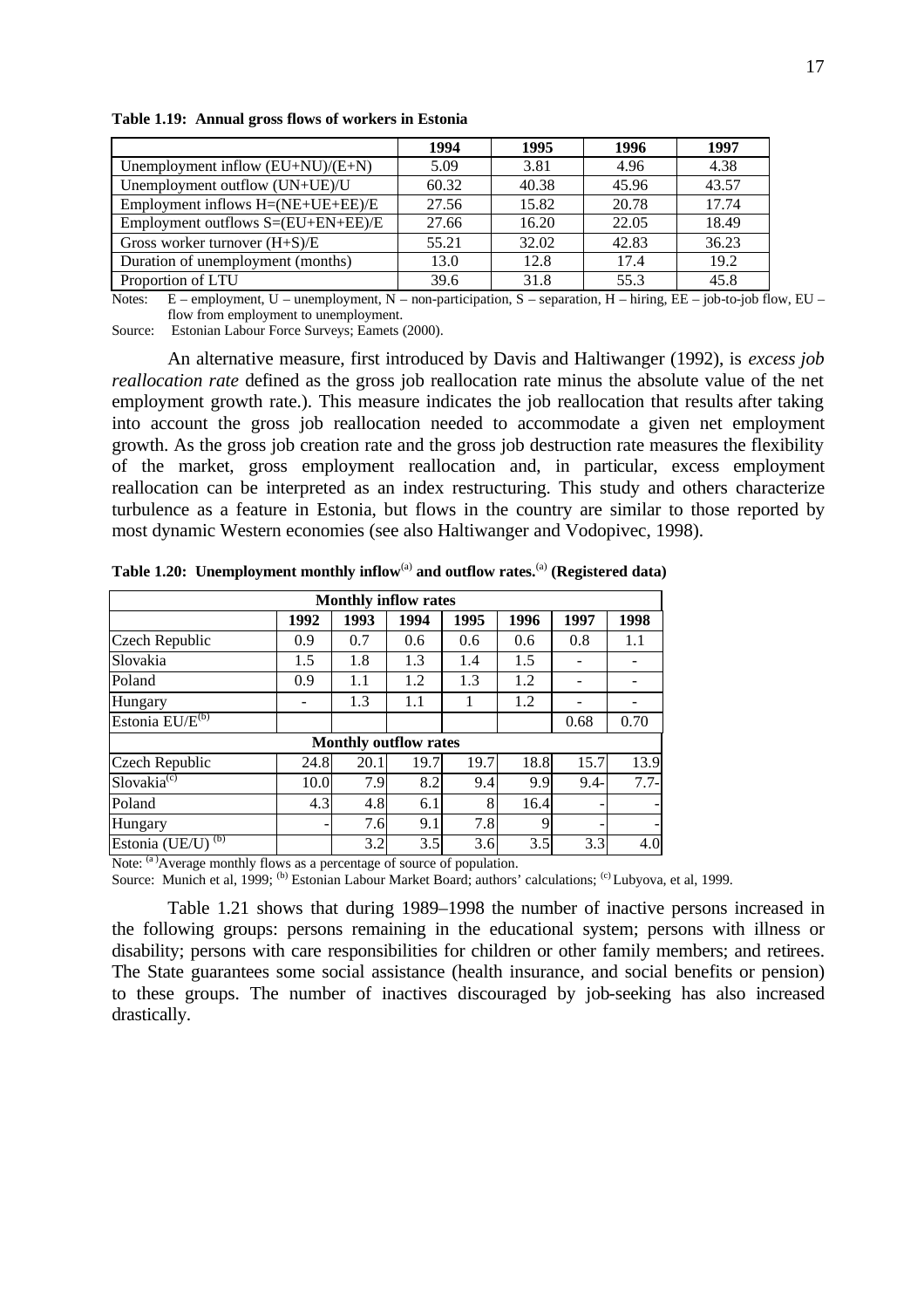| <b>Reason for inactivity</b>                | 1989                     | 1990                     | 1991     | 1992      | 1993     | 1997     | 1998     |
|---------------------------------------------|--------------------------|--------------------------|----------|-----------|----------|----------|----------|
|                                             | <b>Males and females</b> |                          |          |           |          |          |          |
| Education, plans for further education      | $\overline{87.7}$        | 85.9                     | 84.9     | 84.0      | 86.9     | 89.2     | 96.1     |
| Military service                            | 7.2                      | 8.2                      | (4.9)    | $\cdots$  | (2.8)    | 4.7      | 3.0      |
| Own illness or disability                   | 22.6                     | 25.1                     | 26.5     | 29.2      | 31.2     | 42.3     | 41.4     |
| Pregnancy or maternity leave                | 33.1                     | 39.3                     | 41.0     | 39.2      | 32.4     | 29.3     | 28.7     |
| Care responsibilities (children, other      | 7.4                      | 8.7                      | 10.5     | 12.3      | 13.4     | 12.1     | 12.5     |
| members of family)                          |                          |                          |          |           |          |          |          |
| Retirement age                              | 91.2                     | 96.2                     | 106.8    | 124.9     | 134.9    | 132.9    | 130.7    |
| Lost hope to find work (discouraged)        |                          | $\cdots$                 | (4.1)    | 7.3       | 10.7     | 16.1     | 18.9     |
| Other                                       | (3.0)                    | (4.5)                    | 5.6      | 7.4       | 9.9      | 6.9      | 6.6      |
| Total                                       | 253.8                    | 270.5                    | 284.2    | 306.4     | 322.1    | 333.6    | 337.8    |
|                                             | <b>Males</b>             |                          |          |           |          |          |          |
| Education, plans for further education      | 47.1                     | 44.0                     | 43.4     | 41.2      | 42.3     | 42.1     | 45.9     |
| Military service                            | 7.2                      | 8.2                      | 4.9      | $\ddotsc$ | (2.8)    | 4.6      | 2.9      |
| Own illness or disability                   | 10.6                     | 12.2                     | 12.9     | 14.4      | 15.4     | 24.2     | 24.1     |
| Pregnancy or maternity leave                |                          |                          |          |           | $\cdots$ | $\ldots$ |          |
| Care responsibilities (children, other      |                          | $\cdots$                 | $\cdots$ | $\cdots$  | $\cdots$ | $\ldots$ | $\cdots$ |
| members of family)                          |                          |                          |          |           |          |          |          |
| Retirement age                              | $\overline{22.5}$        | 24.5                     | 28.4     | 34.9      | 38.6     | 38.9     | 38.3     |
| Lost hope to find work (discouraged)        |                          | $\cdots$                 | $\cdots$ | (4.1)     | 6.2      | 7.9      | 10.7     |
| Other                                       | $\ldots$                 |                          | (3.1)    | (4.3)     | 6.0      | 4.5      | 4.5      |
| Total                                       | 90.5                     | 93.5                     | 96.1     | 102.1     | 112.6    | 123.1    | 127.7    |
|                                             | <b>Females</b>           |                          |          |           |          |          |          |
| Education, plans for further education      | 40.6                     | 41.9                     | 41.5     | 42.8      | 44.6     | 47.1     | 50.2     |
| Military service                            | $\overline{\phantom{0}}$ | $\overline{\phantom{0}}$ |          |           | $\cdots$ | $\cdots$ |          |
| Own illness or disability                   | 12.0                     | 12.9                     | 13.6     | 14.8      | 15.7     | 18.1     | 17.3     |
| Pregnancy or maternity leave                | 33.1                     | 39.3                     | 41.0     | 39.2      | 32.4     | 29.2     | 28.3     |
| Care responsibilities (children, other      | 6.7                      | 8.0                      | 9.4      | 11.2      | 12.1     | 11.3     | 11.5     |
| members of family)                          |                          |                          |          |           |          |          |          |
| Retirement age                              | 68.7                     | 71.7                     | 78.4     | 90.0      | 96.3     | 94.0     | 92.4     |
| Lost hope to find work (discouraged people) |                          | $\ldots$                 | $\ldots$ | (3.3)     | (4.4)    | 8.2      | 8.2      |
| Other                                       | $\cdots$                 | $\cdots$                 | $\cdots$ | (3.1)     | (3.9)    | (2.4)    | (2.1)    |
| Total                                       | 163.3                    | 177.0                    | 188.1    | 204.3     | 209.5    | 210.4    | 210.1    |

**Table 1.21: Inactive persons aged 15–69, rated by reason for inactivity and by sex, 1989–1998 (annual average, '000)**

Notes: ... Data are based on less than 20 persons in the sample. ( ) Data are based on 20–39 persons in the sample. Source: Estonian Labour Force Surveys, various years.

## **1.4 Unemployment in Estonia**

Large-scale structural changes in the Estonian economy were accompanied by a significant reallocation of production factors between economic sectors and different geographical regions. The reasons for unemployment have an economic, social and psychological background. In addition to the country's macroeconomic shock (hyperinflation in 1991, the reorientation of foreign trade from the Eastern to the Western market, monetary reform, the banking crisis), other factors are: people's passive attitude towards retraining, low mobility, and difficulties in adapting psychologically to market economy conditions. The following influences have helped to prevent the explosion of unemployment in Estonia:

- Rapid restructuring of the economy. Employment in the tertiary sector has increased much faster than it has decreased in the primary and secondary sectors. However, many people remain unemployed because they lack the qualifications required or because no suitable jobs are available in a suitable radius of where they live.
- Decrease in the labour supply. According to the ELFS data, the number of employed persons decreased from 838,000 in 1989 to 636,000 in 1998. Of these, more than 75,000–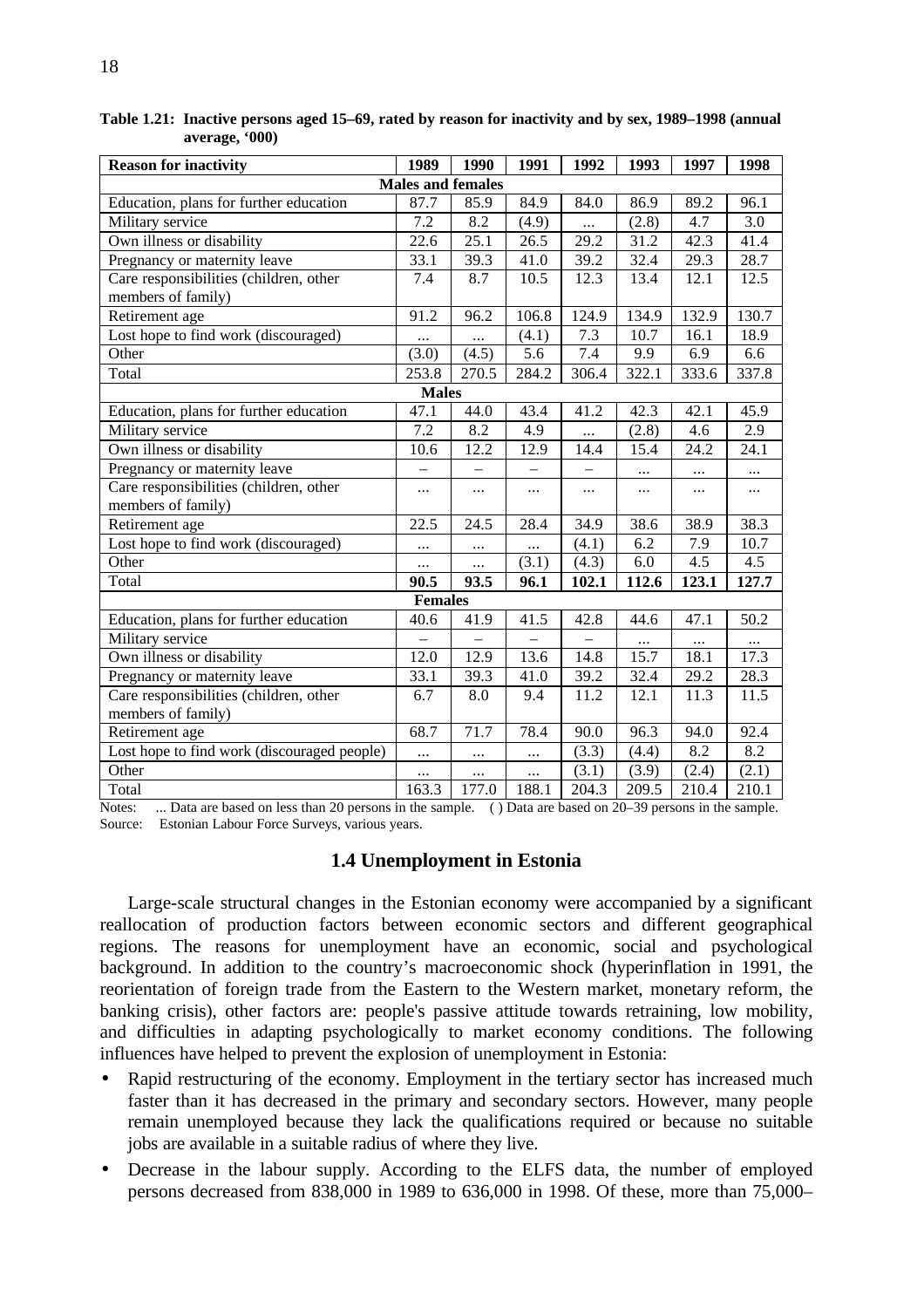80,000<sup>5</sup> have left Estonia, 40,000–45 000 have retired, or left the labour market for other reasons. The remaining 70,000–75,000 people are unemployed.

- The fast-paced development of the hidden economy. A considerable amount of the labour force is employed in the hidden labour market. According to a survey launched in 1996 by the Estonian Institute of Social Analysis, the tax authorities reported 499,490 employed persons, while according to the ELFS in the beginning of 1995, there were 617,764 employed persons in the country  $-$  a significant difference. The hidden labour force is mainly employed in construction, agriculture, trade, and service activities.
- One possible explanation for the relatively slow increase in unemployment in Estonia compared to other Eastern European countries is the large share of the inactive population in the total working-age population. According to the ELFS data, 32.4 per cent of respondents were outside the labour force in 1998.

Despite these factors, the unemployment rate has increased from almost zero in the beginning of the 1990s (as shown in table 1.22) to 14.1 per cent in the first quarter of 2000. Why is this?

- Low mobility. For various reasons, the labour force is not sufficiently mobile to move to vacant jobs in other regions. Labour force mobility is hindered by purely economic factors (the inadequate development of the real estate market in the periphery, the extremely high costs of moving), coupled with social-psychological factors (family and relationship ties and the effect of a new environment, etc.). Low mobility is an inhibiting factor for economic development.
- Lack of information about vacancies. Firms do not always report vacancies, assuming that persons with high qualifications<sup>6</sup> do not use labour services in order to find a job and, likewise, those with high qualifications perceive labour services as mainly offering jobs requiring low qualifications and seek jobs through newspaper advertisements, relatives and friends. The result is that job requiring high qualifications are not mediated by labour services.
- The increase of long-term unemployment. In 1995 the share of those who had been seeking work for more than 12 months was around 30 per cent and in 1998 had increased to 47 per cent. This tendency has serious implications. In many communities (mostly in rural areas) those who have been long-term unemployed have lost the ability to work or the wish to reenter the workforce. It is extremely difficult to bring these people back into the labour market.

 $\overline{a}$ 

<sup>&</sup>lt;sup>5</sup> During the period 1990-1994, according to Estonian migration data, 67,293 more people left Estonia than entered the country.

<sup>6</sup> Here denotes white-collar workers.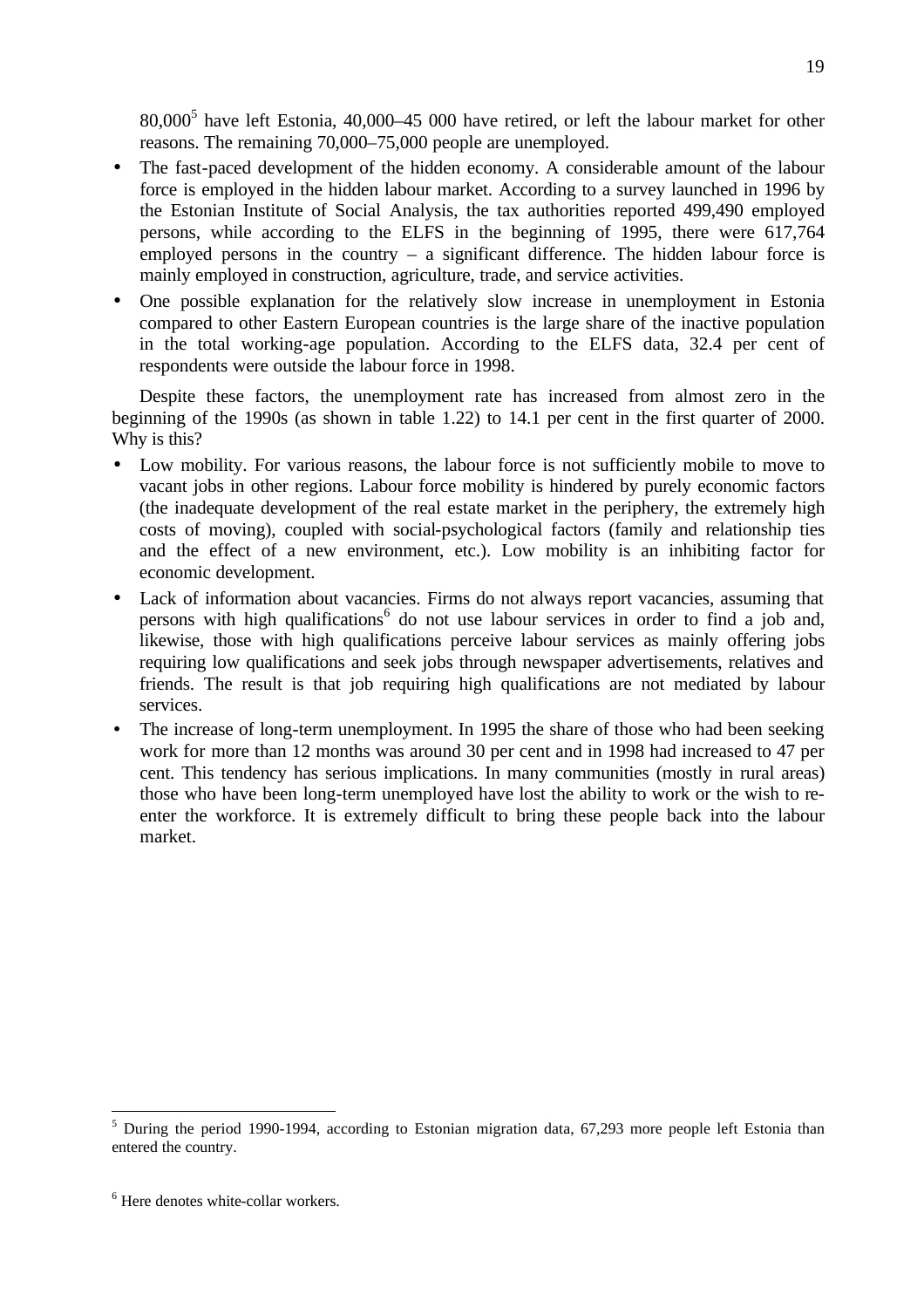| Age                | 1989     | 1990  | 1991     | 1992                     | 1993  | 1994  | 1995   | 1996   | 1997 | 1998 |  |  |  |
|--------------------|----------|-------|----------|--------------------------|-------|-------|--------|--------|------|------|--|--|--|
|                    |          |       |          | <b>Males and females</b> |       |       |        |        |      |      |  |  |  |
| $15 - 24$          | $\cdots$ | .     | (3.5)    | 7.4                      | 11.0  | 11.6  | 14.1   | 16.0   | 14.4 | 15.7 |  |  |  |
| $25 - 49$          | $\cdots$ |       | 1.2      | 3.4                      | 6.4   | 7.5   | 9.8    | 9.7    | 10.0 | 10.0 |  |  |  |
| $50 - 69$          |          | .     |          | (2.2)                    | 4.2   | 5.1   | 6.9    | 7.2    | 6.1  | 6.1  |  |  |  |
| $16$ – pension age | (0.5)    | (0.7) | 1.5      | 3.8                      | 6.9   | 7.9   | 10.1   | 10.4   | 10.2 | 10.4 |  |  |  |
| $15 - 64$          | (0.5)    | 0.6   | 1.5      | 3.7                      | 6.7   | 7.7   | 9.8    | 10.1   | 9.8  | 10.0 |  |  |  |
| $15 - 69$          | (0.6)    | 0.6   | 1.5      | 3.7                      | 6.5   | 7.6   | 9.7    | 10.0   | 9.7  | 9.9  |  |  |  |
| <b>Males</b>       |          |       |          |                          |       |       |        |        |      |      |  |  |  |
| $15 - 24$          | $\cdots$ |       | $\cdots$ | (6.9)                    | 9.6   | 11.5  | (12.9) | (15.5) | 15.8 | 16.8 |  |  |  |
| $25 - 49$          | $\cdots$ |       | (1.2)    | 3.7                      | 6.4   | 7.0   | 11.0   | 10.4   | 9.6  | 10.5 |  |  |  |
| $50 - 69$          | $\cdots$ |       |          | .                        | (4.6) | (5.0) | (7.7)  | (8.4)  | 7.8  | 7.8  |  |  |  |
| $16$ – pension age |          | .     | 1.5      | 4.0                      | 6.7   | 7.6   | 10.7   | 10.9   | 10.4 | 11.1 |  |  |  |
| $15 - 64$          | $\cdots$ |       | 1.4      | 3.9                      | 6.6   | 7.4   | 10.7   | 10.8   | 10.3 | 10.9 |  |  |  |
| $15 - 69$          | $\cdots$ |       | 1.4      | 3.9                      | 6.5   | 7.3   | 10.6   | 10.7   | 10.1 | 10.8 |  |  |  |
|                    |          |       |          | <b>Females</b>           |       |       |        |        |      |      |  |  |  |
| $15 - 24$          | $\cdots$ |       | $\cdots$ | (8.0)                    | 13.0  | 11.8  | (15.8) | (16.6) | 12.4 | 14.3 |  |  |  |
| $25 - 49$          | $\cdots$ | .     | (1.3)    | 3.2                      | 6.4   | 8.1   | 8.4    | 9.0    | 10.4 | 9.6  |  |  |  |
| $50 - 69$          | $\cdots$ | .     | $\cdots$ | .                        | (3.9) | (5.1) | (6.1)  | (6.0)  | 4.2  | 4.3  |  |  |  |
| $16$ – pension age |          | (0.8) | 1.6      | 3.6                      | 7.1   | 8.3   | 9.3    | 9.9    | 10.0 | 9.6  |  |  |  |
| $15 - 64$          |          | (0.7) | 1.6      | 3.5                      | 6.7   | 8.0   | 8.8    | 9.3    | 9.4  | 9.0  |  |  |  |
| $15 - 69$          | $\cdots$ | (0.7) | 1.5      | 3.4                      | 6.6   | 7.9   | 8.8    | 9.2    | 9.3  | 8.9  |  |  |  |

**Table 1.2: Unemployment rate by sex and by age, 1989-1998 (annual average, percentages)**

Notes: ... Data are based on less than 20 persons in the sample. ( ) Data are based on 20–39 persons in the sample. Source: Estonian Labour Force Surveys, various years.

**Table 1.23: Registered unemployed, registered unemployed jobseekers and unemployed persons according to ELFS, various years ('000s, percentages)**

|                                                        | 1993 | 1994 | 1995 | 1996 | 1997 | 1998 |
|--------------------------------------------------------|------|------|------|------|------|------|
| Receiving unemployment benefit (average in a month)    | 18.8 | 17.3 | 13.9 | 17.2 | 18.3 | 18.0 |
| Registered unemployed jobseeker                        | 33.4 | 37.3 | 34.9 | 37.9 | 34.0 | 32.0 |
| (average in a month)                                   |      |      |      |      |      |      |
| Registered unemployment rate (registered unemployed as | 4.5  | 5.1  | 5.1  | 5.5  | 5.1  | 4.7  |
| % of labour force)                                     |      |      |      |      |      |      |
| Vacancies reported to SEO (average per month)          | 2.15 |      | 1.23 | 1.23 | 1.13 | 1.35 |
| Unemployed according to the LFS                        | 49.6 | 56.7 | 70.9 | 71.9 | 69.4 | 70.2 |
| Total unemployment rate                                | 6.5  | 7.6  | 9.8  | 10.0 | 10.5 | 9.6  |
| (LFS unemployment as % of labour force)                |      |      |      |      |      |      |

Sources: Statistical Office of Estonia, Estonian Labour Market Board.

Table 1.23 shows that the labour force survey (ILO-calculated) unemployment figures for the number of unemployed jobseekers are about twice as high as those indicated by registered unemployment statistics during the same period. This kind of difference is due to several factors, the most influential of which are:

- inadequacy of the legislation and social guarantees for unemployment
- poor reputation of State Employment Offices
- very limited willingness on the part of employers to cooperate with the state jobmediation system and
- various jobseeking scenarios.

Tables 1.24, 1.25 and 1.26 highlight some aspects of these influences.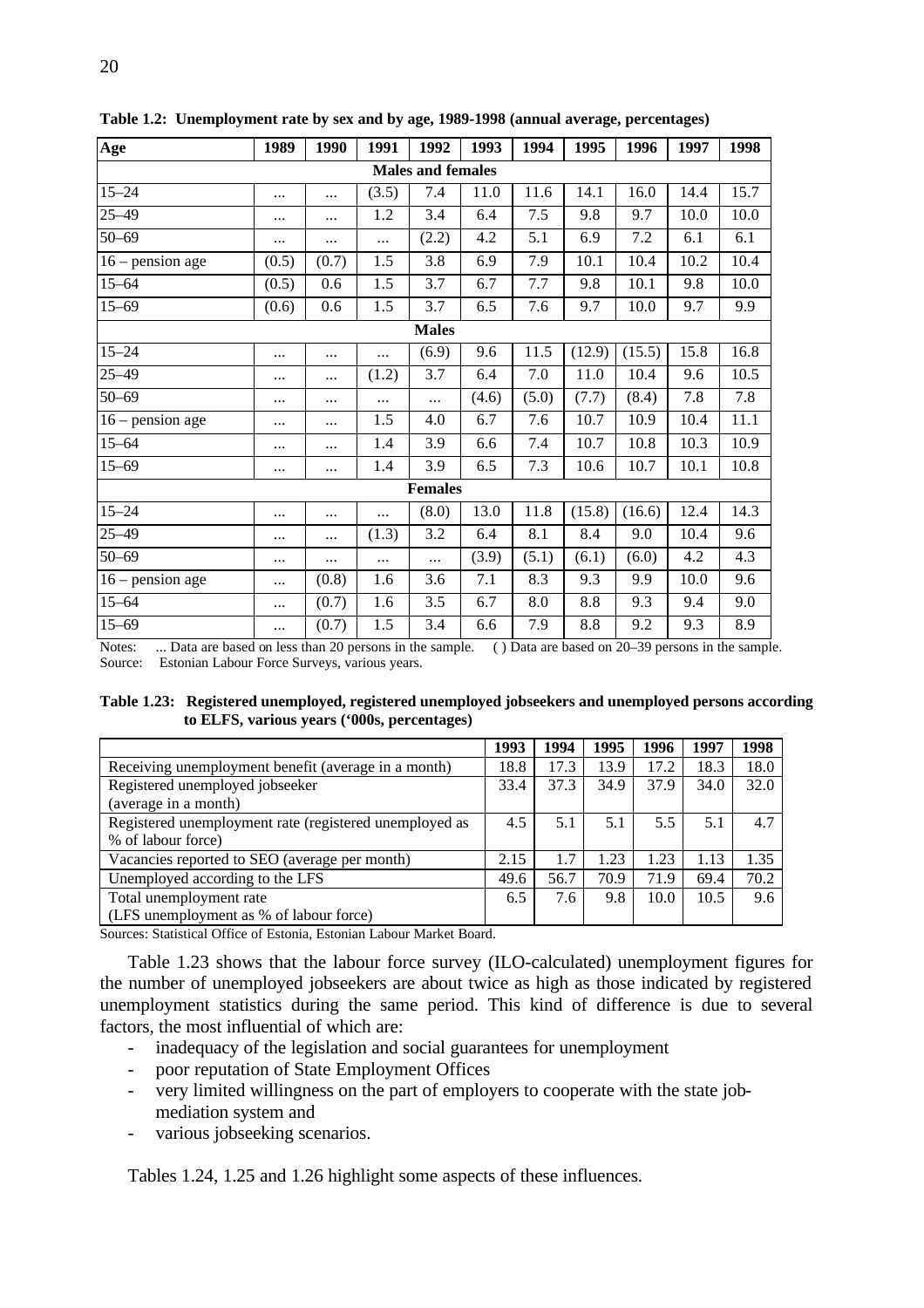|                                                   | 1989          | 1990     | 1991     | 1992                              | 1993  | 1994             | 1995     | 1996  | 1997  | 1998  |  |  |
|---------------------------------------------------|---------------|----------|----------|-----------------------------------|-------|------------------|----------|-------|-------|-------|--|--|
|                                                   |               |          |          | <b>Status before unemployment</b> |       |                  |          |       |       |       |  |  |
| Lost a job                                        | $\cdots$      | $\cdots$ | 5.5      | 16.0                              | 29.0  | 32.0             | 44.1     | 44.6  | 41.0  | 40.9  |  |  |
| Quit                                              | $\cdots$      | $\cdots$ | (3.1)    | 6.4                               | 10.1  | 11.3             | 11.8     | 12.4  | 14.0  | 14.1  |  |  |
| Non-working student                               | $\cdots$      | $\cdots$ | $\cdots$ | (2.9)                             | (3.9) | (4.4)            | (5.6)    | (5.9) | 6.0   | 5.3   |  |  |
| Other                                             | $\cdots$      | $\cdots$ | $\cdots$ | (3.7)                             | 6.6   | 9.1              | 9.4      | (8.9) | 8.4   | 9.9   |  |  |
| Total                                             | 4.7           | 5.3      | 12.0     | 29.1                              | 49.6  | 56.7             | 70.9     | 71.9  | 69.4  | 70.2  |  |  |
| Steps taken to find a job                         |               |          |          |                                   |       |                  |          |       |       |       |  |  |
| Asked relatives or                                | (3.5)         | (4.1)    | 9.0      | 21.0                              | 35.3  | 38.9             | 47.8     | 48.1  | 44.8  | 47.1  |  |  |
| friends                                           |               |          |          |                                   |       |                  |          |       |       |       |  |  |
| Job advertisements                                | $\cdots$      | $\cdots$ | 5.6      | 11.4                              | 19.8  | 25.5             | 33.5     | 34.1  | 54.1  | 54.8  |  |  |
| Contacted employers                               | (2.8)         | (3.1)    | 7.0      | 16.3                              | 24.7  | 27.6             | 31.9     | 31.9  | 28.9  | 27.2  |  |  |
| directly                                          |               |          |          |                                   |       |                  |          |       |       |       |  |  |
| <b>Through State</b>                              |               | -        | (4.6)    | 14.4                              | 30.2  | 32.5             | 31.9     | 34.0  | 36.5  | 36.1  |  |  |
| <b>Employment Offices</b>                         |               |          |          |                                   |       |                  |          |       |       |       |  |  |
| Other                                             | $\cdots$      | $\cdots$ | $\cdots$ |                                   | (2.9) | (3.6)            | $\cdots$ |       | (3.8) | (3.9) |  |  |
| Total*<br>$\sim$ $\sim$<br>$\sim$<br>$\mathbf{a}$ | 4.7<br>$\sim$ | 5.3      | 12.0     | 29.1                              | 49.6  | 56.7<br>$\cdots$ | 70.9     | 71.9  | 69.4  | 70.2  |  |  |

## **Table 1.24: Unemployed persons: Steps taken to find a job (annual average, thousands)**

Notes: \* Less than total of rows because of more than one step taken to find job

... Data are based on less than 20 persons in the sample.

( ) Data are based on 20–39 persons in the sample.

Source: Estonian Labour Force Surveys, various years.

#### **Table 1.25: Unemployed persons: Contacting or not contacting the State Employment Office, 1989–1998 (annual average, percentages)**

|                  | 1989                     | 1990                     | 1991     | 1992                     | 1993   | 1994   | 1995   | 1996   | 1997 | 1998   |  |  |  |
|------------------|--------------------------|--------------------------|----------|--------------------------|--------|--------|--------|--------|------|--------|--|--|--|
|                  |                          |                          |          | <b>Males and females</b> |        |        |        |        |      |        |  |  |  |
| Contacted        | —                        |                          | (34.1)   | 52.5                     | 64.4   | 61.3   | 55.1   | 58.0   | 60.6 | 58.9   |  |  |  |
| Did not contact  | —                        | —                        | 65.9     | 47.5                     | 35.6   | 38.7   | 44.9   | 42.0   | 39.4 | 41.1   |  |  |  |
| <b>Males</b>     |                          |                          |          |                          |        |        |        |        |      |        |  |  |  |
| Contacted        | -                        | -                        | $\cdots$ | 47.4                     | 60.2   | 54.5   | 47.6   | 48.5   | 50.8 | 48.6   |  |  |  |
| Did not contact  |                          | -                        | (75.4)   | 52.6                     | 39.8   | 45.5   | 52.4   | 51.5   | 49.2 | 51.4   |  |  |  |
| <b>Females</b>   |                          |                          |          |                          |        |        |        |        |      |        |  |  |  |
| Contacted        |                          |                          | (43.7)   | 58.9                     | 68.9   | 68.3   | 65.2   | 70.2   | 72.4 | 72.7   |  |  |  |
| Did not contact  |                          | —                        | (56.3)   | 41.1                     | 31.1   | 31.7   | 34.8   | 29.8   | 27.6 | 27.3   |  |  |  |
|                  |                          |                          |          | 15-24 year olds          |        |        |        |        |      |        |  |  |  |
| Contacted        | $\overline{\phantom{0}}$ | —                        | $\cdots$ | (45.4)                   | 55.5   | 47.6   | (48.8) | (50.3) | 48.0 | 46.3   |  |  |  |
| Did not contact  |                          | $\overline{\phantom{0}}$ | (71.4)   | (54.6)                   | 44.5   | 52.4   | (51.2) | (49.7) | 52.0 | 53.7   |  |  |  |
|                  |                          |                          |          | 25-49 years olds         |        |        |        |        |      |        |  |  |  |
| Contacted        |                          | -                        | (46.1)   | 60.5                     | 68.6   | 66.7   | 59.5   | 61.8   | 63.0 | 61.6   |  |  |  |
| Did not contact  |                          | -                        | (53.9)   | 39.5                     | 31.4   | 33.3   | 40.5   | 38.2   | 37.0 | 38.4   |  |  |  |
| 50-69 years olds |                          |                          |          |                          |        |        |        |        |      |        |  |  |  |
| Contacted        | —                        | -                        | $\cdots$ | $\cdots$                 | (61.3) | 60.0   | (44.9) | (53.6) | 67.2 | 65.2   |  |  |  |
| Did not contact  |                          |                          | $\cdots$ | (66.2)                   | (38.7) | (40.0) | (55.1) | (46.4) | 32.8 | (34.8) |  |  |  |

Notes: ... Data are based on less than 20 persons in the sample.

( ) Data are based on 20–39 persons in the sample.

Source: Estonian Labour Force Surveys, various years.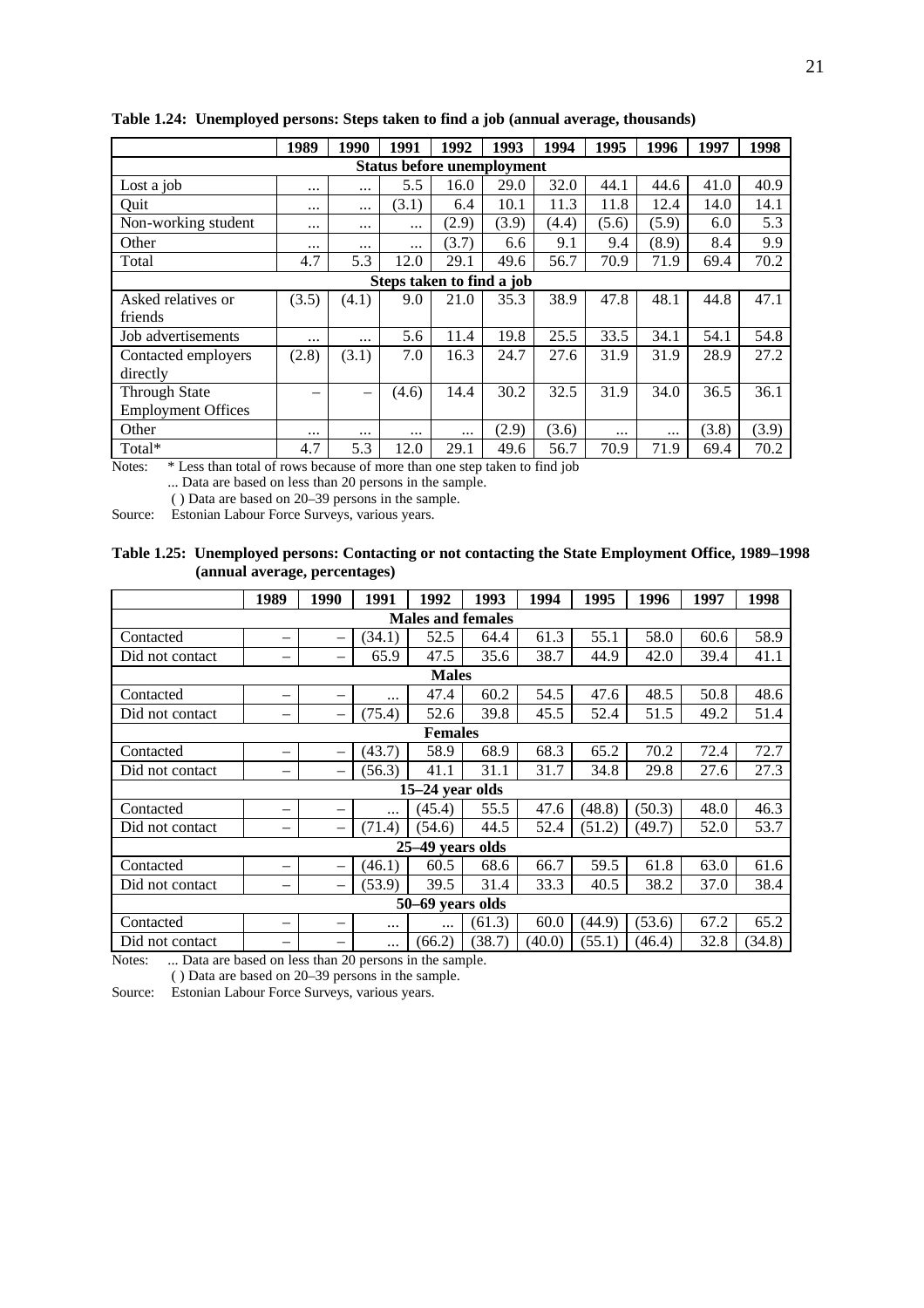| <b>Reason</b>                       | 1991     | 1992     | 1993     | 1994     | 1995   | 1996   | 1997   | 1998 |
|-------------------------------------|----------|----------|----------|----------|--------|--------|--------|------|
| Office did not offer a suitable job | $\cdots$ | $\cdots$ | (18.2)   | (20.2)   | (19.5) | (19.5) | 24.0   | 23.8 |
| Not entitled to unemployment        | $\cdots$ | $\cdots$ | $\cdots$ | $\cdots$ | (17.8) | (17.6) | (10.7) | 12.8 |
| <b>benefits</b>                     |          |          |          |          |        |        |        |      |
| Contacting the SEO was              | $\cdots$ | (23.0)   | (25.9)   | 29.3     | (22.1) | (22.2) | 21.4   | 25.5 |
| unacceptable in principle           |          |          |          |          |        |        |        |      |
| It was not necessary; could         | (34.1)   | 39.2     | 32.5     | 26.8     | (26.5) | (25.4) | 28.0   | 21.1 |
| manage by oneself                   |          |          |          |          |        |        |        |      |
| Other (Office located too far       | $\cdots$ | (17.7)   | (16.4)   | (15.7)   | (14.2) | (15.3) | 15.9   | 16.8 |
| away; unemployment benefits         |          |          |          |          |        |        |        |      |
| were too low; did not want to       |          |          |          |          |        |        |        |      |
| participate in public works)        |          |          |          |          |        |        |        |      |
| Total                               | 100      | 100      | 100      | 100      | 100    | 100    | 100    | 100  |

**Table 1.26: Unemployed persons: Reasons for not contacting the State Employment Office during the period of unemployment, 1989–1998 (annual average, percentages)**

Notes: ... Data are based on less than 20 persons in the sample.

( ) Data are based on 20–39 persons in the sample.

Source: Estonian Labour Force Surveys, various years.

### **1.4.1 A gender perspective**

According to the ELFS data, there have been more unemployed men than women in recent years.<sup>7</sup> However, the data show that the number of women who are inactive has increased dramatically over the whole period of observation. The lower unemployment for women is partly explained by the fact that more women than men are holding part-time jobs. In the second quarter of 1999 the proportion of part-time women workers was 10.4 per cent, almost double that for part-time men workers, at 5.9 per cent as shown in table 1.16.

The share of women is considerably higher than the share of men in registered unemployment. This difference is primarily due to Estonian legislation: men lose the right to register as unemployed after a certain period of time, but women can repeatedly register as unemployed under certain circumstances that do not legislatively apply to men (e.g. children aged under 7 years, for example; see also Section 4).

Looking at unemployment according to duration, the largest share is long-term unemployed (47 per cent). Short-term (up to 6 months) unemployed persons account for 34.8 per cent. Among young people, short-term unemployment prevails. Table 1.27 presents a breakdown of unemployment duration from 1989 to 1998.

<sup>&</sup>lt;sup>7</sup> In 1992–1994, the female unemployment rate was higher than the male unemployment rate, because the first waves of dismissals affected more women than men.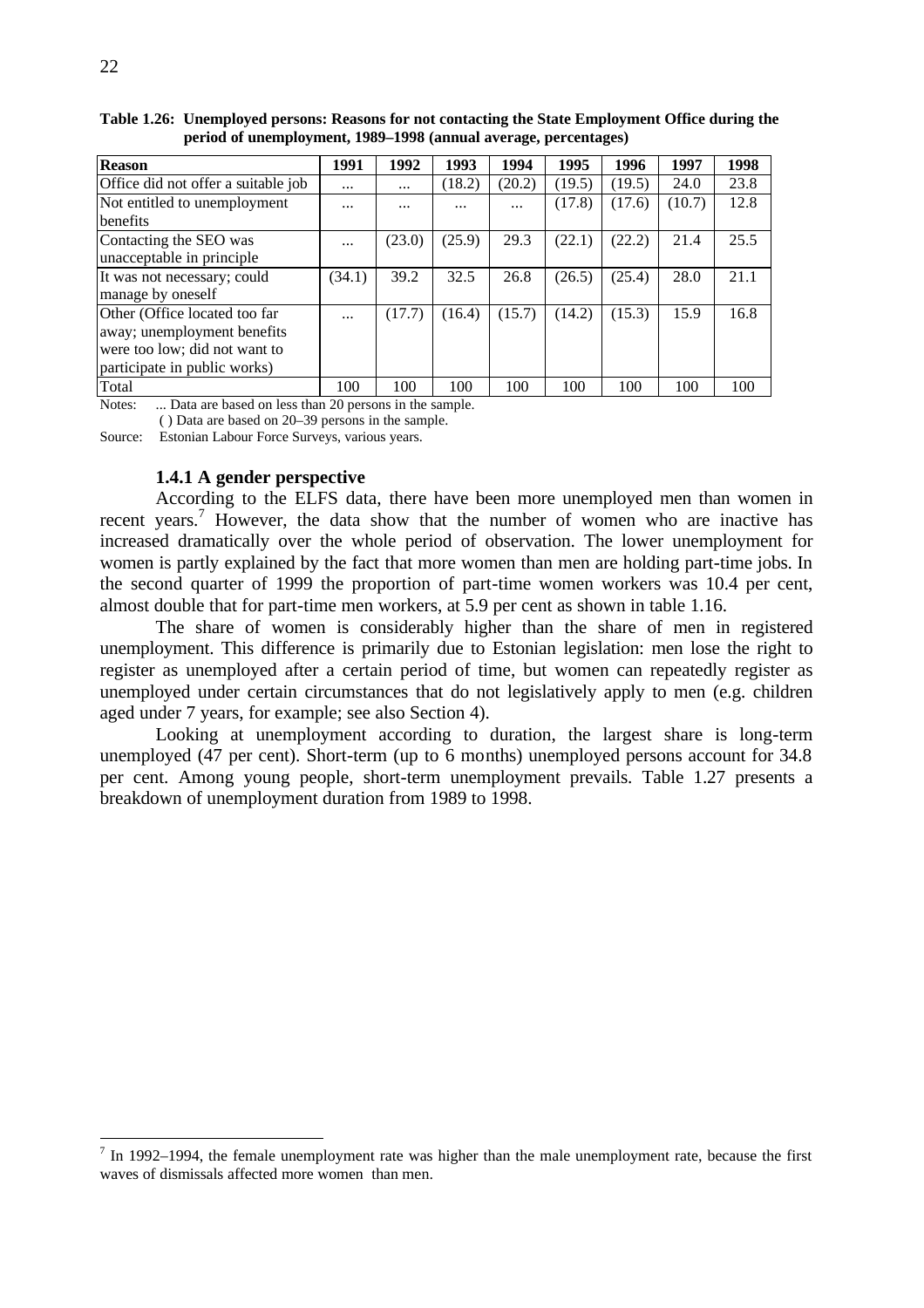| <b>Duration</b>                                                                               | 1989                               | 1990         | 1991             | 1992                     | 1993     | 1994              | 1995     | 1996     | 1997              | 1998              |
|-----------------------------------------------------------------------------------------------|------------------------------------|--------------|------------------|--------------------------|----------|-------------------|----------|----------|-------------------|-------------------|
|                                                                                               |                                    |              |                  | <b>Males and females</b> |          |                   |          |          |                   |                   |
| Up to 6 months                                                                                | (2.5)                              | (2.7)        | $\overline{6.9}$ | 16.9                     | 21.7     | $\overline{22.0}$ | 28.5     | 21.3     | 22.8              | 24.4              |
| $7-12$ months                                                                                 | $\cdots$                           | $\ddotsc$    | (2.5)            | 6.4                      | 14.0     | 12.2              | 19.9     | 10.9     | 14.8              | 12.8              |
| More than 12 months                                                                           | $\cdots$                           |              | (2.7)            | 5.8                      | 13.9     | 22.5              | 22.5     | 39.8     | 31.8              | 33.0              |
| More than 24 months                                                                           | $\cdots$                           | $\ldots$     | $\ldots$         | $\cdots$                 | (3.5)    | 7.9               | 11.0     | 15.5     | 18.8              | 18.1              |
| Total                                                                                         | (4.7)                              | 5.3          | 12.0             | 29.1                     | 49.6     | 56.7              | 70.9     | 71.9     | 69.4              | 70.2              |
|                                                                                               |                                    |              |                  | <b>Males</b>             |          |                   |          |          |                   |                   |
| Up to 6 months                                                                                | $\cdots$                           |              | $\ldots$         | 9.8                      | 10.5     | 11.3              | 15.0     | 10.8     | 12.8              | 14.1              |
| $7-12$ months                                                                                 | $\cdots$                           |              | $\cdots$         | (3.6)                    | 7.8      | 5.9               | 11.1     | (5.3)    | 8.6               | 7.7               |
| More than 12 months                                                                           |                                    |              | $\cdots$         | (2.9)                    | 7.7      | 11.7              | 14.5     | 24.3     | 16.5              | 18.2              |
| More than 24 months                                                                           | $\cdots$                           | $\cdots$     | $\cdots$         | $\cdots$                 | $\cdots$ | (4.4)             | (7.0)    | 10.6     | 9.3               | 10.1              |
| Total                                                                                         |                                    | (2.5)        | (6.1)            | 16.3                     | 26.0     | 28.9              | 40.6     | 40.4     | 37.9              | 40.0              |
|                                                                                               |                                    |              |                  | <b>Females</b>           |          |                   |          |          |                   |                   |
| Up to 6 months                                                                                |                                    | $\cdots$     | (3.4)            | 7.2                      | 11.2     | 10.7              | 13.5     | 10.5     | 10.0              | 10.3              |
| $7-12$ months                                                                                 | $\cdots$                           | $\cdots$     | $\cdots$         | (2.7)                    | 6.3      | 6.3               | (8.8)    | (5.6)    | 6.2               | 5.1               |
| More than 12 months                                                                           | $\cdots$                           | $\cdots$     | $\cdots$         | (2.9)                    | 6.2      | 10.8              | (8.0)    | 15.5     | $15.\overline{3}$ | 14.8              |
| More than 24 months                                                                           | $\cdots$                           | $\ddotsc$    | $\cdots$         | $\cdots$                 | $\cdots$ | (3.5)             | $\cdots$ | (4.9)    | 9.5               | 8.0               |
| Total                                                                                         | $\cdots$                           | (2.8)        | 6.0              | 12.8                     | 23.7     | 27.8              | 30.3     | 31.6     | $31.\overline{5}$ | $30.\overline{2}$ |
|                                                                                               |                                    |              |                  | 15-24 year olds          |          |                   |          |          |                   |                   |
| Up to 6 months                                                                                | $\ddotsc$                          |              | (2.5)            | (4.7)                    | 5.2      | 7.0               | (6.5)    | (6.5)    | 6.2               | 6.3               |
| $7-12$ months                                                                                 | $\cdots$                           | $\cdots$     | $\cdots$         | $\cdots$                 | (3.3)    | (2.5)             | $\cdots$ | $\cdots$ | (3.6)             | (3.3)             |
| More than 12 months                                                                           | $\cdots$                           |              | $\cdots$         | $\cdots$                 | (3.3)    | (3.5)             |          | (6.4)    | (3.7)             | 5.0               |
| More than 24 months                                                                           | $\cdots$                           |              | $\cdots$         | $\cdots$                 |          | $\cdots$          | $\cdots$ | $\cdots$ |                   |                   |
| Total                                                                                         | $\cdots$                           |              | (3.7)            | 8.1                      | 11.8     | 13.0              | 14.2     | 15.4     | 13.6              | 14.5              |
|                                                                                               |                                    |              |                  | 25-49 years olds         |          |                   |          |          |                   |                   |
| Up to 6 months                                                                                | $\cdots$                           | $\cdots$     | $\cdots$         | 9.7                      | 13.4     | 12.5              | 18.6     | 11.7     | 13.8              | 14.8              |
| $7-12$ months                                                                                 | $\ldots$                           | $\cdots$     | $\ldots$         | $\cdots$                 | 8.4      | 7.8               | 13.3     | (7.0)    | 9.6               | 8.1               |
| More than 12 months                                                                           | $\cdots$                           | $\cdots$     | $\ldots$         | $\cdots$                 | 8.5      | 14.9              | 13.8     | 26.5     | 22.9              | 22.8              |
| More than 24 months                                                                           | $\cdots$                           | $\cdots$     | $\ldots$         | $\cdots$                 | $\cdots$ | 5.2               |          | 9.8      | 13.7              | 12.4              |
| Total                                                                                         | $\cdots$                           |              | 6.2              | 16.9                     | 30.3     | 35.2              | 45.7     | 45.1     | 46.3              | 45.8              |
|                                                                                               |                                    |              |                  | 50-69 years olds         |          |                   |          |          |                   |                   |
| Up to 6 months                                                                                |                                    |              | $\cdots$         | (2.5)                    | (3.1)    | (2.5)             |          | $\cdots$ | (2.8)             | (3.3)             |
| $7-12$ months                                                                                 | $\cdots$                           |              | $\cdots$         | $\cdots$                 | $\cdots$ | .                 | $\cdots$ | $\cdots$ | (1.5)             | $\cdots$          |
| More than 12 months                                                                           |                                    |              | $\cdots$         | $\cdots$                 | $\cdots$ | (4.1)             | (4.6)    | (6.9)    | (5.2)             | 5.2               |
| More than 24 months                                                                           |                                    |              | $\cdots$         |                          | $\cdots$ | $\cdots$          |          | $\cdots$ | 3.6               | 3.7               |
| Total<br>$D_{1}$ and $D_{2}$ and $D_{3}$ and $D_{4}$ and $D_{5}$<br>$\mathbf{X}$ $\mathbf{Y}$ | $\cdots$<br>1.1.<br>$\overline{1}$ | <br>$\Delta$ |                  | (4.2)                    | 7.6      | 8.6               | 11.0     | 11.4     | 9.5               | 9.9               |

**Table 1.27: Duration of unemployment: Unemployed persons by sex and by age, 1989–1998 (annual average, '000s)** 

Notes: ... Data are based on less than 20 persons in the sample.

( ) Data are based on 20–39 persons in the sample.

Source: Estonian Labour Force Surveys, various years.

## **1.5 Annual inflows to and outflows from unemployment**

Reported job creation<sup>8</sup> declined steadily during 1996-1999. The unemploymentvacancies ratio increased from 19.8 to 30.3, with the largest increase among skilled agricultural and fishery workers. Most vacancies were created for craft and related trade workers and for service workers. Analysing the unemployment-vacancies ratio by sectors, it declined in manufacturing, fishing and public administration, for example. In January 1999, the majority of vacancies reported were in manufacturing and public administration. Table 1.28 demonstrates that in January 1999, less than 20 per cent of all reported vacancies were for white-collar workers.

 8 Job creation is measured by reported vacancies.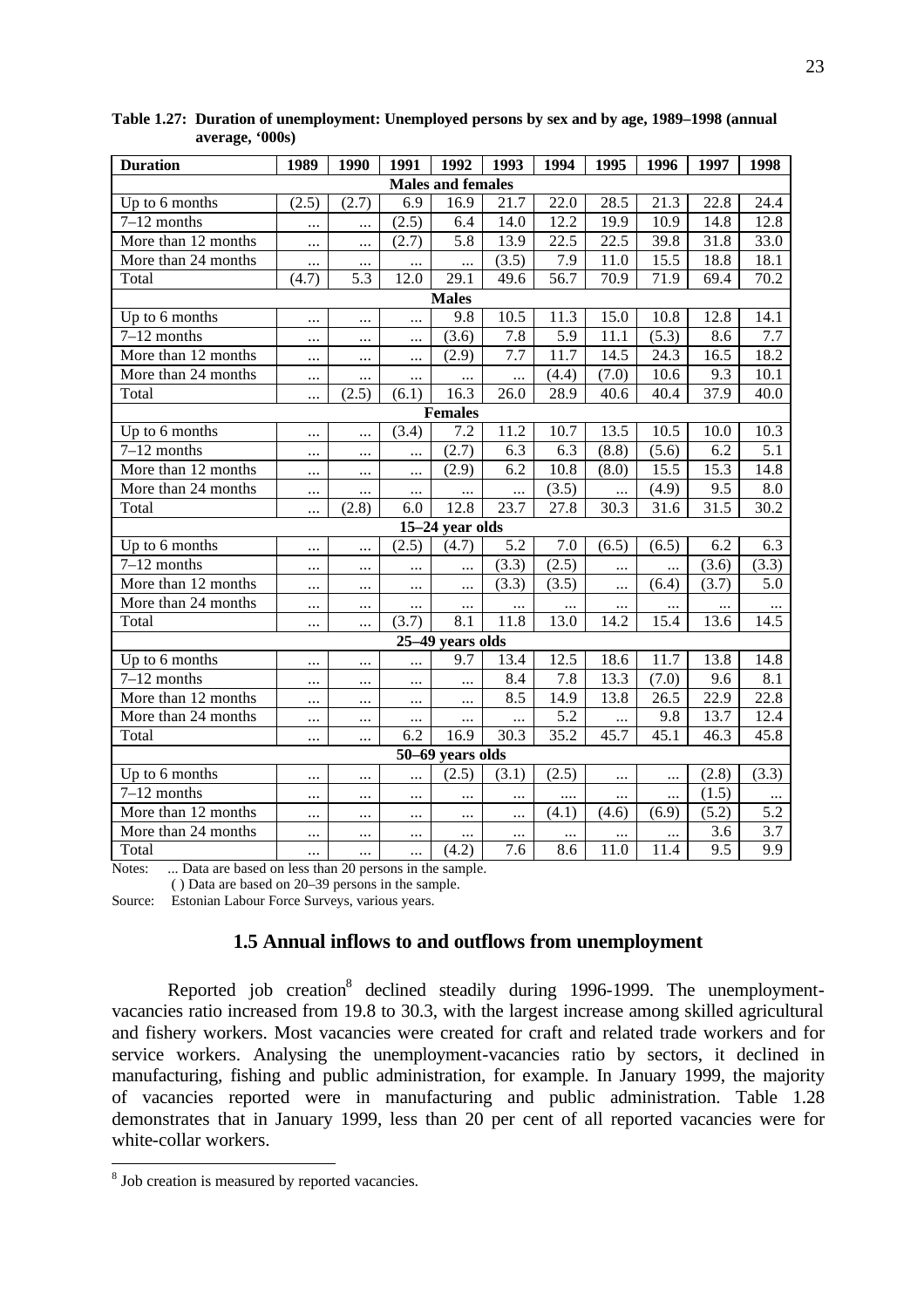| Occupation                                        | 1996 | 1997 | 1998 | 1999 |
|---------------------------------------------------|------|------|------|------|
| Total                                             | 100  | 100  | 100  | 100  |
| Legislators, senior officials and managers        | 0.6  | 0.3  | 0.3  | 1.1  |
| Professionals                                     | 9.1  | 7.5  | 5.2  | 5.3  |
| Technicians and associated professionals          | 15.4 | 10.8 | 13.3 | 9.3  |
| Clerks                                            | 3.7  | 3.9  | 3.7  | 3.8  |
| Service workers and shop and market sales workers | 23.2 | 11.4 | 19.5 | 22.3 |
| Skilled agricultural and fishery workers          | 2.2  | 3.2  | 1.4  | 1.0  |
| Craft and related trade workers                   | 27.0 | 40.8 | 38.5 | 39.7 |
| Plant and machine operators and assemblers        | 9.6  | 5.8  | 10.3 | 8.6  |
| Elementary occupations                            | 9.2  | 9.0  | 7.5  | 8.9  |
| Armed forces                                      | 0.0  | 7.3  | 0.2  | 0.0  |

**Table 1.28: Registered vacancies by occupation (percentage)**

Note: Data as of January 1 for each year.

Sources: Estonian Labour Market Board, various years.

#### **1.5.1 Training**

The most widespread active labour market policy programme is labour market training (see also subsection 4.2).

The number of people participating in training programmes has decreased over time, mainly because the 1995 social security law stipulates that training can be provided only to those officially registered as unemployed. A second reason is the change in the direction of labour market training. During and prior to 1994, the main emphasis was on basic skills (languages and computer use). Beginning in 1995 the focus shifted to refresher and advanced training courses and re-training programmes, which are more expensive. In 1994, 31 per cent of the course graduates found employment and in 1998 the percentage rose to 69 per cent. The problem is that on average only 16 per cent of registered jobseekers participated in training courses in 1998. This means that around 10 per cent of the total numbers of (ILO-calculated) unemployed people received some kind of labour market training.

At present, there is no formal training system in place for adults who are facing changes in their job functions or dismissal. The Ministry of Social Affairs, with its National Labour Market Board, is in charge of developing labour market training schemes including schemes for unemployed people. There are no coherent training policies covering both initial and adult training. Active labour market policies in Estonia do not include any special measures to support young people when they are first entering the labour market, or in the case of longterm unemployment.

#### **1.6 Regional differences and internal migration within the country**

Estonia comprises 15 counties and 220 local municipalities. Distances from the centre of the country to all borders are within 200-250 kilometres but despite these relatively short radii, regional population differences have increased throughout the transition period. To some extent, the reforms of the 1990s have aggravated regional differences in the age structure of the population, since a large proportion of new jobs have been created in Tallinn. The decline of agricultural activities – after the liquidation of the collective and state farms, the entry of subsidized imported food into the Estonian market, and the high customs barriers on the Russian market – has also had an impact. The hardest hit areas have been those where the majority of the population formerly earned their income from agriculture (Estonian Human Development Report 1997).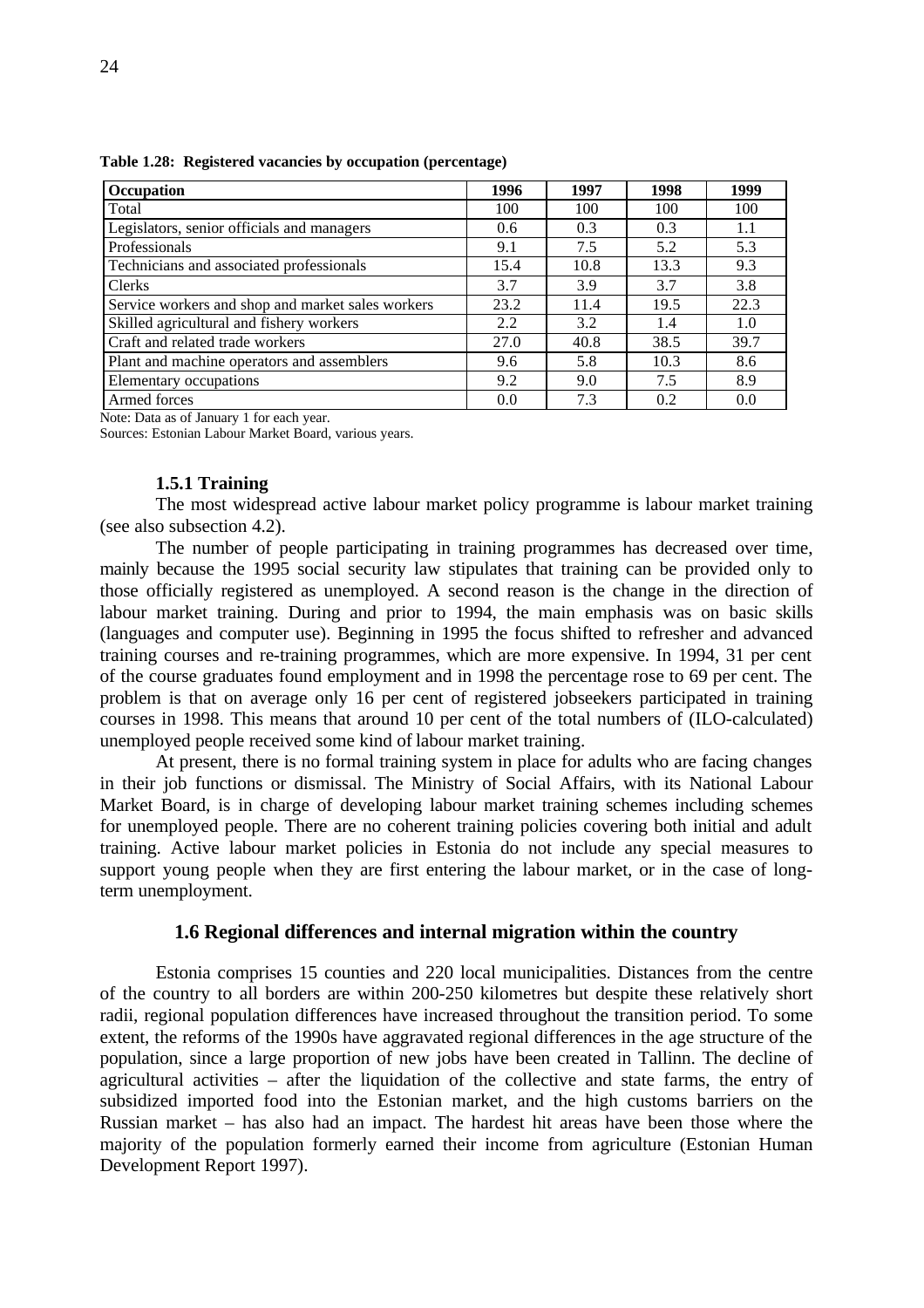The result is that the potential of less advantaged areas deteriorates further due to emigration, leading to the widespread disappearance of independent development potential in rural areas, social degradation and an increase in welfare costs. A markedly better socioeconomic situation exists in the cities. The hinterlands of the large cities are also clearly doing very well, while the rural areas are doing very badly. Regional development in Estonia is primarily taking place in Tallinn (Harju county), followed by other centres. These cities have a sufficient critical mass of residents, significant service resources or successfully operating export enterprises. Strong centres also have strong hinterlands. In the larger cities (Tallinn, Tartu, and Pärnu), the demographic, income and labour situation of the hinterland municipalities is better than average, mainly due to the suburban family-home settlements.

The population and entrepreneurship concentrated in southeastern (Valga, Võru, and Põlva counties), central (Järva, Jõgeva, and Rapla counties) and western towns (Lääne, Saare counties) is insufficient to exert an integrated, positive influence on their hinterlands. The problem is primarily the failure to achieve a critical mass of entrepreneurs and intellectuals, due to a lack of opportunities and services (training, information, counselling, etc.) of sufficiently high quality to attract them. The centres of these areas (mainly county or central towns) need institutions that can take advantage of the existing local intellectual potential and also meet the local deficit of services.

The potential of the population of northeastern cities (in Ida-Viru county) is large enough. However, due to restructuring difficulties, a poor reputation and ethno-cultural problems, these cities are incapable of exerting a positive influence on their hinterlands. Consideration should be given to using a variety of development strategies for the northeastern agglomerations and the communities alongside Lake Peipsi, aimed at various market niches, for example, industry and tourism.

Inequalities in regional and sectoral employment in terms of the labour supply and demand have proved a source of aggravation. Unemployment has shown deep regional differentiation due to the uneven location of new jobs (evidence of structural unemployment). Unemployment is a serious problem in the mainly agricultural counties in southern Estonia and in northeastern Estonia, with its large concentration of heavy industry. Here unemployment is mostly linked to the recession suffered by former all-Soviet enterprises in Narva, Sillamäe and Kohtla-Järve. The bankruptcy of major employers in small towns with only one or two sources of jobs has caused job losses for some people. Moreover, unemployment continues to be a major problem in rural areas. Their poorly developed infrastructure contributes to the lack of further investment.

One reason for high regional unemployment is the differences in job creation in counties. An analysis of the unemployment/vacancies (U/V) ratios in different counties by classifying them into three groups (Eamets, Toomet, 2000) concluded that:

- 1. Structural unemployment is a serious problem in northeastern Estonia, with a high unemployment rate and a very low vacancy rate. This is also true in some southern Estonian counties (Põlva).
- 2. In most of the southern Estonian counties (Valga, Võru, etc.) the U/V ratio is close to average; new jobs are available but there are not enough qualified persons to fill them (here again, structural unemployment).
- 3. Some counties with a relatively low unemployment rate (Lääne) also have a low level of job creation and thus a high U/V ratio.

The second reason for relatively large geographical differences is the low mobility of the population. According to the longitudinal study *"The life paths of a generation"*, 43 per cent of respondents in Harju county were ready to move if they stayed unemployed. Conversely, in regions with high unemployment levels (Võru, Põlva, Valga counties), only 10 per cent of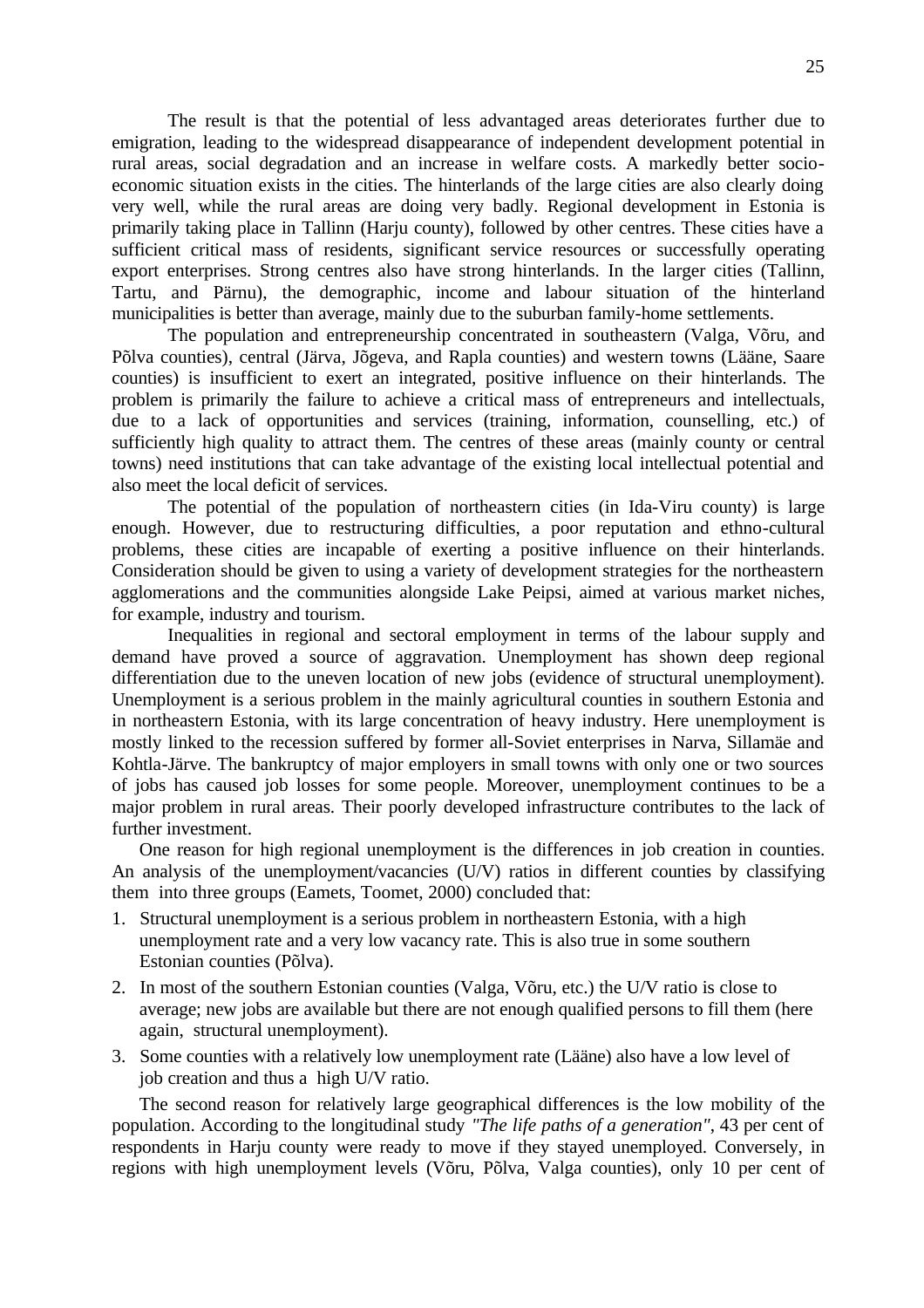respondents opted to move. In general, people with higher levels of education indicated a greater willingness to migrate.

Present migration patterns improve the changes of finding work, mainly for people living in regions that already offer a relatively better chance of finding employment, because of lower unemployment rates and the proximity of larger towns. People living in the borderlands with high unemployment rates find themselves trapped: the chances of finding a job locally are much slimmer than in other regions, and the long distances from the major centres make it difficult to migrate, especially since it is highly unlikely that employment can be found. The major obstacle to labour force mobility is undoubtedly the problem of finding a new place to live. People living in the borderlands are bound to their present homes because the housing market in these regions is practically nonexistent. Also, the prices of housing differ widely by region, being up to ten times higher in large towns and their neighbouring regions – precisely where the chances of finding a job are better (Estonian Human Development Report 1996).

Official statistics<sup>9</sup> on migration indicate that the population of Estonia has a low propensity to move and that out-migration from urban to rural areas has declined (table 1.29). As urban population growth also turned negative by 1991, and no net addition from administrative changes has taken place in Estonia since the dissolution of the Soviet Union, it goes without saying that urban areas are declining in absolute terms. This in turn suggests that counterurbanization has continued throughout the period of transition. Furthermore, it would appear that domestic migratory flows, irrespective of direction, are dwarfed by net out-migration from Estonia itself, reflecting members of the Russian minority moving out of the country.

| Year  |              | <b>Registered immigrants</b> |         | <b>Registered emigrants</b> |             |                   | <b>Net migration</b> |          |          |
|-------|--------------|------------------------------|---------|-----------------------------|-------------|-------------------|----------------------|----------|----------|
|       | <b>Total</b> | To urban   To rural          |         | <b>Total</b>                | From        | <b>From rural</b> | <b>Total</b>         | In urban | In rural |
|       |              | areas                        | areas   |                             | urban areas | areas             |                      | areas    | areas    |
| 1989  | 37 224       | 19 490                       | 17 734  |                             |             |                   |                      |          |          |
| 1990  | 33 955       | 17494                        | 16461   |                             |             |                   |                      |          |          |
| 1991  | 29 413       | 14 9 54                      | 14 459  |                             |             |                   |                      |          |          |
| 1992  | 33 293       | 14 669                       | 18 624  |                             |             |                   |                      |          |          |
| 1993  | 28 619       | 14 282                       | 14 337  |                             |             |                   |                      |          |          |
| 1994  | 24 012       | 11819                        | 12 193  |                             |             |                   |                      |          |          |
| 1995  | 30 264       | 13 9 33                      | 16 3 31 |                             |             |                   |                      |          |          |
| 1996* | 33 191       | 15 728                       | 17463   | 14 0 21                     | 7 1 9 8     | 6823              | 19 170               | 8 5 3 0  | 10 640   |
| 1997  | 32 370       | 15 577                       | 16793   | 13 158                      | 6923        | 6 2 3 5           | 19 212               | 8654     | 10 558   |
| 1998  | 24 170       | 11 666                       | 12 504  | 9 5 6 5                     | 4910        | 4 6 5 5           | 14 605               | 6756     | 7849     |

**Table 1.29. Internal migration in 1989-1998 (by registration of arrivals)**

Note: \* - Introduction of the new data collection system.

Source: Estonian Statistical Office.

 $\overline{a}$ 

<sup>&</sup>lt;sup>9</sup> The Estonian Statistical Office applies a rather strict definition of what is considered a properly registered move. Official statistics are usually confined to recording changes in places of residence involving a move across the administrative borders of local governments. Since 1990 the actual time of out-migration is considered to be that of registration at the new place of permanent residence. Today the Estonian Statistical Office collects data from local governments; until the end of 1993 this was the task of specially designated passport offices. Local governments forward information on all registered moves to address bureaux, but the statistic are based on inregistration data only. However, the latter are processed and analysed provided that they are considered complete, that is, that the migrant has taken care not only to register at the new place of residence but also de-registered with the local authorities at his or her former place of residence. Registration procedures in Estonia today are based on the voluntary cooperation of migrants. In fact, sanctions are no longer meted out for non-compliance, the incentives to register seem weak and, considering the need to generate reliable statistics, administrative rules and regulations are sometimes perceived as counter-productive. As there is no longer any legislation to the effect that registration is mandatory, many migrants appear to shun the entire exercise, or only complete it in part.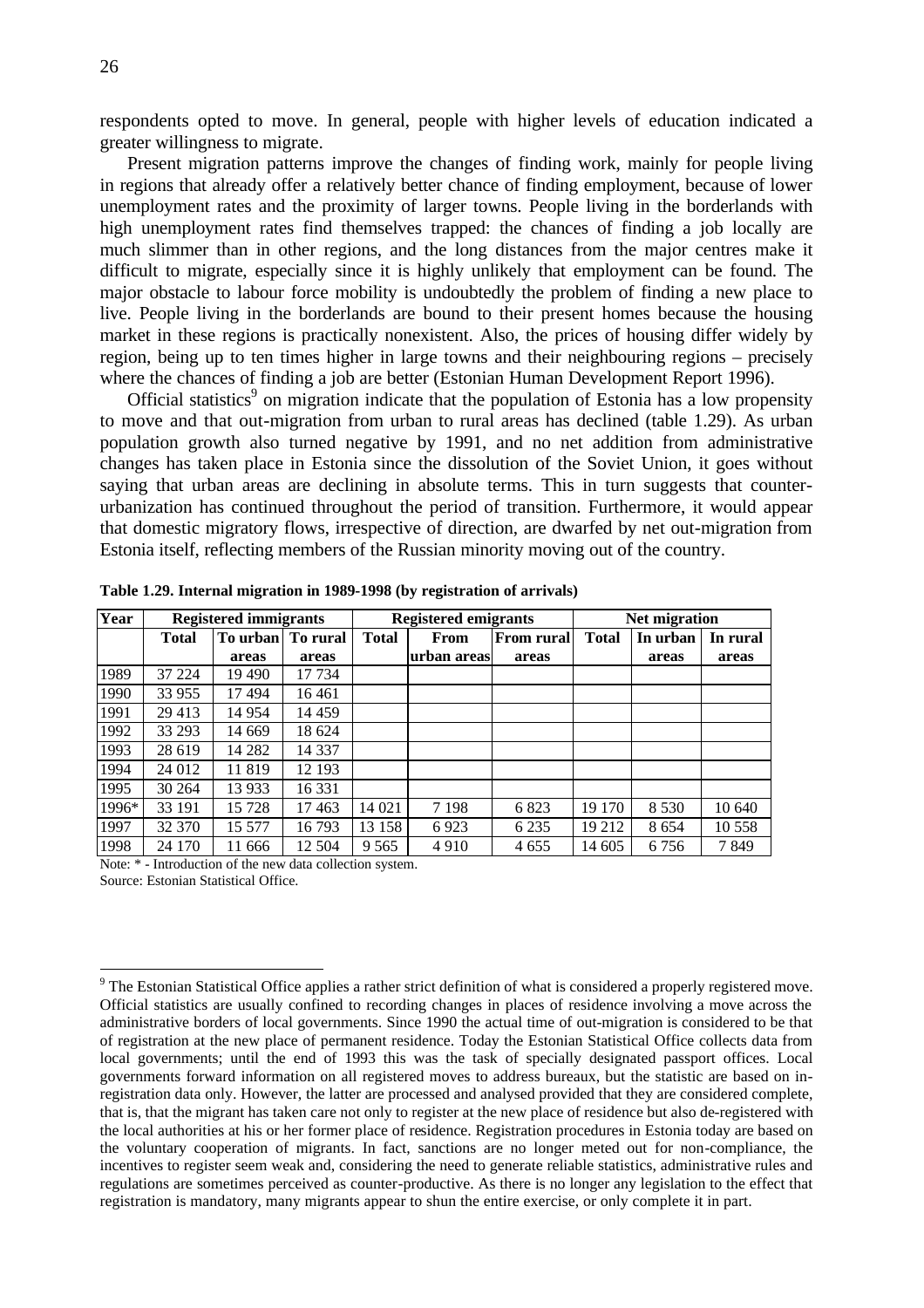Sjöberg and Tammaru (1999) utilized an independent set of statistics generated by a sample survey<sup>10</sup> designed to capture the post-Socialist migratory history of a representative sample of working age residents of Estonia. They concluded the following:

- 31.9 per cent of respondents had changed their place of residence at least once between January 1989 and the end of January 1997. Most migrants, or 58.5 per cent, only made local moves, that is, finding a new place of residence within the same municipality or rural commune. Over the period 1989-1996 migrants included in the survey moved on average 1.47 times. Again the majority of these migratory events, or 61.2 per cent, were local in nature.
- The intensity of migration is high in younger age groups and increases again at the age of retirement. Young people contribute the most to non-local moves. In the 20-34-year age groups, non-local movers outnumber local ones by a factor of approximately 2. Moves related to retirement are mainly local in nature. Among less well-educated people (the level of educational attainment is below average among older generations), the share of migrants is also lower. The education variable plays the most important role among those with vocational secondary level education or training; in fact, this category comprises one-third of all migrants. Compared with the sample-wide average, individuals in groups with low levels of educational attainment tend to move locally. Among people with secondary education, there is no difference with respect to local vs. non-local moves. Income sets a limit to migration as well: the lower the income per household member, the smaller the share of migrants. Those that earn less tend to move less frequently and then mostly locally, whereas those that earn more often move longer distances and are more likely to move in the first place.
- Over time the willingness to undergo official registration procedures has declined. Less than two-thirds of all permanent migratory events during the period 1989-1996 were registered as such and the proportion continues to decline. Over the final two years of the period investigated, only half of all actual moves considered permanent by respondents were reported to the local registrar's office. Among these, non-local moves go unrecorded as frequently as do local moves. $^{11}$
- Net domestic migratory flows are the reverse of what official statistics on registered residents suggest. The transition period, rather than being characterized by a continuing net urban out-migration, has seen a shift from a net loss to a net gain through internal migration. According to the survey, this reversal took place in 1992. However, although net migration figures are useful to indicate the impact of migration on urban growth and the implications for the level of urbanization, they provide little information on the intensity of

 $\overline{a}$ 

<sup>&</sup>lt;sup>10</sup> Estonian Statistical Office applies a rather strict definition of what is considered a properly registered move. Official statistics are usually confined to recording changes in places of residence involving a move across the administrative borders of local governments. Since 1990 the actual time of out-migration is considered to be that of registration at the new place of permanent residence. Today the Estonian Statistical Office collects data from local governments; until the end of 1993 this was the task of specially designated passport offices. Local governments forward information on all registered moves to address bureaux, but the statistic are based on inregistration data only. However, the latter are processed and analysed provided that they are considered complete, that is, that the migrant has taken care not only to register at the new place of residence but also de-registered with the local authorities at his or her former place of residence. Registration procedures in Estonia today are based on the voluntary cooperation of migrants. In fact, sanctions are no longer meted out for non-compliance, the incentives to register seem weak and, considering the need to generate reliable statistics, administrative rules and regulations are sometimes perceived as counter-productive. As there is no longer any legislation to the effect that registration is mandatory, many migrants appear to shun the entire exercise, or only complete it in part.

<sup>&</sup>lt;sup>11</sup> The survey indicates that the number of registered migratory events, while still modest, nevertheless shows a moderate increase over the period since the census of 1989; in the final year covered, the number of recorded moves adds up to a considerable increase.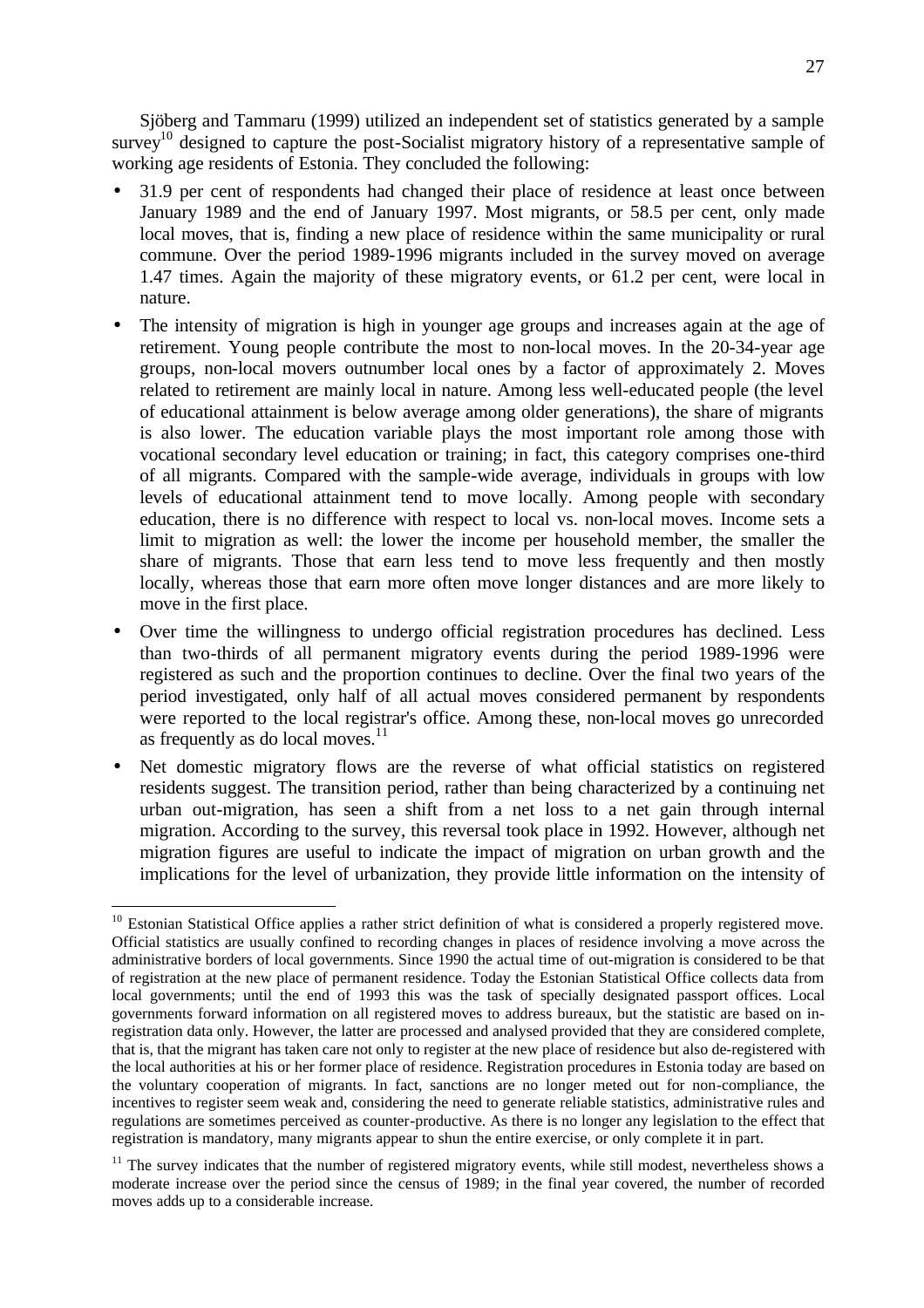migration. Nor do data on net migration provide any detailed information on differential flows. Therefore, an effort was made to move beyond aggregates and net flows.

• Gross flows indicate reasonable homogeneity across categories of movers, with only slight variations in age and social or income groups in regard to the main directions of migration but not in regard to the decision to migrate or not. At first sight, the same appears to be true with respect to ethnicity, as residents of self-ascribed non-Estonian stock are as willing or unwilling to move within Estonia as the majority ethnic group. However, non-Estonians (predominantly Russians) differ on two counts. With respect to intra-Estonian migration, they tend to be more locally oriented in their choice of destinations than ethnic Estonians. More importantly, however, as according to official data non-Estonians make up the majority of emigrants, their pattern of migration differs substantially from that of the Estonian majority.

## **1.7 Commuting for work**

Eamets and Toomet (2000) studied working outside of the home county. Employed persons were divided into three groups: those working in their home county, working in a neighbouring county or working in a non-neighbouring county. Table 1.30 presents the share of employed persons in each county and group and compares the relative importance of corresponding counties among the Estonian labour force. The study found that a large majority of the labour force was working near their place of residence in 1995, with only a few persons travelling outside of their home county for work.

Rapla has the lowest share of employees working in the home county and the highest share of workers in a neighbouring county. Although a relatively small county centre, its vicinity to Tallinn would account for a large proportion (9.9 per cent) of the Rapla labour force commuting there. The largest share of home-county employment is in Harju (99.2 per cent), explained by the fact that the capital, Tallinn is situated in Harju and offers sufficient variety of jobs to obviate the necessity of its residents working in other counties.

| County     | Home |      | Neighbouring county |      | Non-neighbouring county |      |
|------------|------|------|---------------------|------|-------------------------|------|
|            | A    | B    | C                   | D    | E                       | F    |
| Harju      | 99.2 | 40.8 | 0.4                 | 11.6 | 0.4                     | 47.6 |
| Hiiu       | 98.5 | 2.1  | 0.0                 | 4.6  | 2.5                     | 93.3 |
| Ida-Viru   | 97.3 | 13.0 | 0.5                 | 7.2  | 2.2                     | 79.7 |
| Jõgeva     | 94.0 | 2.4  | 4.5                 | 34.5 | 1.5                     | 63.1 |
| Järva      | 97.8 | 2.4  | 2.2                 | 60.7 | 0.0                     | 36.9 |
| Lääne      | 98.1 | 2.0  | 1.9                 | 54.4 | 0.0                     | 43.6 |
| Lääne-Viru | 97.0 | 4.8  | 2.6                 | 58.6 | 0.4                     | 36.5 |
| Põlva      | 94.1 | 1.8  | 5.9                 | 15.4 | 0.0                     | 82.8 |
| Pärnu      | 97.0 | 6.5  | 0.3                 | 13.1 | 2.7                     | 80.4 |
| Rapla      | 89.4 | 2.4  | 9.9                 | 51.7 | 0.7                     | 45.9 |
| Saare      | 98.6 | 2.6  | 0.0                 | 10.6 | 1.4                     | 86.8 |
| Tartu      | 97.1 | 10.5 | 1.2                 | 10.3 | 1.7                     | 9.3  |
| Valga      | 96.7 | 2.3  | 0.8                 | 18.7 | 2.5                     | 79.0 |
| Viljandi   | 95.4 | 3.8  | 2.8                 | 24.1 | 1.8                     | 72.2 |
| Võru       | 95.3 | 2.6  | 0.7                 | 4.1  | 4.1                     | 93.3 |

 **Table 1.30***.* **Distance of workplace from home (percentages)**

Note: The share of employment corresponds to the distance of workplace from home. Two counties are designated as neighbouring if they share a common border.

A – Persons working in the county they live in, relative to all employed persons living in that county

B – Share of employment in county, relative to Estonia overall

C – Persons working in a neighbouring county, relative to all employed persons in that county

D – Share of employment in all neighbouring counties, relative to Estonia overall E – Persons working in a non-neighbouring county, relative to all employed perso Persons working in a non-neighbouring county, relative to all employed persons in that county

F – Share of employment in all non-neighbouring counties, relative to Estonia overall

Source: ELFS 1995, 5522 employed persons; Eamets, Toomet (1999).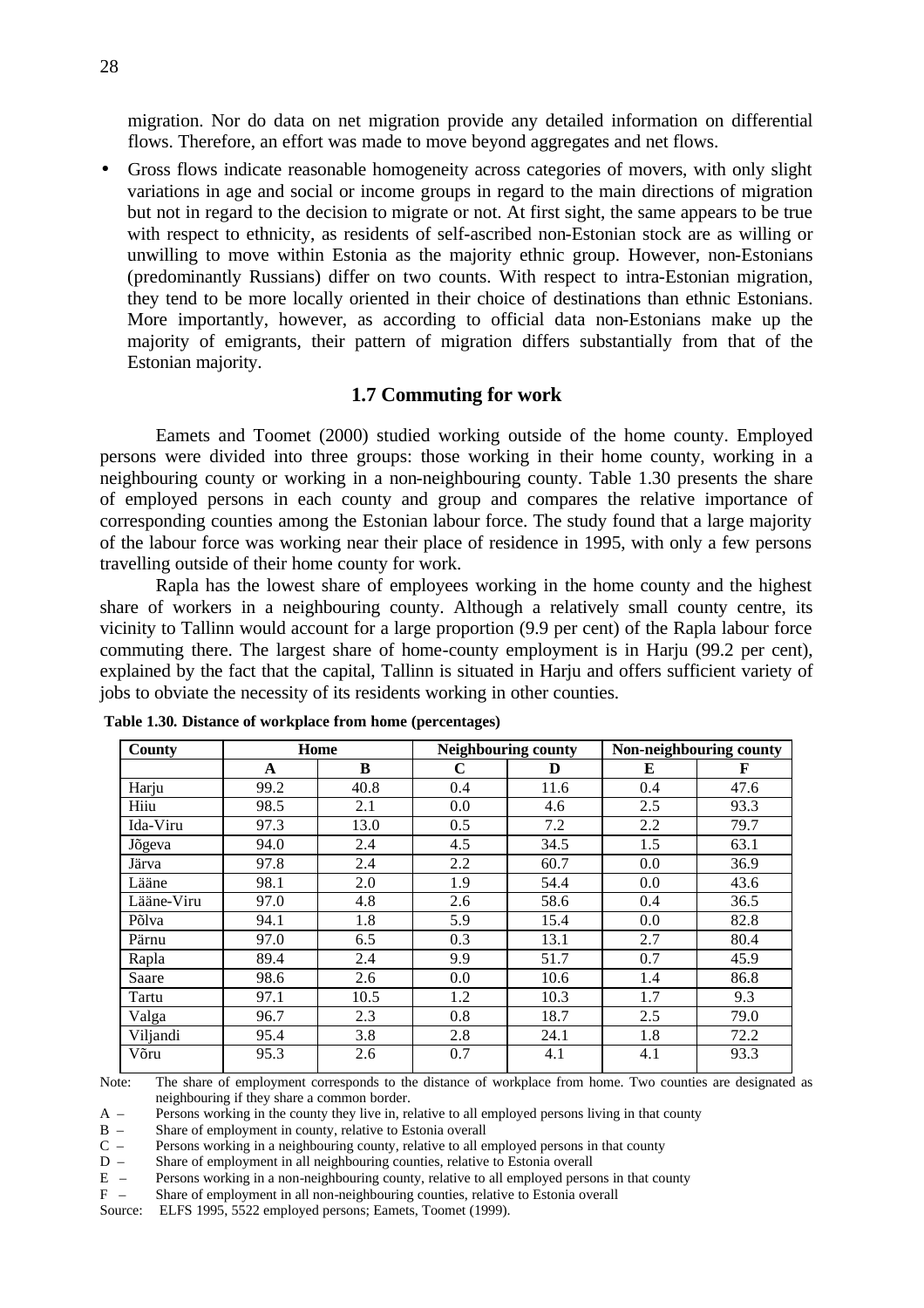The three other counties with high shares of home-county employment are Saare, Hiiu and Ida-Viru counties. In the case of Saare and Hiiu, restrictions on transport and communication are presumably the main reason, as these counties lie on islands. In the case of Ida-Viru, several explanations are possible. First, a high number of Russian-speaking workers are located in Ida-Viru, and cultural and language barriers in an Estonian-dominated environment may come into play. Second, a large share of this county's workers is employed in mining and heavy industry (machinery, chemical productions, etc.) and no vacancies require similar skills in other counties. Third, Ida-Viru is located far from Tallinn, Tartu and Pärnu, the major employment and investment-attracting centres in Estonia, so distance is also a barrier.

Following Rapla (9.9 per cent) in the largest share of persons employed in a neighbouring county are Põlva (5.9 per cent) and Jõgeva (4.5 per cent). All three counties border important centres – Rapla with Tallinn and Põlva and Jõgeva with Tartu – and all have a small county centre. It may be assumed that these workers are commuting to the neighbouring large regional centre. In the case of large islands, Hiiumaa and Saaremaa, no persons in the sample were working in a neighbouring county, possibly because of transportation difficulties. At the same time there were persons working in non-neighbouring counties, presumably because jobs in neighbouring counties were not good enough to cover the high transportation costs. Jobs can be found elsewhere (mostly in Tallinn).

Most (more than two-thirds) of those working in non-neighbouring counties are working in Tallinn, since this is the only centre offering a sufficiently high income to balance the financial and social difficulties involved in commuting to work from a distant county.

Eamets and Toomet (2000) conclude that people in Estonia are not mobile for the following reasons:

- 1. Most work near their place of residence.
- 2. Most will find a new job near the previous one.
- 3. Most of those working far from home are working in Tallinn. And most are in Tallinn not because they wish to work in a large centre but because they are confronted with limited working possibilities in their home counties. Forced to search further, they have chosen Tallinn, the place with highest wages and best job offers.
- 4. People move outside their home county in the case of a significant wage premium.

## **2. Labour legislation**

#### **2.1 Legal acts concerning labour market**

This section introduces the legislative acts concerning the labour market in Estonia. The main acts are listed, followed by an overview of their provisions.

The sources of the legal regulation of labour relations in the Estonian jurisdictional system are:

**1. International conventions** – Estonia has ratified the following ILO Conventions: No. 100 concerning equal remuneration; No. 87 concerning freedom of association and the right to organize, No. 98 on collective bargaining and No. 144 on tripartite consultation; Nos. 29 and 105 concerning the abolition of forced labour; No. 135 concerning workers' representatives; and the Seafarers' Identity Documents Convention (No. 108). Estonia has also joined the covenants and conventions of other international organizations that deal with labour regulation (International Covenant on Economic, Social and Cultural Rights; International Covenant and Protocol on Civil and Political Rights).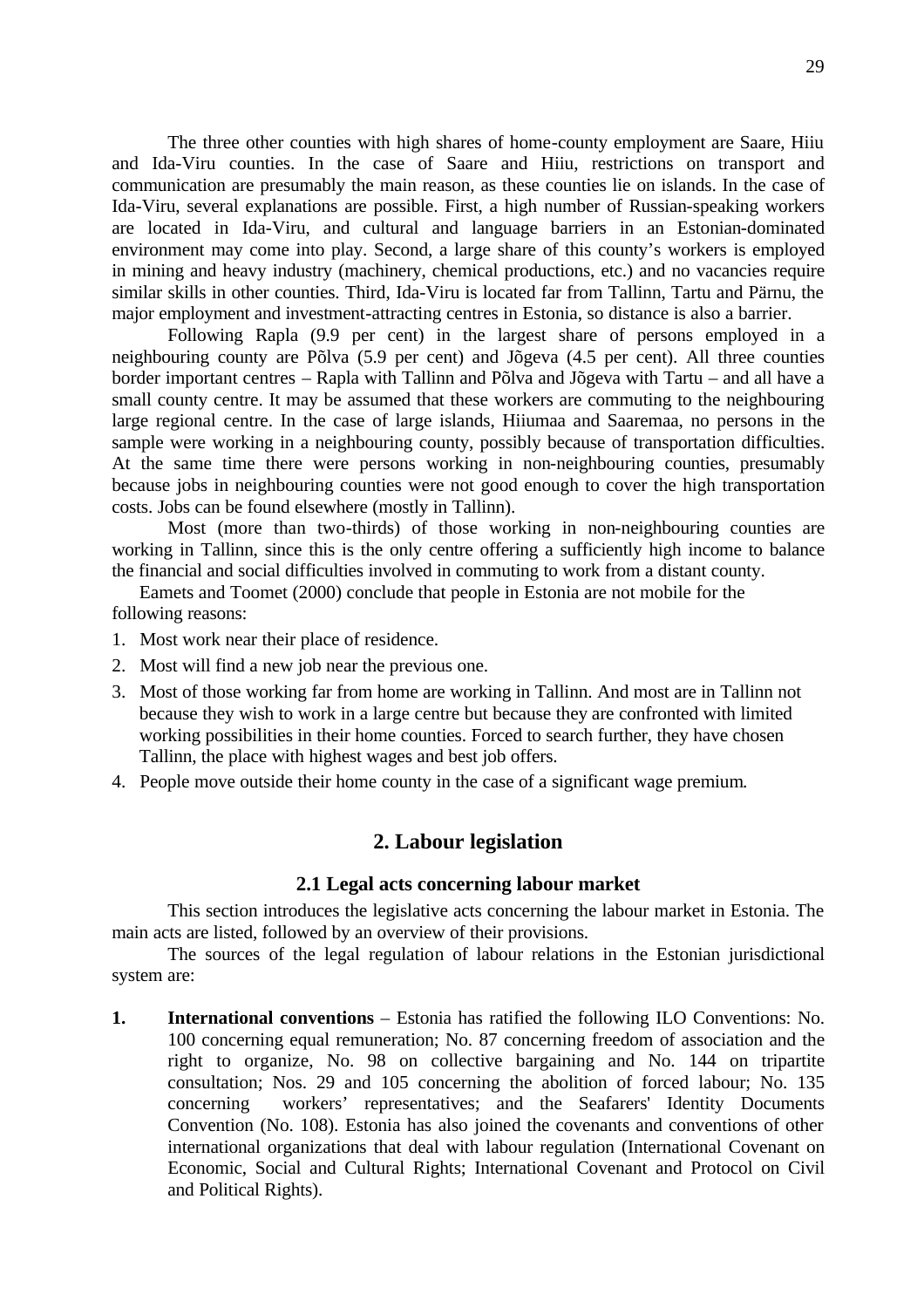- **2. Estonian Constitution** Establishes human rights and basic freedoms, including freedom of association and the right to strike, and freedom of choice of employment and location. It establishes the State's responsibility for vocational education and assistance to those who are unemployed. The Constitution also states that regulation of working conditions is the responsibility of the State.
- **3. Legislative acts** The main laws concerning labour relations, unemployment and the civil service (from a strictly legal perspective, the last mentioned is not part of labour law) and the dates they came into effect.

These Acts regulate work performed under the employment contract:

- The Republic of Estonia Employment Contracts Act (28 February 1999),
- The Republic of Estonia Holidays Act (1 January 1993),
- Working and Rest Time Act (1 March 1994),
- Wage Act (1 April 1999),
- Occupational Safety and Health Act (26 July 1999),
- Employees Disciplinary Punishments Act (1 September 1993),
- Individual Labour Dispute Resolution Act (1 September 1996),
- The Act on Adult Education (15 February 1999).

In addition, the following Acts regulate collective labour relations:

- Collective Agreements Act (16 May 1993).
- Collective Labour Dispute Resolution Act (7 June 1993),
- Employees' Representatives Act (16 July 93),
- ESSR Act on Labour Unions (15 December 1989).

Work performed in the civil service is regulated by:

- Public Service Act (1 January 1996),
- State Public Servants Official Titles and Salary Scale Act (1 May1998).

Work not regulated by either an employment contract or civil service relationship is performed under various types of civil contracts that are regulated by the ESSR Civil Code.

The rights of unemployed people and the State's responsibilities concerning unemployment are mainly covered by one Act:

• Social Protection of the Unemployed Act (1 January 1995).

## **4. Decrees and regulations of administrative authorities**

## **5. Collective agreements**

**Case law** is not the source of justice in the Estonian jurisdictional system and has played a minor part in the development of labour law.

The contents of the above Acts are examined below. Subsection 2.2 concentrates on regulations applying to employers and employees on the basis of the individual employment contract. Other types of contracts that regulate work are also described. The legal status of the unemployed is discussed in Subsection 2.3.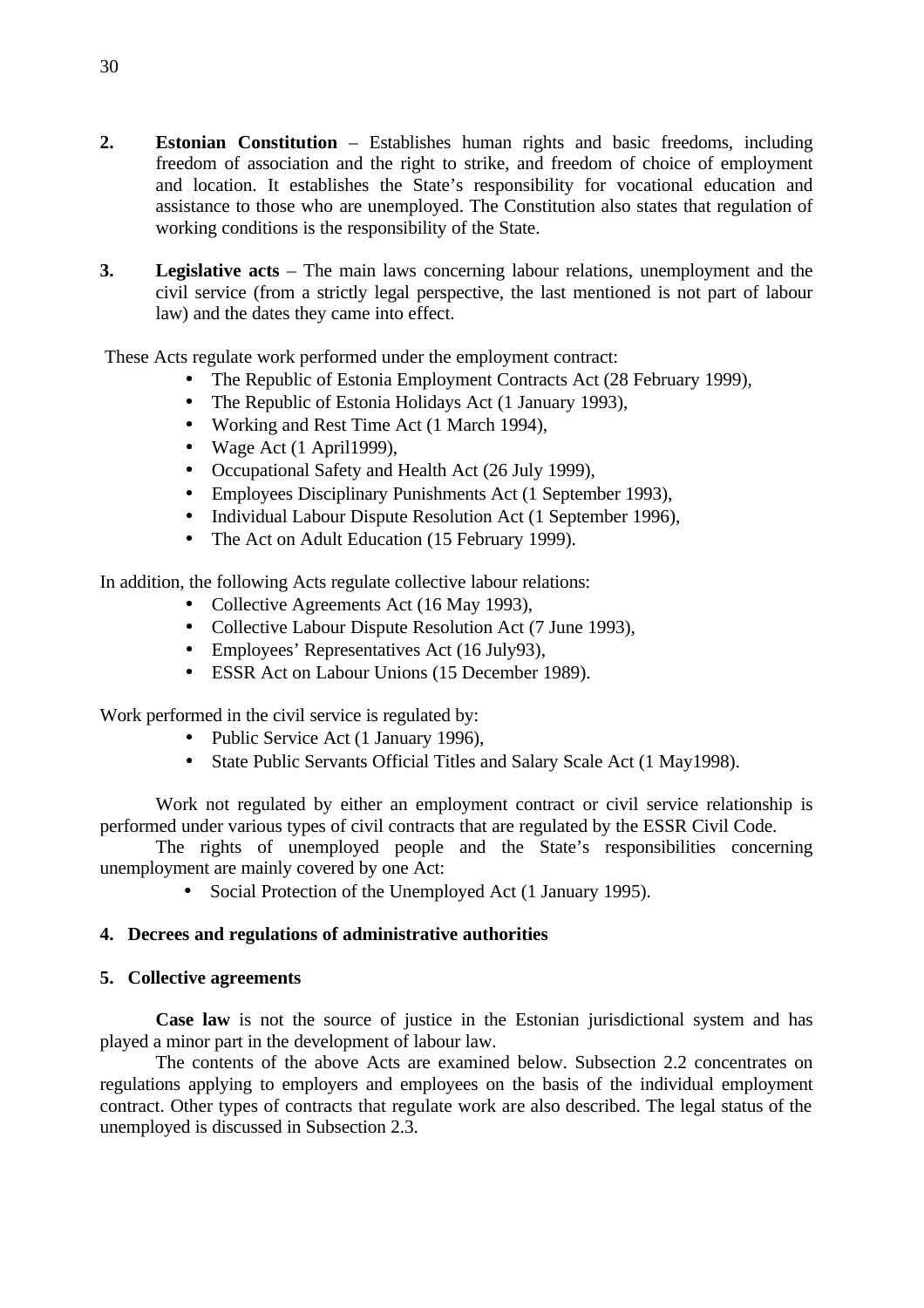#### **2.2 Regulation of work relations in Estonia**

## **2.2.1 The employment contract**

#### **Work relations regulated by the employment contract**

According to the Republic of Estonia Labour Contract Act, the labour contract is an agreement between employee and employer, in which the employee undertakes to work for the employer in subordination to the management and supervision of the employer. The employer agrees to pay the employee for such work and to provide the working conditions prescribed in the agreement of the parties, in the collective agreement, and in law or administrative legislation.

The rights and obligations provided by the employment contract do not apply to other types of work agreements such as civil law contracts. Work relations in civil law contracts are treated in subsection 2.2.2.

#### **Entering into an employment contract**

The employment contract is made in duplicate original copies, one for the employee and one for the employer. The contract must be written (oral agreements may be used only if the working period is shorter than two weeks). The equivalent of an employment contract is the employer's permission to start work, even if the contract has not been formalized. In this case the contract is formalized under the conditions that were applied at start of work.

The employment contract may be entered into for a specified or unspecified term. The maximum duration of a specified-term contract is 5 years. The probation period may also be included in the contract (unless the contract is for a specified term). The maximal duration of the probation period is 4 months, during which time the employee enjoys the same rights as any other employee. (Employers cannot apply a probation period to minors and disabled persons; see below.)

The mandatory provisions of the contract are:

- the work to be performed and its level of complexity
- working time
- wages
- location of employment
- the term of validity of a specified-term contract (if the validity term is not included, the employment contract is considered as unspecified term)
- the date of commencement of employment.

It is the responsibility of the employer to guarantee that all conditions listed above are included in the contract.

#### **The status of the worker**

*Age*

Working age commences at 18 years but with the permission of one parent, a worker may start working at age 15. A minor aged from 13 to 15 years may also work with the written permission of a parent or guardian and the labour inspector. Minors may work if being employed does not endanger their health, morality and education. Employment is not prohibited to teenagers (minors) by law or collective agreement. Minors enjoy equal rights with adults in employment relationships and disputes. Citizens of foreign states and stateless persons who reside in Estonia permanently have equal rights (with respect to employment) with Estonian citizens.

It is illegal to allow or restrict rights on grounds of sex, nationality, race, native language or marital status, etc. Gender may be taken into account in hiring workers if the nature of the work prescribes it (e.g. working in mines, unhealthy jobs). Preference on the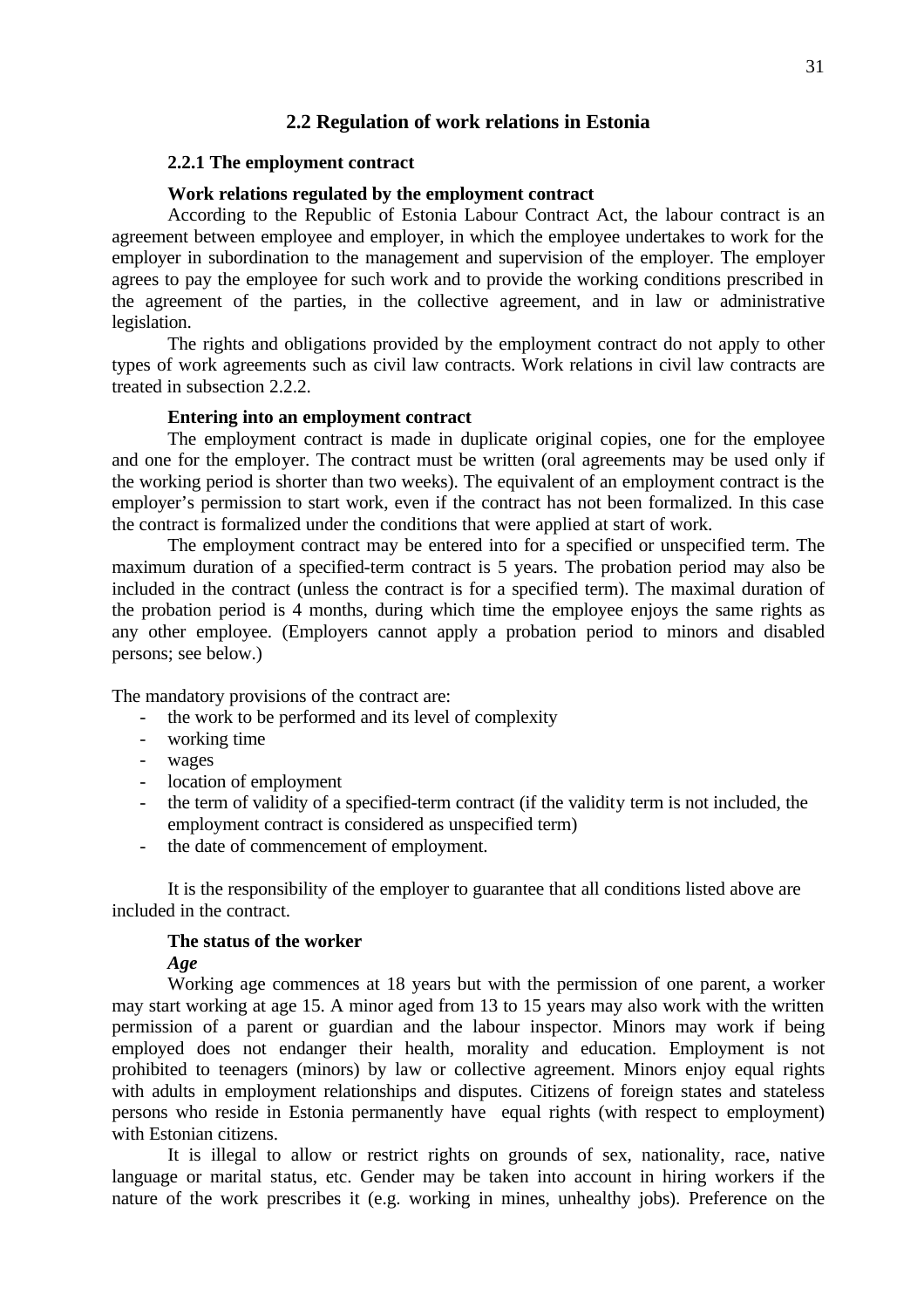grounds of skills is permitted when the job requires certain skills (language skills, for example).

## *Benefits*

Benefits are prescribed for persons raising children (women raising disabled children or children under 3 years old; those raising motherless children who are disabled or under 3; guardians of disabled children or children under 3). Benefits for minors are stated in several Acts and are described in more detail below.

#### **Working time and wages**

Normal working time must not exceed 8 hours per day and 40 hours per week. Reduced working time has been established for teenagers (20-30 hours per week); for workers in underground, unhealthy or specific jobs (35 hours per week); teachers, nurses and other pedagogical specialists in schools; and workers in other institutions dealing with children (35 hours per week).

The law establishes minimum wages. Wages paid are subject to individual and collective bargaining. From the 1 January 2000 the minimum wage established by the Estonian Government was 8.25 Estonian kroons (EEK) per hour or 1400 EEK per month (US\$1 = EEK  $15.5$ ).

The Working and Rest Time Act specifies the normative margins of overtime, evening and night work. In general, overtime is limited to 200 hours per year and 4 hours per day. Overtime work is permitted by agreement of the parties (except in cases of natural disaster, accident, damage to the employer's property and work completion, the employee's consent is not necessary). It is not permitted to apply overtime work to pregnant women and minors. The additional compensation paid for an hour of overtime work must be at least 50 per cent of the worker's usual wage rate. Overtime work may also be compensated with additional time off.

#### *Night work*

The additional compensation for an hour of evening (6 p.m.–10 p.m.) must be at least 10 per cent of the worker's usual wage rate. Night work (10 p.m.– 6 a.m.) is compensated with 20 per cent of usual wage. If public-holiday work is required, the usual wage rate is doubled.

## *Maternity and child care responsibility*

In certain cases the employer is allowed to establish part-time work (mainly in the event of temporary decrease in work volume). The duration of part-time working time must not be less than 60 per cent of the standard working time and the overall duration of part-time work may not exceed 3 months in a year. Wages paid for part-time work must not be less than 60 per cent of the minimum wage. At the request of a woman who is pregnant or raising a disabled child or a child under 14, the employer is required to apply part-time working time.

## *Working a second job*

The employment contract in the second job is entered into in the same manner as that for the principal job. Working time on a second job is not permitted to exceed 20 hours per week. In night or evening shifts, it is not allowed to employ minors, or women who are pregnant or raising a child aged under 4.

### **Vacations/holidays**

The duration of a regular vacation is 28 calendar days. The extended regular vacation of 35 calendar days is for teenagers, disabled persons and public servants of central and local government bodies. The extended regular vacation of 56 calendar days is granted to the principals, researchers, teachers, tutors and other pedagogical specialists of universities, colleges, research institutions, schools and nursery schools. The right to an extra vacation is enjoyed by workers in underground jobs, those working in unhealthy conditions and in other specified jobs. Special laws lay down those jobs with extra vacations. During the holiday, the employer must maintain the employee's usual wage rate. Additional data on vacations are provided in Annex 2A.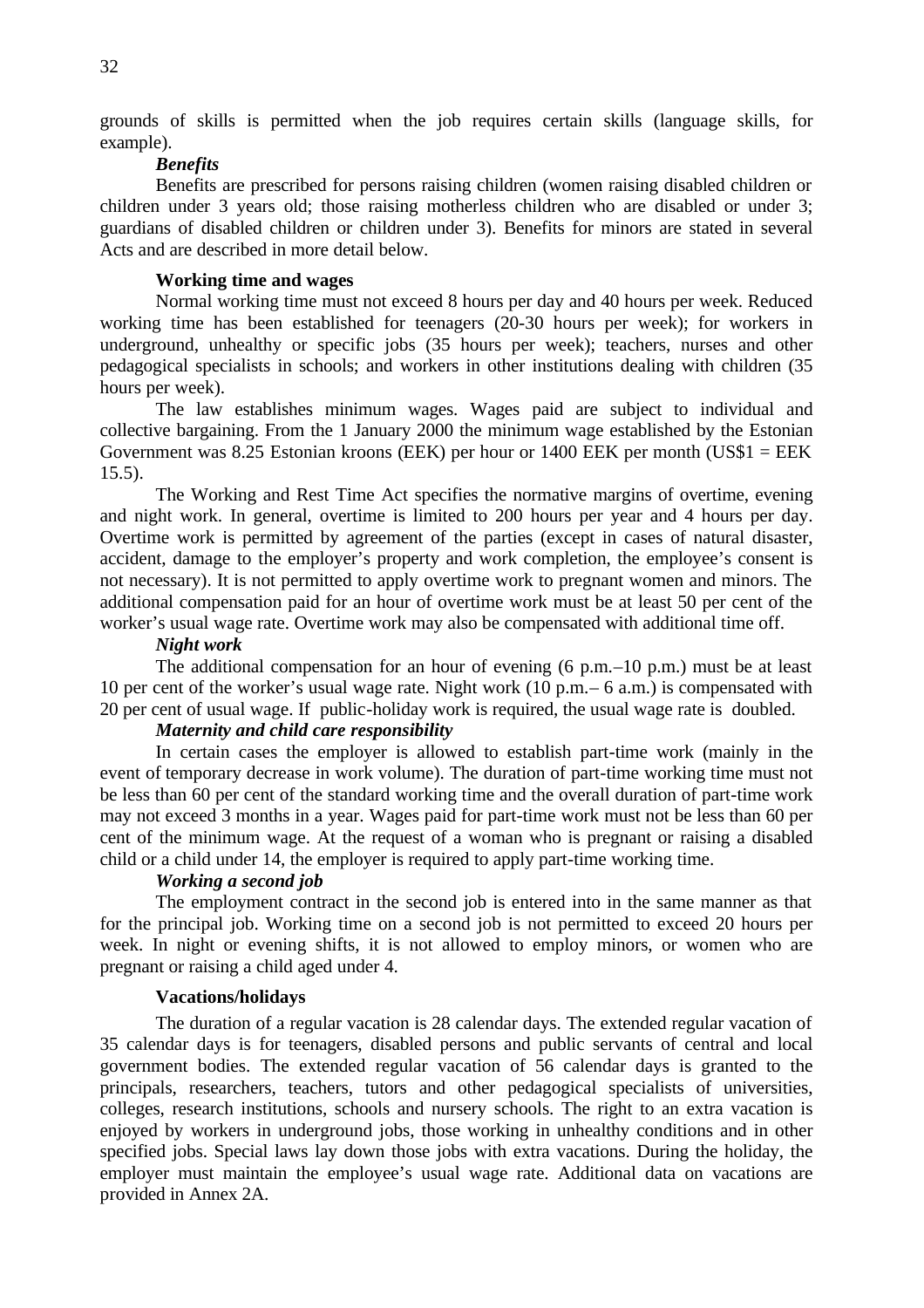### **Termination of employment contract**

According to the Employment Contract Act an employment contract terminates (selective):

- by agreement of parties;
- on the initiative of the employee;
- on the initiative of the employer;
- at the request of third parties.

Employee and employer are required to give written advance notice of termination of the contract (see Annex 2B). The request must be expressed unconditionally. By agreement of the parties the employment contract may be terminated at any time either party gives written consent. If the work endangers the health, morality or education of a teenager, the employment contract may be terminated on the request of third parties (parent, guardian or labour inspector).

### **Termination of contract by the employer**

There are several grounds for employers to terminate the employment contract (selective):

- laying-off;
- unsuitability of the worker due to lack of skills or reasons of health;
- unsatisfactory probation period;
- violation of duties by employee;
- loss of trust in employee;
- an indecent act by employee:
- long-term incapacity for work;
- corruptive action of an employee.

The period of notification of termination varies from 2 weeks (in case of long-term incapacity for work) to 4 months (laying-off workers who have continuously worked for the employer more than 10 years). Compensation varies from 1 month's average wage (unsuitability of worker) to up to 4 month's average wage (laying-off workers who continuously worked more than 10 years for the employer). An employer is required to pay the final settlement (part of which is severance pay) on the date of termination of employment contract as a lump sum. Further data on compensation and notification periods are listed in Annex 2, Table 2B.1.

Upon failure to adhere to the terms of notification of termination, the employer is required to compensate the employee in the amount of the employee's average daily working wage for each working day short of the advance notice.

The employer is prohibited to terminate the employment contract during the employee's temporary incapacity to work or while the employee is on holiday or during a legal strike. Women who are pregnant or raising a child under 3 are not allowed to be laid off, or to terminate their employment contract by reason of unsuitability of the worker to the work. Minors are protected by a clause prohibiting termination of contract by reason of unsatisfactory results during the probation period.

Notification periods and compensation on termination of contract on the employer's initiative does not apply to those who work in the respective job as a second job.

The rights of employees' representatives will be treated in Section 3.

### **Termination of contract by the employee**

If the employment contract is for an unspecified term, the employee has to notify the employer of the termination of the contract at least 1 month in advance. The notification period is shorter during the probation period (3 days). If termination is due to illness, disability or care for an ill family member, the employer has to be given at least 5 days advance notice. (See Annex 2, Table 2B.2.)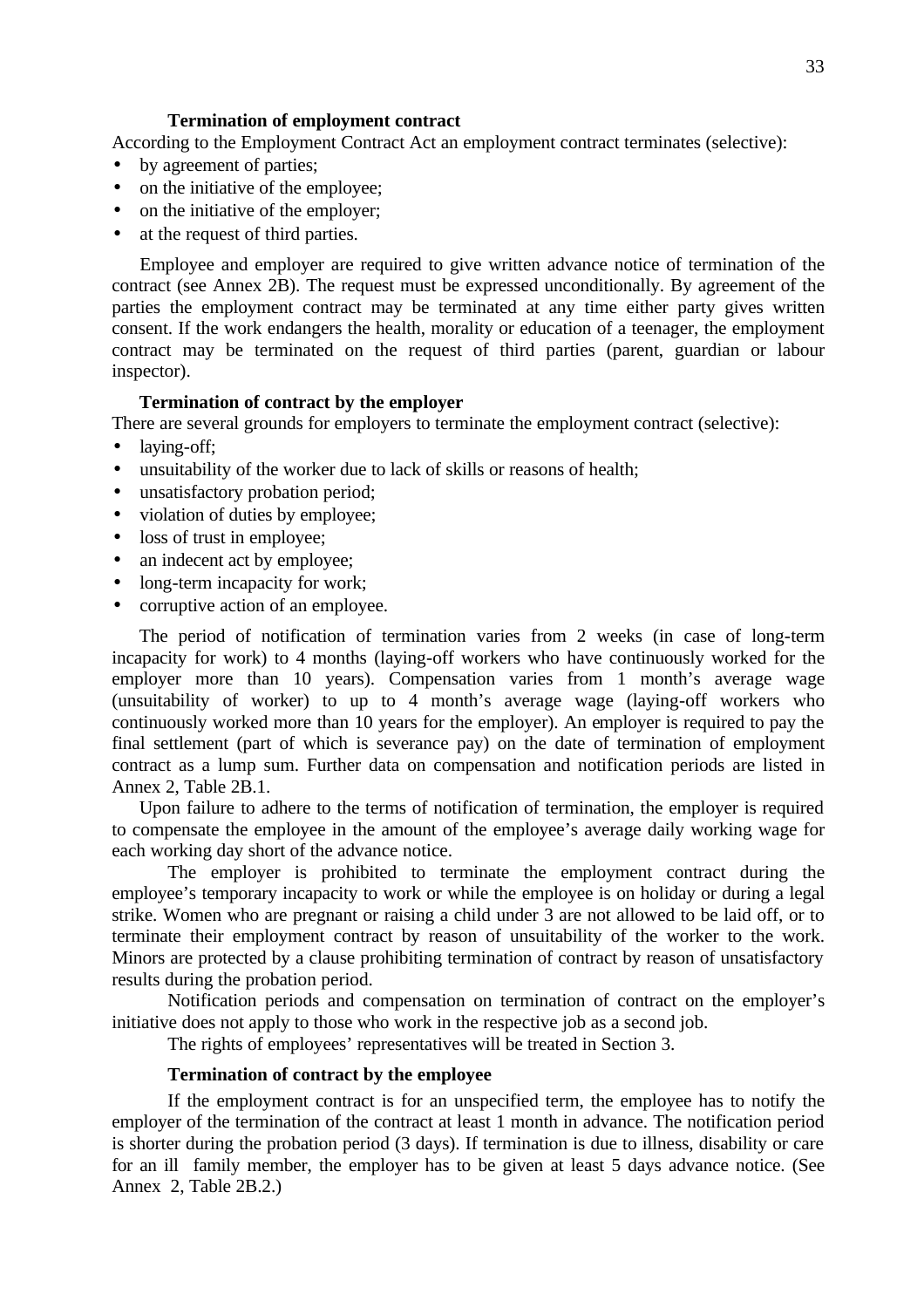If the contract is for a specified term, the employee has to give notice to the employer at least 2 weeks in advance (if contract is more than 1 year) or 5 days in advance (if less than 1 year).

Employees who leave without authorization prior to expiry of the term for advance notice are required to pay compensation in the amount of their average daily wage for every working day short of the term of advance notice, should the employer so demand. (See Annex 2, Table 2B.3.)

If termination of contract is because the employer violates the duties of the employer, the employee must notify the employer 5 days in advance. In this case, the employer has to pay leave-compensation in the amount of 2 months' average wage of the employee.

If the employer terminates the employment contract illegally, the employee has to be reinstated in his position; if the employee waives reinstatement, the employer must pay compensation in the amount of 6 months' average wage of the employee.

Annex 2, Table 2B.4 outlines details of termination of employment contract at the request of third parties and Table 2B.5 looks at termination of employment contract independent of parties.

## **Resolution of labour disputes**

Individual labour disputes may be resolved by labour dispute committees or by court. The labour dispute committee consists of the chairperson of the labour dispute committee and employers' and employees' representatives. It is established within the local labour inspectorates. In 1998, 4,214 cases were presented to labour dispute committees (64 per cent more than in 1997). In the majority (83.6 per cent) the claim was for non-payment of wages and arose from employers terminating contracts on illegal grounds.

Employees' and employers' complaints can be presented either to the labour dispute committees or to the court. The deadline for complaints is 4 months (1 month if the complaint concerns termination). If parties turn at first to the labour dispute committee and do not agree with the solution, the parties have recourse to city or country courts for a re-hearing, which must be sought within one month.

### **Changes in legislation**

The Employees Accident and Vocational Diseases Act, which establishes employers' obligation to insure employees against possible occupational accidents and diseases, has come into effect in 2001. The insurance payment is dependent on the wage but cannot be deducted from the wage. The insurance fund is operated through private insurance companies.

At time of writing, another relatively important change in Estonian legislation to come into effect in 2001 is the acceptance of the Law of Obligations. If ratified, according to leaders of Estonian trade unions, the position of employees will worsen considerably. In their view, most work relations will then be regulated by civil law contracts that do not guarantee sufficient employee protection. It should be mentioned that this Act has been in process for years and it is not clear as yet that it will in fact be enforced.

# **2.2.2 Work in the civil service**

#### **The regulation of work in the civil service**

The Public Service Act regulates the employment of civil servants. Some differences can be noted in comparing working conditions between civil servants and employees working under an employment contract. Civil servants have some advantages but also some disadvantages.

Public servants are defined as working in the public service i.e. working in a state or local government administrative agency. There are three categories of public servants in Estonia:

• officials,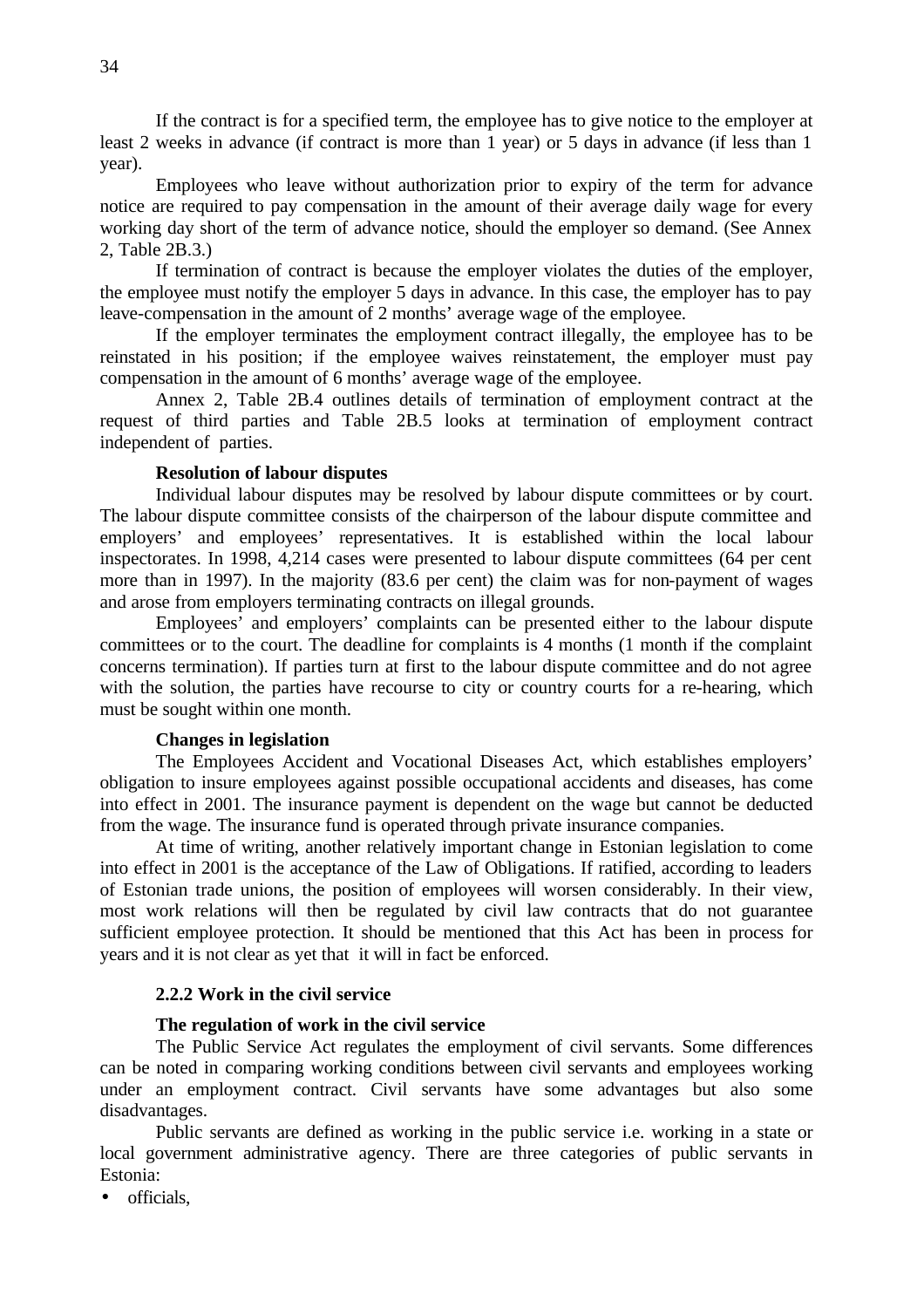- support staff,
- non-staff public servants.

Officials are elected or appointed to an office on the staff of an administrative agency. Support staff is the clerical staff of an administrative agency and is employed under an employment contract. Non-staff public servants are employed for a specified time period with an employment contract. Thus in general (with some exceptions) support staff and non-staff public servants are subject to the laws discussed in section 2.2.

The division of public servants into these three categories is established in the State Public Servants Official Titles and Salary Scale Act; working conditions are regulated for the Auditor-General, the Legal Chancellor, judges, police officials, border guard officials, procurators, prison officials and those serving in the regular armed forces.

Public officials are appointed by directive or order, which lists the date of commencement of service; the title of office, salary grade, salary rate and additional remuneration; in the case of specified period work, the term of service; and in the case of a probationary period, the term of probation.

Although working conditions are listed in the directive or order, these are primarily set in the laws, with little room for individual or collective bargaining within the civil service.

#### **Status of civil servant**

People working as state public officials must be at least 21 years old and have at least secondary education. Officials working in local government must be at least 18 years old and also have secondary education.

An additional condition for working in the public service is knowledge of the Estonian language at the level established in the law.

Persons who may not be employed in public service include those: under preliminary investigation for crime for which in the law is prescribed imprisonment; under punishment for an intentionally committed crime; or persons closely related by blood or by marriage to an official or prospective immediate superior.

### **The arrangement of working time and wages**

Working time is generally unspecified for public servants. A probation period up to 6 months can apply, with the exception of officials: appointed by the Government of the Republic or the Prime Minister; or who are employed through competition; or promoted to the post or substituting for an official. The regulation of working and rest time is set in the Working and Rest Time Act. The main prescription is a 40-hour working week, with 2 days of rest.

Wages are paid according to the scale provided in the State Public Servants Official Titles and Salary Scale Act with rates established by the directive of the Government of the State. The payment of salary is organized pursuant to the Salary Act. There are 35 salary grades. Higher grades are for higher officials (e.g. salary grade of the director general of a state executive agency is grades 30-34) and lower grades are for unskilled workers in the support staff position (salary grade 1-7). The lowest rate in 2000 was set for salary grade 7 and it is 8.47 EEK per hour for a 40-hour working week and 1430 EEK per month. The highest rate is for grade 35 and it is 74.05 EEK per hour or 12,500 EEK per month. The established salary rate may exceed the rate set by the Government in the amount 50 per cent but only within the limits of the funds for salaries in the state budget. Differentiation of salaries must be done on the grounds of different qualification requirements, working conditions, region and so on.

Additional remuneration is paid to public servants for:

• years of service (from 5 years of service, 5 per cent of the salary rate; 10-15 years 10 per cent; 15 and more years 15 per cent);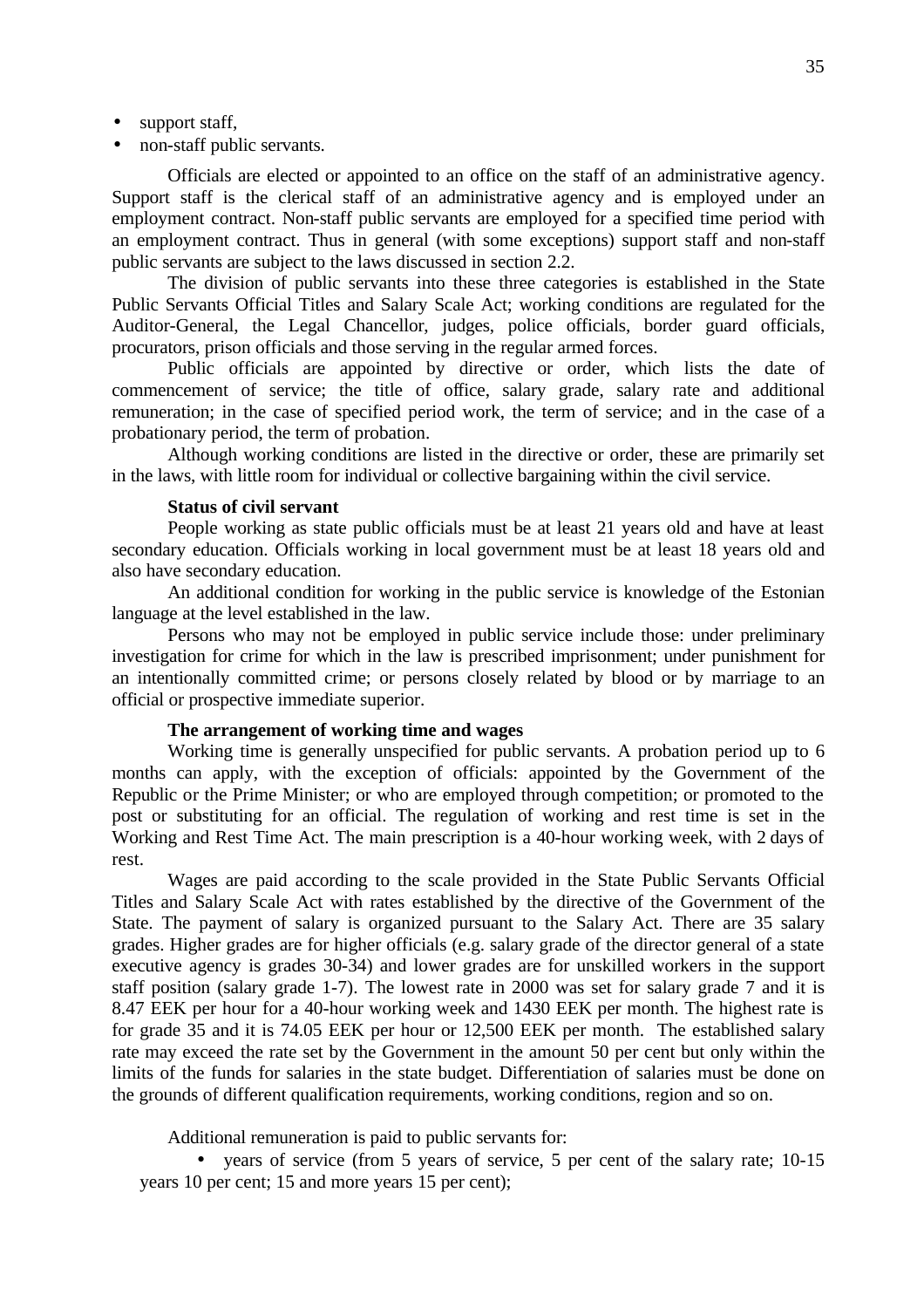• academic degree (master's degree gives an additional payment of 10 per cent of salary; a doctor's degree 20 per cent);

• knowledge of foreign languages (for the third and every additional foreign language, if used in service, an additional 10 per cent of salary, but not exceeding a total of 30 per cent);

• work which has access to secrets of State (an additional remuneration that can be up 50 per cent of the salary).

### **Holidays/vacations**

Holidays in the public service are regulated by the Republic of Estonia Holidays Act. Every public servant is entitled to 35 calendar days of base vacation. One additional vacation day is given for the third and every additional year of service, but no more than 10 days total of additional vacation is given. In addition to holiday pay, a holiday benefit of up to 1 month's salary might also be paid. Holiday pay must be received in full before commencement of the holiday period. If payment is late, the public servant has the right to extend the holiday equal to the period that payment was late.

Once in five years, public servants have the right to study-leave for professional development, with pay, for a period of up to 3 months.

### **Some additional rights of public servants**

Public servants are entitled to forego repayment of the state educational loan, after graduating from an educational institution, in that every year of service is counted as repayment of one-fifth of the loan. Those studying at the state university, with at least one parent who is or was working in the public service for at least 15 years, have the right to reimbursement of tuition fees from state budget funds. The same right is accorded to a person whose parent or spouse, while employed in the civil service becomes disabled or dies as the result of a work injury, an occupational disease or an attack made against an official in the course of duty.

In the case of death from an attack in the course of duty, the official's family receives a one-time payment of up to 10 years' salary. Funeral costs are borne by the State. If disability occurs in the course of duty, the official may receive a one-time payment of 1 year's salary, in the case of partial loss of working capacity. Total loss of working capacity is a one-time payment of 5 years' salary.

Public servants have the right to additional state old-age pensions with the accrual of years of service. For 10-15 years the pension is increased by 10 per cent, 16-20 years of service guarantee 20 per cent additional pension, 21-25 years 25 per cent, 26-30 years 40 per cent and over 30 years the pension is increased by 50 per cent.

An official has all the rights prescribed for a person employed under an employment contract in the official's relationship with his or her employer and with the agency responsible for social welfare.

For civil servants who lose their jobs, the same rules apply as for unemployed persons under the employment contract. During the first 6 months of unemployment, civil servants have the right to be listed in the reserve of officials. The reserve list is intended to facilitate job search activities for former civil servants and, at the same time, assist state and government administrative agencies to find candidates for vacant posts, which are filled with an official from the reserve (if candidates possess the required skills and experience). The reserve period is considered as service when calculating years of service. Persons in the reserve must either undergo in-service training, re-training or evaluation as requested or be removed from the reserve list.

The same rules apply to suspension of service and to release from service through a termination of employment contract. The main difference is in the compensation upon release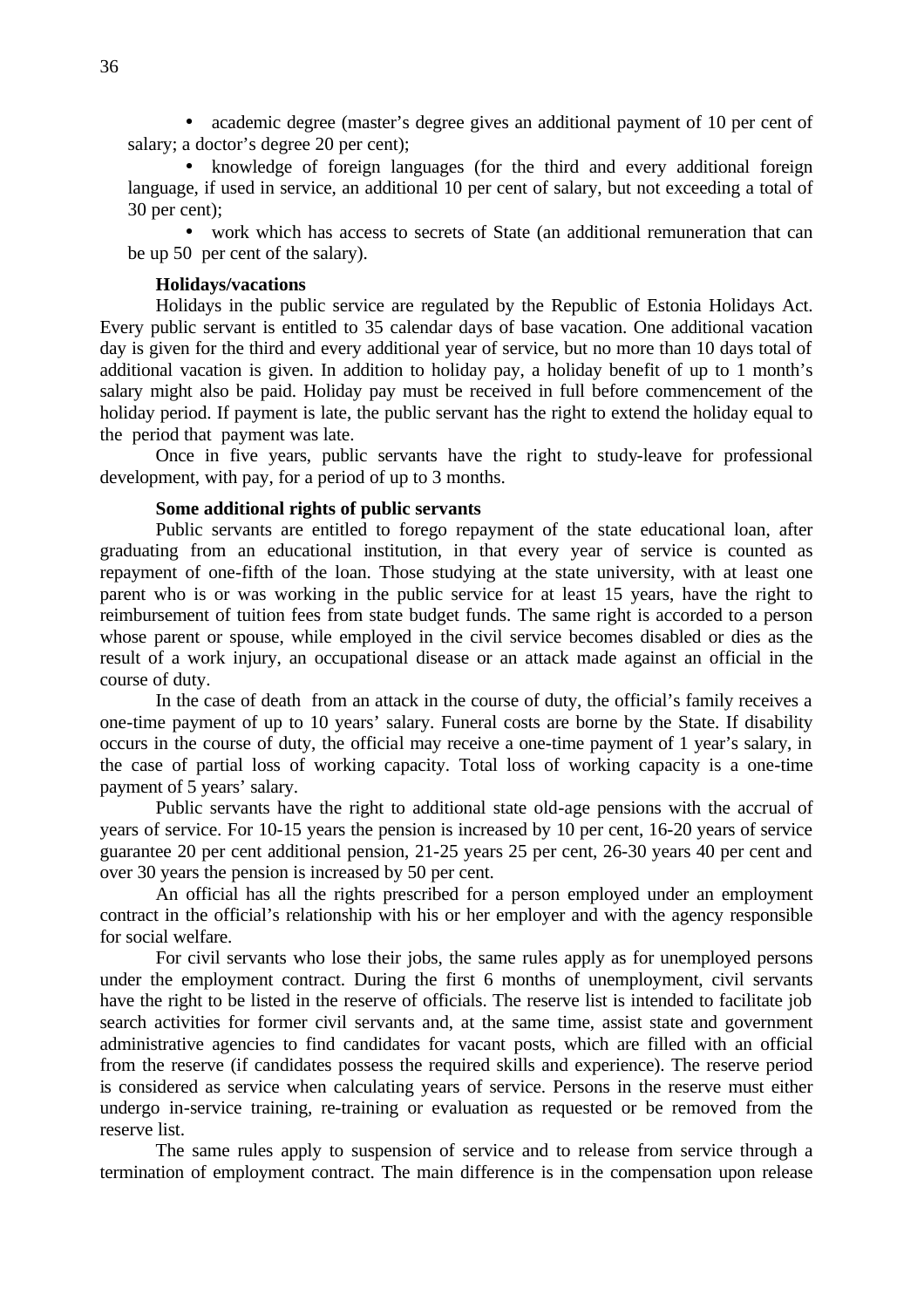from service, due to the winding-up of an administrative agency or to retrenchment. The levels of compensation in the civil service are:

Less than 3 years' employment in civil service – compensation is the official's 2 months' salary;

> 3-5 years – 3 months' salary; 5-10 years – 6 months' salary; 10 or more years – 12 months' salary.

# **Some additional restrictions for public servants**

Apart from restrictions concerning membership in political parties, commercial associations and organizations possessing weapons, there are restrictions to additional work with a second employer. People working in the civil service may work with another employer only with the consent of their immediate superior. The second job must not damage the reputation of the official's office. The same applies to an official engaging in entrepreneurship.

### **Settlement of disputes**

Officials have the right to apply within 1 month to the administrative court against orders, directives and resolutions issued, and acts performed concerning service-related issues. Service-related disputes of the support staff are dealt with as provided in the Employment Contract Act. Disciplinary action and the processing of offences in civil service are the same as those under the employment contract.

### **2.2.3 Civil law contracts**

Apart from the employment contract, a contract of agreement is the second popular way of regulating the working person's position. The contract of agreement is a civil law contract by which the undertaker of work (which is prescribed by the giver) is at own risk.

The main difference between a contract of agreement and an employment contract is that the former regulates the outcome of work while the latter regulates the work process. The contract of agreement assumes two equal parties whereas the employment contract establishes a subordinate relationship. Thus when working under a contract of agreement the guarantees prescribed in labour law do not apply to the work undertaker.

# **2.3 Legal regulation of unemployment**

### **2.3.1 The status of the unemployed**

The aim of the Social Protection of the Unemployed Act is to provide the legal regulation of the provision of employment services and payment of state unemployment benefits through State Employment Offices in the case of unemployment. This law and government decrees concerning the status of the unemployed define the relevant terms and regulate the procedures related to unemployment. The decrees concerning the unemployed are listed below together with the dates they became effective:

- List of Documents to be submitted for Registration as Unemployed (09.02.1995);
- Procedure for Organizing Employment Training and Grant and Payment of Stipends to Unemployed Persons (09.02.1995);
- Procedure for Granting Employment Subsidies to Unemployed (09.02.1995);
- Procedure for Granting Employment Subsidies to Employers (09.02.1995);
- Procedure for Organizing Community Placements (09.02.1995);
- Procedure for Payment of Single Benefits to Unemployed Persons (09.02.1995).

Social protection of the unemployed in Estonia is provided by the State (financed from the state budget). There is no voluntary unemployment insurance, although preparations are under way.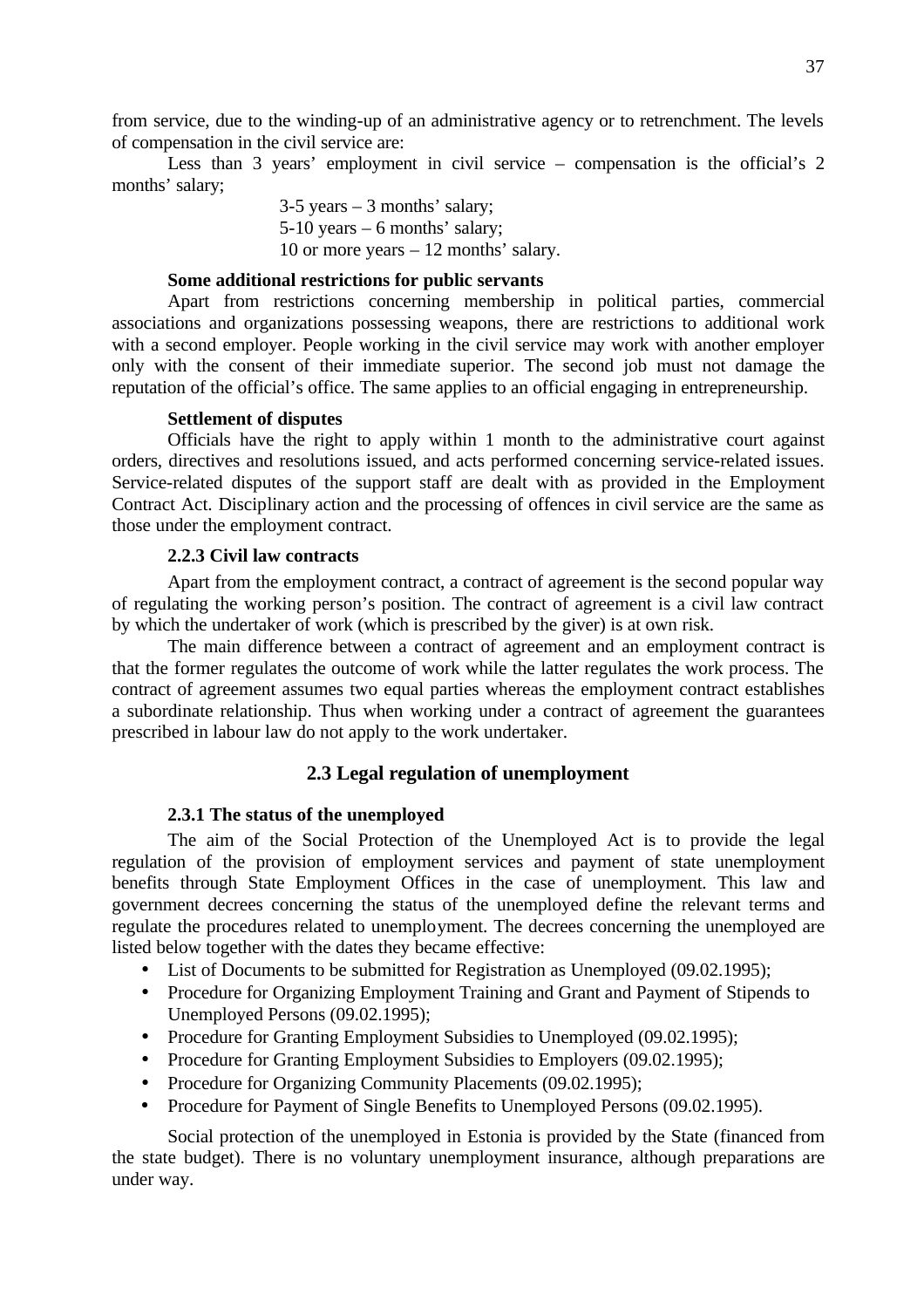The major changes made by the 1995 laws were that the interval between going to the employment office and registration as unemployed is reduced from 30 days to 10 working days, and that labour market concepts were defined in concrete terms, taking into consideration suggestions by the ILO. The laws define a number of new terms, such as "suitable job", "jobseeking", "labour market service" and "labour mediation".

Permanent residents of Estonia under conditions established by law enjoy the right to labour market services and state unemployment benefits, as a rule. According to the Law on Social Protection of the Unemployed, a person is registered as being unemployed within 10 working days after applying to the State Employment Office, under the following conditions:

- Is between 16 years old and the retirement age;
- has no working occupation or equivalent activity;
- is looking for a job;
- has been occupied in work or an equivalent activity for at least 180 days during the preceding 12 months. Preceding employment in the past 12 months is not a requirement for those who have been looking after a disabled child or a child under 7, persons undergoing hospital treatment, persons nursing a sick, disabled or elderly person, persons who are in a disability group, or who have been under arrest or serving a sentence at a penal institution;
- all documents necessary for registration have been submitted.

By way of exception, a 60-day waiting period precedes the awarding of unemployment benefits in Estonia to persons who have:

- studied at an educational institution as a full-time student before registering as unemployed
- resigned from their last job of their own free will (and not by reason of illness or disability, or in order to nurse a sick or disabled person, or to enter the national defence forces);
- been dismissed due to violation of a labour contract or breach of trust or indecent act.

Persons are considered to be engaged in activities equivalent to employment if they:

- work on the basis of labour, service or civil service contracts, or membership;
- are entrepreneurs:
- study at educational institutions full time;
- serve in the national defence forces.

In general the person can be registered as unemployed for 180 days.

#### *Jobseekers*

A jobseeker in Estonia is defined as one who voluntarily registers at the State Employment Office and wants a full-time job immediately, is willing to undergo labour market training and appears at the employment office at least once every 10 working days.

Until 2001 (see Subsection 2.32) only persons who were registered as unemployed were eligible for an unemployment benefit and the following labour market services:

- employment training and stipends;
- employment subsidies
	- subsidy to start a business;
	- subsidy for employers to employ persons who are less competitive in the labour market;
- community placements.

It should be noted that persons who were seeking employment but were long-term unemployed were only eligible for job mediation and information on labour market services.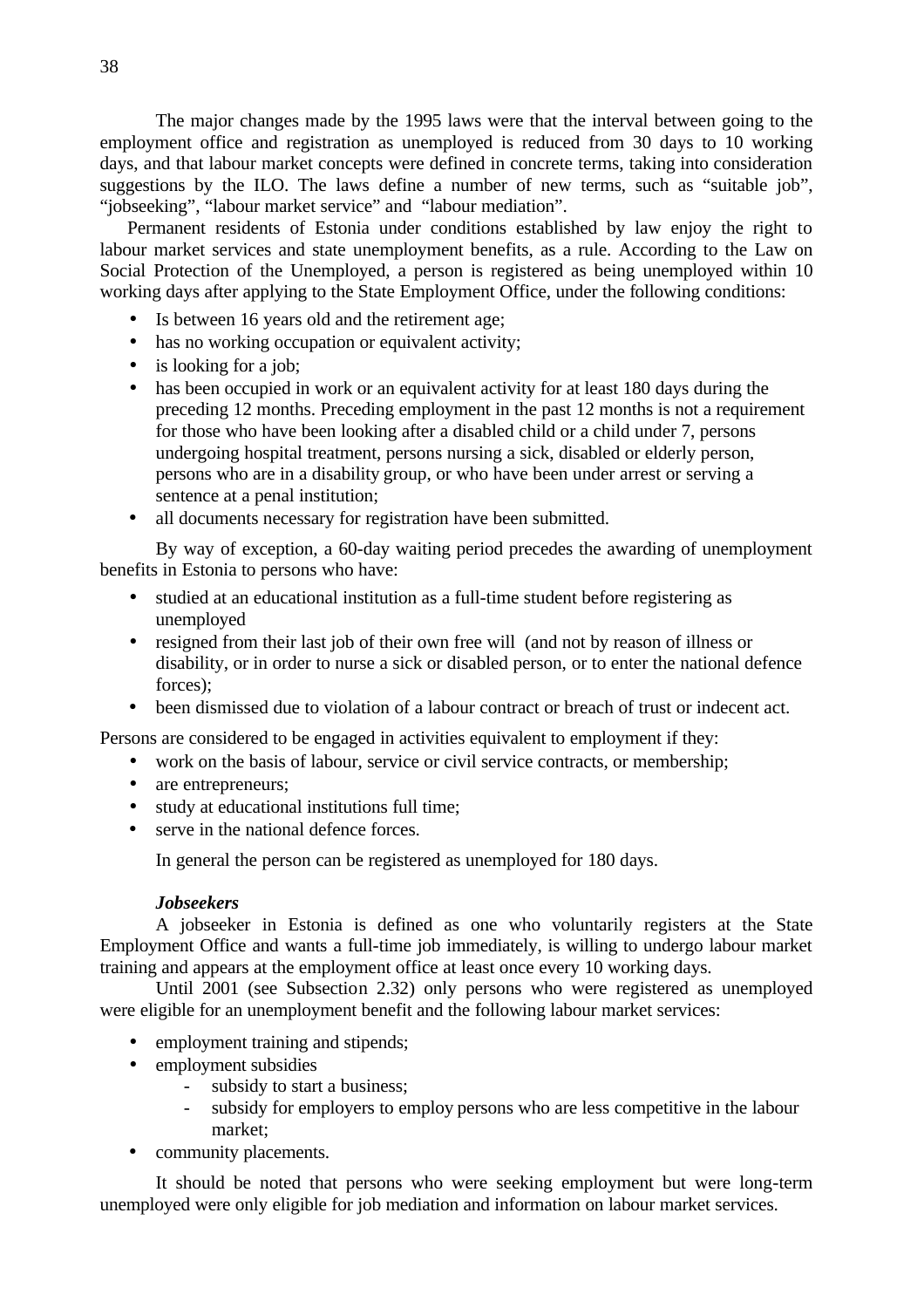According to the legislation at time of writing, those who were long-term unemployed for the preceding 12 months could not register as unemployed, since they did not have the requisite previous work record and thus could not participate in training, subsidized employment programmes or community placement schemes.

#### **2.3.2 Recent developments in legislation**

To fill the legislative gap, two new acts of the "Labour market services" and "Social protection of the unemployed" were approved by Parliament in June 2000. The first Act regulates the provision of labour market services, the second gives the relevant definitions and regulates the payment of unemployment benefits. Both Acts became effective in the beginning of 2001.

The new Social Protection of the Unemployed Act defines two types of registered unemployed persons: those who receive benefit and those who do not. Thus, more persons, including those who are long-term unemployed, can now register as unemployed and become eligible for labour market services.

A second change is that the time limit for being registered as unemployed (previously 180 days) has been abolished and only the *payment of unemployment benefits* will be limited (now to 270 days). A significant change is that currently in Estonia all those registered as unemployed and not only the recipients of employment benefits have the right to participate in training or other labour policy tools.

Moreover, to widen the range of labour market services, the "Labour Market Services Act" has introduced vocational counselling as a new service. As a result of these amendments, the number of persons qualifying for labour market services can potentially double and the workload of employment services will substantially increase. Consequently, the financial resources allocated from the state budget for active labour market measures will have to be increased along with the capacity of State Employment Offices.

# **3. Collective bargaining**

### **3.1 Legal background**

### **3.1.1 Introduction**

The collective bargaining system in Estonia has developed quite poorly at all levels (enterprise, branch and State). There are deficiencies in legal regulation, but the main problem is an overall negative attitude towards trade unions and collective bargaining. This is a bequest from the Soviet system. Soviet understanding of trade unions differs remarkably from the European and American trade union system. Thus, the development of legal regulation plays a key role in redefining the goals of trade unions and in establishing the framework for collective bargaining.

This subsection discusses the legal regulation of freedom of association and collective bargaining mechanisms in Estonia, based on a paper issued by Mr Tiit Kaadu, Secretary General of the Association of Estonian Trade Unions (EAKL). The following overview looks at the development of workers' representation, trade unions and issues of collective bargaining at all levels.

### **3.1.2 Collective agreements**

The freedom to conclude a collective agreement is regulated by the Collective Agreements Act, adopted in 1993. The law stipulates no obligation on the part of employers to initiate negotiations or to conclude a collective agreement and similarly, no right of employees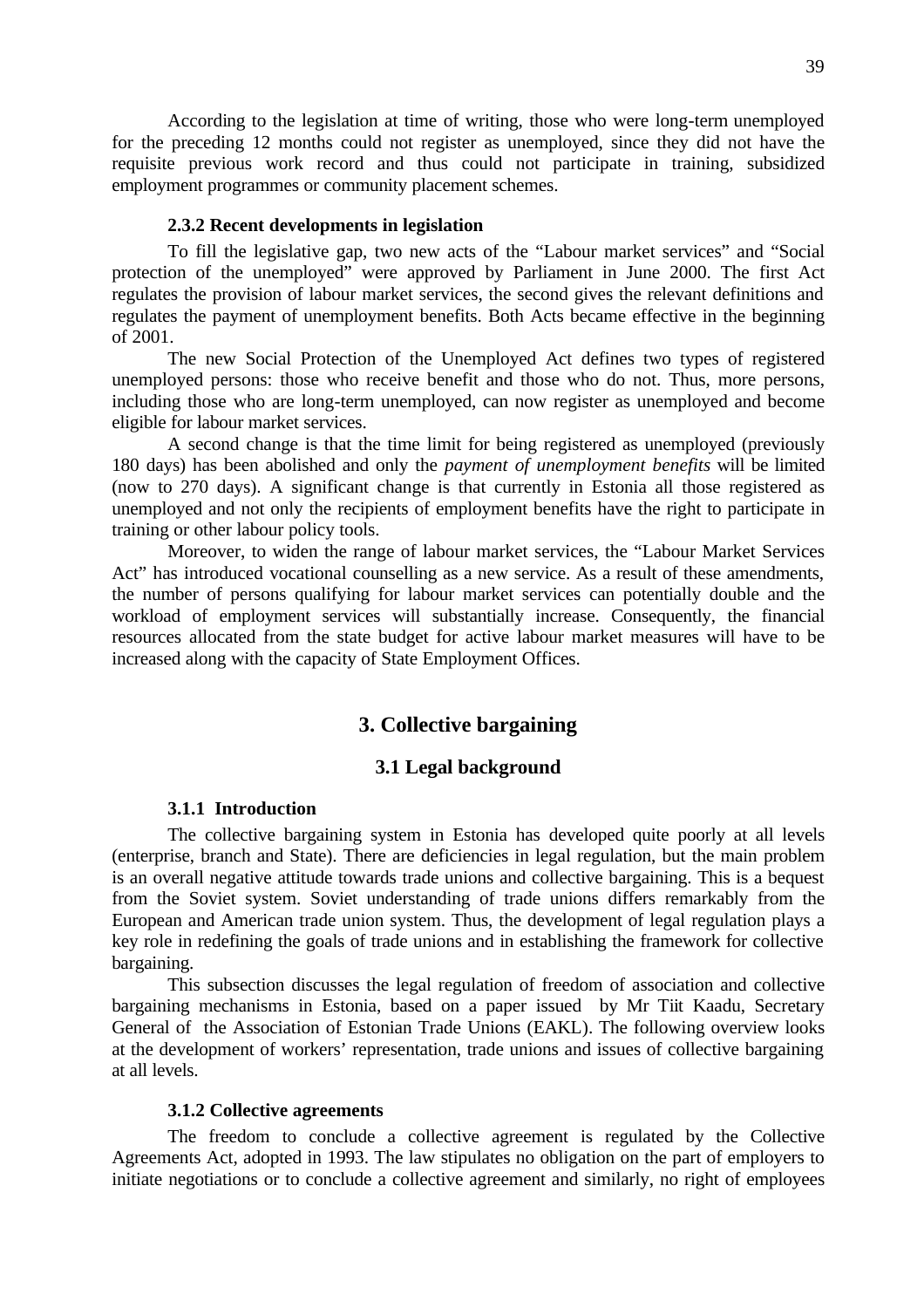to demand initiation of negotiations or conclusion of an agreement. The Act establishes only the procedure for negotiations.

The law enables *both* parties to initiate negotiations for concluding the agreement. The agreements may be concluded at enterprise, branch or state level and may be bilateral or tripartite. The parties to the collective agreement may comprise:

- an employer and a workers' organization, a union or an authorized representative of workers;
- an organization or a union of employers and an organization or a union of workers;
- a central union of employers and a central union of workers;
- the central association of employers' organizations, the central association of workers' unions and the Government of the Republic; or similarly between the regional unions of workers' organizations, employers' association and local governments.

Theoretically, if the agreement does not state otherwise, the collective agreement extends to the members of the workers' organization that concluded the agreement. In practice, the agreements are generally extended to all workers in the enterprise (not only to the union members).

The law also stipulates the right of workers' collectives to conclude an agreement. If concluded at branch trade union level, it might also be effective in those enterprises where the trade union (association) has no members, but is represented in the employers' union (i.e. the other party to the agreement). It is not possible for a representative of a branch trade union to demand the conclusion of an agreement from an enterprise that has no union, or has no union members in the enterprise. A trade union must first be created and then the association of trade unions can help the enterprise representative to conclude the agreement. Nevertheless, it is still difficult to achieve conclusion of the agreement, even when trade unions have members in the enterprise.

According to Estonian law, trade unions have no prerogative in the procedure of concluding a collective agreement (in collective bargaining) – a workers' representative representing non-members may also conclude a collective agreement.

While the procedure of negotiations over collective agreement is established in the law, it does not provide for the drawing up or signing of interim protocols, deadlines, and whether and when negotiations should be held, or their length. It establishes that the agreement must be written and be available to all it concerns; the employer must introduce it to newly commencing employees.

The validity of a collective agreement is one year, unless otherwise stated. Each year a new contract must be concluded, until which time the old one is valid. During validity, parties are obliged to refrain from calling a strike or lockout in order to change the provisions of the collective agreement.

If a worker is subject to two different collective agreements that contradict each other the more favourable provisions are applied. The same is valid in the case of contradiction between individual and collective agreements.

Problems that may be agreed upon in a collective agreement are stipulated but the list is not exhaustive and the parties may extend it on mutual agreement.

Labour disputes that arise from the conclusion or implementation of collective agreements are settled according to the Collective Labour Dispute Resolution Act (section 3.1.5).

The number of collective agreements concluded in Estonia is small and employers have seldom been forced by means of worker action (strikes, etc.) to conclude collective agreements, partly because of the weak organization of workers and partly because of an inability to perceive the refusal to conclude a collective agreement as a labour dispute.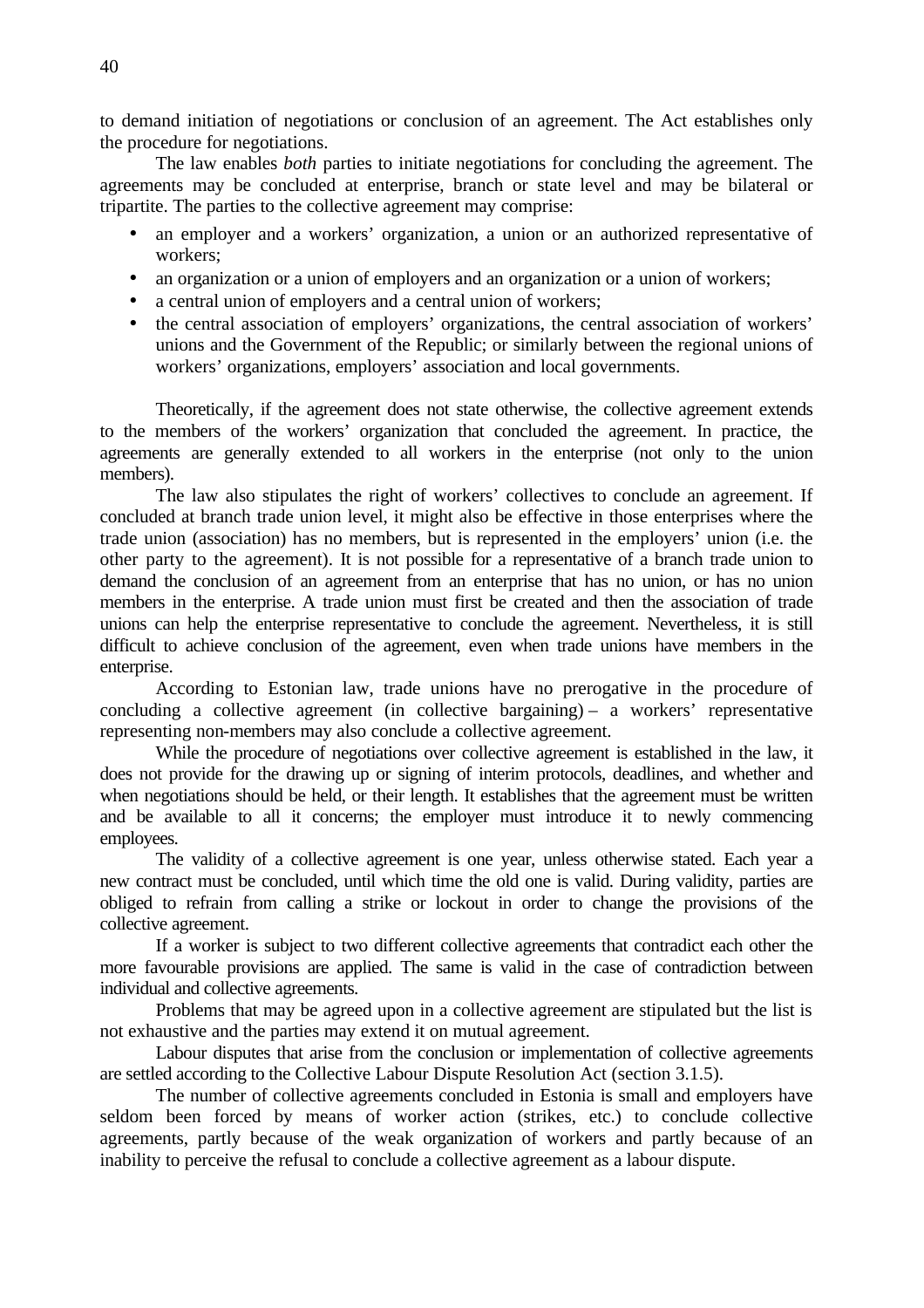### **3.1.3 Workers' representatives**

Legal background for industrial democracy in Estonia establishes two classical ways of workers' participation – the collective bargaining and the trade union organization. Estonian laws do not stipulate special bodies of participation (works councils, joint-work committees, workers' committees, etc.) or the workers' representation in the administrative bodies of enterprises (board of directors, management boards, surveillance councils). Estonia has no legislation on co-determination but at the same time there are also no set limits to worker participation. In some exceptional cases, workers are represented in the administrative bodies of enterprises.

Workers' representation in enterprises is subject to three laws: the Employment Contracts Act, Employees' Representatives Act and Occupational Safety and Health Act. According to the last-mentioned, workers in enterprises with more than 10 workers elect their representative – a Trustee – for communicating with the employer and surveillance body in the sphere of industrial safety. In enterprises with more than 50 workers a consultative body – the Labour Protection Council – shall be founded, half of whose members are employer's representatives and the other half elected by workers. This is the only participative body, as such, in Estonian enterprises. The labour protection representatives and members of the safety council are entitled to fulfil their duties during working time (representatives are entitled to a minimum of 2 hours a week and members of the council to 1 hour a week) whereby the average wage is maintained. In addition, the employer is obliged to guarantee to the labour protection representatives the necessary training for fulfilment of their duties.

The Employees' Representatives Act makes provision for two types of workers' representatives: the representative of the trade union and the representative elected by nonmembers of the trade union. The juridical status of both representatives is equal. Usually they do not exist in parallel.

The representative is obliged to:

- represent workers in the working relations with employers;
- control fulfilment of collective agreements, working contracts and labour laws;
- keep working peace on behalf of workers during the validity of the collective agreement;
- mediate between the parties in a labour dispute;
- mediate the information concerning industrial relations between the employer or employer's representative and the workers, their organizations and unions;
- keep production, business and professional secrets.

A representative is entitled to the following for fulfilment of duties:

- examine freely the working conditions and the organization of work at all workstations;
- receive necessary information from the employer;
- suspend collective dismissal of employees (on the basis of the Employment Contract Act, refer to Annex 2B, Table 2B.1);
- obtain information from the employer on the disputes arising from labour relations;
- freely disseminate information pertaining to work and the activities of the union of employees;
- use, upon agreement with the employer, the premises, telecommunication systems, photocopying facilities and transportation of the employer;
- inform the owner of the enterprise, the government, workers' organizations and unions about violation of labour laws, collective agreements and working contracts by the employer.

The worker elected to be a representative retains working relations with the employer. The employer maintains the average wage and the usual employee privileges and guarantees to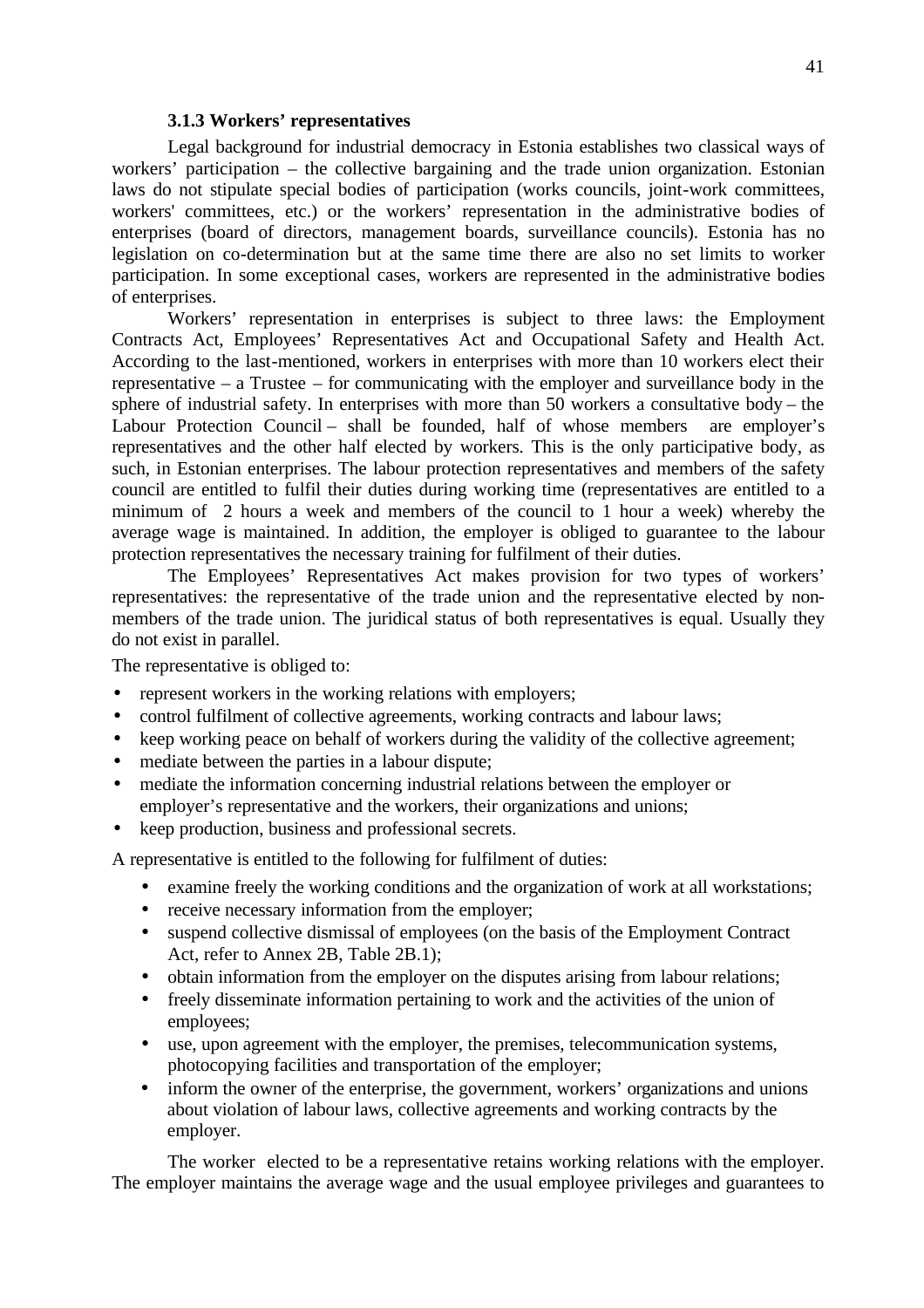the workers' representative. Duties performed beyond working hours are compensated by mutual consent.

The time for fulfilment of the representative's duties is decided by mutual consent of the employer and the representative. The employer must provide time to fulfil the duties during the representative's working time as follows:

- 5–100 workers: a minimum of 4 hours a week
- 101–300 workers: a minimum of 8 hours a week
- 301–500: a minimum of 16 hours a week
- 500 or more workers whole week.

Termination of the working contract with the workers' representative (Labour Contract Law) on the employer's initiative during the period of performance of representative functions and within 1 year after the end of this period is permitted only with consent of a labour inspector. Exceptionally, the representative may be dismissed without the labour inspector's consent upon the liquidation or bankruptcy of the enterprise, or because of long-term incapacity. The labour inspector must supply written justification of the decision and also consult the employees' union before deciding. The dismissal of a representative because of legal actions taken to protect workers' interests is illegal.

### **3.1.4 Trade unions**

Estonian law prohibits forced membership of a union or demanding unaffiliated workers to pay union dues.

There are no direct sanctions established in Estonian laws regarding restricting the freedom to unionize or for hindering union activities. The codes of administrative and criminal punishments do not establish specified punishments. In theory, the court may be appealed to regarding violation of the Constitution or the Labour Law but, in practice, no such cases come to court because the laws are general and provide no direct protection. Labour inspectors deal with such cases (their duties include observing the fulfilment of labour laws and prescribing or fining violators). They only check the performance of labour contracts and labour protection but not activities hindering the operation of a workers' organization.

The Trade Unions Act, in force since 1989, establishes the definition and tasks of trade unions and prohibits dissolving or restricting their operation. As it stipulates that an organization at enterprise level may be set up with a minimum number of 3 workers, it does not seriously restrict freedom of association and the right to organize. All kinds of employees are entitled to unionize, including the police, civil servants etc.

Trade unions and employers' organizations are registered in Estonia as non-profit associations. Upon registration the trade unions and employers' organizations acquire legal capacity, i.e. the right to own a bank account and to conclude civil transactions as well as the status of a legal person. Non-registered trade unions and employers' organizations are nonlegal entities that may operate on the basis of their non-registered statutes but are not entitled to have their own bank account or legal responsibility for any pecuniary transactions.

The aim of the new draft Trade Unions Law presented to the Government is to establish the tasks of trade unions in society, the procedure for their registration in conformity with the ILO requirements and their legal character.

Estonian laws do not regulate separately the operation of employers' organizations.

The Estonian Government does not take any initiative in the management of trade unions and employers' activities and does not influence the elections of the trade union and the employers' associations' officials.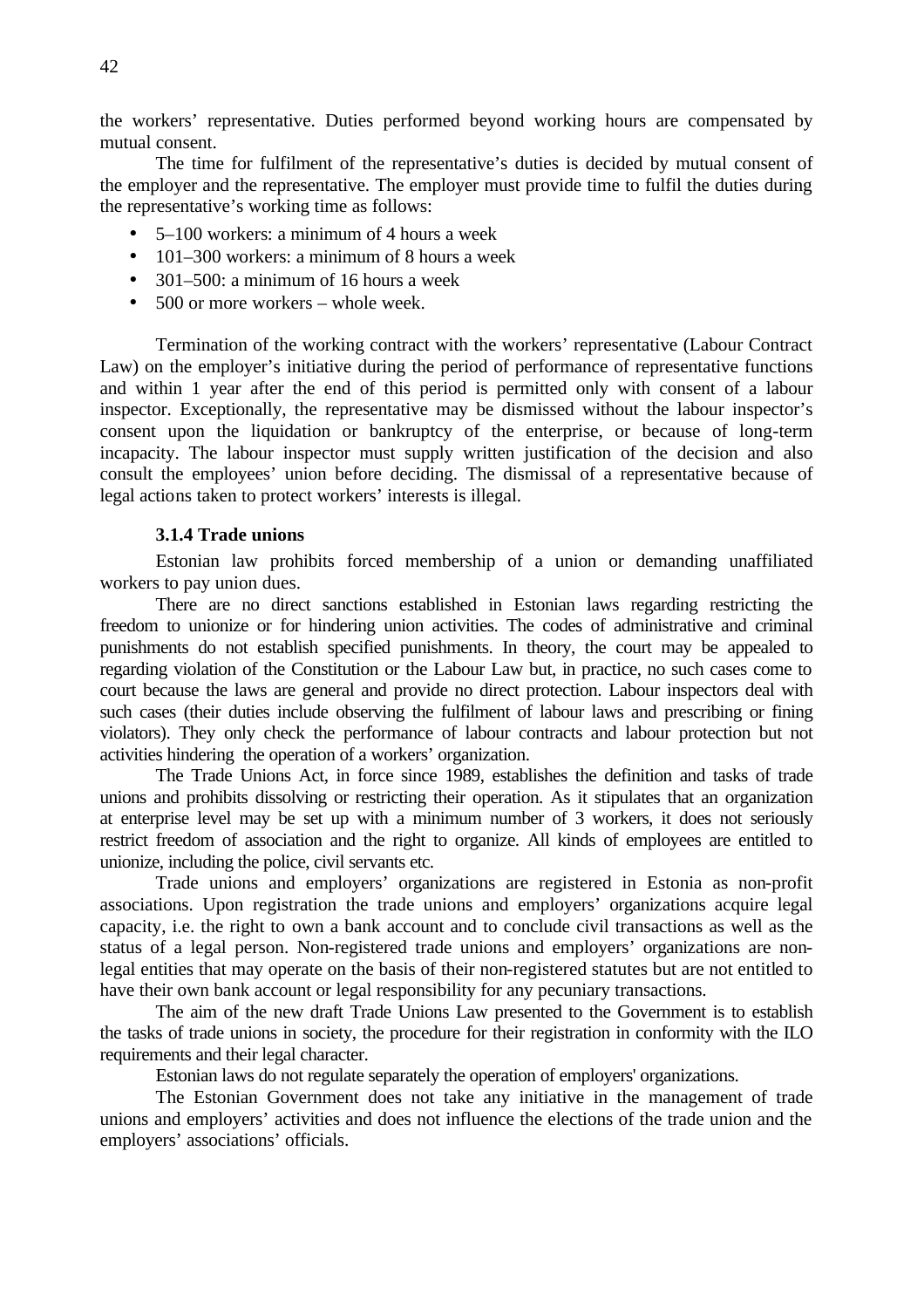#### **3.1.5 Collective labour disputes settlement**

A collective labour dispute is a disagreement between employers and employees which arises upon entry into or performance of collective agreements or establishment of new working conditions.

In labour disputes, the demands of both employers and employees must be written. The law establishes that the other party begins to negotiate within 7 days of submitting a claim on negotiating. If the other party does not respond or if a disagreement cannot be solved, the parties must turn to a mediator. However, as the law fixes no time limit, the matter may linger on indefinitely.

If the labour disputes concern the application of labour legislation and entry into, performance or amendment of collective agreements, the parties have the right of recourse to employers' or employees' federations. These federations must form a committee (within 3 days from the date following the receipt of application) to look into the complaint. In addition, the conciliator must be notified. The committee decision is binding on the parties. The conciliators are impartial experts who help the parties reach mutually satisfactory results. This committee was appealed to 48 times in 1998, mainly for disputes over wage issues but also other conditions of collective agreement.

Employees are allowed to strike (employers to organize lockout) only if the described process is passed and no conciliation is achieved. It is obligatory to inform the other party of intention to strike at least 2 weeks in advance and also notify the general public.

Apart from formal strikes, the law mentions warning and sympathy strikes, which have a shorter period of notice and shorter duration. The sympathy strike has a 3 day maximum duration.

The Constitution allows restrictions to the right to strike only by laws. The law prohibits strikes in state and self-government administration bodies, in state defence establishments, courts, firefighting units and rescue services. The law permits striking in enterprises that meet the primary needs of the population and the economy, where the necessary volume of production is maintained.

## **3.2 Collective bargaining at enterprise level**

Some clarification on the structure of the Estonian collective bargaining system should be made at this point. Most European countries have a two-channel model of collective bargaining: the relationship between workers and employer is arranged through trade unions and workers' committees. Estonia has a one-channel model. The absence of workers' committees is owed to a combination of factors: the country is only in the early stages of labour democracy, a low initiative on the part of workers, and the costs of a two-channel model. Thus, the task of arranging the movement of information between employers and employees rests solely on the shoulders of trade unions. In Estonia, the main obstacle is an overall negative attitude towards trade unions: they are unpopular among both employers and employees.

For employees, one of the key reasons is the shortfall of the legal background (section 3.1.) in its ability to support industrial democracy (section 3.1). Estonia has no legislation on co-determination and its industrial relations are often employer-dominated. A strict legislative prescription for a participative organ is necessary to improve the situation of industrial democracy. The low level of activity of labour organizations is also the result of the relatively poor financial state of trade unions.

The best indicator for trade union unpopularity is the participation rate which, according to different sources, was 12–18 per cent in 1999 (in 1996 it was 21 per cent). The number of collective agreements at enterprise level exceeds 570 and there are roughly 70,000 business entities in the country. Unless otherwise drawn up, the collective agreement is limited to the members of the workers' organization that concluded the agreement. In practice,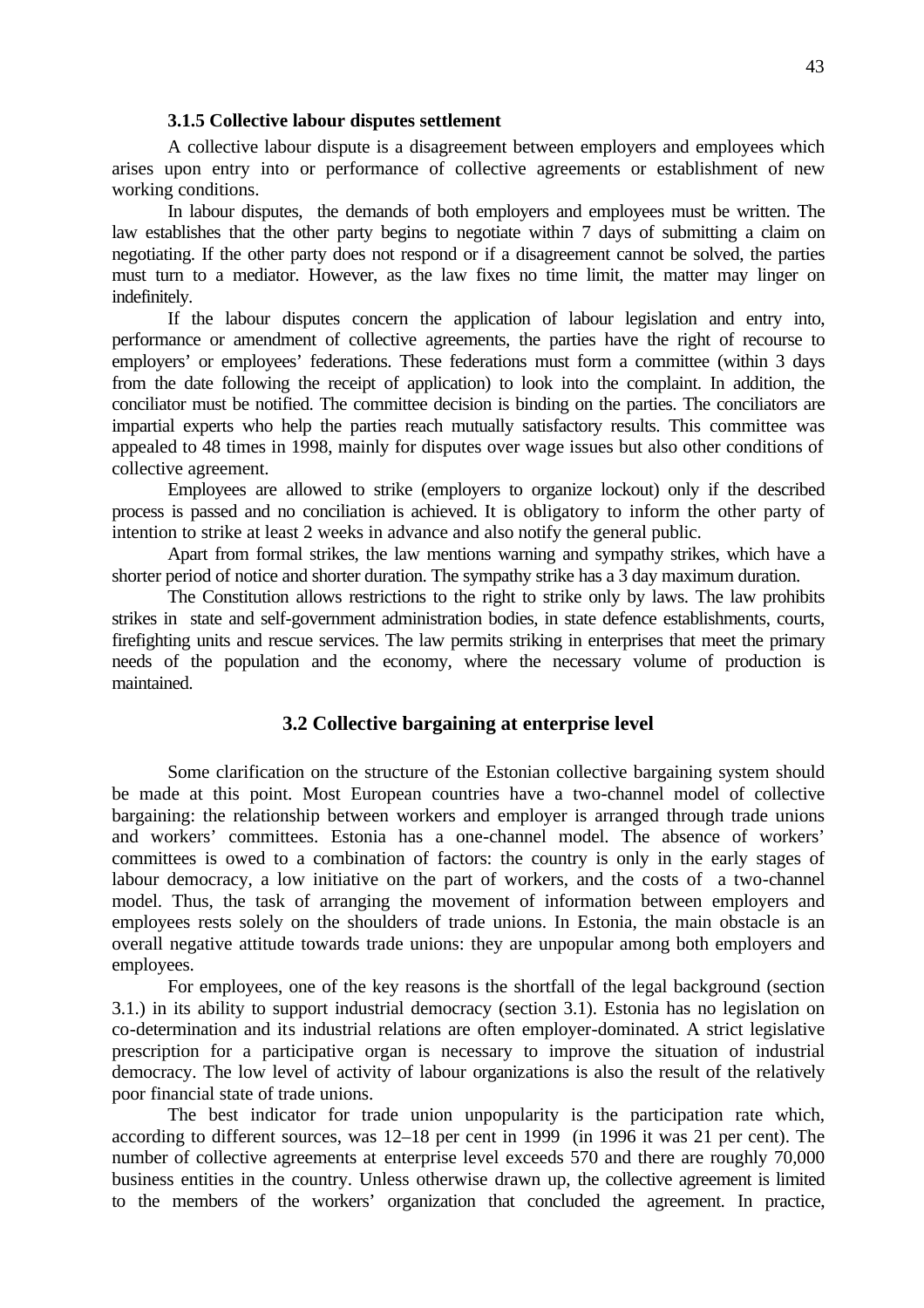agreements are generally extended to all workers in an enterprise and are not restricted only to union members. The number of workers encompassed in these agreements is approximately 67,000, with around 50 per cent being union members. **(**Branch level agreements are treated in Section 3.3.)

There are several reasons for this low participation rate. Some employers set a prerequisite (though in oral form) to prevent trade union membership, so workers fear they will lose their job if they join. Conversely, in those branches (e.g. banking) where working conditions and wages are relatively good, workers are insufficiently motivated to organize.

The impact of enterprise-level collective agreements is not large mainly because of the low reach of the agreements. Most regulating is done through labour legislation at state level. Trade unions are more important in developing the legal acts concerning labour relations through the trade union associations. However, when discussing collective agreements at enterprise level, the main topic is remuneration, although other conditions concerning safety, working time and leisure may also be discussed. The extent to which the minimum wage stated in collective agreements exceeds the state-determined level differs widely in enterprises. For example, the collective agreement between Tartu University and the trade union of Tartu University (concluded 11 April 2000) states that the minimum wage of highly educated workers must be at least EEK 4000 a month (minimum wage at state level is EEK1400 a month). Some agreements mainly repeat the legal acts, stating the minimum wage as EEK 1400 a month.

As an example of other issues dealt with, the collective agreement concluded in 1998 with the clothes manufacturing enterprise, AS Klementi stated that fresh drinking water must be available at the workplace, that a gynaecologist visit the enterprise weekly and that the newly married employee be given two days off.

There is no detailed information on the fulfilment of labour agreements because no institution in Estonia deals with collecting systematic information on employment contracts, either individual or collective. If we consider the number of labour disputes as a good proxy for the evaluation of contract fulfilment, then we may assume that collective agreements are fulfilled satisfactorily because labour disputes arise mainly on the grounds of individual employment contracts. However, as mentioned earlier, the number of collective agreements in Estonia is relatively small compared with the EU labour market.

### **3.3 Collective bargaining at branch, regional and state level**

### **3.3.1 The social partners**

To understand the present state of collective bargaining at state level, the institutional background is reviewed below.

Only two of the three central trade union organizations in Estonia are internationally recognized: the Association of Estonian Trade Unions (EAKL), established in 1990 and the Estonian Professional Employees' Unions Association (TALO), established in 1992. The EAKL is a member of the ICFTU and both EAKL and TALO have observer's status in the ETUC. The third central trade union is the Estonian Federation of Food and Agricultural Trade Unions (EFFATU), which has not gained international recognition. Formerly EAKL's largest branch union (with about 9,600 members), the EFFATU separated from EAKL in 1997 due to differences of opinion on collective activity.

The EAKL is blue-collar and the largest of the three workers' organizations, comprising 24 branch unions and approximately 58,000 members. Five branch unions have joined EAKL during the past five years, but at the same time overall membership (i.e. members of the unions) has decreased by about a half. Besides the reasons given in the previous section, an overall decrease in active labour force participation and increased unemployment have caused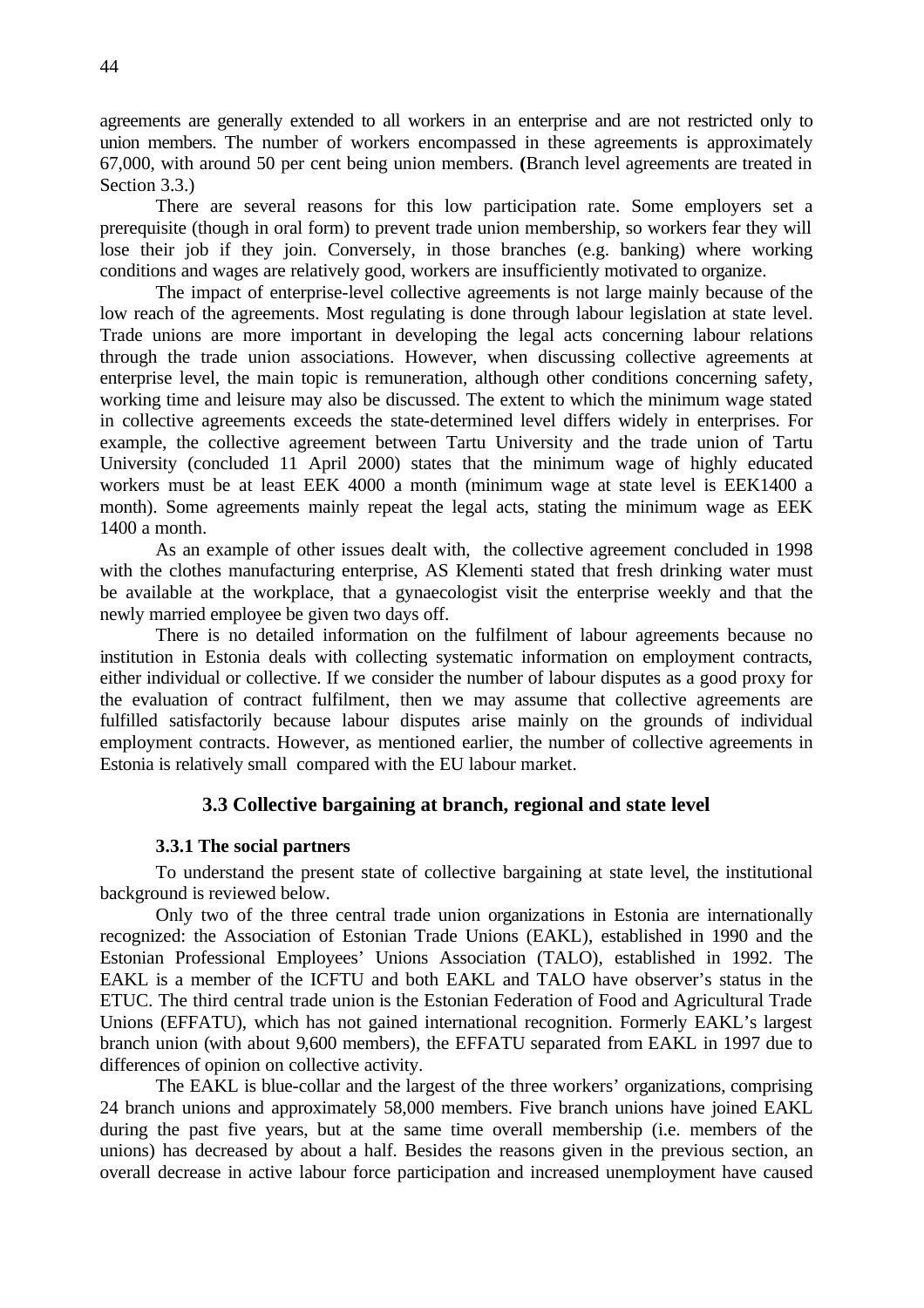a decline in union membership. Some industries are almost union-free (construction, banking, services, and the small enterprise sector).

EAKL has established committees for improving the protection of women' rights in the labour market and for popularizing trade unions among youth. Since 1995, EAKL has created 4 regional branches and this is considered an important field of future action. TALO is the organization of trade unions of white-collar workers. TALO comprises 9 branch unions, 1 cooperative association and approximately 40,000 members.

There is one federal organization of employers - the Federation of Estonian Employers and Industry (ETTK), founded in 1997 by the merger of the Estonian Confederation of Employers' Organizations and the Confederation of Estonian Industry and Employers. The ETTK's membership comprises 32 branch associations of employers, 4 associated member associations and 22 commercial undertakings. This means that the ETTK encompasses approximately 6,000 enterprises with more than 200,000 employees.

In Estonia, the main institutions concerning tripartite negotiations established by the government (the Ministry of Social Affairs is responsible also for labour relations) are the Social-Economic Council and the Estonian ILO council. Both consist of representatives of government, employers and employees. The Social-Economic Council is the forum for social partners for consulting the government on the issues of social-economic processes and relations. The Estonian ILO council is a consultative organ established to help to improve the legislation and to develop tripartite negotiations.

### **3.3.2 The protection of workers' interests and rights at state level**

EAKL and TALO conduct tripartite and bilateral negotiations at the state level, some together some separately. As EAKL is the larger organization it has more importance in statelevel collective bargaining. As explained earlier, collective bargaining at enterprise level does not play a large role in the protection of workers' rights and interests. This field is regulated mainly by legislative acts. Trade union organizations' main contribution to the protection of employees' interests at state level is made through consultation and cooperation in the elaboration of legislative acts concerning labour and social guarantees. A tripartite agreement is concluded that legislative acts concerning employees are sent to trade union associations as well as employers' associations for consultation.

### *The results of EAKL activities*

EAKL has contributed to the elaboration of the national old-age pension insurance, health insurance, social tax and other acts (the contents of which are described in Section 2). The EAKL failed in its attempt to prevent the rise in retirement age (now 65 since 2000) and to postpone the equalization of retirement age for women and men.

Tripartite agreements have gained more and more importance with each passing year. Eleven tripartite agreements at state level have been concluded since 1992. These concentrate mainly on income. The subjects of tripartite negotiations in which EAKL was one of the parties were: minimum wage, tax-free income, participation democracy, unemployment benefits and employment councils.

The first tripartite agreement was concluded in 1992 and concerned mainly minimum wage which, according to Estonian law, is ultimately determined by government regulation. Since then, minimum wage has been one of the most imperative topics of tripartite negotiations. As table 3.1 shows, the minimum wage was increased both in absolute and relative terms but is still low (EEK 1400 in 2000) compared to the average wage.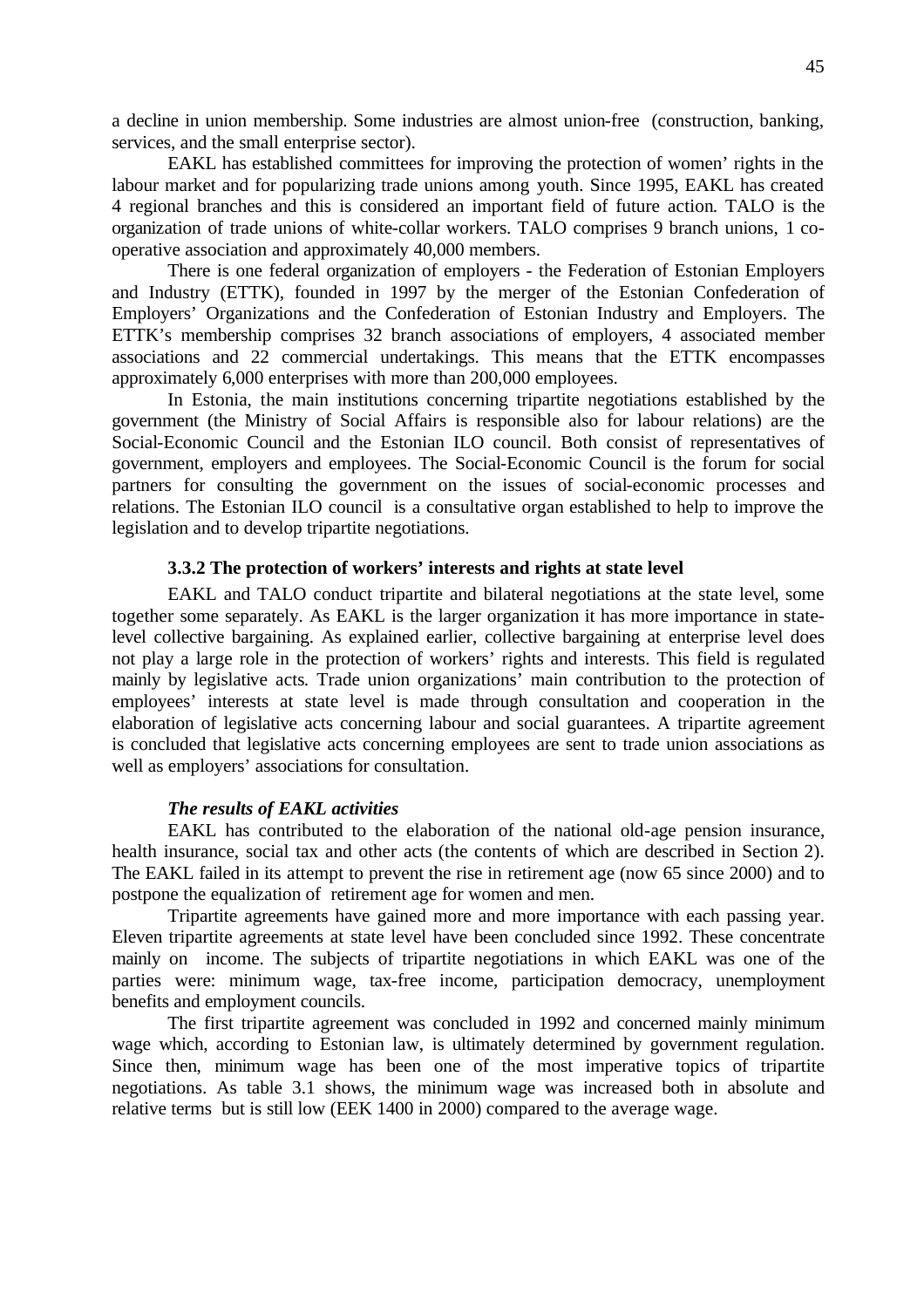| <b>Effective date of</b> | <b>Minimum monthly</b> | <b>Average nominal</b>             | Share $(\% )$ |
|--------------------------|------------------------|------------------------------------|---------------|
| minimum wage             | wage (EEK)             | monthly wage before<br>taxes (EEK) |               |
| 1 Sep. 1994              | 450                    | 1 7 3 4                            | 26.0          |
| 1 Jan. 1996              | 680                    | 2985                               | 22.8          |
| 1 Feb. 1997              | 845                    | 3 5 7 3                            | 23.6          |
| 1 Jan. 1998              | 100                    | 4 1 2 5                            | 26.7          |
| 1 Jan. 1999              | 1 250                  | 4418                               | 28.3          |
| 1 Jan. .2000             | 1 400                  |                                    |               |

**Table 3.1: Minimum and average wage per month in Estonia, 1994–2000**

Source: Estonian Statistical Office*.*

One of EAKL's objective is to equalize minimum wage and tax-free income. From 1 January 2000, the limit of tax-free income has been increased to EEK 800 a month. The EAKL wanted it raised from 1999, but because of lack of governmental money this proposal failed. From 2001 the Government has consented to take into account a tax-free income of EEK 1,000 a month.

Another EAKL objective is to increase unemployment benefits to at least 50 per cent of the minimum wage. Table 3.2. shows these at only 28.6 per cent, or EEK 400 a month. The negotiations over unemployment benefits have not been as successful as the minimum wage negotiations.

| <b>Effective date of</b><br>unemployment benefits | <b>Unemployment benefits</b><br>(EEK) | The ratio of unemployment<br>benefit to minimum wage $(\% )$ |
|---------------------------------------------------|---------------------------------------|--------------------------------------------------------------|
| 1 Jan. 1992                                       | 180                                   | 60.0                                                         |
| 1 July 1996                                       | 240                                   | 35.3                                                         |
| 1 Mar. 1998                                       | 300                                   | 27.3                                                         |
| <b>Jan. 1999</b>                                  | 400                                   | 32.0                                                         |
| 2000                                              | 40C                                   | 28.6                                                         |

**Table 3.2. Unemployment benefits paid in Estonia, 1992–2000**

Source: M. Abermann, Trade unions on the labour market of Estonia.

In the field of income protection, the association has established an unemployment fund. Many larger trade unions' associations have established sickness, training and strike funds but as the trade unions have insufficient money, these funds do not function properly.

#### *The results of TALO activities*

While the EAKL negotiates over the concrete amounts of minimal wage or minimum living standards, i.e. over the benefits directly available to the receiver of the benefit, the TALO negotiates over the wage fund. Thus, the precise wage amounts for workers are not the issues of collective bargaining at the state level. Because of some negative experiences (e.g. the increase in the wage fund of the education sector resulted mainly in the increase of the wages of school directors and did not affect the wage of teachers) TALO is about to change this policy but no serious action had been taken at time of writing.

The main achievements of bilateral agreements of TALO with Government are:

**The agreement on the wages of employees who are paid through the state budget (1994)**. The agreement states that the wage of all members of TALO who have post-secondary technical education or employees with special training must at least be equal to the wage established with grade 8 on the general salary scale (for more information about salary grades see section 2.2.2 under 'The arrangement of working time and wages'). Since 1 January 2000, grade 8 on the general salary scale has been established at EEK 1,460 a month.

**The agreement on the wages of employees who are paid through the state budget (1995)**. The agreement states that the wage must increase at least 1.3 times compared with the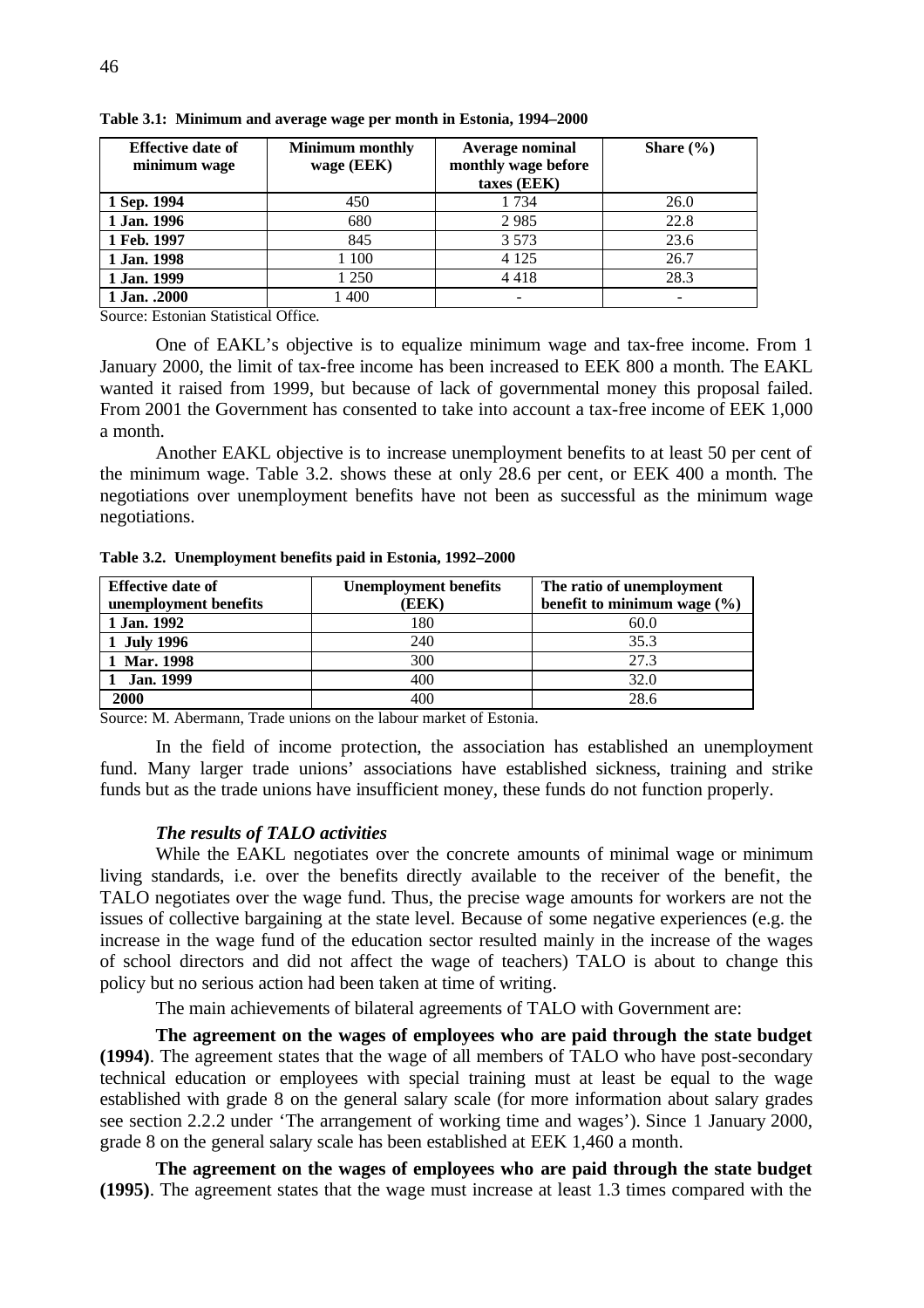forecast of the average wage in the fourth quarter of 1994 (which was forecast at EEK 1,600 in 1994).

**The agreement on the wages of employees who are paid through the state budget (1996)**. The agreement states that the wage must increase by at least 30 per cent.

**The agreement on the wages of employees who are paid through the state budget (1997)**. The agreement states that the wage will be increased by 14 per cent.

**The agreement on the wages of employees who are paid through the state budget (1998)**. The agreement was not concluded. The TALO organized a warning strike but the increase in wage level was not achieved.

**The agreement on the wages of employees who are paid through the state budget (1999)**. The agreement states that the wage of employees in the educational/cultural sphere must increase by at least 30 per cent. The wage of research workers must increase by 20 per cent.

For 2000, the TALO's negotiations on the wage fund were not successful and the increase in wage level was not achieved.

### **3.3.3 Collective bargaining at regional level**

EAKL has established 4 regional branches and also has branch unions in its own regional departments. At the same time there are no regional organizations of employers, except in the Ida-Viru region. Thus regional collective bargaining is possible only in one region and collective agreement is not the issue at regional level.

The Ida-Viru regional branch of EAKL is the only regional level union that has reached regional agreement with ETTK and local authorities. Ida-Viru is the region with a large Russian population and trade unions there are more developed. The agreement concerns employment and unemployment but is in the form of a declaration rather than a collective agreement, since it does not obligate any party to anything. For example, the agreement states that the parties will take steps to improve the employment in Ida-Viru but does not state what steps will be taken.

### **3.3.4 Collective bargaining at branch level**

Collective agreements at branch level were concluded in 13 EAKL branch unions in 2000 (in 1999, 11 agreements). The number of trade union members comprised in branch level collective agreements is 17,400 (in 1999, it comprised 22,500 members) and the number of employees was 36,000 (in 1999, 47,700). In some branches (manufacturing, maritime and fisheries trade unions) there is no branch organization of employers' and no agreement can be concluded. The emphasis in such branches is wholly on enterprise level collective negotiations. Only 3 branch unions of TALO have concluded the collective agreement.

The branch level agreements are generally concluded with state-owned or formerly state-owned enterprises. For example, the Rescue Service, the Social Insurance Board, and the National Archives of Estonia have concluded a collective agreement with the Trade Unions Association of State and Local Governments workers; the Estonian Energy AS and Estonian Electrical Network Construction have concluded a collective agreement with the Trade Union of Workers in Energy Sector etc. There is only one classical branch level collective agreement with an employers' association (Association of Transport Enterprises).

The main topic of branch-level agreements is the same as in enterprise-level agreements – wage remuneration. The issues of safety and compensation in case of work accident are also emphasized in some branch-level agreements. For example, according to a collective agreement concluded in 1999 between the Union of Estonian Railway Workers and the Estonian Railway, in case of work accident the union is obligated to pay to the employee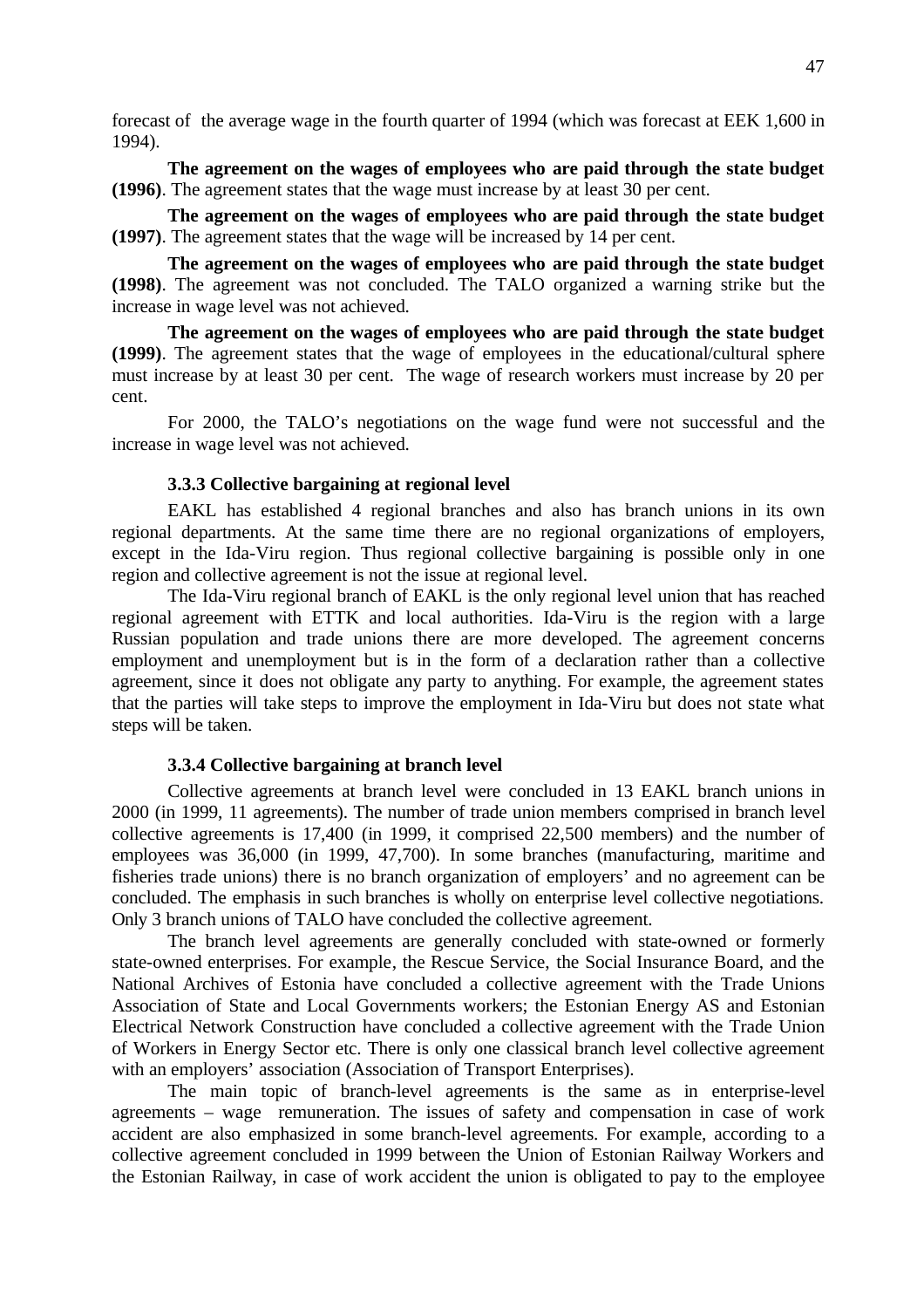EEK 20 for every day of duty starting from the  $31<sup>st</sup>$  day. In case of death, the family receives EEK 6,000 in compensation.

# **4. Labour market policy**

### **4.1 Labour market institutions**

### *Recent history*

The governing labour market institution in Estonia is the Ministry of Social Affairs. On 1 February 1993, the Ministry of Health, the Ministry of Social Security and the Ministry of Labour were reorganized into the Ministry of Social Affairs. The main functions of the Ministry of Social Affairs include planning social policy and solving social problems in three main spheres: employment and income policy; health protection and medical care; and social security and social insurance. Within the Ministry, the Deputy Secretary General is responsible for labour market issues, and the Labour Market Department, Working Environment Department and Labour Relations Department are in charge of policy-making in this field. Until recently, the Ministry's administrative capacity to identify national employment priorities and to prepare an employment strategy was insufficient, partly because employment issues were not considered a priority at the national level and there were no relevant development plans. More attention has since been paid to employment problems: according to the statute of the Ministry of Social Affairs that was approved by the Government on 14 April 1999, a vice chancellor was appointed to deal with the issues of employment relations, working environment and, as a new structural unit, the labour market.

The Estonian Labour Market Board, established in April 1991, works under the governance of the Ministry of Social Affairs. Its ministerial counterpart is the Labour Market Department. The Labour Market Board's main functions were defined as:

to administer labour mediation services, bringing together employees and employers, e.g. collecting information on vacancies; employment mediation; providing information on opportunities for training activities; providing direct employment training, training stipends, subsidies and community placements;

to organize unemployment registration, regulate the payment of benefits to the unemployed and supervise the entire process.

The Labour Market Board has a network of 46 local state employment offices or their representatives in Estonia. State employment offices implement the governmental labour market policy, register unemployed persons, provide employment services and pay unemployment benefits in their respective region.

In recent years the legal status of national labour market institutions has been ambiguous. By an amendment in legislation in 1996, the Government in principle liquidated the Labour Market Board. Therefore, funds were allocated from the budget for the Labour Market Board in 1997/98 only for covering maintenance costs of state employment offices and for the provision of employment services for the unemployed. In 1999 the Labour Market Board was restored as an institution. The statutes of the Labour Market Board and state employment offices, the new structure and the composition of the Labour Market Board were approved on 28 May 1999 by the Minister of Social Affairs Regulation No. 42.

Jobseekers use four main methods to find jobs:

- through job search and vacancy announcements (78 per cent)
- networking with relatives or acquaintances (65 per cent)
- through state employment offices (53 per cent)
- direct contact with employers (42 per cent)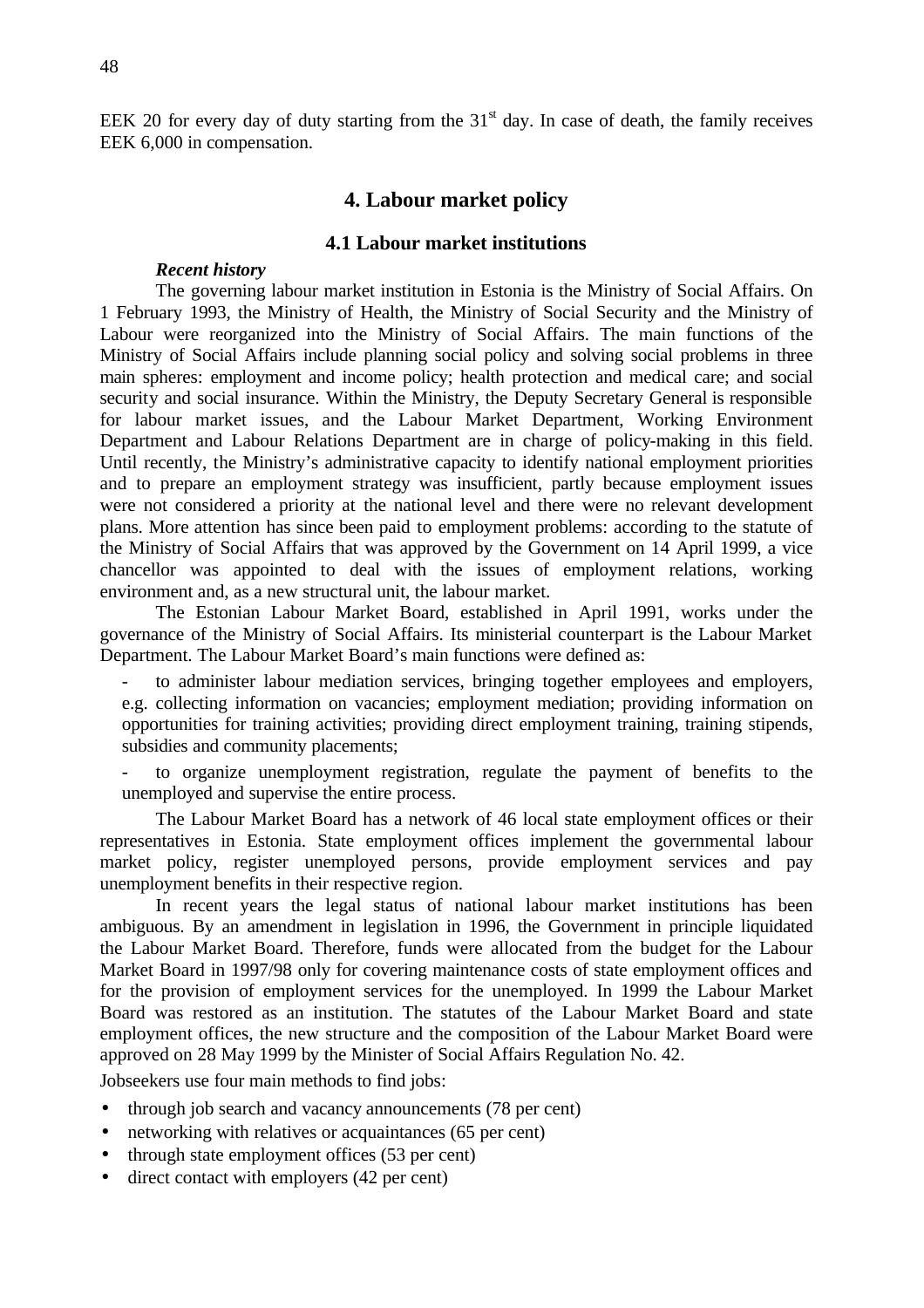According to ELFS 98, an average 61 per cent of jobseekers contacted state employment offices during the whole period of unemployment. The respective share among the urban population was 64 per cent, among the rural population 54 per cent, among Estonians 58 per cent and among non-Estonians 64 per cent. The older the jobseekers, the more actively they contact state employment offices. Reasons given for not contacting the state employment offices were: ability to cope independently (28 per cent), lack of suitable vacancies in state employment offices (24 per cent), refusal in principle to contact a state employment office (21 per cent).

The popular perception is that the national job mediation system mediates jobs mainly to poorly qualified, older jobseekers and that prospective employers tend to use other hiring strategies. Such attitudes indicate that there is a need to raise the awareness of jobseekers and employers on the services provided by employment offices. The latter should focus more on advertising their services and enhancing cooperation with employers.

According to Labour Market Board statistics in 1998, there were 21,550 workers per employment office, 407 jobseekers per employee and 241 recipients of unemployment benefit. For the same year, there were 33 local employment offices (in 1977 the number of local offices was 46 and the total number of labour force mediated per office was 15,600). These figures prove that the burden on employment offices is already too high.

### **4.2 Active labour market measures**

In Estonia the expenditures on active labour market policies accounted for 0.16 per cent of GDP in 1998. This is a very small fraction compared both to the 10 accession countries of Central and Eastern Europe as well as to the European Union average. The most important active measure both in terms of participants and expenditure is labour market training. In 1998, expenditure on training accounted for 27.8 per cent of the total budget followed by expenditure on administration of state employment offices (16.5 per cent), business start-up subsidies (3.2 per cent), community placements (1.6 per cent) and subsidies to employers (0.9 per cent). As unemployment benefits in Estonia are very low, active labour market measures comprised 50 per cent of the total labour market expenditure in 1998. Due to the rise in unemployment, the share of active measures in total expenditures decreased to 34 per cent in 1999.

The number of participants in various active labour market measures is given in table 4.1. Employment training is the most important active measure. Vocational training includes providing information on requirements and opportunities in the labour market and psychological preparation in order to better compete on the labour market. State employment offices purchase training services from educational and training institutions. Duration of training is up to 6 months, either in the form of group courses or individual training. Unemployed persons participating in training courses receive a retraining allowance, which is 1.5 times the amount of unemployment benefit and is paid for up to 6 months.

As shown in table 4.1, the number of participants in training programmes has decreased considerably, since the cost of courses has increased beyond the expenditure earmarked for training. Those who found jobs after training increased from 52.9 per cent in 1995 to 56.2 per cent in 1999 because of a (non-legislated) precondition that a written letter from the employer confirming that the unemployed person will be hired after graduating is usually required for participation in training.

A serious shortcoming of Estonian labour market policy is that there is no statefinanced system to support adult training except for unemployed persons, civil servants and teachers at state educational institutions. Consequently, workforce skills are often obsolete due to restructuring and firms cannot find employees with the skills required. Supporting the inservice training of workers and providing opportunities for retraining for those who are being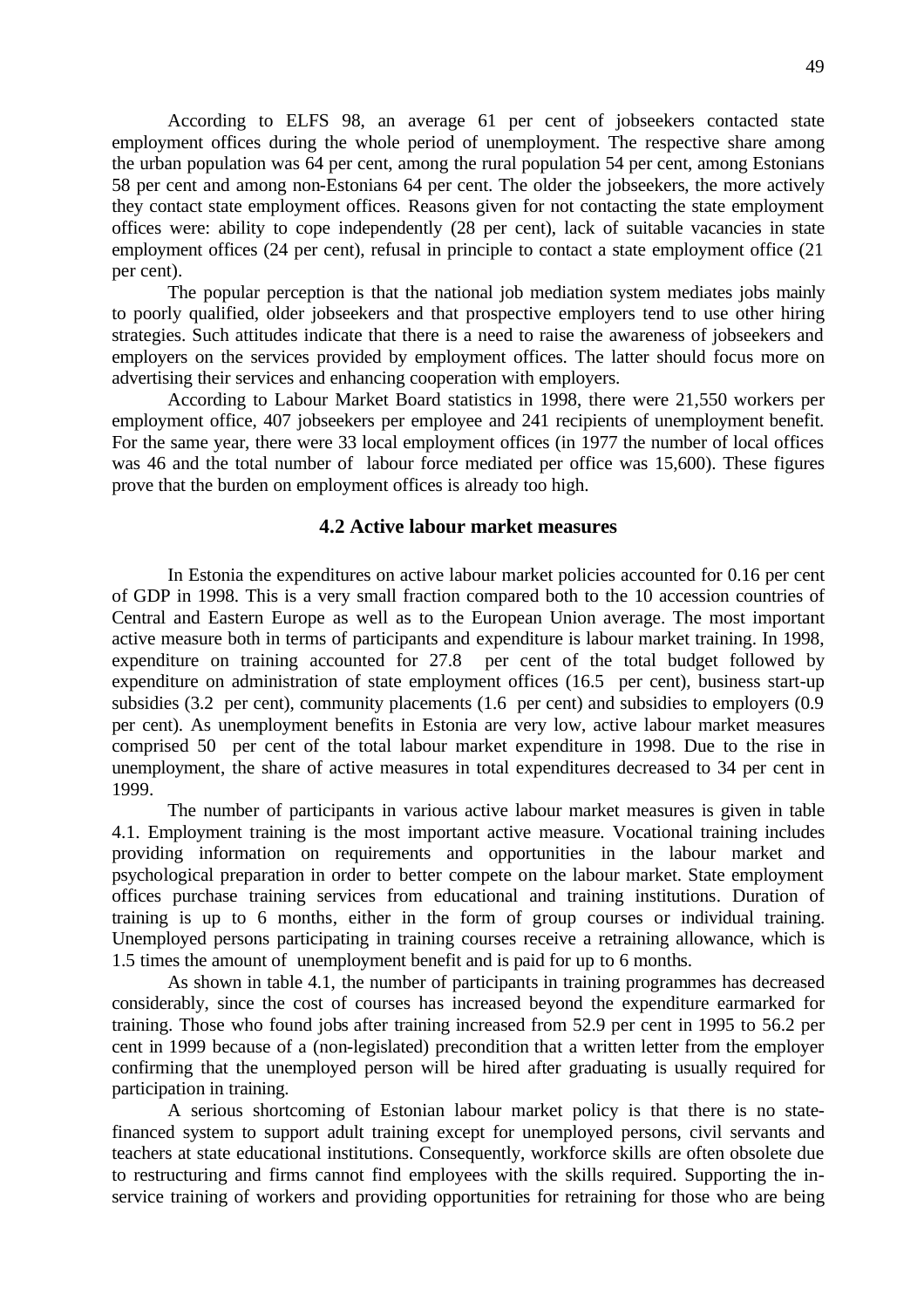laid off are key factors in fighting structural unemployment and raising the competitiveness of the economy. Unfortunately, this component of labour market policy is still missing in Estonia.

**Table 4.1: Number of participants in active labour market policy programmes, 1995-1999**

| <b>Programme</b>                                            | 1995    | 1996    | 1997     | 1998    | 1999    |
|-------------------------------------------------------------|---------|---------|----------|---------|---------|
| Participants in employment training                         | 9 8 0 9 | 9434    | 8 2 4 1  | 7956    | 7 0 2 7 |
| Found job after training (%)                                | 52.9    | 64      | 75.8     | 61.9    | 56.2    |
| Employed with subsidies to employer                         | 121     | 246     | 216      | 136     | 265     |
| Received business start-up subsidy                          | 459     | 456     | 434      | 380     | 426     |
| Participants in community placement                         | 5 7 4 1 | 4 0 8 9 | 4 661    | 3 7 7 1 | 3 6 6 7 |
| Total number of participants in ALMP                        | 16 130  | 14 228  | 13 5 5 2 | 12 243  | 11 366  |
| % of registered unemployed <sup>a)</sup> participating in   | 45.1    | 32.0    | 29.0     | 25.3    | 18.5    |
| <b>ALMP</b>                                                 |         |         |          |         |         |
| % of jobseekers participating in ALMP                       | 20.9    | 15.2    | 15.8     | 15.0    | 10.7    |
| % of registered unemployed who found job with the           | 38.5    | 43      | 51.4     | 35.9    | 24.8    |
| help of ALMP (excl. job mediation)                          |         |         |          |         |         |
| Total number of registered unemployed and                   | 19.4    | 16.8    | 15.6     | 18.6    | 17.7    |
| jobseekers <sup>b)</sup> who found job as a % of jobseekers |         |         |          |         |         |
| (incl. job mediation)                                       |         |         |          |         |         |

Note: <sup>a)</sup> Unemployed persons registered at the State Unemployment Office and having unemployed status.

b) Jobseekers are unemployed persons registered at the State Unemployment Office but not having unemployed status.

ALPM = active labour market policy programme.

Source: Estonian Labour Market Board, various years.

Business start-up subsidy is the second biggest measure in terms of expenditures. To be eligible, an unemployed person must be at least of 18 years of age and have undergone relevant training or have sufficient experience. A subsidy of up to EEK 10,000 (since the beginning of 1998) may be granted to start a business. As the costs per person are high and this measure is successful for only a small proportion of unemployed persons, the number of participants in this programme has been relatively small.

The low levels of programme take-up coupled with the changes taking place in the local economies suggest that there will be potential to expand this scheme. The issues around support for start-up businesses are similar in any economy and include information and advice, finance and accommodation. The 1998 National Labour Market Board (NLMB) Annual Report identifies the need for action on:

- finance a survey carried out for NLMB indicated that the current grant levels are too low (it can be assumed that the average applicant's personal savings available to invest in the start-up will be negligible) and should be at least EEK 20,000 (twice the current level);
- training for entrepreneurs. Training needs to take account of:
	- ß personal qualities the confidence, motivation and selling skills needed for business (and, increasingly, for employment in a modern economy);
	- ß skills around the business idea competence in the service or product on which the business is based; and
	- ß business management capabilities.

A crucial element here is the need for aftercare - to provide follow-up support once the business is up and running as well as in preparing for start-up.

• accommodation - in most counties in Estonia there is good potential to increase the provision of Business Centres and other business space.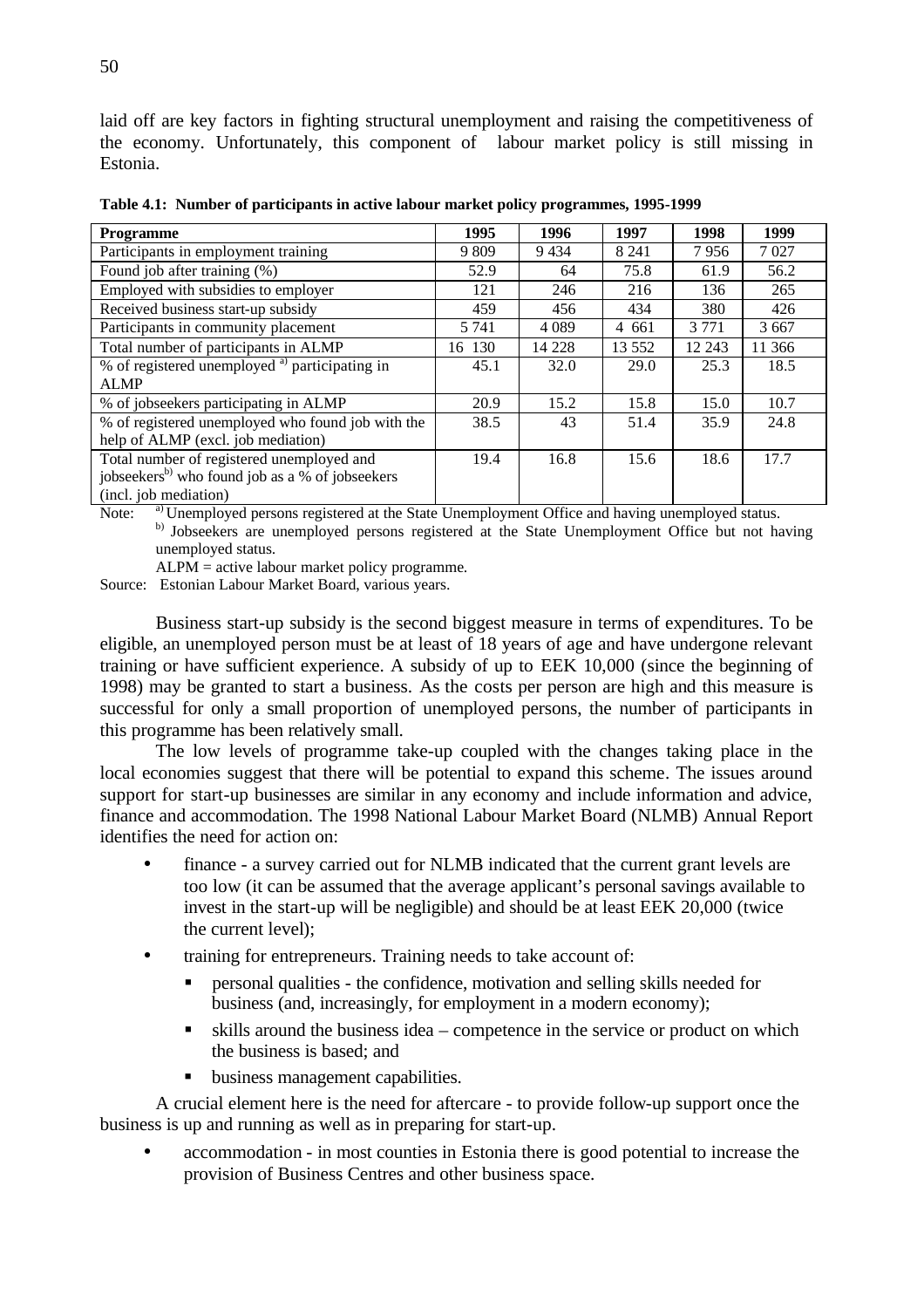NLMB and its local Employment Offices are not responsible for all these aspects of business support. There is a clear need for a partnership approach, combining the priorities and resources of a range of organizations, including donor agencies, the Government Departments and local municipalities.

Another form of subsidized employment is community placement. Employment offices have been assigned the task (by a regulation dated 26 April 1993) of organizing temporary public works for jobseekers and unemployed persons, which do not require special preparation and where the Employment Contract Law is not valid. A person receiving unemployment benefit who takes part in public works may be paid extra for this. Any person who receives unemployment benefits is obliged to participate in public works for at least 10 days or 80 hours during any calendar month. The number of participants in such programmes has fallen drastically in the past four years. One explanation is that the hourly wage level for community placement remained unchanged from 1996 until January 1999, at EEK 2.6 per hour, while average hourly wages increased during this period from EEK 4 to EEK 7.35 per hour.

The Community Placement programme is explicitly for work that requires no special training or skills. By implication, it is for those with no marketable skills or those without the motivation to search for other employment. A key question is whether, as it stands, the programme adds real value to either the individual participant or to the local community. There may be scope to develop the programme in order to combine:

- ß a training element addressing both personal and vocational skills, to better equip participants for competition in the labour market;
- work experience carrying out a range of activities that do more than keep people occupied but genuinely add to community amenity.

Experience elsewhere indicates that such a combination is attractive to those with labour market problems, for example, the long-term unemployed. It also conforms the values of establishing a "work" environment that takes clients seriously and pays a living wage; in this respect, the NLMB Annual Report noted that increases in the cost of living have reduced interest in the programme. The development of an "intermediate labour market" programme on these lines may, however, be attractive as a vehicle for EU funding.

Wage subsidies to the employer for employing less competitive persons has been the least important active measure both in terms of expenditure and participants. Those who are registered as unemployed and considered as less competitive in the labour market are: disabled persons; pregnant women and women who are raising children under 6 years of age; young people; persons who will be retired within 5 years; and those released from penal institutions. The amount of the wage subsidy is 100 per cent of the minimum wage during the first 6 months and 50 per cent of the minimum wage during the next 6 months of the employment period. As shown in table 4.1, the number of participants in subsidized employment programmes is relatively small. Theoretically, these schemes could have significant deadweight and substitution effects, but they can be effective if used in

combination with other measures.

The authors' review of this programme raises a number of issues for consideration:

- a wage subsidy scheme is designed to make disadvantaged people more attractive to employers. Given that long-term unemployment is increasingly an issue for Estonia, consideration might be given to including the long-term unemployed within those eligible for the programme;
- it is not clear that this programme is actively marketed to employers. Operating a wage subsidy scheme proactively calls for close relationships with employers – especially with private sector employers, the main source of new employment opportunities. This is particularly so when employers are being asked to recruit from a disadvantaged group rather than recruit on the open market;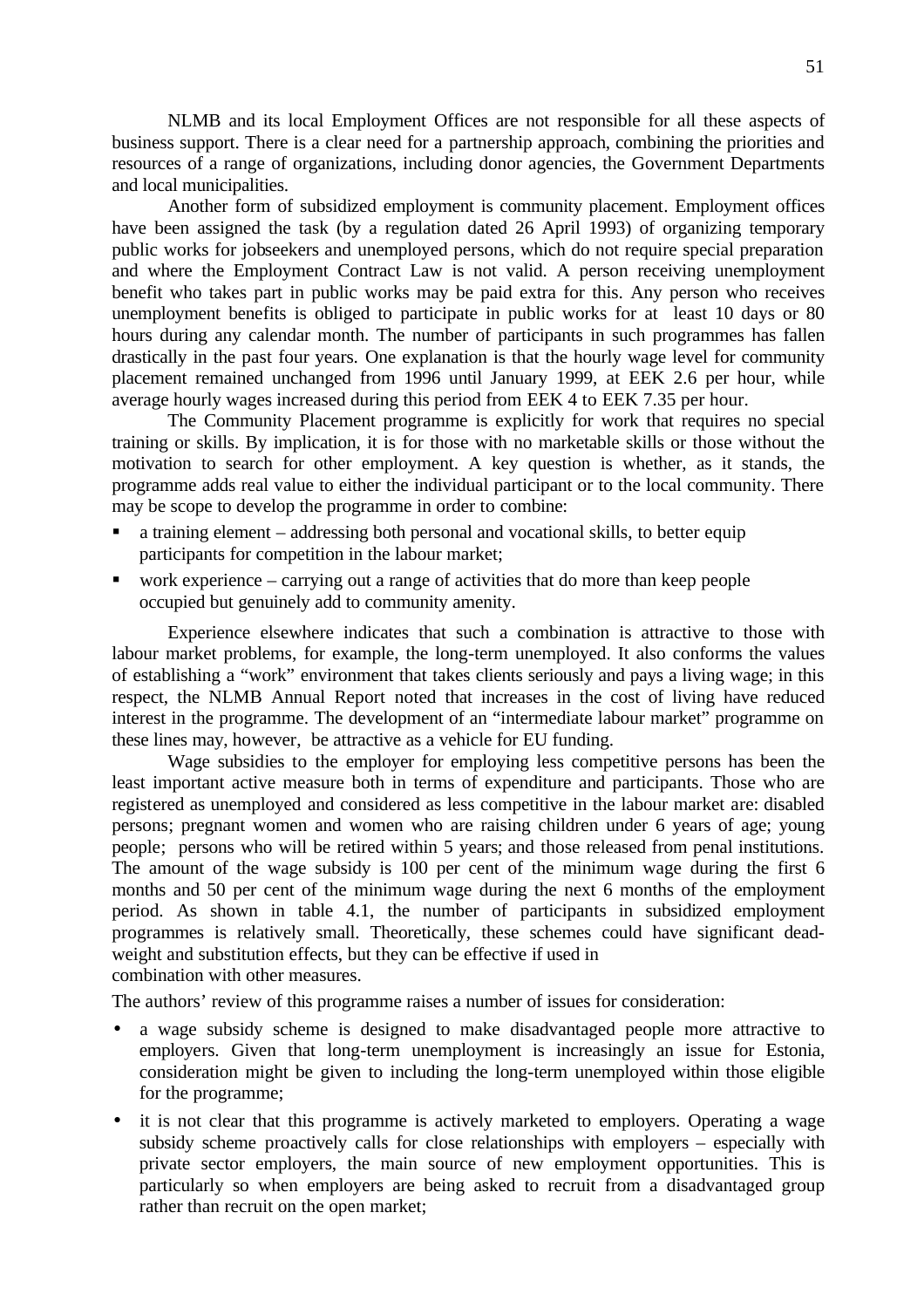- this programme seems to provide only a wage subsidy. For eligible groups, in one way or another, skills are likely to be a critical issue. Consideration might be given to including a training element within the programme; and
- in dealing with employers, bureaucracy should be kept to a minimum. It is the authors' understanding that the amount of paperwork associated with the programme is perceived by employers as a deterrent.

As mentioned earlier, those who are long-term unemployed were not eligible for labour market services until the end of 2000. To tackle long-term unemployment, the Ministry of Social Affairs started a pilot project "*Activation centres for making less competitive persons more active in the labour market*" in the second half of 1998. In the framework of this project, activation centres for long-term unemployed persons were established in 8 counties. The tasks of the activation centres are:

- to help less competitive persons in the labour market find a job using the job-club method;
- to create possibilities for work practice at work organized by activation centres. The purpose of work practice is to provide participants with training and with work experience they can rely on in the future when seeking employment;
- to cooperate with employers in order to find jobs for both work practice and employment of clients;
- to advise, inform and motivate employers.

The activation centres have been relatively successful in helping those who are longterm unemployed to re-enter the labour market. As the new "Labour Market Services Act" makes persons seeking employment as well as the long-term unemployed eligible for labour market services, it is planned to integrate the activation centres with the state employment offices. The number of unemployed participating in active measures has decreased constantly, as table 4.1 also shows. In 1999 only 18.5 per cent of the registered unemployed participated in active measures compared to 45.1 per cent in 1995. According to the European Employment Guidelines, the target minimum level is 20 per cent of the unemployed participate in some kind of active measure. Bearing in mind that the number of registered unemployed in Estonia can potentially double, due to the changes brought by the new laws (see above) and will substantially increase the number of jobseekers from the 1999 level of 10.7 per cent (see table 4.1), a significant rise in expenditure for active measures is necessary to be able to reach the European target.

In 1999, 24.8 per cent of persons found jobs after participating in active measures (excluding job mediation), as shown in table 4.1. Figure 4.1 presents the breakdown of the unemployed according to the active measure with which they found employment. It can be seen that job mediation and labour market training have been the most helpful tools for most of the unemployed. Job mediation is the least expensive way to reintegrate those who are unemployed into labour market. Thus, the ability of employment services in finding vacancies is crucial for increasing employment opportunities.

As no evaluation studies are available on the effectiveness of Estonian labour market measures, only some general comments can be made here. Estonian labour market policy does not differentiate between different groups of the unemployed; no special programmes have been devised for young people, disabled people or any other group. The project for long-term unemployed was started only recently and does not cover the whole country. In sum, the two serious shortcomings of Estonian labour market policy are the lack of both targeting and a systematic analyses of the impact of different active measures.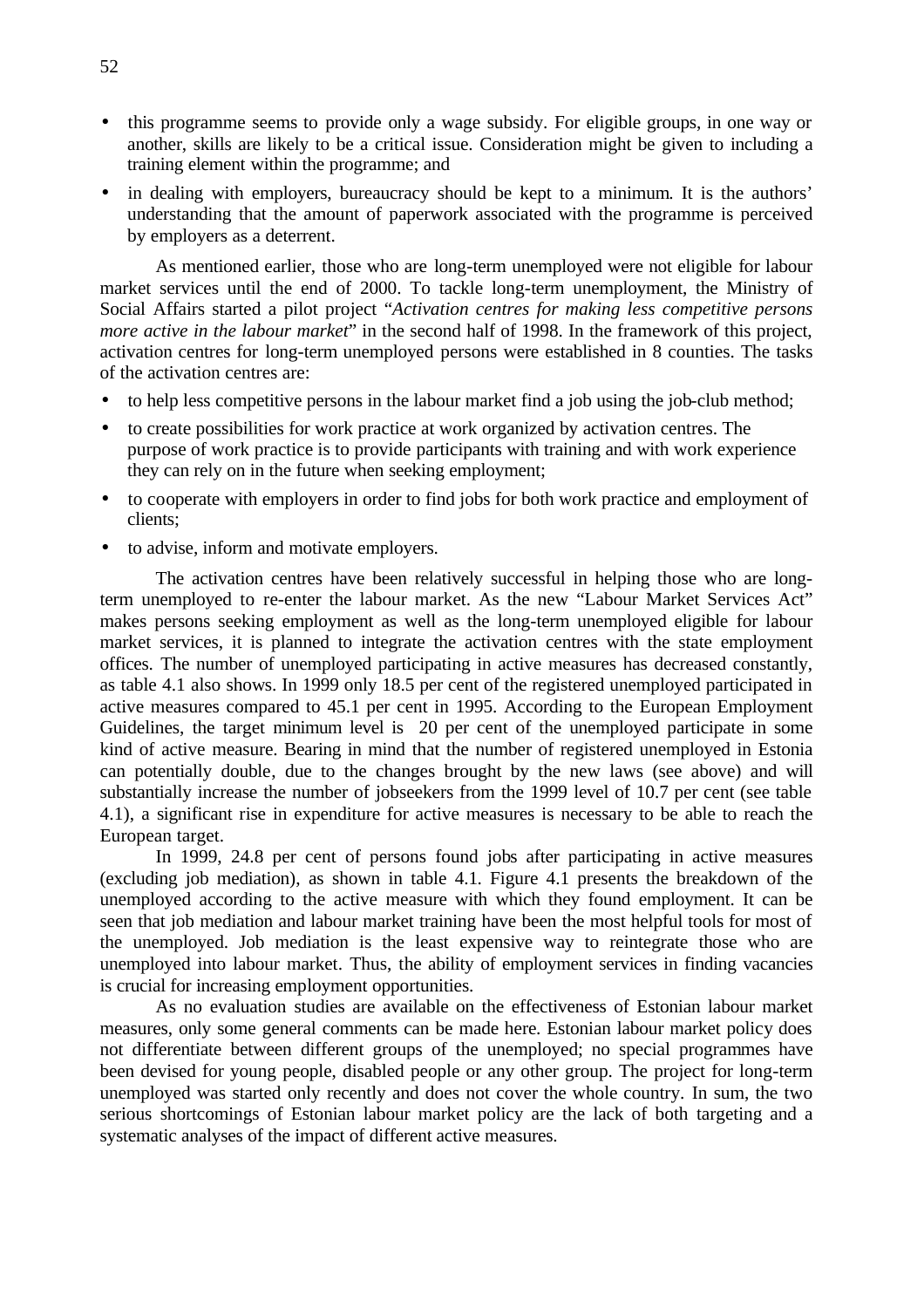

**Figure 4.1. Percentage of unemployed persons who found employment through active labour market policy measures, 1996-1999**

Source: Estonian Labour Market Board

 $\overline{a}$ 

### **4.3 Passive labour market measures**

The payment of unemployment benefits is the only passive labour market measure used in Estonia. There is no early retirement<sup>12</sup> or any other kind of passive measure specified by the law.

Social protection of the unemployed in Estonia is provided by the State (i.e. financed from the state budget, which constitutes a part of the social protection system). There is no voluntary unemployment insurance, although preparations for this are under way. The Government is planning to introduce an unemployment insurance system, which relates unemployment compensation to previous earnings. The current unemployment benefit will be transformed into unemployment assistance payable to those who are not eligible for unemployment insurance payments. The Government has approved the concept of unemployment compensation and the corresponding Act was drafted in autumn 2000.

The unemployment benefit was originally pegged to the minimum wage: in October 1992 the rate was fixed at EEK 180, which then made up 60 per cent of the minimum wage. The rate was not changed until July 1996 when it was raised to EEK 240. In March 1998 the unemployment benefit became EEK 300 per months and since January 1999 it has been EEK 400. Unemployment benefit is paid every 15 calendar days for every day of unemployment until the individual is no longer unemployed, but for not more than 180 calendar days in succession. The unemployment benefit is calculated on the basis of a 5-day working week. A decree of the Labour Market Board (3 March 1993) extended the payment of benefits (relief) to those who had forfeited the category of being unemployed, if they had re-registered as

 $12$  There was no early retirement used in Estonia until 2000. The new State Pension Insurance Act gives the option of retiring 2 years before statutory retirement age since 2000 and 3 years before statutory retirement age since 2001. If a person chooses the option of early retirement the amount of pension will be reduced 0.4 per cent per each month that he or she retired before statutory retirement age. As this is a new arrangement, no data are available on how many people have chosen this option or what its effect has been.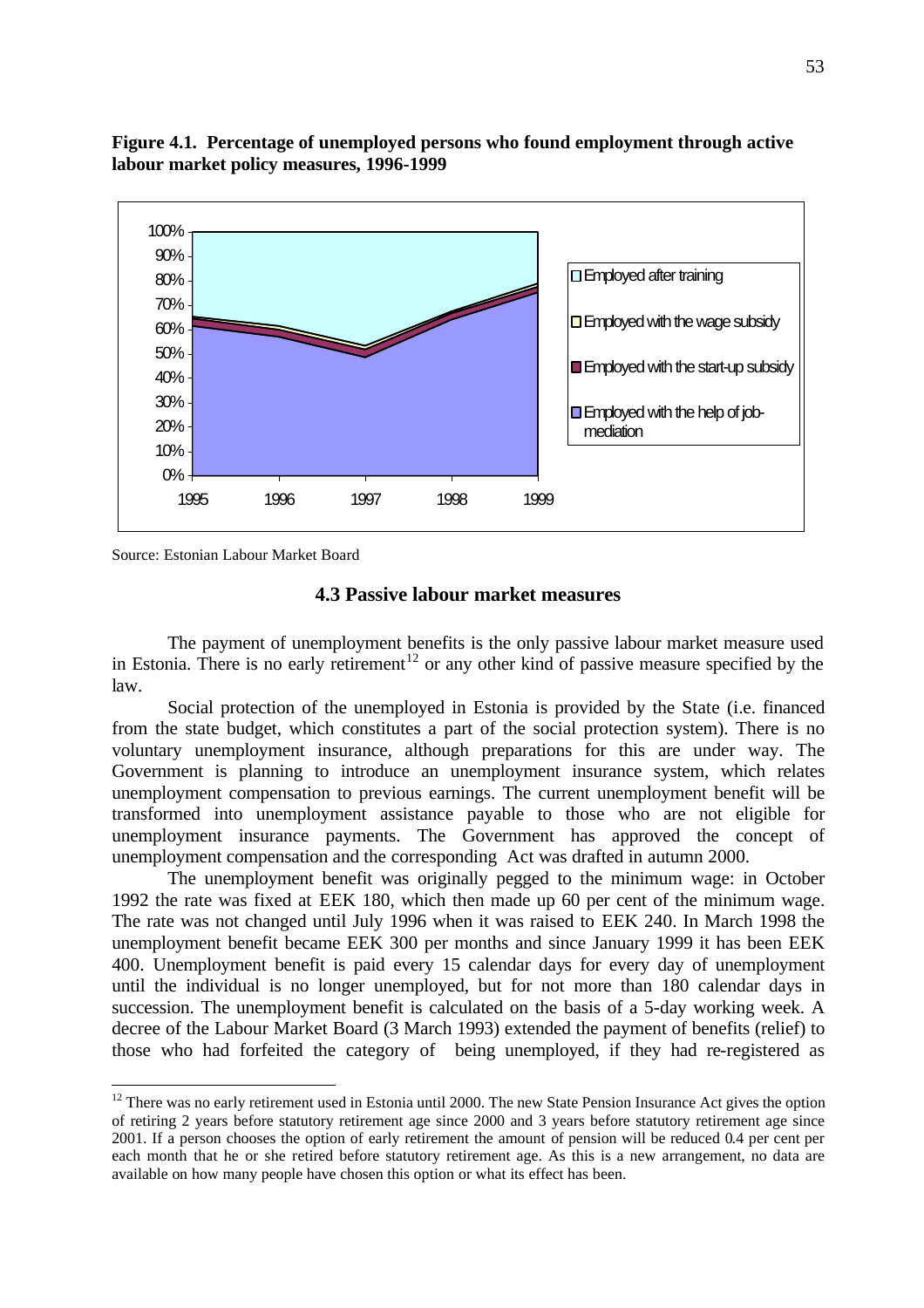jobseekers and not found a job within 30 days. If the employment office is unable to send a jobseeker to employment training, the job seeker may apply for unemployment benefits three times during the subsequent 180 calendar days, but for no more than 30 days at a time. The average payment period was extended up to 270 days (nine months) in June 2000.

Under earlier legislation, upon the first refusal to participate in community placement works or employment training, the unemployment benefit was suspended for 10 working days. Upon the second refusal, benefit was terminated. Under the new Labour Market Services Act, the payment of unemployment benefits is suspended for 10 working days if an unemployed person refuses to participate in employment training the first time (upon the second refusal, benefit is terminated), but will not be suspended or terminated if a person refuses to participate in community placement works.

A person who has been declared unemployed must actively seek employment. If those who are unemployed fail to appear at their local employment office at the allotted 15-day interval, they may forfeit their right to unemployment benefits for that period. After repeated failures to appear, they may be deprived of unemployed status and the right to unemployment benefits. A person who has lost unemployed status is entitled to re-register as a jobseeker.





Source: Eamets, R., Arro, R. Cross-Country Analysis of Employment Policies in Candidate Countries, European Training Foundation,

Aarhus-Tallinn 2000, mimeo.

 $\overline{a}$ 

Table 4.2 and figure 4.2 show that unemployment benefits in Estonia are very low compared with other European countries.<sup>13</sup> The unemployment benefit is flat rate and the replacement rate as a percentage of gross average wage in Estonia fell from 60 per cent in 1992 to 29.6 per cent in 1999. According to the European Code of Social Security the level of unemployment benefit should be 45 per cent of the previous earnings of the beneficiary or equal to the wage of an adult male labourer. In Estonia the respective indicator is less than 10 per cent. It is evident that the integration of Estonia into the EU will change the situation.

<sup>&</sup>lt;sup>13</sup> In many NIS countries, the unemployment benefits replacement ratio is very low as well; for example, 6 per cent of average wage in Azerbaijan, 10 per cent in Belarus, 17 per cent in Ukraine, 23-24 per cent in Moldova and Armenia, in 1995 (Kuddo, 1997).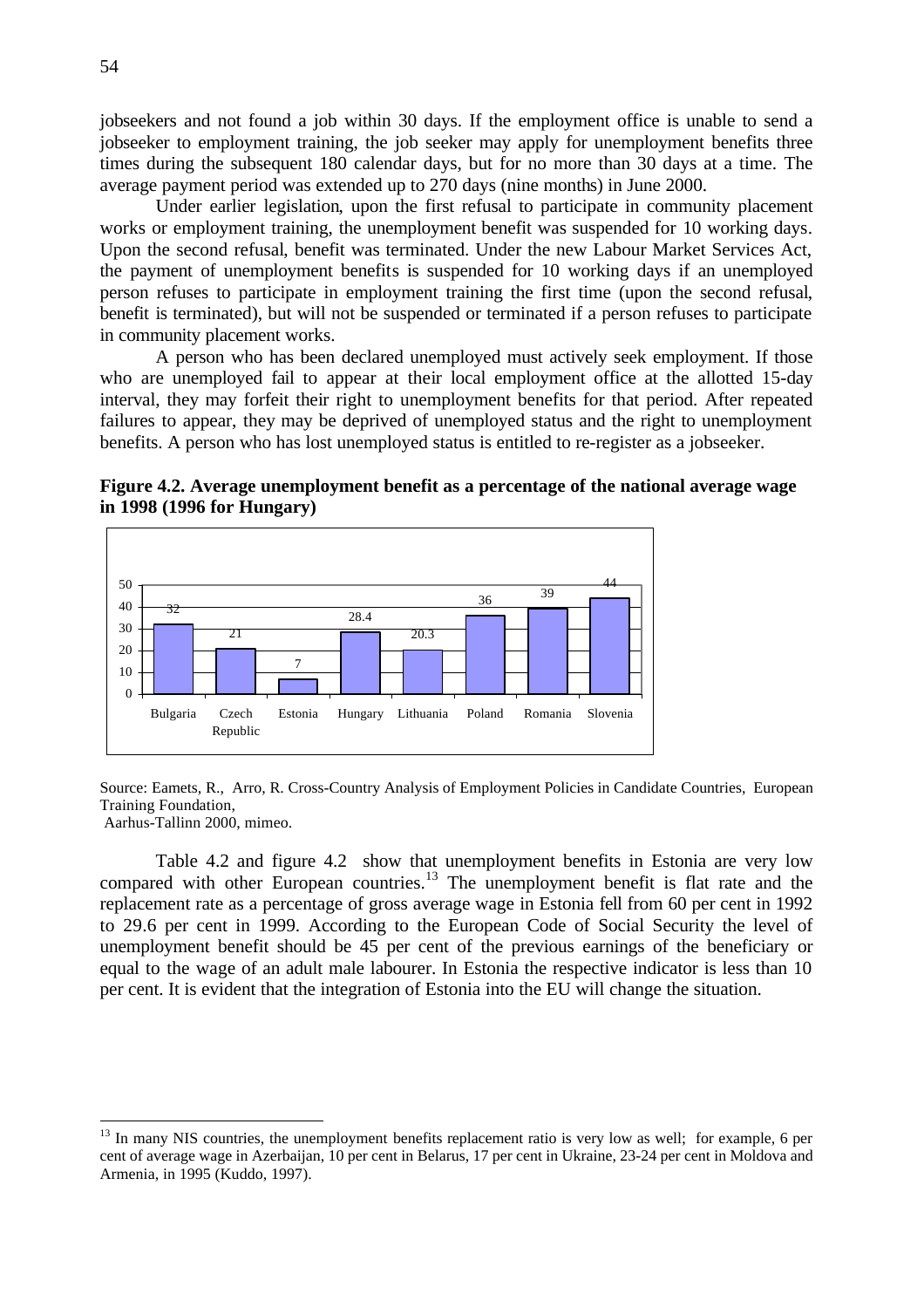

**Figure 4.3 Unemployment dynamics in Estonia (registered and LFS unemployment)**

Note: Registration data are monthly data and ILO unemployment data are quarterly data Source: Estonian Labour Market Board and Estonian labour Force Surveys

The number of registered unemployed who have received unemployment benefit has increased gradually due to rising unemployment (see figure 4.3). In 1999, 58 per cent of registered jobseekers received unemployment benefits.

| Year | Max.<br>Duration* | Benefit<br><b>Minima</b> | <b>Benefit</b><br><b>Maxima</b> | <b>Gross replacement rates</b><br>(% of average wage) | Coverage rate**<br>$($ %) |
|------|-------------------|--------------------------|---------------------------------|-------------------------------------------------------|---------------------------|
|      |                   |                          | % of minimum wage)              | 1-6 months                                            |                           |
| 1992 | 6                 | 60.0                     | 60.0                            | 32.8                                                  | n.a.                      |
| 1993 | 6                 | 60.0                     | 60.0                            | 16.9                                                  | 56.4                      |
| 1994 | 6                 | 60.0                     | 60.0                            | 10.4                                                  | 46.3                      |
| 1995 | 6                 | 40.0                     | 40.0                            | 7.6                                                   | 51.1                      |
| 1996 | 6                 | 35.3                     | 35.3                            | 8.0                                                   | 47.4                      |
| 1997 | 6                 | 28.4                     | 28.4                            | 6.7                                                   | 54.3                      |
| 1998 | 6                 | 27.3                     | 27.3                            | 7.2                                                   | 59.3                      |
| 1999 | 6                 | 29.6                     | 29.6                            | 9                                                     | 58                        |

**Table 4.2: Unemployment benefit and replacement ratios in 1992-1999**

Notes: \* In some cases duration can be prolonged by up to 3 months. If the employment office cannot send a jobseeker to employment training, the jobseeker may apply for unemployment benefits 3 times during the subsequent 180 calendar days (now 270) but not for more than 30 days at a time.

\*\* Unemployment benefit recipients as a percentage of registered unemployment.

Source: Statistical Office of Estonia.

# **4.4 Regional policy in Estonia**

According to the Guidelines of Regional Policy in Estonia, the main objectives of regional policy are to promote growth potential and regional self-reliance. Policy strategies aim to create a vigorous economy in the regions, which does not rely on constant subsidies. The State supports these goals by helping to create a suitable environment for the process. Thus regional policy is relevant for the country as a whole. The annual budget for regional policy in 1998 was EEK 136.4 million.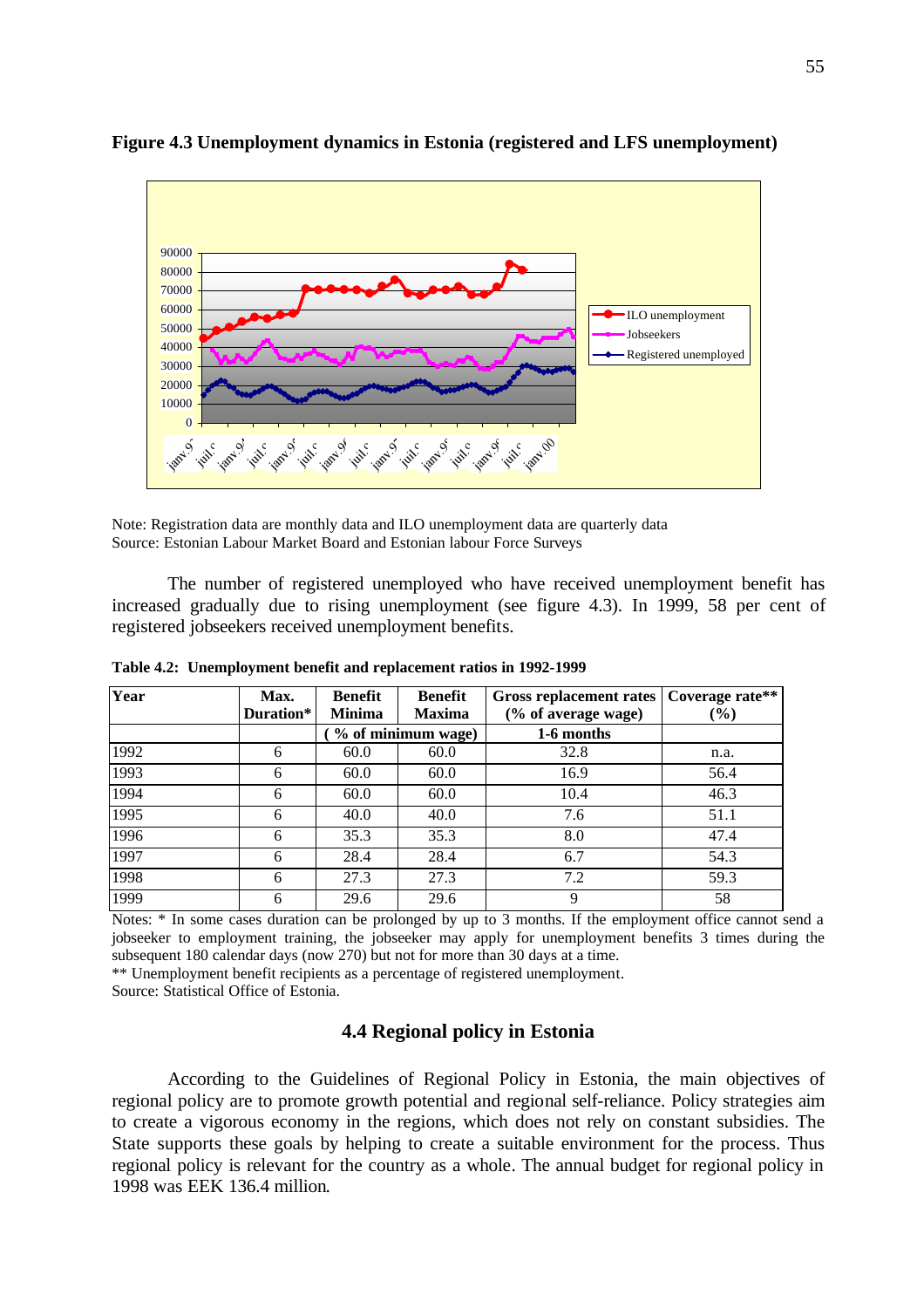The main regional policy instruments – 17 Business Advisory Centres – are organized as individual companies or foundations, which together form a business support network. The coordination and development of this network is the responsibility of the Estonian Regional Development Agency, established in May 1997. The centres provide lectures and offer training in business methods, and are staffed by advisers who can provide consultation, strategic analyses and assistance in contacting foreign investors.

Support to small and medium-sized enterprises (SMEs) includes providing assistance in creating business plans, particularly where loans are required, as well as providing general assistance in setting up accounting systems and gaining management skills. Such services are made available on a shared-cost basis, where the business client's share depends on location (in some regions the Government pays up to 90 per cent of the costs of the service).

At the end of 1995, the Government approved 6 regional policy programmes that gave development grants to problematic regions:

- ß A programme for backward regions aims to improve the infrastructure in agricultural regions, improve trade, build up local industries and improve the local economic base. Regions in the southern and central part of the country are targeted.
- A programme to improve conditions on islands with small populations in order to prevent islanders from abandoning them. The focus has been on infrastructure, communications, and the provision of power supply and primary education.
- ß A programme to promote rural initiative focuses on "life style", including village development, and covers the entire country.
- A programme to assist border regions focuses mainly on the Russian-Estonian border but also on the southern border with Latvia.
- A programme for mono-functional localities focuses on communities where employment was or still is dominated by one large enterprise. These were frequently related to the food industry, whose produce was exported to markets throughout the former Soviet Union. The programme aims to diversify the economic base and to create new jobs, thus avoiding potential social crises in these communities in the future.
- ß A special programme for the Ida-Viru region in the north-eastern part of Estonia. This region was dominated by large enterprises producing oil shale, electricity and various goods for the Soviet market. The workforce in these enterprises consisted mainly of Russian immigrants. The programme mainly promotes the integration of this immigrant population into Estonian society.
- A special programme for the south-eastern Setu region (started in 1997). The aim of the programme is to promote this border region in general and also to help those Estonians presently living on the other side of the new Estonian-Russian border to settle on the Estonian side of the divided Setu region.
- A regional development programme for south-east Estonia started in 1998. This is a special programme to support different development project in three counties, Võru, Valga and Põlva. The main purpose is to develop entrepreneurship and labour resources (providing training and consulting) and local infrastructure, communications, roads, etc.

In 1995, the Government created a loan support system for SMEs, making loans available in cases where bank loans would not be granted due to lack of collateral. All measures run at present will be used in the future as well, although not necessarily in the same form or scope. Current measures have established conditions for additional financing of regional development.

State priorities in prescribing regional development patterns have been negligible so far, as all the regions have relatively equal opportunities to obtain state support. Nevertheless, the state support that is available has not been applied equally between regions, the probable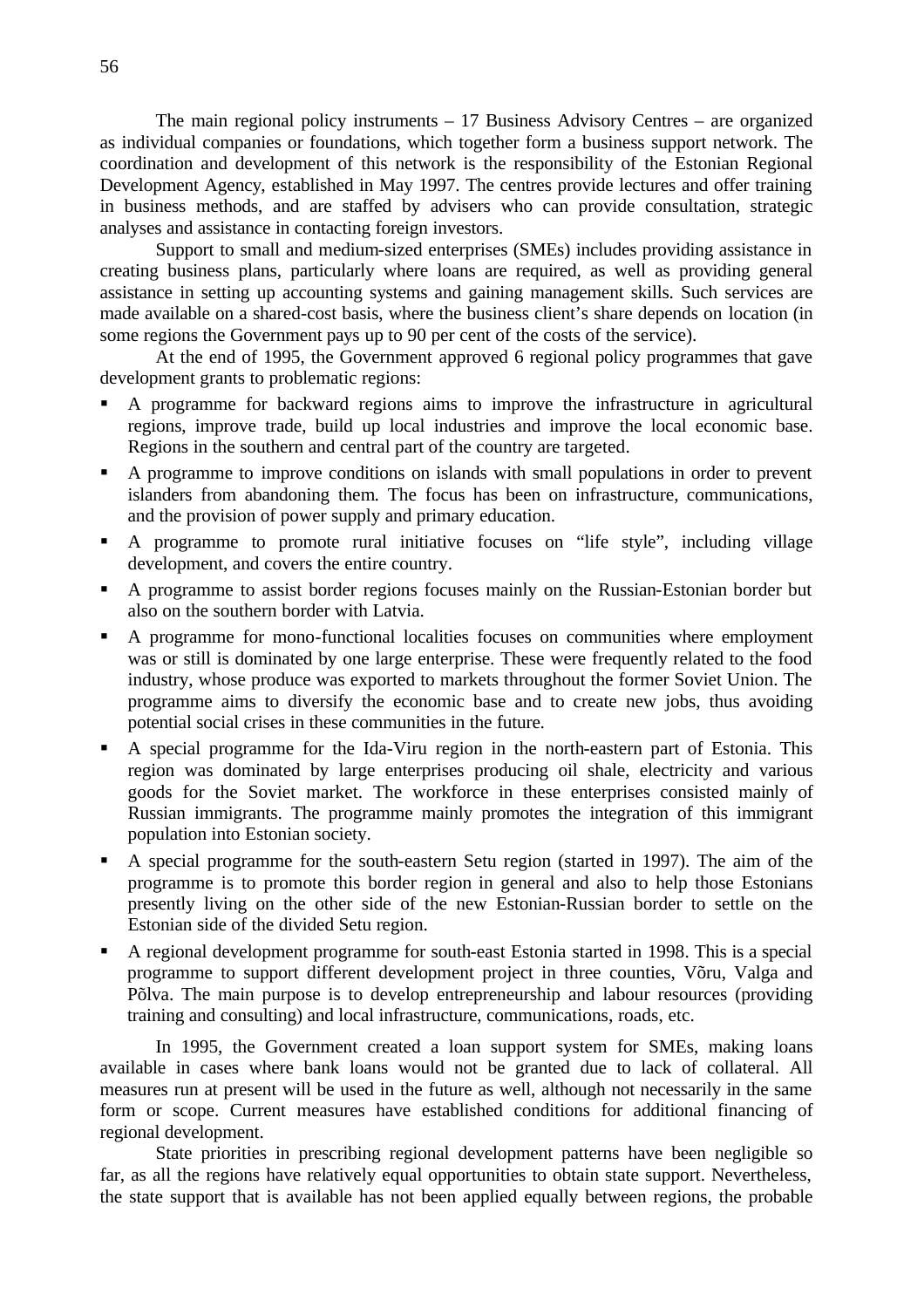reason being lack of local initiative in some regions. In addition, there are no direct links between state labour policy and regional policy so far. At the county level, cooperation between business advisory centres and start-up programmes for unemployed is very close in some counties while in the others it is rather weak.

### **4.5 Social assistance**

Following the exhaustion of unemployment benefits, unemployed persons become eligible for subsistence benefit, which is means tested. Since the beginning of 1997, subsistence benefits combine both the housing benefit and the subsistence benefit. Subsistence benefits are paid to persons or families whose monthly income is below the minimum subsistence level after paying for their housing costs. Minimum subsistence level (MSL) is fixed by the Government on the basis of consumption expenditures and is currently EEK 500. The amount of the benefit is calculated on the basis of the consumption coefficient, which means that the first member of the family gets the maximum level of EEK 500 and every subsequent member receives 0.8 times the maximum. For example, the maximum level of benefit for a family of four is EEK 1700. All incomes except one-time benefit payments provided by the State (e.g. birth benefit) are included when calculating the level of subsistence benefit.

### *Case study: Aspects of net family incomes in Valga county*

Located in south Estonia, Valga county has an average salary that is one of the lowest compared with the national average and its registered unemployment rate is one of the highest in Estonia. National average total net income per household member was EEK 2,012 per month in the second quarter of 1999 and total expenditures per household member EE 1,842 per month. On a national level, it is difficult to compare the incomes of families with an unemployed breadwinner or an economically active breadwinner, since the price level of food and housing differs significantly by counties. For the purposes of this crude estimate, the family comprises 2 adults and 2 children (aged 2 and 10) living in Valga county. Table 4.3 sets out five different family income situations.

| Type of family: four persons:     | Net wage      | UB        | <b>Child</b>    | <b>Total</b> | SB/            | <b>Final income</b> |
|-----------------------------------|---------------|-----------|-----------------|--------------|----------------|---------------------|
| two adults, two children (2 years |               |           | <b>benefits</b> | income       | <b>Housing</b> | after housing       |
| and 10 years)                     |               |           |                 | before SB    | benefit        | expenses            |
| Both parents earn average wage    | $2574 + 2574$ |           | 975             | 6 1 2 3      |                | 5 1 2 3             |
| Both parents earn minimum         | $1244+1244$   |           | 975             | 3463         |                | 2463                |
| wage                              |               |           |                 |              |                |                     |
| One parents working with          | 1 2 4 4       | 400       | 975             | 2619         | 81             | 1 700               |
| minimum wage, second              |               |           |                 |              |                |                     |
| unemployed                        |               |           |                 |              |                |                     |
| <b>Both parents unemployed</b>    |               | $400+400$ | 975             | 1 7 7 5      | 925            | 1 700               |
| (receiving benefits)              |               |           |                 |              |                |                     |
| <b>Both parents long-term</b>     |               |           | 975             | 975          | 1725           | 1 700               |
| unemployed (no unemployment       |               |           |                 |              |                |                     |
| benefits)                         |               |           |                 |              |                |                     |

**Table 4.3: Comparison of hypothetical income levels of families in Valga county, Estonia (second quarter of 1999)**

Note: SB - subsistence benefit; UB – unemployment benefit.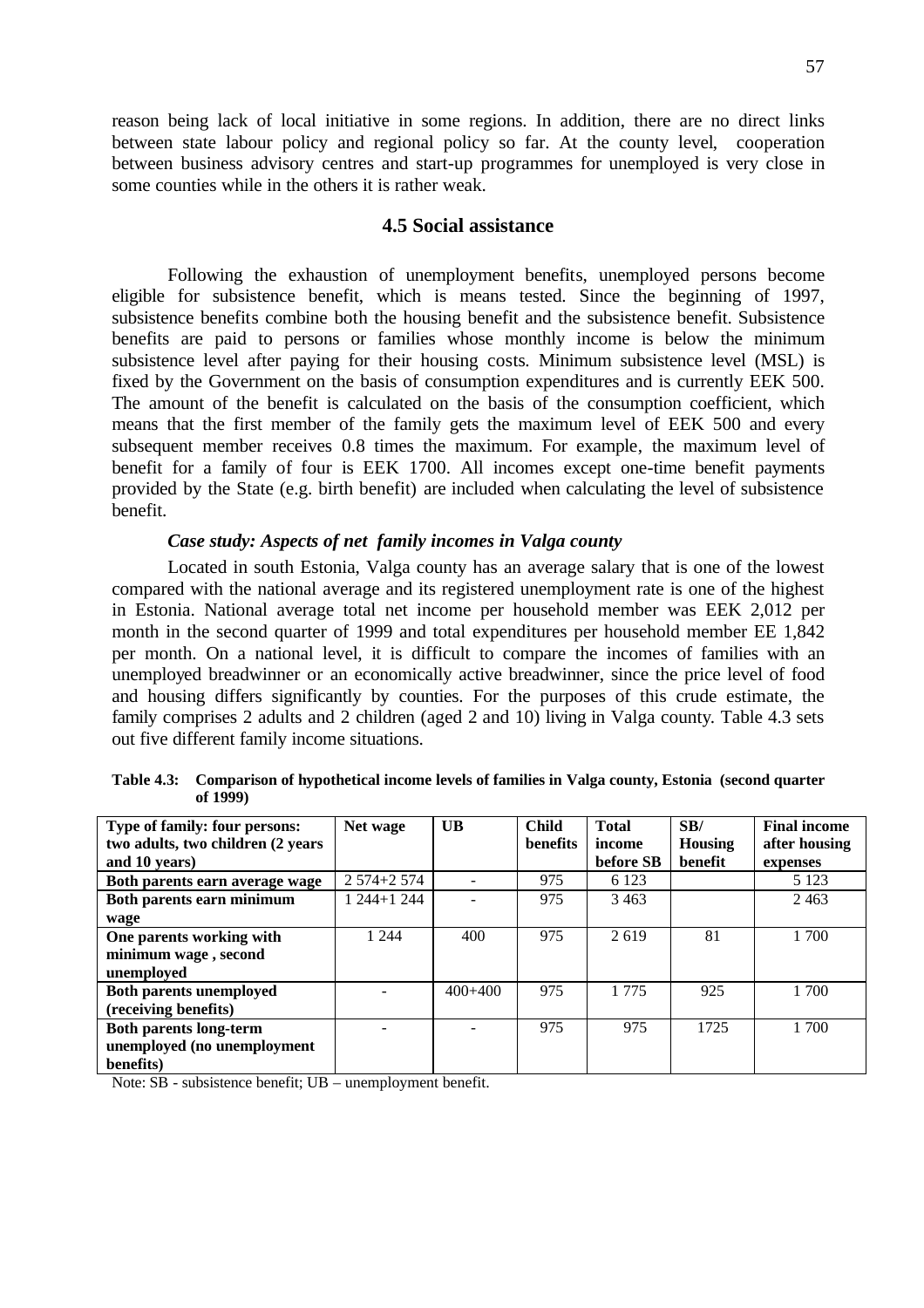In the first case, both parents work and earn the average net wage in the county, which is EEK 2,574 (in the second quarter of 1999). Adding child maintenance<sup>14</sup> and child benefits, the average income of this family is EEK 6,123. From this sum, housing costs have to be paid, say around EEK 500-1000 per month (depending on the season and location) for a 3-room flat. In this exercise, the maximum level of housing expenses (EEK1,000) is used, leaving final income after housing expenditures at EEK 5,123.

In the second case, both parents earn the minimum wage of EEK 1,400, which is common in the countryside. The income of this family is around EEK 3,463 including child maintenance and child benefits. This family also has to pay for housing and does not receive subsistence benefit, as its income exceeds the minimum subsistence level. After paying for housing, the family income is EEK 2,463, compared to the MSL, which is EEK 1,700.

In the third case, one of the parents is unemployed and receives unemployment benefits of EEK 400; the other parent receives a minimum wage. The income of this family is EEK 2,619 including child maintenance and child benefits and since this sum is below the minimum subsistence level, this family receives the subsistence benefit of EEK 81. Final income after tax for this family will be EEK 1,700.

In the fourth case, both parents are registered unemployed and receive unemployment benefits (EEK 400 per month). Social benefits amount to EEK 975+925, so their final after-tax income is likewise EEK 1,700.

In the fifth case, both parents are long-term unemployed, meaning that they are no longer eligible for unemployment benefit but receive the subsistence benefit. This family only receives child maintenance and child benefits, a total of EEK 975. The family will also receive the subsistence benefit of EEK 725 and the housing benefit,<sup>15</sup> a final amount of EEK 1,700.

Thus, for those who receive lower levels of income, the motivation to work is also lower. As table 4.3 shows, the income of a family receiving minimum wage does not significantly exceed that of a family receiving subsistence benefits. If one parent is unemployed and the other receives the minimum wage, the family income is identical to that of the family receiving social assistance.

As mentioned earlier, the level of the unemployment benefit in Estonia is low compared to other CEE countries and those of the EU. More striking is the fact that the unemployment benefit is even lower than that of the subsistence benefit, which is normally the last resort for persons without income. Regarding the level of final income received, the only difference in being registered or not registered as unemployed is that those registered also receive health insurance. These aspects of net income could partly explain the large difference between registered and ILO-calculated unemployment figures in Estonia.

No statistics are available on the number of unemployed persons who have received the subsistence benefit. Although, according to the statistics of the Ministry of Social Affairs, in the first quarter of 2000 those families with at least one member who was job seeker, unemployed or long-term unemployed accounted for 59 per cent of recipients of the subsistence benefit.

 $\overline{a}$ 

<sup>&</sup>lt;sup>14</sup> Since 1 January 2000, child maintenance benefits are paid to one parent regardless of whether he or she is employed or on parental leave. Prior to 2000, this benefit was paid only to those parents on parental leave.

<sup>&</sup>lt;sup>15</sup> The limit for which costs are covered is  $18m^2$  space per person, plus 15 m<sup>2</sup> space per family.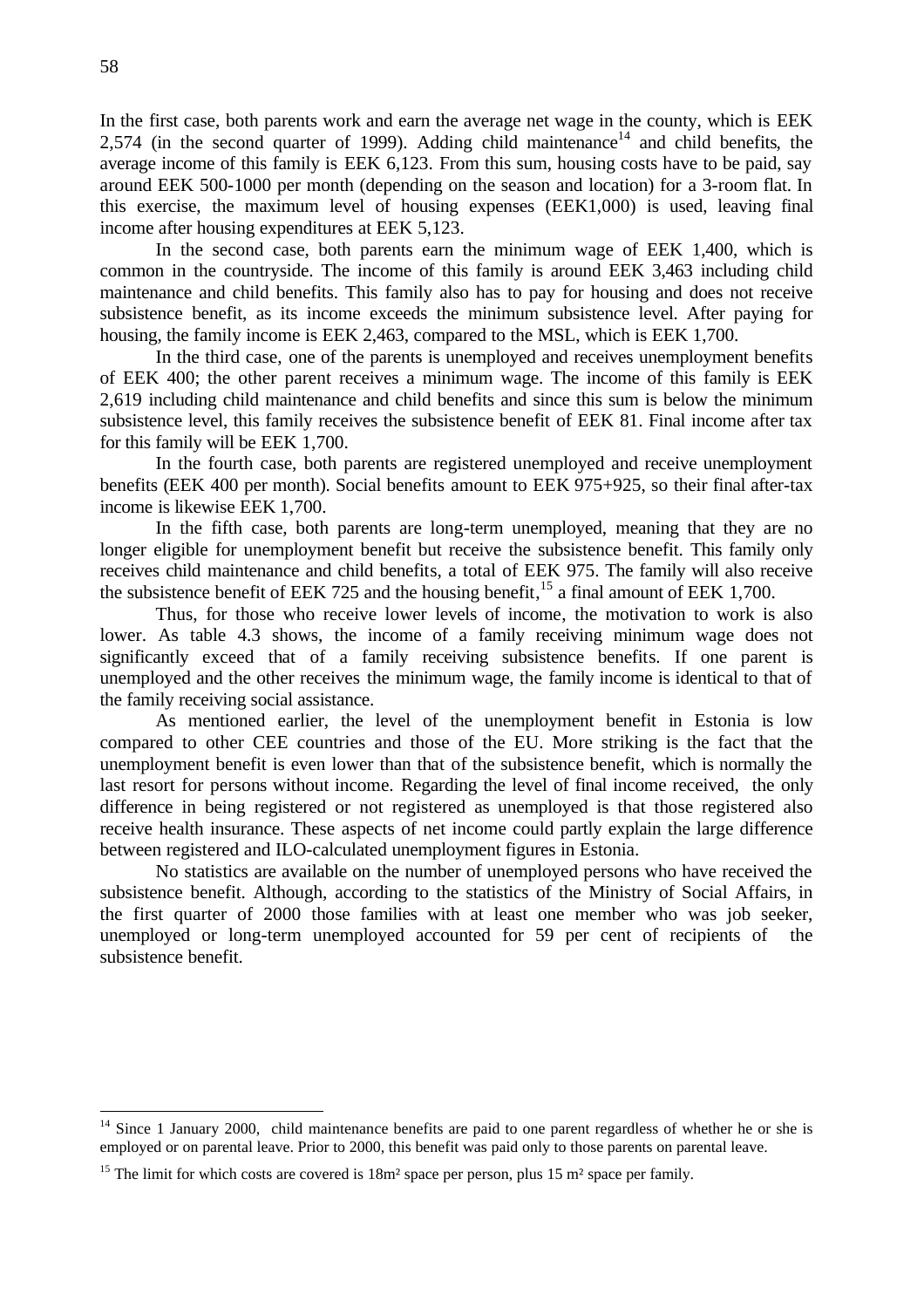#### *Social security*

The social security system in Estonia is being reformed step by step. The aim is to change from an impersonalized social security to a more personalized, flexible insurance system in order to take into account the wishes and resources of every individual as well as their share in the creation of national wealth. Due to the shortage of money in the state budget and the need to keep the budget balanced, the contributions to social welfare and benefits are relatively small. Social protection expenditures in Estonia made up 16.6 per cent of GDP in 1996, while the EU average was 30 per cent of GDP. In addition, the growth rate of social benefits lagged badly behind inflation, especially in the early years of transition.

Social protection in Estonia is financed through the budget system (approximately 80 per cent), revenues consisting mainly of tax receipts. Estonia has a proportional income tax rate (26 per cent), both for enterprises and individuals. The tax that yields most is the so-called social tax (payroll tax). The rate of social tax in Estonia is 33 per cent of gross earnings and is paid by employers. Of the social tax, 20 per cent is directed to the social security budget and 13 per cent to the medical insurance budget. The state budget and local budgets also cover part of the social protection expenses. The role of the latter has been gradually decreasing over the years, since the rate and receipts of social tax determine the scope and level of the state's social protection. Table 4.4 presents the pensions and social benefits paid in Estonia between 1994 and 2000.

### **4.6 Labour policy priorities 2000-2001**

The first Estonian Employment Action Plan was prepared in spring 1999. It focused on training, employment development, social partnership and other related labour market issues. Annex 3 reviews the legal regulation of the work environment and Annex 4 analyses the development prospects for employment and education in more detail. The Employment Action Plans (EAP) will be prepared annually. The first EAP was prepared for the second half of 2000 and 2001. With the future integration with the European Union in mind, the EAP is devised according to the European Employment Guidelines, although its priorities are set according to the needs of the Estonian labour market.

Priorities for the development of the Estonian labour market include:

- ß improving the active labour market policies and increasing the number of persons benefiting from them;
- Integrating disadvantaged groups into the labour market and preventing social exclusion;
- ß improving the administrative capacity of Public Employment Services (PES) and improving the quality of services provided by them;
- $\blacksquare$  supporting entrepreneurship;
- ß reviewing the tax and benefit systems to ensure that they support employment creation as well as the motivation of the individual to find a job;
- ß promoting lifelong learning and creating conditions to foster it, especially adult education;
- involving the social partners in planning employment policy and vocational education;
- **•** promoting equal opportunities for women and men.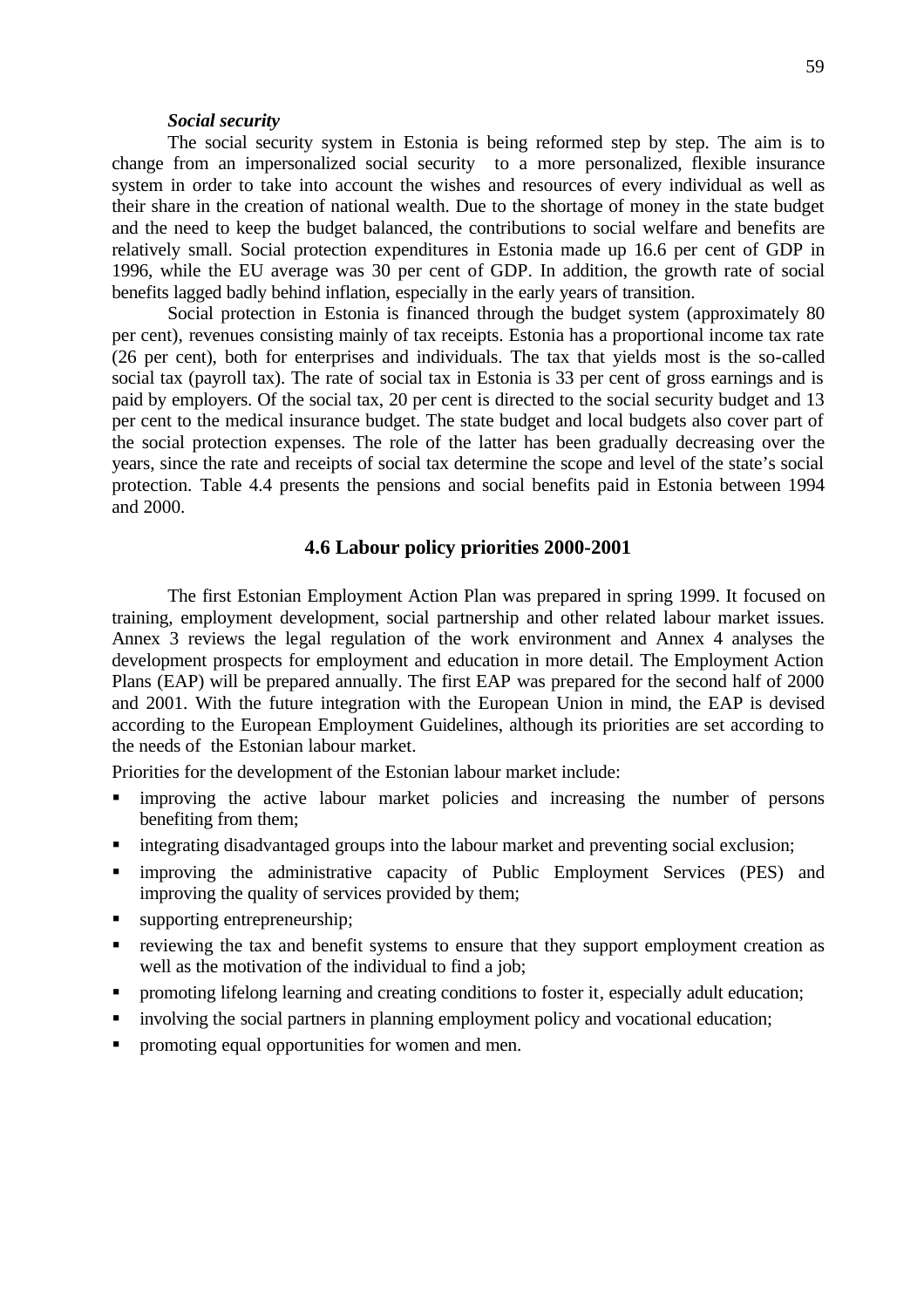|                                                   | 1994 | 1995    | 1996    | 1997    | 1998    | 1999    | 2000    |
|---------------------------------------------------|------|---------|---------|---------|---------|---------|---------|
| Average level of pension <sup>16</sup>            | 359  | 586     | 879     | 1037    | 1096    | 1427    | na      |
| Old-age pension                                   | 373  | 612     | 930     | 1100    | 1160    | 1545    | na      |
| % of average wage                                 | 20.7 | 24.7    | 29.4    | 29.0    | 26.6    | 34,8    | na      |
| <b>BENEFITS ON SOCIAL INSURANCE BASES</b>         |      |         |         |         |         |         |         |
| Birth benefit (average) $(a)$                     | 947  | 1 3 1 3 | 1 5 4 5 | 1783    | 2 6 2 5 | 2 6 2 5 | 3 3 7 5 |
| Maintenance benefit for child up to 1.5 years old | 175  | 212     | 241     | 287     | 600     | 600     | 600     |
| $(average)$ <sup>(b)</sup>                        |      |         |         |         |         |         |         |
| Maintenance benefit for child 1.5 to 3 years old  | 92   | 107     | 125     | 143     | 300     | 300     | 600     |
| (average) <sup>(c)</sup>                          |      |         |         |         |         |         |         |
| Child benefit for 1 <sup>st</sup> child           | 93   | 110     | 130     | 150     | 150     | 150     | 150     |
| Child benefit for 2 <sup>nd</sup> child           | 121  | 144     | 165     | 184     | 225     | 225     | 225     |
| Child benefit for $3rd$ and subsequent children   | 150  | 194     | 214     | 234     | 300     | 300     | 300     |
| Child benefit for lone parents                    | 61   | 65      | 75      | 87      | 150     | 150     | 150     |
| Child benefit for a lone handicapped parent       | 143  | 166     | 193     | 223     | 225     | 225     | 300     |
| Maintenance benefit for non-working parent        | 165  | 219     | 256     | 296     | 300     | 300     | n.a.    |
| raising a handicapped child 1.5 to 18 years old   |      |         |         |         |         |         |         |
| <b>School benefit</b>                             | 90   | 115     | 130     | 299     | 300     | 450     | 450     |
| <b>Guardianship benefit</b>                       | 169  | 222     | 256     | 299     | 300     | 300     | 300     |
| The independent life benefit for orphanage        | 2979 | 3423    | 3 9 2 2 | 3 9 8 5 | 5 0 0 0 | 5 0 0 0 | 5 0 0 0 |
| children                                          |      |         |         |         |         |         |         |
| <b>Minimum subsistence level</b>                  | 280  | 320     | 390     | 460     | 500     | 500     | 500     |

**Table 4.4. Pensions and social benefits in Estonian kroons (EEK), 1994-2000**

Note: (a) Child allowances are divided into lump-sum and monthly benefits. Lump-sum benefits are: birth grant, allowance at the beginning of the school year, and start-in-life support for young people leaving orphanages. All children up to 16 years (students up to 19 years) are paid monthly allowances. The lone-parent benefit, serviceman support and child guardianship support are also paid on a monthly basis.

 $(b)$  Since 1998, a child up to 2 years old.

 $(c)$  Since 1998 for a child 2-3 years old.

1 EUR = 15.6 EEK.

 $\overline{a}$ 

Sources: Ministry of Social Affairs, Statistical Office of Estonia.

### **5. Conclusions**

Major political changes and new economic challenges in the early 1990s called for flexible adjustment of the national economy and the labour market of Estonia.

From the viewpoint of general economic policies, Estonia has introduced liberal foreign trade, an annually balanced state budget, flat personal and corporate income taxes, subsidy-free agriculture and a currency board system. These features are not common in today's economies and Estonian economic development is a unique economic experiment. So far, from 1992- 1997, the experiment has been relatively successful compared with other transitional economies. One result was that Estonia achieved 11.4 per cent GDP growth in 1997.

Legislative and institutional changes eased the way for employers to terminate employment contracts for economic reasons and to shorten the notice period of workers being made redundant, while introducing the unemployment benefit system and establishing the Labour Market Board in order to assist retrenched workers into re-employment. Subsidies for ailing enterprises were sharply cut, preventing the preservation of redundant jobs. Initially, enterprises were reluctant to lay off workers and used the options of unpaid administrative

<sup>&</sup>lt;sup>16</sup> Monthly average is the estimated average according to the Pension Act. The average pension actually paid was lower than this until September 1996, as working pensioners received a partial pension. The average level of pension covers old age, disability and public pension.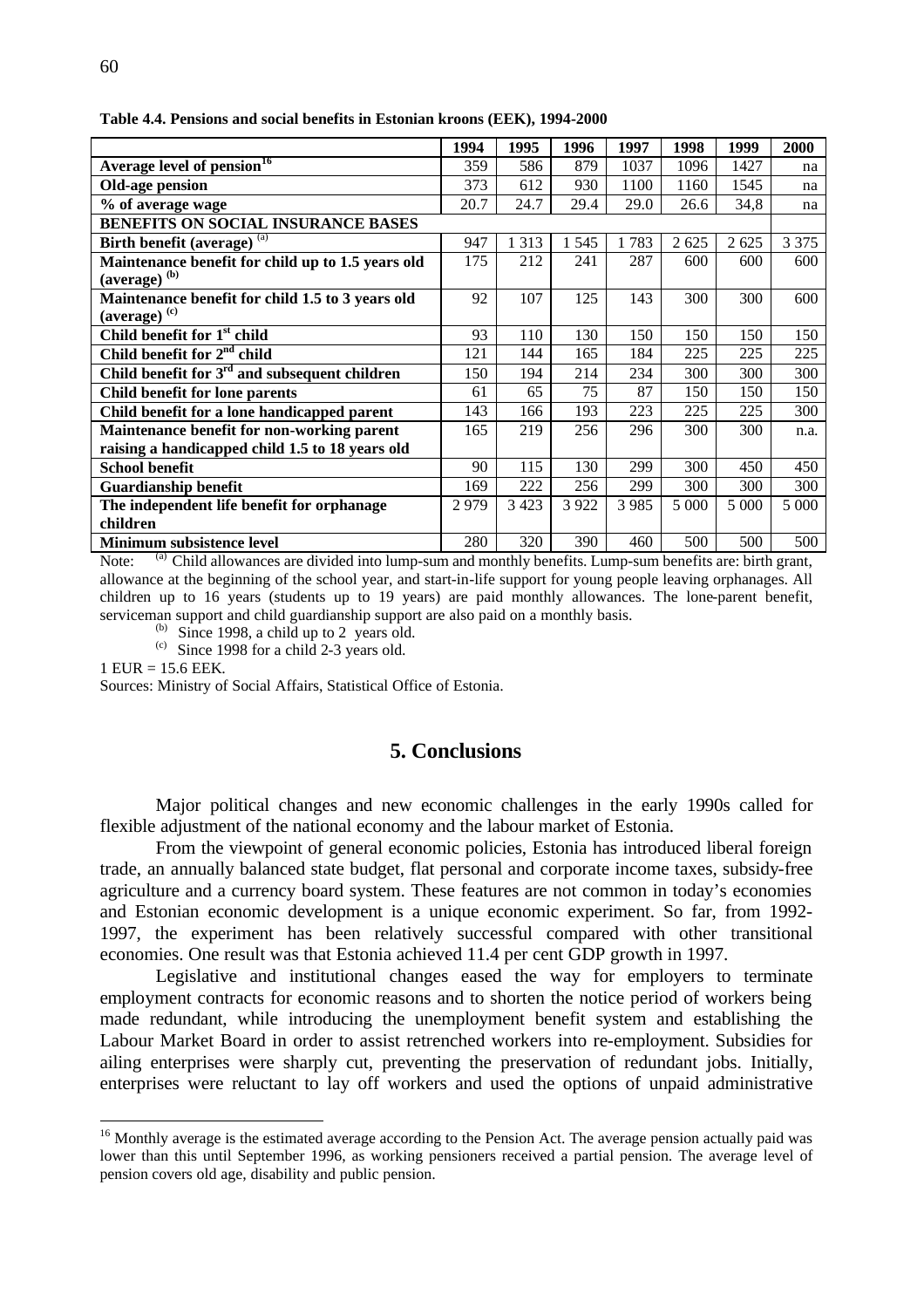leave, shorter working hours or delayed payment of wages. A sharp decline in real wages also helped to lower labour costs. Two years into transition, enterprises opted for more labour shedding. In order to develop a more flexible workforce and simultaneously avoid additional costs connected with redundancies, employers more often offered fixed-term contracts to new hires, or else made use of irregular contracts (contracts on agreement) and informal work agreements (informal hires). Workers' organizations were insufficiently organized to oppose these measures.

Employment and income protection was supposed to be solved by free-market forces (the ability of the economy to create new jobs) and supplemented for socially weak groups by income support through unemployment benefit and social welfare systems and by employment promotion policies. Strong economic recovery indeed created many new jobs, particularly for the more competitive industries and firms. Nevertheless, the number of newly created jobs was much lower than the number of destroyed jobs and total employment decreased considerably. Also, the income protection system and employment services have so far been weak on delivery, pushing less competitive groups into inactivity and poverty. This has been reflected in increasing general unemployment, large withdrawals of more vulnerable groups of workers from the labour market and an increase in informal employment.

An economy in transition is meant to be an economy "on the move". In the case of the Estonian labour market, this means a displacement of workers from "old" industries such as manufacturing and agriculture and the absorption of these workers (or many of them) into the service sector.

Among the Baltic countries, Estonia has seen the fastest changes in the employment structure by industry in the past few years, and it is now approaching the average indicators of the European Union. Another positive tendency for Estonia is that employment in manufacturing has decreased less than in the other countries. Also, the sharp increase in employment in the financial sector is a sign of its accelerating development.

A negative point is that the sharp fall in employment in agriculture may give rise to additional social problems in rural areas.

Prior to 1999, Estonia saw no explosive growth in unemployment during transition. In comparison with other Eastern European countries, unemployment growth in Estonia has been moderate. One possible explanation is that flows between labour market states have been relatively high. This leads to a tentative conclusion: massive unemployment has been avoided by rapid changes in the economy, generated by high labour turnover. Previous studies have found that both job creation and labour transition have been very high. Estonian job destruction and creation rates, when compared with those of the United Kingdom and the United States, are higher than the EU average. Also, as unemployment inflow and especially outflow rates are very high, it can be argued that high flows in the Estonian labour market accelerated job reallocation and paved the way for economic recovery and a moderate unemployment rate.

From the beginning of 1999 Estonia suffered a rapidly increasing rate of unemployment and by early 2000 it was clearly related to increasing structural unemployment. (Similarly, a part of cyclical unemployment, caused by external shocks such as the Russian crises, was also related to structural unemployment.)

The need to adjust national legislation and institutions to European Union standards in the process of EU accession, backed up by trade union pressure, is leading to improved employment and income protection of workers by state institutions, in the form of more intensive employment promotion assistance and income support, also targeting previously abandoned vulnerable social groups.

The governing labour market institutions in Estonia are the Ministry of Social Affairs and the Estonian National Labour Market Board, which is under the jurisdiction of the Ministry. The National Labour Market Board has had difficulty in strategy planning, because for several years this institution has faced the threat of reorganization and reform.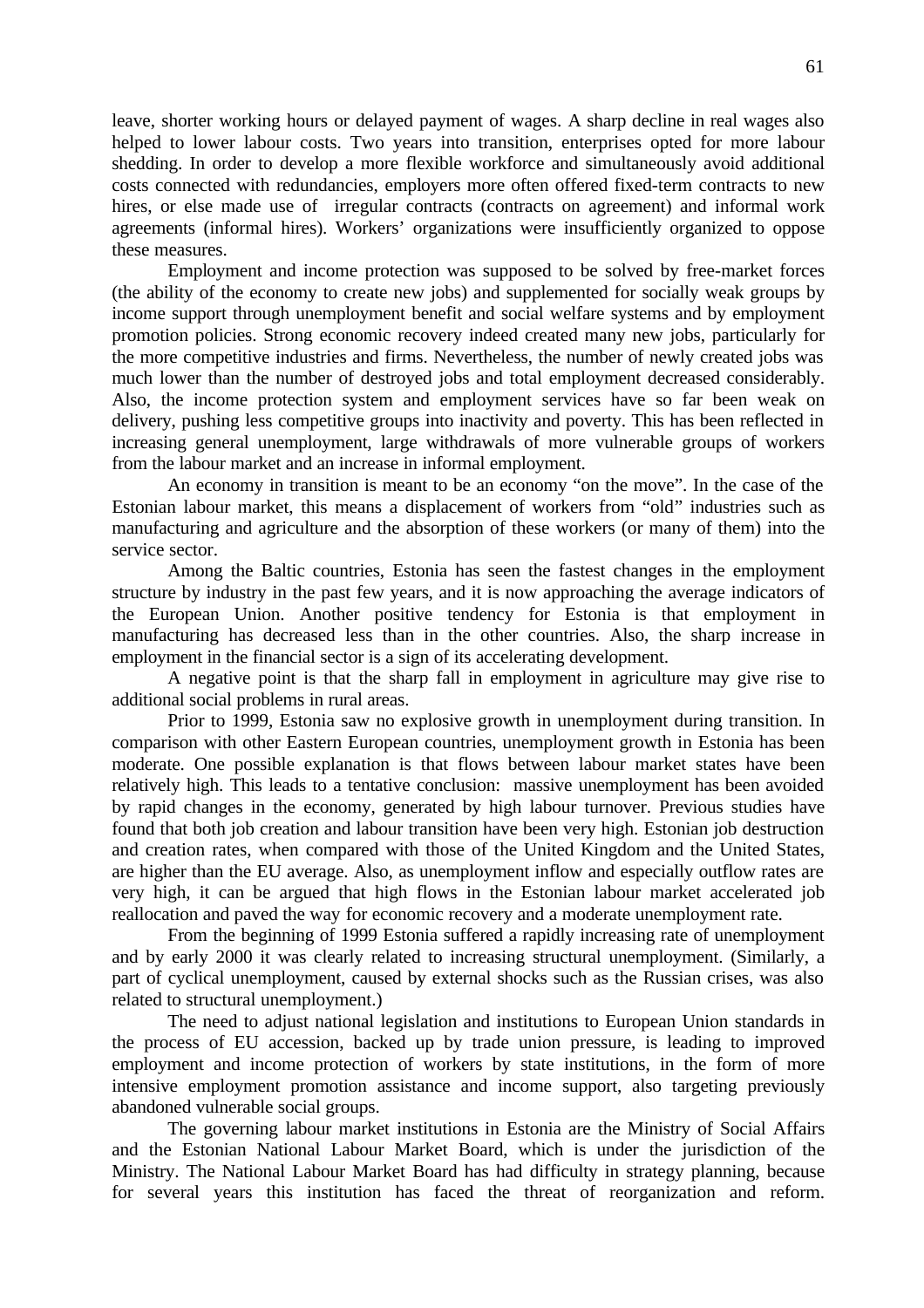Undoubtedly, such uncertainty has had a negative impact on evolving labour market policy options for the future. It is necessary for Estonia to formulate a clearer vision on issues of labour market administration and general policy options. This will definitely be one very important precondition for joining the European Union.

Estonian labour policy is very restrictive compared with policies in Central and East European countries and in the EU, a situation that will seriously hinder its integration into the EU. Estonia needs a more generous unemployment benefits system. Estonian labour policy has been mainly passive, but since unemployment benefits are very low, the share of passive labour policy expenditures in total expenditure was relatively small, 49.9 per cent in 1998. However, the share of passive labour policy measures increased to 65 per cent in 1999, due to rapidly increasing unemployment.

The most widespread active labour market policy is labour market training. However, the number of participants in training programmes has decreased, for two reasons. First, the 1995 social security law concerning the unemployed stipulates that training can be provided only to those who are officially registered as unemployed. Second, the costs of training courses have increased considerably. Employment offices have been assigned the tasks of organizing temporary public works (community placement) for jobseekers and providing retraining allowances to jobseekers and labour market subsidies (wage subsidies) to firms. Active labour market policies in Estonia do not include any special measures to support either young people as first-time entrants into the labour market, or persons in long-term unemployment.

The collective bargaining system in Estonia is poorly developed at enterprise, branch and state level. There are deficiencies in legal regulation, but the main problem is an overall negative attitude towards trade unions and collective bargaining, a behest of the Soviet system. Soviet understanding of freedom of association differed remarkably from the European and American models. Thus, the development of legal regulation plays a critical role in redefining the goals of trade unions and in establishing the framework for collective bargaining. Today about 10-13 per cent of employees in Estonia are trade union members. At present there are two central trade union organizations in Estonia, which together have approximately 100,000 members, and only one confederation representing the employers' organizations, covering 6,000 enterprises (with approximately 200,000 employees).

Estonian law prohibits de facto the so-called "union security" clauses. Neither the law nor collective agreements are allowed to force a worker to join or not to join a union. Likewise, they may not demand payment of dues for a union to which the worker is not affiliated.

There are no direct legal sanctions regarding restricting freedom of association and administrative and criminal codes specify no punishment for hindering union activities. In theory, plaintiffs would resort to court action under a violation of either the Constitution or the Labour Law. In practice no such cases are brought to court because the laws are general and provide no direct protection. And labour inspectors supervise only the performance of labour contracts and labour protection and checking the hindering of an organization's operation is not included in their duties.

The Estonian labour market is covered by legal regulations and laws concerning general regulations of recruitment (including probation period) as well as termination of employment (required notice period from the employer and the worker; legitimate reasons for employment termination; severance pay and its eligibility and level. Other obligations of the employer to redundant and laid-off workers, such as internal redeployment, provision of training, short-time work, and the advancement of workers are not regulated by laws.

The chief problem of legal regulation of the labour market is that employers do not always enact regulations; in the private sector and in small firms, violations of working time, work safety and holiday regulations are particularly common. The low coverage of trade unions means that violations are often not investigated and workers' representatives cannot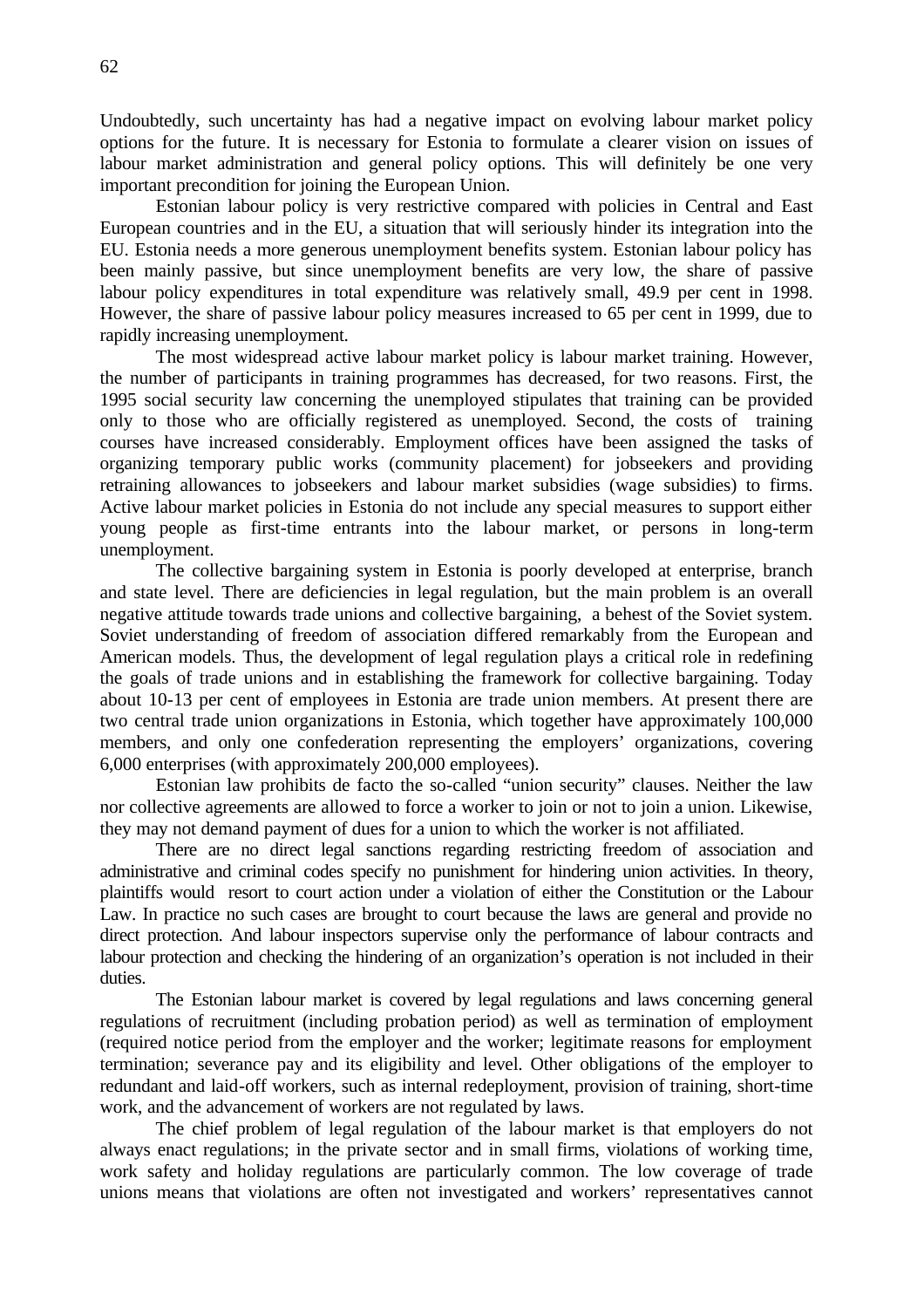protect workers. In addition, in a climate of high unemployment, employees do not initiate individual claims against employers for fear of losing their jobs.

Earlier studies show that the share of part-time workers is very low in most CEE countries. Workers in private sector employment frequently do not have collective agreements and working-time regulations are not followed. A first step in this direction would be for most of these countries to introduce trade unions and labour legislation in the private sector. The next step is the reduction of working time and flexible forms of work.

In the case of Estonia, information technology is comparatively well developed. The new forms of flexible working hours are relatively easy to introduce due to a high density of Internet connectivity, which would allow people working in the IT sphere to work at home.

In the years 1995-1999, demand and supply shocks were experienced right across the economy and have been mainly responsible for the rise of unemployment, while reallocation of labour, on the other hand, has not been important source of unemployment. The sharp decline of employment in the primary and secondary sectors was compensated with a relative increase of employment in the tertiary sector. Thus, labour reallocation and consequently restructuring has been reasonably successful in the Estonian economy. Openness, liberal economic policy and rigid monetary policy have resulted in rapid changes in the economic structure. In sum, reorientation in foreign trade and reorientation of the economy have been facilitated in Estonia by the smallness and flexibility of the country's economy.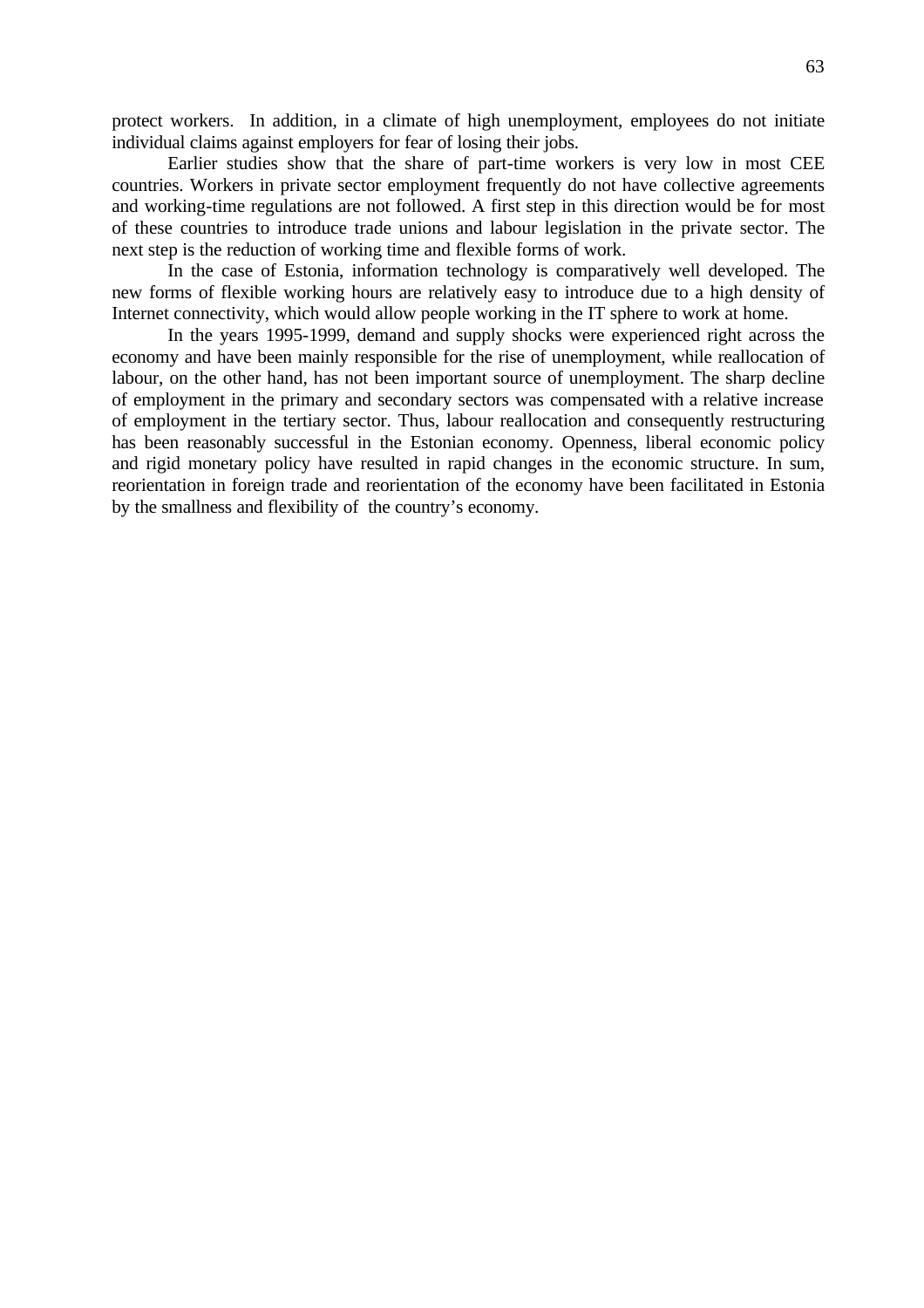# **Annex 1: Main sources of information on labour market indicators in Estonia**

|  |  | Table A1.1 Summary table on the main sources of information on labour market indicators in Estonia |
|--|--|----------------------------------------------------------------------------------------------------|
|  |  |                                                                                                    |

| <b>Source</b>                                                                  | <b>Periodicity</b>                              | <b>Start of series</b>                     | Nature of data Sample size            |                                                                                                                                                                                                                                                                                          | <b>Sampling</b>                         | Global             | Possible bias in                                             | <b>Monitored indicators</b>                                                                                    |
|--------------------------------------------------------------------------------|-------------------------------------------------|--------------------------------------------|---------------------------------------|------------------------------------------------------------------------------------------------------------------------------------------------------------------------------------------------------------------------------------------------------------------------------------------|-----------------------------------------|--------------------|--------------------------------------------------------------|----------------------------------------------------------------------------------------------------------------|
|                                                                                |                                                 |                                            |                                       |                                                                                                                                                                                                                                                                                          | procedure                               | representativeness | representativeness                                           |                                                                                                                |
| <b>Labour Force Surveys</b> $\overline{(\mathbf{a}) \text{Yearly since 1997}}$ |                                                 | 1989                                       | Sample survey                         |                                                                                                                                                                                                                                                                                          |                                         |                    |                                                              | E, U, OLF of the entire<br>population and major<br>subgroups;<br>hours worked;                                 |
|                                                                                |                                                 |                                            |                                       |                                                                                                                                                                                                                                                                                          |                                         |                    |                                                              | wages and salaries                                                                                             |
| <b>ELFS 95</b>                                                                 |                                                 | 1989                                       |                                       | $\approx 10000$ individuals                                                                                                                                                                                                                                                              | <b>Stratified Simple</b><br>Random      | Yes                |                                                              |                                                                                                                |
| <b>ELFS 97</b>                                                                 |                                                 | 1995                                       |                                       | $\approx$ 5 000 individuals                                                                                                                                                                                                                                                              | Cluster                                 | Yes                | Regionally not<br>representative                             |                                                                                                                |
| <b>ELFS 98</b>                                                                 |                                                 | 1997                                       |                                       | $\approx$ 13 000 individuals                                                                                                                                                                                                                                                             | Cluster                                 | Yes                |                                                              |                                                                                                                |
| <b>ELFS 99</b>                                                                 |                                                 | 1998                                       |                                       | $\approx$ 13 000 individuals                                                                                                                                                                                                                                                             | Cluster                                 | Yes                |                                                              |                                                                                                                |
| <b>Register of Estonian</b><br><b>Labour Market Board</b>                      | Continuous                                      | <b>May 1993</b>                            | Administrative                        | All registered unemployed<br>jobseekers                                                                                                                                                                                                                                                  |                                         | Yes                | Not ILO definitions                                          | U. PLMP, ALMP,<br>vacancies                                                                                    |
| <b>Population Register</b>                                                     | Continuous                                      |                                            | Administrative                        | All residents                                                                                                                                                                                                                                                                            |                                         | Yes                | Short-term residents<br>and illegal residents<br>not covered |                                                                                                                |
| <b>Population Census</b>                                                       |                                                 | Last in 1989,<br>next will be in<br>2000   | Exhaustive<br>survey                  | All residents                                                                                                                                                                                                                                                                            |                                         | Yes                |                                                              |                                                                                                                |
| <b>Survey "Wages and</b><br>Salaries"                                          | Before 1997<br>quarterly, since<br>1997 monthly | 3 <sup>rd</sup> quarter 1992 Sample survey |                                       | <b>Before 1997:</b><br>private enterprises with $<$ 19<br>employees and all state and<br>municipal enterprises<br>Since $1997$ :<br>Private enterprises with $<$ 49<br>employees and all state and<br>municipal enterprises                                                              | Stratified                              | Yes                |                                                              | Towards large firms E, wages, labour costs                                                                     |
| <b>Hourly Wages</b>                                                            | Annually                                        | October 1993                               | Sample survey<br>Exhaustive<br>survey | Enterprises, institutions and<br>organizations with less than 19 random<br>employees (excluding<br>enterprises and institutions in<br>state and municipal ownership)<br>All state and municipal<br>enterprises and enterprises of<br>other ownership form with<br>more than 19 employees | Stratified<br>simple Yes                |                    |                                                              | Average number of<br>full- and part-time<br>employees, wages and<br>salaries by industries<br>and occupations. |
| <b>Household Budget</b><br><b>Surveys</b>                                      | Continuous                                      | July 1995                                  | Sample survey                         | 4 890 households                                                                                                                                                                                                                                                                         | Random sample of Yes<br>address persons |                    |                                                              | Income and expenditure                                                                                         |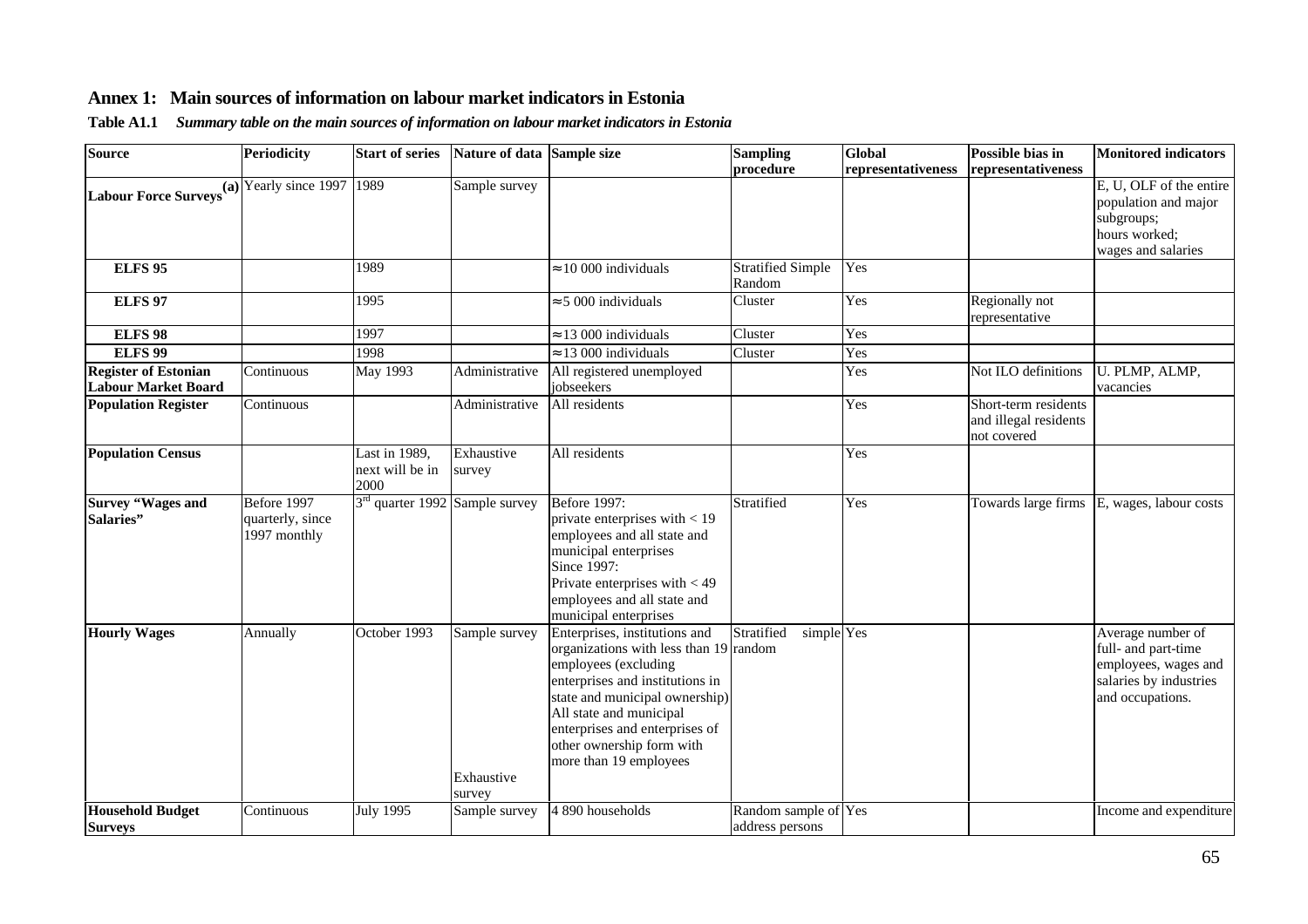Note: (a) Analysing the time series, it should be borne in mind that these data originate from three sources and their comparability is reduced by the following circumstances, which influenced the way the survey were conducted:

- 1. The sample size was different for different ELFSs.
- 2. The sample frames for surveys were different. For ELFS 95 the sample frame was the database of the 1989 population census which, in view of the population changes in the meantime, was outdated and thus one source of errors. Many people had left Estonia, for instance, or had died. As the sample frame for ELFS 97 and ELFS 98, the Population Register was used. Although more up-to-date than the database of the population census, it still contains some errors and lacks some of the necessary information (persons who have left, incomplete data about place of residence, etc.)
- 3. The sample designs of the three surveys are different. With reference to sample, the results could be affected only by the errors of the sample frame described in previous paragraph, since regardless of the difference in sampling procedures the inclusion probability for all persons was eventually the same.

Abbreviations: E – employment; U – unemployment, OLF – out of labour force, PLMP/ALMP – passive/active labour market policies.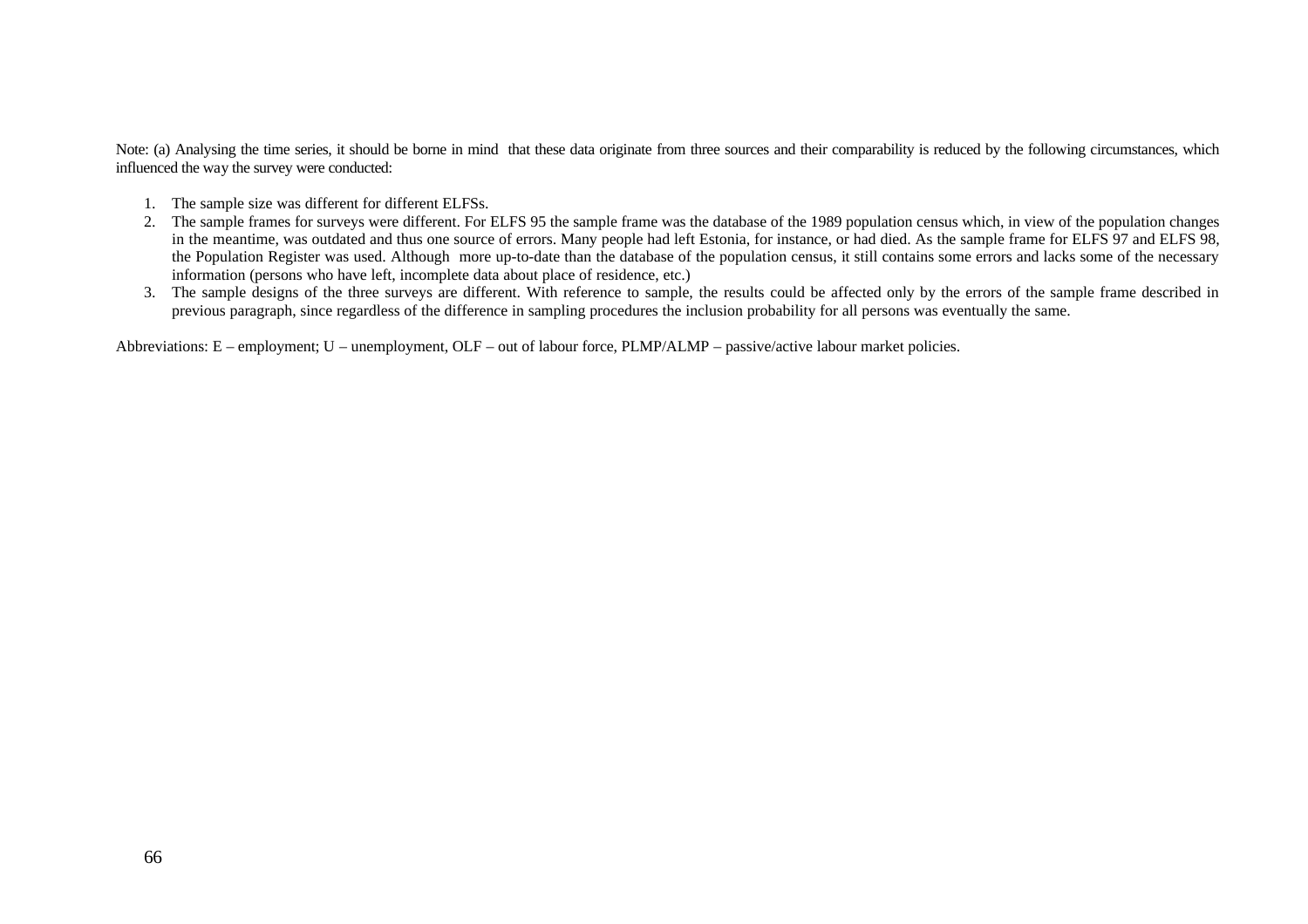# Annex 2A: **Vacations and holidays**<sup>1</sup>

Minimum requirements on vacations are presented below. More favourable conditions for the employee can be set by the individual or collective employment contract. Concerning vacations, the part-time employee has the same rights as the full-time employee. The holiday period for a person with a second job must be granted sequential to that of the holiday period for the first (principal) job.

| Title of the         | <b>Entitlement</b>                                    | Length                                                                                                                                                                                                                                                    | <b>Compensation</b>                                                                                                                                                                                                                                                                                                                         | <b>Exemptions</b>                                                                                                                                                                                                                                                                                                                                                                                                                                                                                                                                                                                                                                                                                                                                                                                                                                                                                                                                                                                                                                    |
|----------------------|-------------------------------------------------------|-----------------------------------------------------------------------------------------------------------------------------------------------------------------------------------------------------------------------------------------------------------|---------------------------------------------------------------------------------------------------------------------------------------------------------------------------------------------------------------------------------------------------------------------------------------------------------------------------------------------|------------------------------------------------------------------------------------------------------------------------------------------------------------------------------------------------------------------------------------------------------------------------------------------------------------------------------------------------------------------------------------------------------------------------------------------------------------------------------------------------------------------------------------------------------------------------------------------------------------------------------------------------------------------------------------------------------------------------------------------------------------------------------------------------------------------------------------------------------------------------------------------------------------------------------------------------------------------------------------------------------------------------------------------------------|
| vacation             |                                                       |                                                                                                                                                                                                                                                           |                                                                                                                                                                                                                                                                                                                                             |                                                                                                                                                                                                                                                                                                                                                                                                                                                                                                                                                                                                                                                                                                                                                                                                                                                                                                                                                                                                                                                      |
| <b>Base vacation</b> | All employees who have<br>worked at least for a year. | 28 days.<br>For employees who have worked<br>less than 1 year, the vacation is<br>given proportionally with the<br>worked time.<br>Upon agreement the vacation is<br>given in parts, the length of one part<br>must not be less than 14 calendar<br>days. | Employer pays to the employee 5/7ths<br>of average daily wage for every<br>vacation day. <sup>2</sup><br>If the wage is based only on the time<br>worked and fixed wage rate, the same<br>wage is paid also for vacation.<br>The employee has to be compensated<br>in the amount of 5/7ths daily wages for<br>every unused day of vacation. | The length of vacation must be:<br>$35$ days for -<br>minors;<br>$\bullet$<br>disabled;<br>state and local government officials.<br>56 days for $-$<br>heads, researchers, academic staff, teachers,<br>$\bullet$<br>and other pedagogical specialists of<br>universities, research institutions, schools<br>and other child-care institutions;<br>pedagogical specialists of health-care<br>$\bullet$<br>institutions, children's sanatoriums and<br>adult welfare institutions.<br>In the first year the full vacation (despite the<br>actual worked time) must be given to:<br>minors.<br>disabled persons,<br>$\bullet$<br>women before or after pregnancy or<br>maternity leave,<br>men whose wives are on pregnancy or<br>maternity leave,<br>employees who are partially incapacitated<br>for work due to a work-related injury,<br>other cases prescribed by law, or<br>employment contract.<br>The compensation for minors and disabled<br>persons for over 28 days vacation is paid<br>from the state budget (social insurance<br>budget). |
| <b>Additional</b>    | Employees in                                          | 14 days for work in                                                                                                                                                                                                                                       | The same as for base vacation.                                                                                                                                                                                                                                                                                                              |                                                                                                                                                                                                                                                                                                                                                                                                                                                                                                                                                                                                                                                                                                                                                                                                                                                                                                                                                                                                                                                      |

<sup>&</sup>lt;sup>1</sup> The Republic of Estonia Holidays Act (effective since 1 January 1993). For additional rights of civil servants concerning vacations see Subsection 2.2.3.

<sup>&</sup>lt;sup>2</sup> By Government decree for calculating the average wage and vacation pay (effective since 25 December 1998).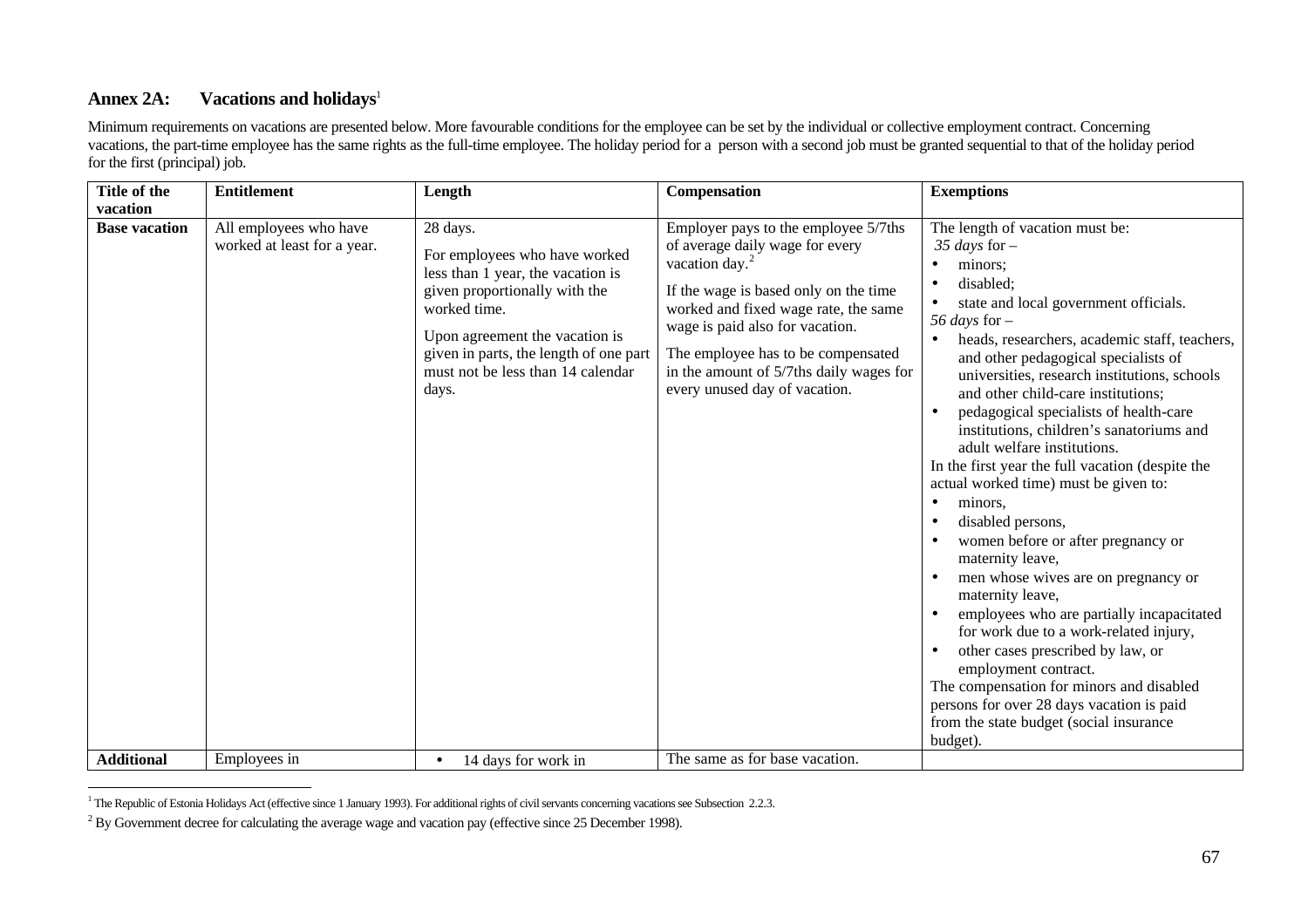| Title of the<br>vacation                       | <b>Entitlement</b>                                                                                                                                                                                                                                                                                                                                                                                                                                               | Length                                                                                                                                                                                                                                                                                                          | Compensation | <b>Exemptions</b> |
|------------------------------------------------|------------------------------------------------------------------------------------------------------------------------------------------------------------------------------------------------------------------------------------------------------------------------------------------------------------------------------------------------------------------------------------------------------------------------------------------------------------------|-----------------------------------------------------------------------------------------------------------------------------------------------------------------------------------------------------------------------------------------------------------------------------------------------------------------|--------------|-------------------|
| holiday (added<br>to the base<br>vacation)     | underground work,<br>$\bullet$<br>work which poses a<br>٠<br>health hazard or work<br>of a special nature <sup>3</sup>                                                                                                                                                                                                                                                                                                                                           | underground,<br>5-7 days for work that poses<br>health hazard,<br>5-14 days for work of a<br>$\bullet$<br>special nature.<br>The vacation period for less than 1<br>year worked is calculated pro-<br>portionally.                                                                                              |              |                   |
| Holiday<br>without pay                         | Woman raising a child<br>under $14$ ,<br>man (trustee) raising<br>$\bullet$<br>alone a child under 14.<br>lone parent (trustee,<br>٠<br>guardian), who is raising<br>a disabled child,<br>an employee, who is<br>$\bullet$<br>admitted to the entrance<br>examinations of the<br>vocational institution,<br>institution of applied<br>higher education or uni-<br>versity,<br>other cases prescribed by<br>law, collective agreement,<br>or employment contract. | Up to 14 months in the first<br>$\bullet$<br>three cases listed in the<br>previous column;<br>for entrance examinations –<br>$\bullet$<br>the time indicated in the<br>statement of the educational<br>institution.<br>In the other cases, the length of the<br>vacation is agreed upon between<br>the parties. |              |                   |
| <b>Partially paid</b><br>vacation <sup>4</sup> |                                                                                                                                                                                                                                                                                                                                                                                                                                                                  | Up to 3 months                                                                                                                                                                                                                                                                                                  |              |                   |

<sup>&</sup>lt;sup>3</sup> The Government decree of 22 January 1993 stipulates the list of these jobs and the terms for additional vacation.

<sup>&</sup>lt;sup>4</sup> This may be applied in the case of temporary decrease of the volume of work or orders. Both the agreement of the employee and the consent of the local labour inspector is required and advance notice of at least two weeks.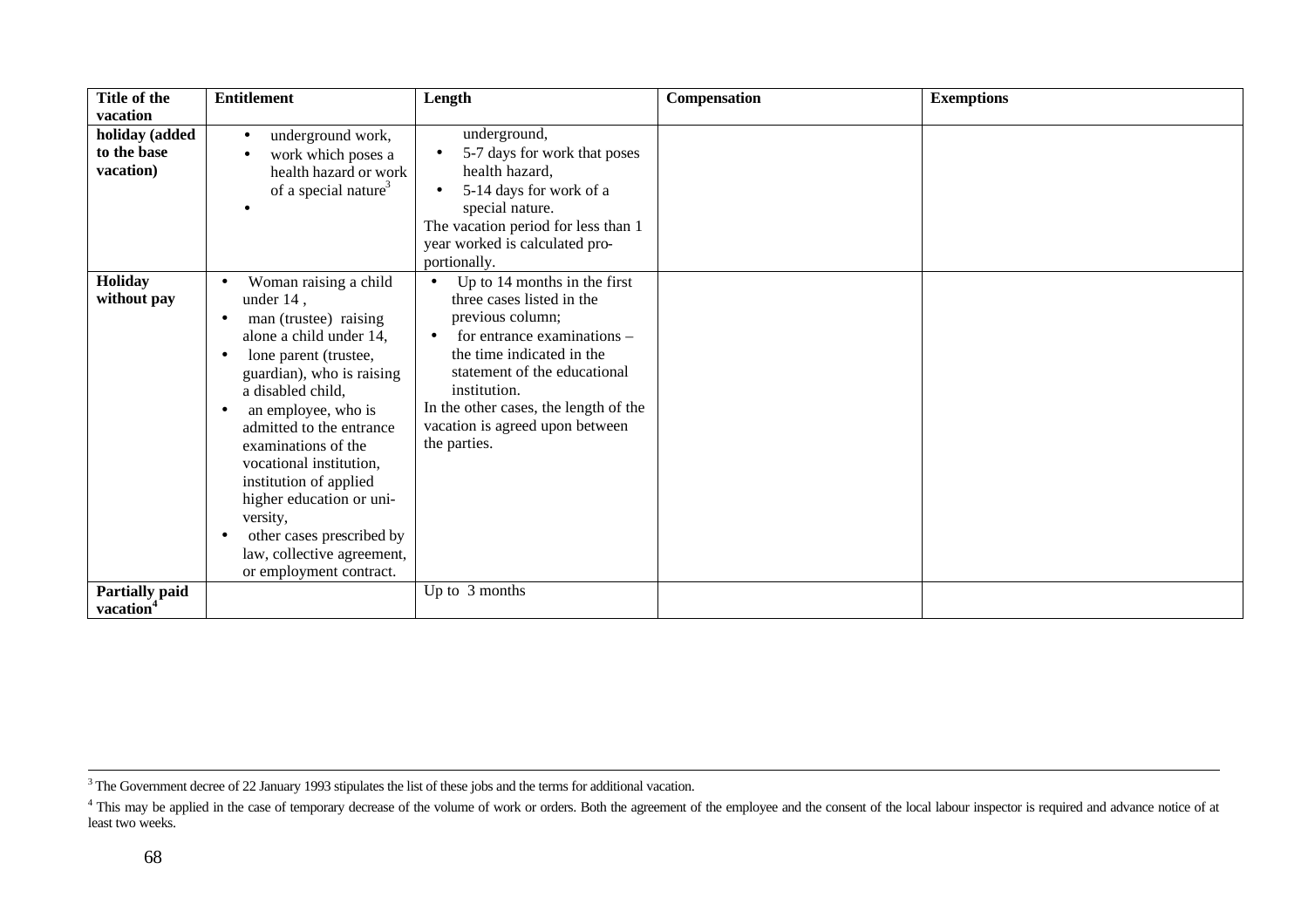| <b>Pregnancy and</b><br>maternity                                                                                | Women upon the presentation<br>of medical certificate of                                                                                               | $70 \text{ days} - \text{pre-natal leave}$<br>56 days – post-natal maternity leave                                        | 100% of the daily average wage is paid<br>by the State. <sup>5</sup>                                                                                                                                                                                                                                                                                                                                                                                                                                                                                                          | Maternity leave is 70 days in the case of<br>multiple birth or delivery with complications.                |
|------------------------------------------------------------------------------------------------------------------|--------------------------------------------------------------------------------------------------------------------------------------------------------|---------------------------------------------------------------------------------------------------------------------------|-------------------------------------------------------------------------------------------------------------------------------------------------------------------------------------------------------------------------------------------------------------------------------------------------------------------------------------------------------------------------------------------------------------------------------------------------------------------------------------------------------------------------------------------------------------------------------|------------------------------------------------------------------------------------------------------------|
| leave                                                                                                            | pregnancy/maternity                                                                                                                                    | Both leaves are added together and                                                                                        |                                                                                                                                                                                                                                                                                                                                                                                                                                                                                                                                                                               |                                                                                                            |
|                                                                                                                  |                                                                                                                                                        | given sequentially.                                                                                                       |                                                                                                                                                                                                                                                                                                                                                                                                                                                                                                                                                                               |                                                                                                            |
| <b>Adoptive</b>                                                                                                  | An adoptive parent of a child                                                                                                                          | 70 days beginning with the day of                                                                                         | The same as in the case of pregnancy                                                                                                                                                                                                                                                                                                                                                                                                                                                                                                                                          |                                                                                                            |
| parents leave                                                                                                    | less than 1 year old.                                                                                                                                  | adoption.                                                                                                                 | and maternity leave.                                                                                                                                                                                                                                                                                                                                                                                                                                                                                                                                                          |                                                                                                            |
| Parental leave <sup>6</sup>                                                                                      | Mother or father of a child<br>under 3.<br>Actual guardians of a child<br>under 3, if mother or father do<br>not use the right for leave.              | Maximum length of leave is 3<br>years.                                                                                    | The parent receives:<br>Half of the child maintenance<br>$\bullet$<br>allowance <sup>7</sup> in every month for<br>every child under 3;<br>a quarter of the child maintenance<br>allowance for every 3 to 8 year old<br>child.<br>Persons who are not parents but still on<br>parental leave receive a compensation<br>of half of the child maintenance<br>allowance for every child with whom<br>the person on the parental leave must<br>be paid. The compensation must not<br>exceed 1.5 times the child<br>maintenance allowance.<br>Compensations are paid by the State. | Parental leave is not granted if the child is<br>wholly or partly maintained by the State.                 |
| <b>Additional</b><br>child care<br>leave (added to<br>the base<br>vacation and<br>given jointly<br>unless agreed | Mother or father, or trustee (if<br>she or he is raising the child<br>without parents) of one or<br>more children under age 14,<br>upon their request. | 6 days, if parent has one child<br>under 3, or 3 children under 14.<br>3 days, if parent has 1 or 2 children<br>under 14. | For every day of leave, the State must<br>pay compensation in the amount of 66<br>EEK (rate for the year $2000$ ). <sup>8</sup>                                                                                                                                                                                                                                                                                                                                                                                                                                               | Additional child-care leave is not granted if<br>the child is wholly or partly maintained by<br>the State. |
| otherwise)                                                                                                       |                                                                                                                                                        |                                                                                                                           |                                                                                                                                                                                                                                                                                                                                                                                                                                                                                                                                                                               |                                                                                                            |

 5 Medical Insurance Act (effective since 1 January 1992).

 $6$  The employment contract is suspended for the period of parental leave.

<sup>&</sup>lt;sup>7</sup> Child maintenance allowance is fixed every year by the Government and is funded from the state budget (in 2000 it was 1200 EEK per month). The amount fixed cannot be lower than that of the previous year.

 $8$  The Government decree for calculating the average wage and vacation pay (effective since 25.12.98)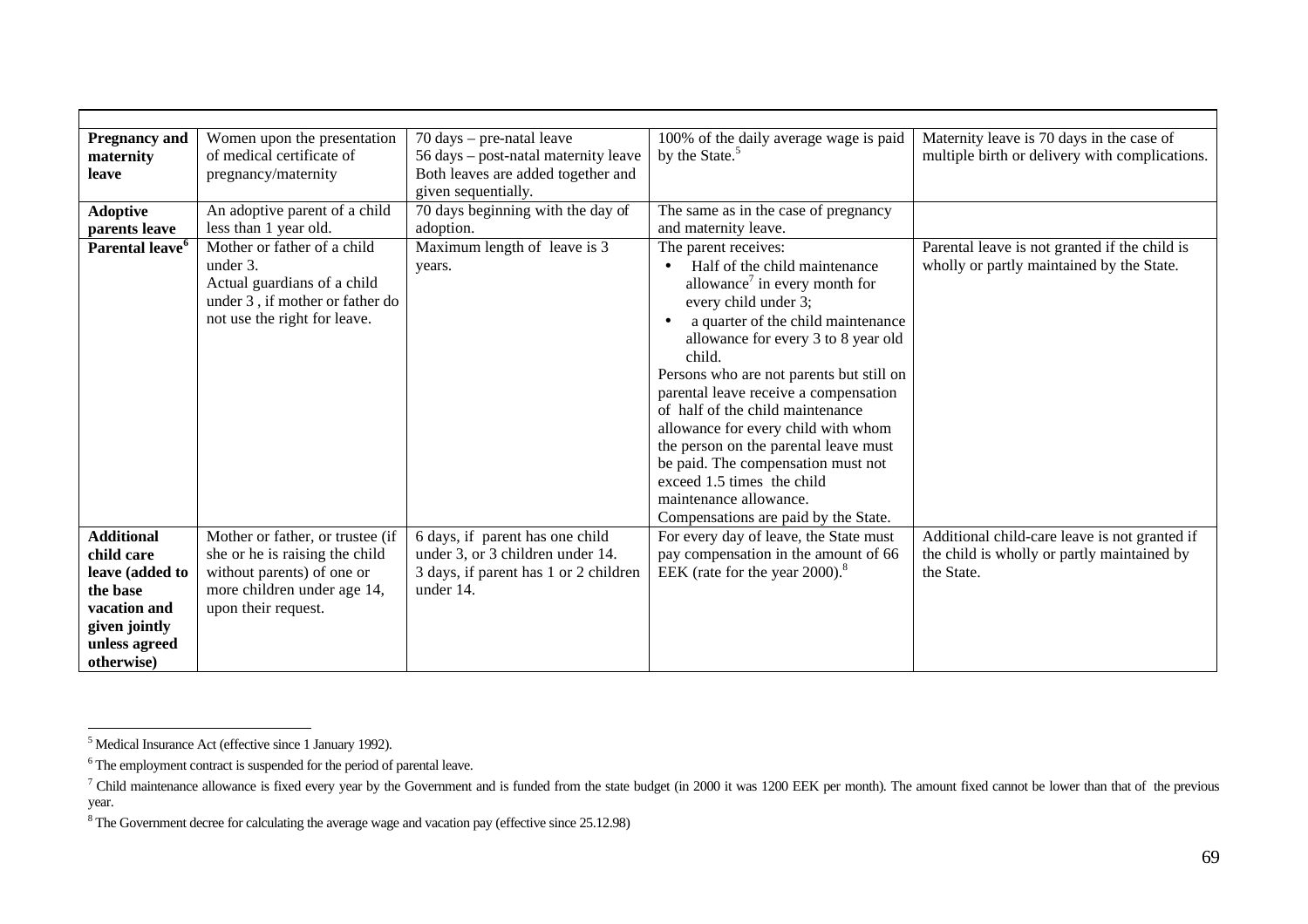## **Annex 2B: Termination of the employment contract**

## **General provisions**

The Employment Contracts Act regulates the termination of labour contracts. Bases for termination of employment contract are:

- agreement of parties;
- expiry of the term;
- the initiative of the employee;
- the initiative of the employer;
- the request of third parties;
- circumstances which are independent of the parties.

**General procedure** for termination of employment contract: Advance notice of termination must be written and expressed unconditionally. With the consent of the other party, the written notice may be waived. Upon continuation of an employment relationship after expiry of a term for advance notice, the parties shall not unilaterally terminate the employment contract on the basis of a previously presented application.

The entry regarding the term, reason and benefits on termination is inserted into the employment contract; the term is also entered into the record book (including reason, if so desired by the employee). The employer is obliged to return an employee's employment record book and pay the final settlement on the date of termination of contract. If the employee has refused to accept the record book and payment, the record book has to be returned upon the request of the employee and payment of final settlement has to be made within 5 days of the request.

Sole entrepreneurs are required to register termination of an employment contract with the local labour inspector during the week following the termination.

## **General sanctions to employers**

1. Upon **illegal termination of contract** on the employer's initiative: Employees have the right to demand reinstatement of their position, the reason they were dismissed and payment of their average wage for the period they were compelled to miss the work. If employees waive reinstatement, the employer is obliged to pay compensation in the amount of 6six months' average wage.

2. Upon **delay of return of the employment record book and the delay with final settlement**: Employee has the right to receive average wage for every day the return of the record book was delayed. Compensation for delaying the final settlement is calculated as the sum of the employee's average daily wage for every day of delay, but not more than 1 month's average wage.

3. Upon **violation of the notice period**: An employer who releases an employee without her or his written consent prior to the term for advance notice must pay compensation in the amount of the employee's average daily wage for every working day short of the term of advance notice.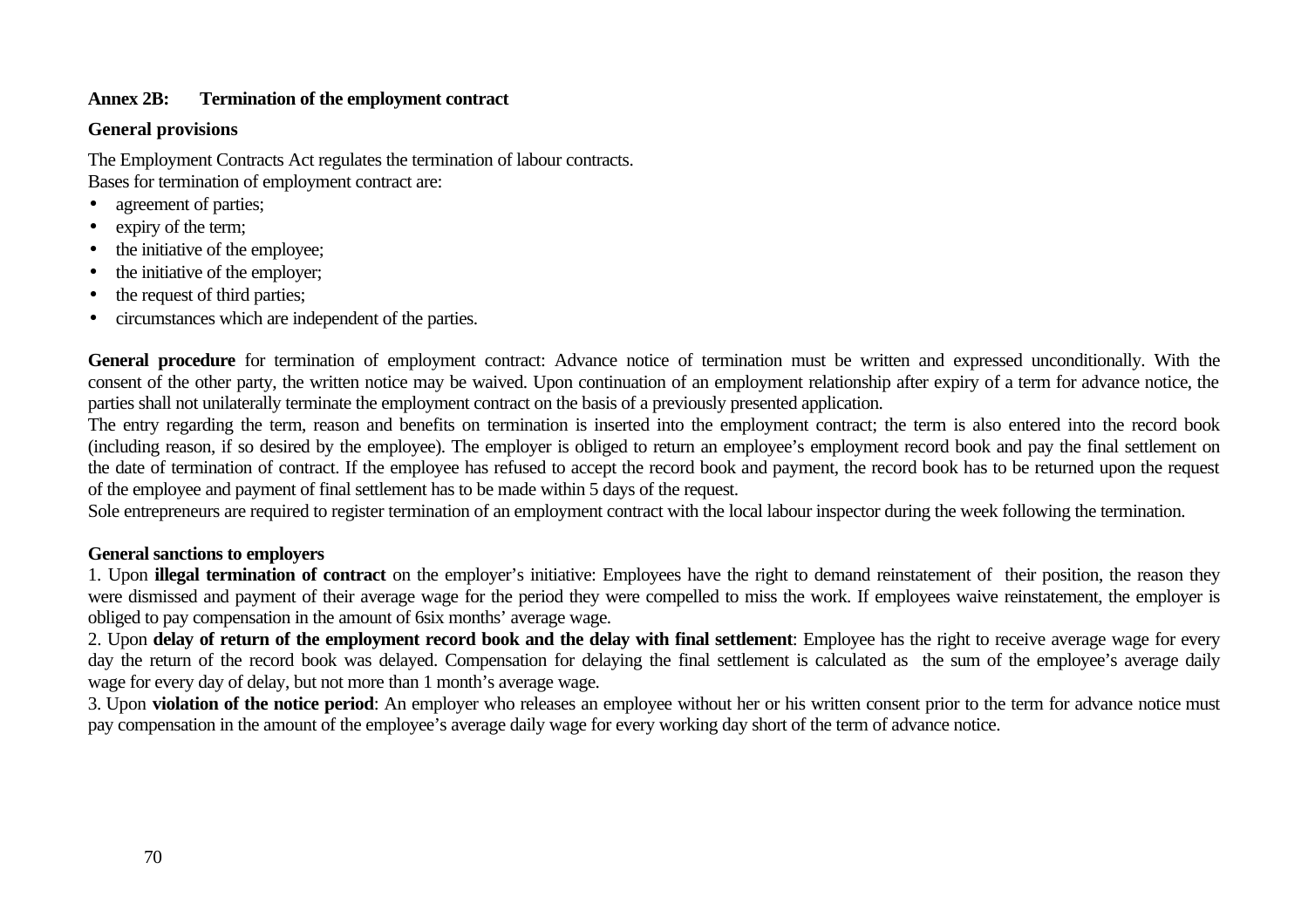## **Table 2B.1**. **Dismissal***\**

\* None of the guarantees set out below are applicable upon termination of an employment contract with persons in a second job.

| <b>Reason for dismissal</b>       | Notice period             | Severance pay                  | <b>Procedural obligations</b>              | <b>Sanctions</b> | <b>Exemptions</b>               |
|-----------------------------------|---------------------------|--------------------------------|--------------------------------------------|------------------|---------------------------------|
| <b>Liquidation of enter-</b>      | Not less than 2 months    | Compensation to employees      | Information regarding the number, occu-    |                  | Termination of contract with    |
| prise                             |                           | who have been employed         | pation, age and sex of the released        |                  | women who are pregnant or       |
|                                   |                           | continuously:                  | employees has to be submitted to the local |                  | raising a child under 3 is only |
|                                   |                           | Up to 5 years: 2 months'       | employment office.                         |                  | allowed with the consent of     |
|                                   |                           | average wage                   |                                            |                  | the local labour inspector.     |
|                                   |                           | 5-10 years: 3 months' average  | Written notice of the reason for           |                  |                                 |
|                                   |                           | wage                           | termination of contract and the measures   |                  |                                 |
|                                   |                           | 10 and more years: 4 months'   | taken to provide work to employee must     |                  |                                 |
|                                   |                           | average wage                   | be sent to the worker's representative.    |                  |                                 |
| <b>Bankruptcy of the</b>          |                           | Same as for liquidation.       | Termination of contract is allowed after   |                  | Same as for liquidation.        |
| employer                          |                           |                                | the bankruptcy order is issued.            |                  |                                 |
|                                   |                           | If there are not enough assets |                                            |                  |                                 |
|                                   |                           | to pay the employee's          | If enterprise has not enough money, then   |                  |                                 |
|                                   |                           | compensation and other         | compensation is paid by the State.         |                  |                                 |
|                                   |                           | claims, the payments are made  |                                            |                  |                                 |
|                                   |                           | out of national funds. In this | Information regarding the number, occu-    |                  |                                 |
|                                   |                           | case, compensation paid is up  | pation, age and sex of released employees  |                  |                                 |
|                                   |                           | to employee's 3 months'        | must be submitted to the local employment  |                  |                                 |
|                                   |                           | average wage but not more      | office the day after the termination of    |                  |                                 |
|                                   |                           | than 3 months' wage of the     | contract.                                  |                  |                                 |
|                                   |                           | State's average. <sup>1</sup>  |                                            |                  |                                 |
| Lay-off <sup><math>2</math></sup> | Notice period to em-      | Same as for liquidation.       | Information regarding the number,          |                  | Notice period to worker's       |
|                                   | ployees who have been     |                                | occupation, age and sex of the released    |                  | representative must be 1        |
|                                   | employed continuously:    |                                | employees must be submitted to the local   |                  | month longer.                   |
|                                   | Up to 5 years: not less   |                                | employment office.                         |                  |                                 |
|                                   | than 2 months             |                                |                                            |                  | Termination of contract with    |
|                                   | 5-10 years: not less than |                                | Written notice of the reason for           |                  | women who are pregnant or       |
|                                   | 3 months                  |                                | termination and the measures taken to pro- |                  | raising a child under 3 is not  |
|                                   | 10 and more years: not    |                                | vide work to employee must be sent to the  |                  | allowed. The contract of        |
|                                   | less than 4 months        |                                | worker's representative                    |                  | minors can be terminated        |

 1 Bankruptcy Act (effective since 1 January 2000).

 $2^2$  If the number of workers laid-off during 3 months is 10-20 and their redeployment is not guaranteed, the worker's representative may stop the termination of contract up to 1 month. If the number exceeds 20, the termination may be stopped for up to 3 months.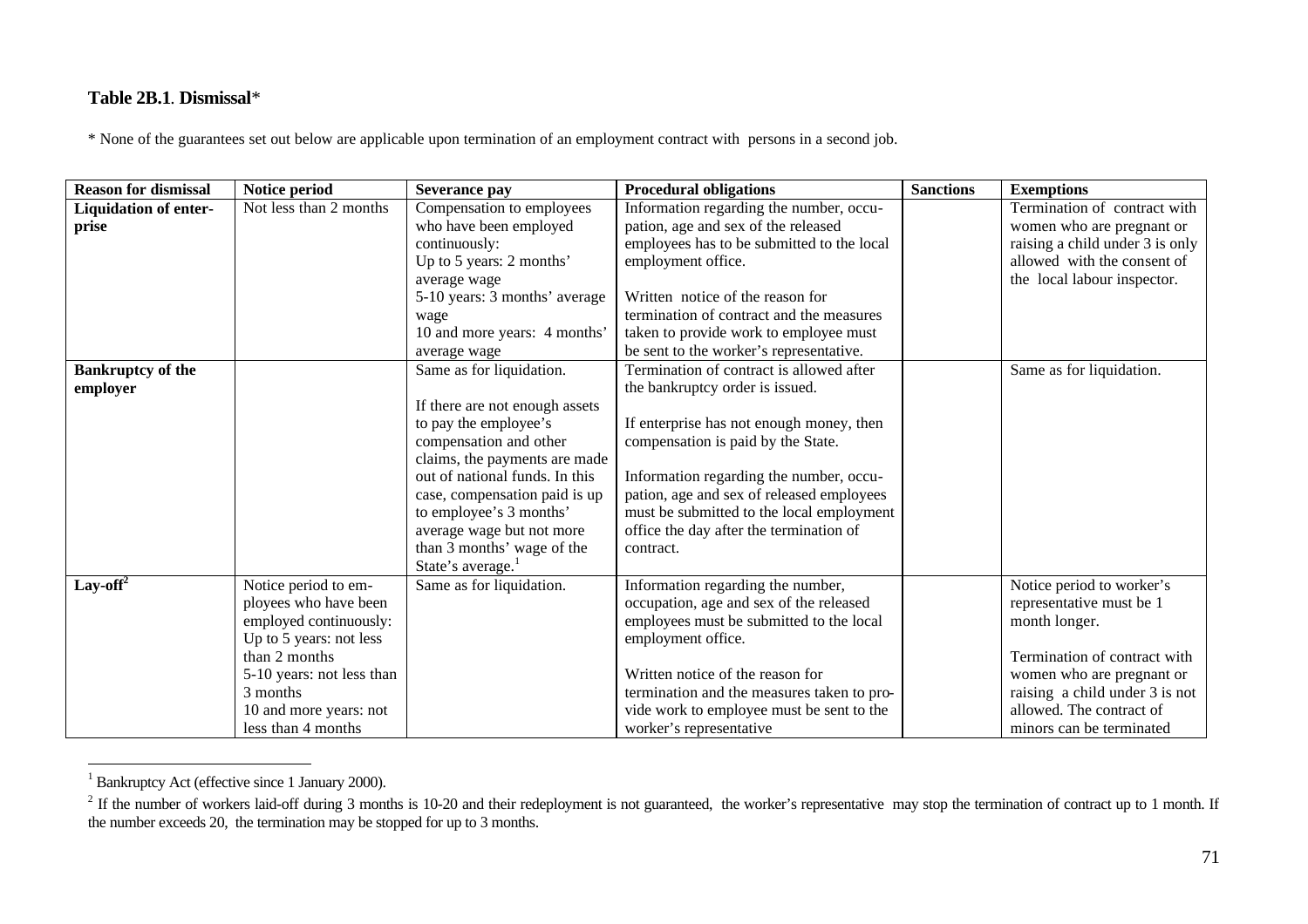| <b>Reason for dismissal</b>                                                       | Notice period         | Severance pay | <b>Procedural obligations</b>                                                                                                                                                                                                                                                                                                                                                                                                                                           | <b>Sanctions</b> | <b>Exemptions</b>                                                                                                                                                                                                                                                                |
|-----------------------------------------------------------------------------------|-----------------------|---------------|-------------------------------------------------------------------------------------------------------------------------------------------------------------------------------------------------------------------------------------------------------------------------------------------------------------------------------------------------------------------------------------------------------------------------------------------------------------------------|------------------|----------------------------------------------------------------------------------------------------------------------------------------------------------------------------------------------------------------------------------------------------------------------------------|
|                                                                                   |                       |               | Employer is required to offer another pos-<br>ition to the employee if possible. Employ-<br>ers with vacant positions are obliged to re-<br>employ released workers on demand<br>within 6 months.                                                                                                                                                                                                                                                                       |                  | only with consent of labour<br>inspector.<br>Preferential right to stay<br>employed is given to:<br>1. Representatives of<br>employees: 2. Those for<br>whom the work is their<br>principal job.                                                                                 |
| <b>Unsuitability of an</b><br>employee due to<br>professional skills or<br>health | Not less than 1 month |               | Written notice of the reason for<br>termination and the measures taken to<br>provide work to employee must be sent to<br>the worker's representative.<br>Termination is allowed if it is not possible<br>to offer another position or if employee<br>refuses an offered position.                                                                                                                                                                                       |                  | Notice period to worker's<br>representative must be 1<br>month longer.<br>Termination of contract with<br>women who are pregnant or<br>raising a child under 3 is not<br>allowed. The contract of<br>minors is allowed to<br>terminate only with consent<br>of labour inspector. |
| <b>Unsatisfactory results</b><br>of a probation period                            |                       |               | The employment contract might be<br>terminated within the probation period,<br>including the last day of probation period.                                                                                                                                                                                                                                                                                                                                              |                  | Same as for liquidation.<br>Termination of contract with<br>minors is not allowed.                                                                                                                                                                                               |
| <b>Breach of duties of an</b><br>employee                                         |                       |               | An employer is required to adhere to the<br>procedure prescribed by law for imposing<br>disciplinary punishments for terminating<br>the contract. $3$<br>Disciplinary punishment is imposed within<br>6 months after the date of the offence, but<br>not later than 1 month after becoming<br>aware of the offence. If the offence is<br>proved by findings of an inventory,<br>review, audit, etc., then punishment may<br>be imposed within 1 year after the offence, |                  | Same as for liquidation.                                                                                                                                                                                                                                                         |

<sup>&</sup>lt;sup>3</sup> Employees Disciplinary Punishments Act.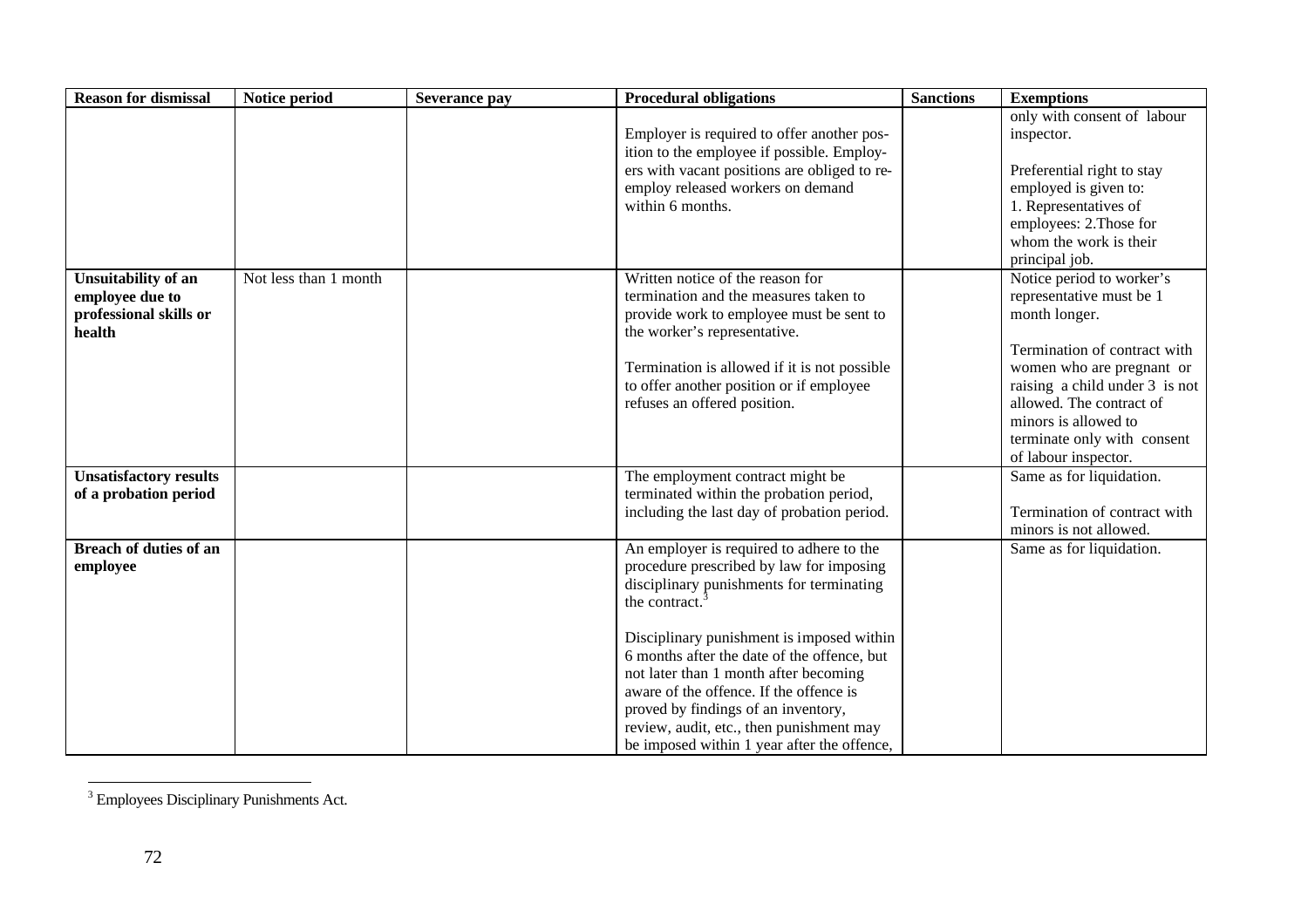| <b>Reason for dismissal</b> | Notice period            | Severance pay            | <b>Procedural obligations</b>                | <b>Sanctions</b> | <b>Exemptions</b>              |
|-----------------------------|--------------------------|--------------------------|----------------------------------------------|------------------|--------------------------------|
|                             |                          |                          | but not later than 1 month after the results |                  |                                |
|                             |                          |                          | of an inventory, review, audit, etc., are    |                  |                                |
|                             |                          |                          | formalized.                                  |                  |                                |
|                             |                          |                          |                                              |                  |                                |
|                             |                          |                          | Disciplinary punishment must be forma-       |                  |                                |
|                             |                          |                          | lized in two identical written documents,    |                  |                                |
|                             |                          |                          | of which one is given to employee.           |                  |                                |
| Loss of trust in an         |                          |                          | Same as for breach of duties of an           |                  | Same as for liquidation.       |
| employee                    |                          |                          | employee.                                    |                  |                                |
| Indecent act of an          |                          |                          | Same as for breach of duties of an           |                  | Same as for liquidation.       |
| employee                    |                          |                          | employee.                                    |                  |                                |
| Long-term incapacity        | Not less than 2 weeks    |                          | Written notice of the reason for             |                  | Termination of contract with   |
| for work of an              |                          |                          | termination and the measures taken to pro-   |                  | women who are pregnant or      |
| employee                    |                          |                          | vide work to employee must be sent to the    |                  | raising a child under 3 is not |
|                             |                          |                          | worker's representative.                     |                  | allowed.                       |
| Age of an employee (if      | If the employee has been | Same as for liquidation. |                                              |                  | Termination of contract with   |
| person is 65 years old      | employed continuously -  |                          |                                              |                  | women who are pregnant or      |
| and has right to full       | For less than 10 years:  |                          |                                              |                  | raising a child under 3 is not |
| old-age pension)            | 2 months                 |                          |                                              |                  | allowed.                       |
|                             | For more than 10 years:  |                          |                                              |                  |                                |
|                             | 3 months                 |                          |                                              |                  |                                |
| Hiring an employee          |                          |                          |                                              |                  |                                |
| for whom the position       |                          |                          |                                              |                  |                                |
| is a principal job          |                          |                          |                                              |                  |                                |
| Corruptive act of an        |                          |                          |                                              |                  | Termination of contract with   |
| employee                    |                          |                          |                                              |                  | women who are pregnant or      |
|                             |                          |                          |                                              |                  | raising a child under 3 is not |
|                             |                          |                          |                                              |                  | allowed.                       |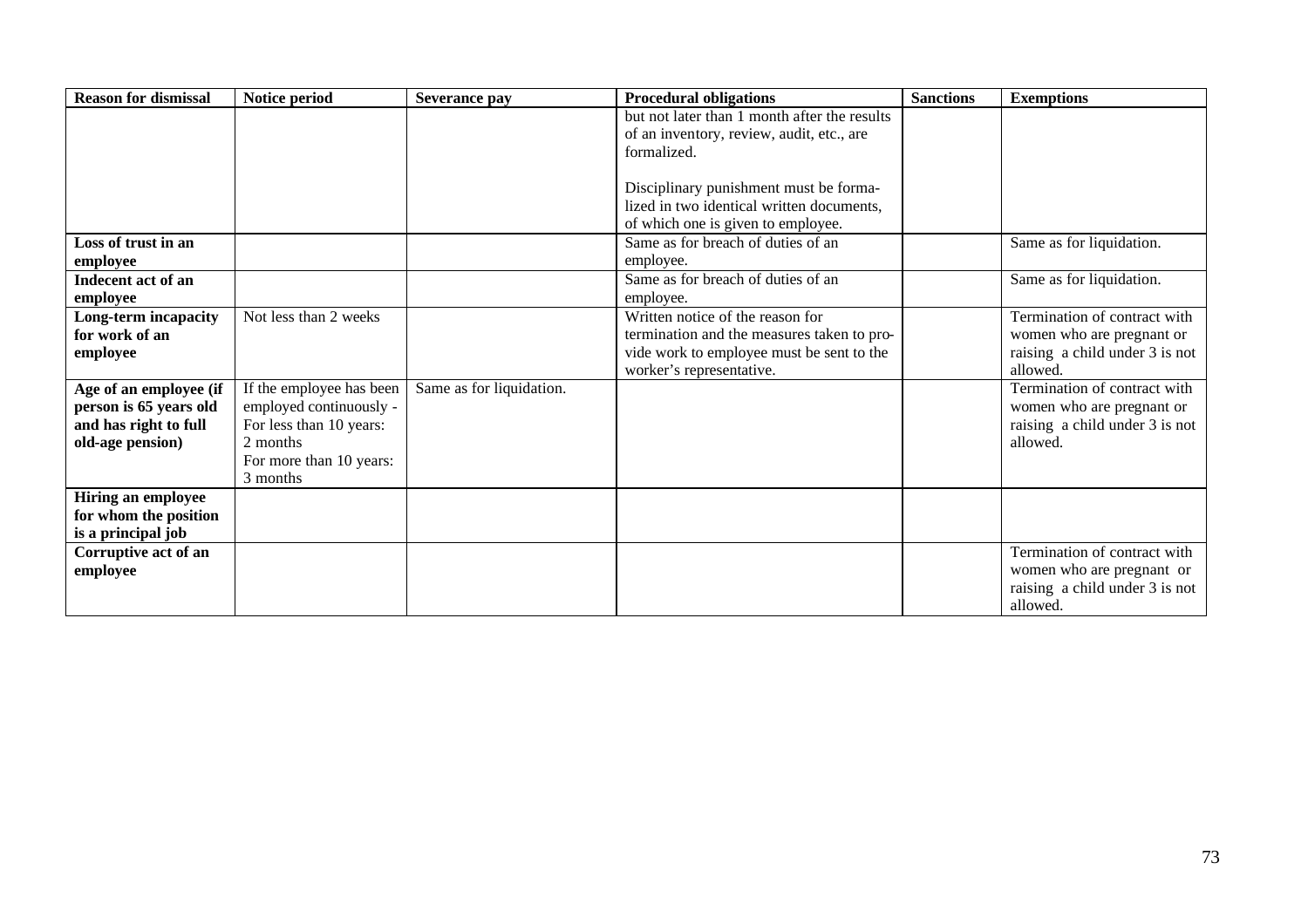## **Table 2B.2 Termination of employment contract by the employee**

General sanctions to the employees upon the **violation of the notice period**. Employee who has left without authorization prior to the expiry of the term for advance notice has to pay compensation in the amount of the employee's average daily wage for every working day short of the term of advance notice, if the employer demands it.

| <b>Reason</b>                                                                                           | Notice period                                                                                                                                                                                                                                                                                                                                                                                            | Severance pay                                                                                                                                                                                                                               | <b>Procedural obligations</b>                                                                                                                                                                       | <b>Sanctions</b> | <b>Exemptions</b>                                                                                                                                                                                                                                                                                                                                                                                            |
|---------------------------------------------------------------------------------------------------------|----------------------------------------------------------------------------------------------------------------------------------------------------------------------------------------------------------------------------------------------------------------------------------------------------------------------------------------------------------------------------------------------------------|---------------------------------------------------------------------------------------------------------------------------------------------------------------------------------------------------------------------------------------------|-----------------------------------------------------------------------------------------------------------------------------------------------------------------------------------------------------|------------------|--------------------------------------------------------------------------------------------------------------------------------------------------------------------------------------------------------------------------------------------------------------------------------------------------------------------------------------------------------------------------------------------------------------|
| The request of an<br>employee in case of<br>unspecified term<br>contract                                | In general 1 month.<br>In case of probation period<br>3 days.                                                                                                                                                                                                                                                                                                                                            |                                                                                                                                                                                                                                             |                                                                                                                                                                                                     |                  |                                                                                                                                                                                                                                                                                                                                                                                                              |
| The request of an<br>employee in case of<br>specified-term<br>contract before the<br>term has expired   | At least:<br>2 weeks in the case of a<br>contract 1 year or more;<br>5 days in the case of less<br>than a 1-year contract;<br>5 days if the reason for<br>termination is illness,<br>disability, need to care for a<br>family member who is ill or<br>disabled, or commencement<br>of studies, which hinders the<br>continuation of work. It<br>applies also to a woman<br>raising a child aged under 3. |                                                                                                                                                                                                                                             | In the case of illness,<br>disability, need to care for a<br>family member who is ill or<br>disabled, the employee must<br>present written proof of the<br>reasons for terminating the<br>contract. |                  | In the case of the specified-term<br>contract with special benefits, the<br>employee has the right to terminate<br>the contract only in case of illness,<br>disability, need to care for a family<br>member who is ill or disabled<br>(with a notice period of 5 days).<br>Reasons other than this do not<br>permit termination of a contract<br>with special benefits on the<br>initiative of the employee. |
| The violations of<br>contractual terms by<br>employer, changes in<br>production or work<br>organization | 5 days                                                                                                                                                                                                                                                                                                                                                                                                   | In the case of contract<br>with unspecified<br>duration $-2$ months'<br>average wage;<br>In the case of contract<br>with specified duration<br>- average wage until<br>the expiry of contract,<br>but not over two<br>months' average wage. | The contract is terminated<br>from the day after the changes<br>have been implemented.                                                                                                              |                  |                                                                                                                                                                                                                                                                                                                                                                                                              |
| The assumption of the<br>employee to elected<br>office                                                  |                                                                                                                                                                                                                                                                                                                                                                                                          |                                                                                                                                                                                                                                             | The contract is terminated at<br>the request of an employee not<br>later than date directly<br>preceding the date of<br>assuming duties.                                                            |                  |                                                                                                                                                                                                                                                                                                                                                                                                              |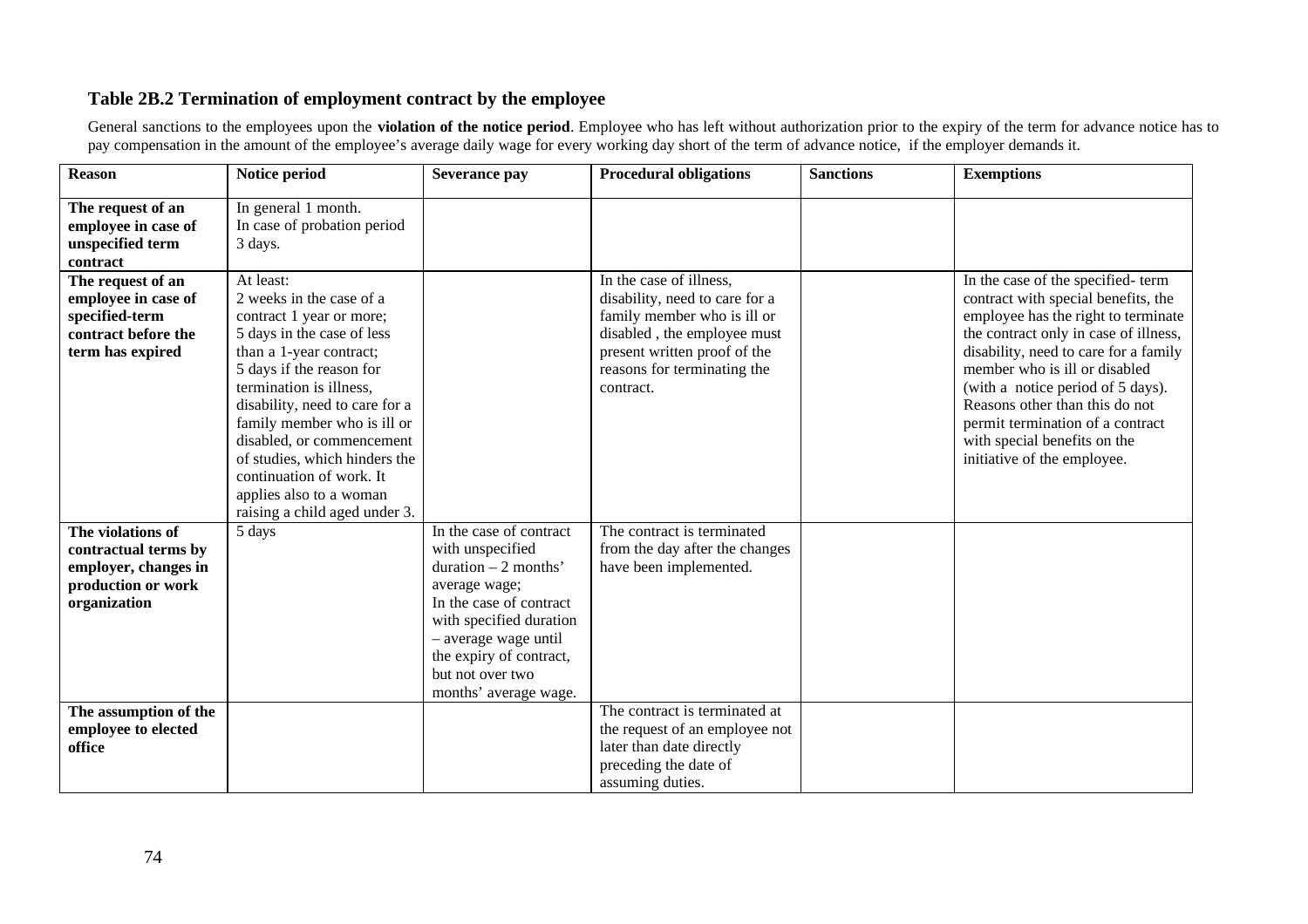# **Table 2B.3 The expiry of the term**

| <b>Reason</b>          | Notice period                | <b>Severance pay</b> | <b>Procedural obligations</b>   | <b>Sanctions</b>       | <b>Exemptions</b>                 |
|------------------------|------------------------------|----------------------|---------------------------------|------------------------|-----------------------------------|
| The expiry of the term | For the employer:            |                      | If employee has not given       | Upon the violation of  | Excluding workers who are         |
|                        | 2 weeks before the           |                      | notice to employer and is       | notice period,         | employed with specified term to   |
|                        | expiration of the term in    |                      | absent from the work next day   | employer has to pay    | substitute for the absent worker. |
|                        | the case of more than one-   |                      | following the date of the term, | compensation in        |                                   |
|                        | year contract:               |                      | employer is obliged to return   | extent of daily wage   |                                   |
|                        | 5 days before the            |                      | an employee's employment        | for every day short of |                                   |
|                        | expiration of the term in    |                      | record book and pay the final   | the period of advance  |                                   |
|                        | the case of less than one-   |                      | settlement during the five days | notice.                |                                   |
|                        | year contract.               |                      | after the employer's request.   |                        |                                   |
|                        |                              |                      |                                 |                        |                                   |
|                        | For the employee is 5 days   |                      |                                 |                        |                                   |
|                        | before the expiration of the |                      |                                 |                        |                                   |
|                        | term.                        |                      |                                 |                        |                                   |

## **Table 2B.4 Termination of employment contract on the request of third parties**

| <b>Reason</b>         | Notice period | Severance pay       | <b>Procedural obligations</b> | <b>Sanctions</b> | <b>Exemptions</b> |
|-----------------------|---------------|---------------------|-------------------------------|------------------|-------------------|
| Working endangers     |               | One month's average | Contract is terminated upon   |                  |                   |
| minor's health, mora- |               | wage of the minor.  | the request of a parent.      |                  |                   |
| l lity or education   |               |                     | guardian or local labour      |                  |                   |
|                       |               |                     | inspector.                    |                  |                   |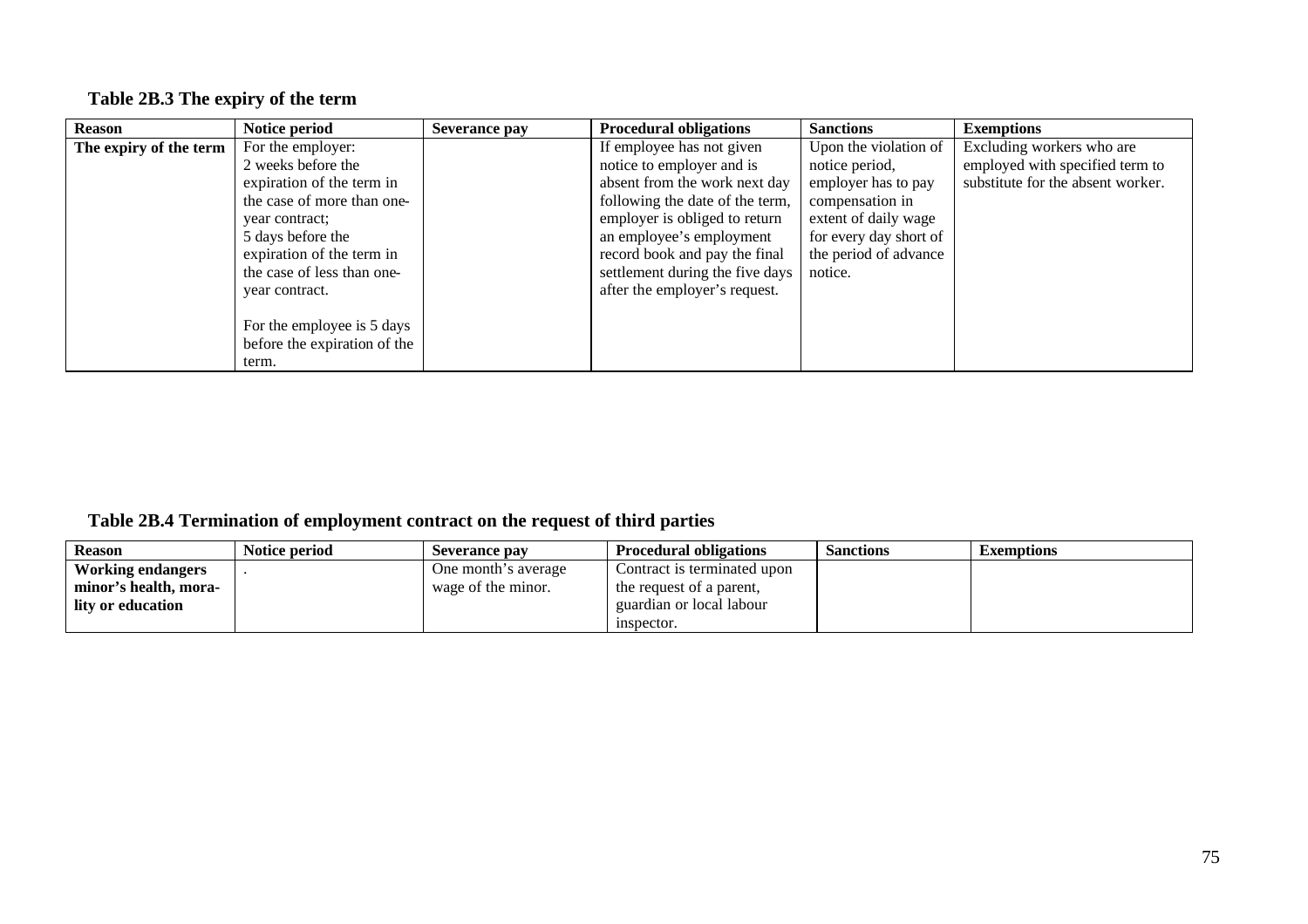| <b>Reason</b>                     | Notice period | <b>Severance pay</b>     | <b>Procedural obligations</b> | <b>Sanctions</b>                     | <b>Exemptions</b> |
|-----------------------------------|---------------|--------------------------|-------------------------------|--------------------------------------|-------------------|
| <b>Conscription or entry into</b> |               | 2 weeks' average wage is |                               |                                      |                   |
| active service                    |               | paid by the State.       |                               |                                      |                   |
| Entry into force of con-          |               |                          |                               |                                      |                   |
| viction by court                  |               |                          |                               |                                      |                   |
| Violation of the rules for        |               |                          |                               | Employer must offer other work       |                   |
| hiring                            |               |                          |                               | to employee if the violation is his  |                   |
|                                   |               |                          |                               | fault. In addition he must pay       |                   |
|                                   |               |                          |                               | compensation in the amount of 3      |                   |
|                                   |               |                          |                               | months' average wage of the          |                   |
|                                   |               |                          |                               | employee.                            |                   |
|                                   |               |                          |                               |                                      |                   |
|                                   |               |                          |                               | If the employee commits the          |                   |
|                                   |               |                          |                               | violation, it is obligatory to pay 1 |                   |
|                                   |               |                          |                               | month's average wage as              |                   |
|                                   |               |                          |                               | compensation.                        |                   |
| The contract with close           |               |                          |                               |                                      |                   |
| relative or relative by mar-      |               |                          |                               |                                      |                   |
| riage                             |               |                          |                               |                                      |                   |
| Death of employee                 |               |                          |                               |                                      |                   |
| Death of employer if              |               |                          |                               |                                      |                   |
| employee is hired for             |               |                          |                               |                                      |                   |
| personal services                 |               |                          |                               |                                      |                   |

# **Table 2B.5 Termination of employment contract independent of parties**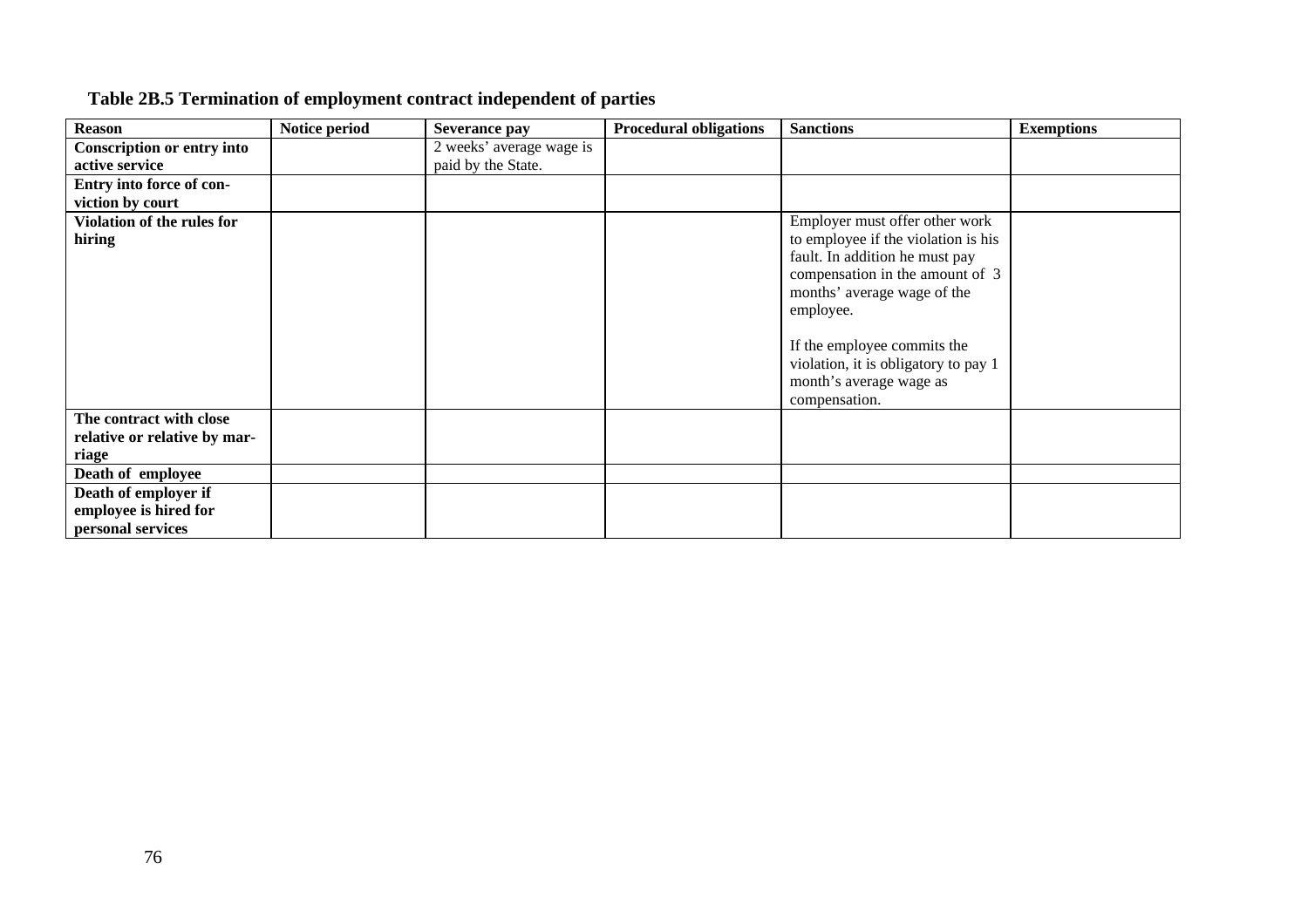## **Annex 3: Legal regulation of the work environment**

The Estonian Labour Inspection's 14 Regional Inspectorates inspect enterprises' working environment, offer guidance and counselling to improve health and safety at the workplace and oversee how the relevant laws are observed in practice. Based on labour inspection data, the observance of following laws is analysed:

- 1. Labour Protection Act
- 2. Wages Act
- 3. Working and Rest Time Act
- 4. Employment Contracts Act

In 1998 the working conditions and the rules for product safety were controlled in 4,775 enterprises (3,832 in 1997). As a result, 42,169 improvement notices were issued (40,392 in 1997). Also in 1998, labour inspectorates began an evaluation of the work environment by test methods in 2,178 enterprises. This inspection process indicated the following issues:

### **The work organization of working environment**

The condition of all working environments depends on the attention paid to the organization of work in guaranteeing safety and health at workplace. Inspection data found that:

- in 1,175 (54 per cent) of the evaluated enterprises the health and safety norms were observed, in 626 (29 per cent) enterprises some minor violations were discovered and that 377 (17 per cent) of the enterprises did not follow the rules for safety;
- the rules for training and guidance for workers about safety and health at workplace were violated in 1,442 (67 per cent) enterprises;
- the work organization of the working environment has improved in 1,383 (64 per cent) of the enterprises evaluated, in 543 (25 per cent) minor shortcomings existed and in 251 (11 per cent) of enterprises the work organization was not acceptable.

Due to poor organization of work, defective workplaces and lack of supervision, 7 workers died and 60 were seriously injured. The ignorance of elementary safety rules due to defective training and guidance was related to 185 occupational accidents, 13 of which resulted in death and 172 in serious health injuries.

### **Safety at work**

In 615 (28 per cent) of the enterprises evaluated, the workplaces were safe (mainly new or reconstructed buildings); in 532 (25 per cent) no violations were discovered but recommendations were made for improving the safety of workers; in 674 (31 per cent) some violations of workplace safety rules were found; and in 356 (16 per cent) of enterprises many workplaces did not meet rule standards. Violation of workplace safety rules resulted in 6 workers being killed and 87 seriously injured.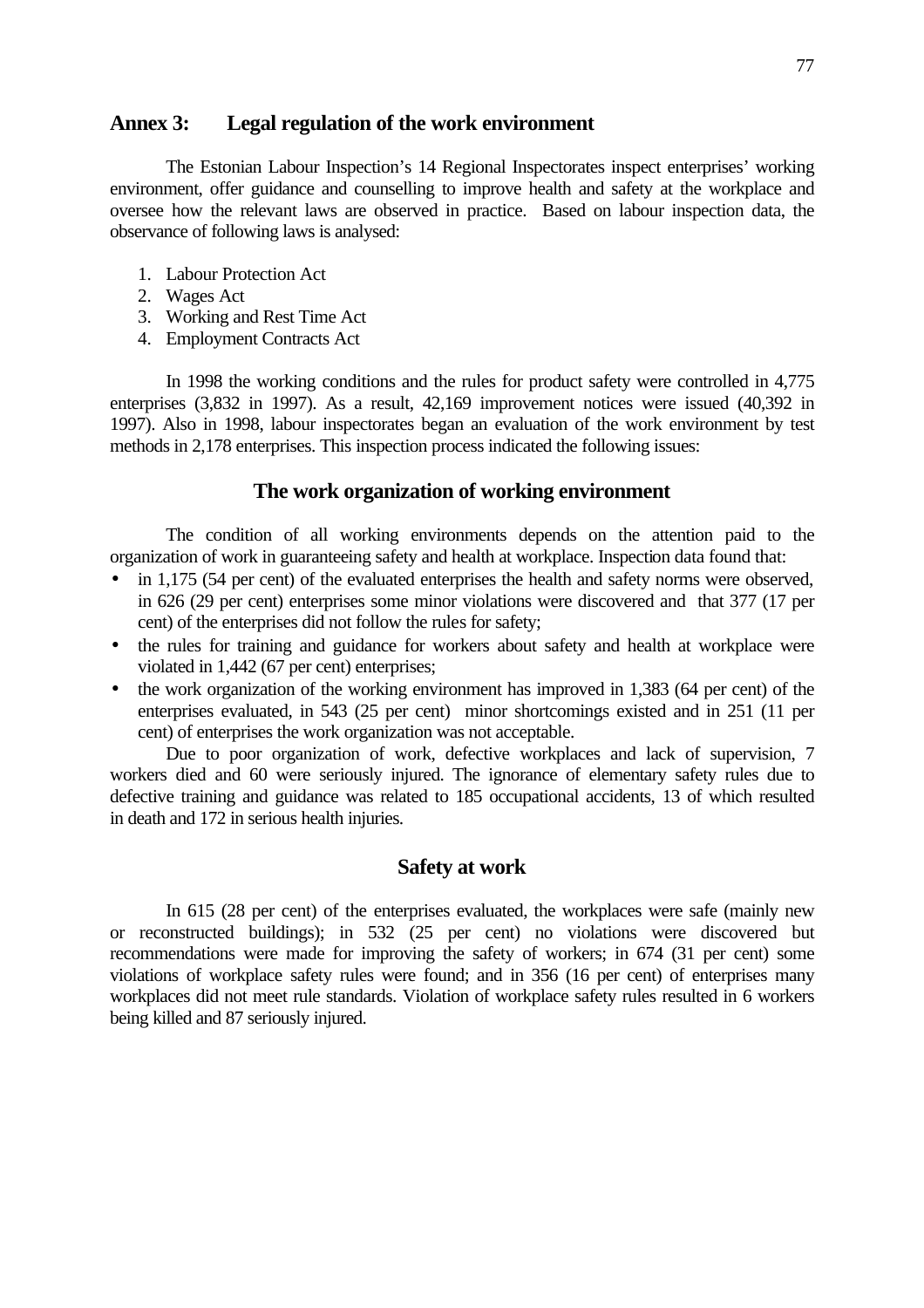| <b>Strengths</b><br>Rapid restructuring of economy as a result of<br>$\bullet$<br>which the employment structure has become<br>similar to indicators in developed countries;<br>Existence of labour market institutions and<br>٠<br>network of employment offices;                                                                                                                                                                                                                                                                                                                                                                                                                                                                                                                                                                                                                                                                                                                                                                                                                                                                                                                                                                                                                                                                                                                                                                                                                                     | <b>Opportunities</b><br>Employment is a Government priority and<br>$\bullet$<br>there is political will to solve employment<br>problems;<br>Public interest towards education and quality<br>$\bullet$<br>educational services increases;                                                                                                                                                                                                                                                                                                                                                                                                       |
|--------------------------------------------------------------------------------------------------------------------------------------------------------------------------------------------------------------------------------------------------------------------------------------------------------------------------------------------------------------------------------------------------------------------------------------------------------------------------------------------------------------------------------------------------------------------------------------------------------------------------------------------------------------------------------------------------------------------------------------------------------------------------------------------------------------------------------------------------------------------------------------------------------------------------------------------------------------------------------------------------------------------------------------------------------------------------------------------------------------------------------------------------------------------------------------------------------------------------------------------------------------------------------------------------------------------------------------------------------------------------------------------------------------------------------------------------------------------------------------------------------|-------------------------------------------------------------------------------------------------------------------------------------------------------------------------------------------------------------------------------------------------------------------------------------------------------------------------------------------------------------------------------------------------------------------------------------------------------------------------------------------------------------------------------------------------------------------------------------------------------------------------------------------------|
| National system of qualifications is being set up;<br>$\bullet$<br>Labour force surveys are being organized and<br>$\bullet$<br>statistical data is collected regularly in Labour<br>Market Board;<br>Tripartite cooperation functions on the national<br>٠<br>level;<br>Employers are well organized on the national<br>level.                                                                                                                                                                                                                                                                                                                                                                                                                                                                                                                                                                                                                                                                                                                                                                                                                                                                                                                                                                                                                                                                                                                                                                        | Public<br>awareness is increasing on<br>$\bullet$<br>the<br>development of retraining and in-service<br>training systems for employees and the<br>principle of lifelong training;<br>Development of counselling and information<br>$\bullet$<br>systems,<br>Involvement of labour market institutions in<br>$\bullet$<br>international cooperation programmes;<br>Support to enterprise development and setting<br>$\bullet$<br>up a business start-up support system;<br>Modernization of legislation;<br>Development of flexible forms of employment;<br>$\bullet$<br>Relatively high level of<br>education<br>- of<br>employable population. |
| Weaknesses                                                                                                                                                                                                                                                                                                                                                                                                                                                                                                                                                                                                                                                                                                                                                                                                                                                                                                                                                                                                                                                                                                                                                                                                                                                                                                                                                                                                                                                                                             | <b>Risks</b>                                                                                                                                                                                                                                                                                                                                                                                                                                                                                                                                                                                                                                    |
| Fall<br>employment<br>levels<br>rise<br>and<br>in<br>in<br>$\bullet$<br>unemployment;<br>Deficiencies in the analysis and strategic planning<br>٠<br>systems on changes in the labour market;<br>Large share of hidden unemployment;<br>$\bullet$<br>Inconsistent regional development and resulting<br>$\bullet$<br>regional differences in employment levels;<br>Rise in dropout levels from basic schools;<br>٠<br>Underestimation of the importance of vocational<br>$\bullet$<br>education for economic development;<br>Increase in the number of general secondary<br>٠<br>school graduates and a fall in the number of<br>vocational school graduates;<br>Inconsistent quality of vocational education and<br>٠<br>incompatibility with labour market requirements;<br>Non-conformity of curricula to labour market<br>requirements;<br>Insufficient<br>development of labour<br>market<br>institutions,<br>of<br>number<br>employees<br>and<br>underfunding;<br>Dominance of passive labour market measures;<br>٠<br>Low image of employment offices;<br>Poor awareness and lack of cooperation between<br>$\bullet$<br>institutions for solving employment problems;<br>Slowness in launching programmes targeted at<br>٠<br>labour market risk groups;<br>Social dialogue is poorly developed at the sectoral<br>٠<br>and company level;<br>Poor participation of workers in trade unions;<br>Loopholes in and lack of legislation;<br>Poor public awareness of gender equality<br>problems. | risk<br>Domination<br>of<br>groups<br>(long-term<br>$\bullet$<br>unemployed, inactive, young, non-Estonians)<br>in the labour market;<br>Deepening poverty of population;<br>$\bullet$<br>Rise in crime levels;<br>$\bullet$<br>Slowdown in economic growth and fall in<br>$\bullet$<br>budget funds;<br>Low mobility of workers.<br>$\bullet$                                                                                                                                                                                                                                                                                                  |

## **Annex 4A: Development prospects of employment and education SWOT analysis of the national Employment Action Plan**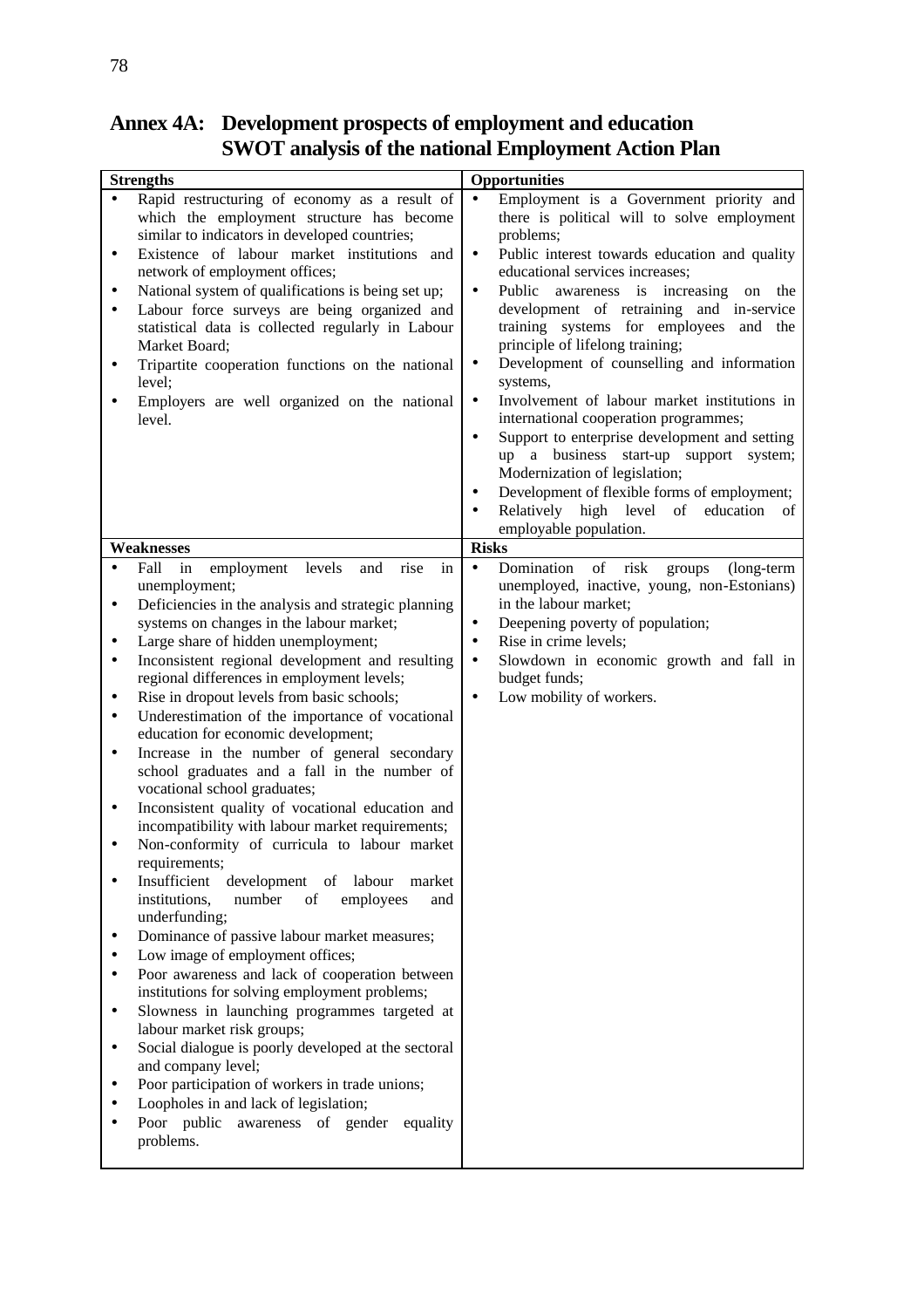## **Annex 4B: Development of systems to support employment and training (Extract from the first Estonian Employment Action Plan, 1999)**

To support measures developed under this programme, emphasis is placed on the development of the following support systems and measures:

## **Increase the efficiency of state labour market institutions**

The organization of the activities of labour market institutions and increasing their efficiency is an essential prerequisite if planned objectives are to be achieved. In developing support institutions the following measures are necessary:

#### *4.5.1 Clear distribution of duties between policy-making and executive institutions*

The specific duties of the Ministry of Social Affairs and the Labour Market Board shall be clearly defined and the employees of those institutions shall be regularly trained in the field of labour market and EU development trends and experience.

#### *4.5.2 Enhancement of the quality and range of services provided by state employment offices*

In all state employment offices, the provision of services on a standard basis and their quality shall be ensured. Free consultation for employers on problems and possibilities to employ persons with disabilities shall be developed as a new employment measure. The information system of state employment offices shall be developed further and it shall be linked to the vocational counselling information system that is being set up.

### *4.5.3 Implementation of a tripartite principle in planning the work of state employment offices*

Tripartite employment councils shall be set up at county employment offices in cooperation with representatives of workers' and employers' organizations. Depending on the regional employment situation, the duties of these councils are to make proposals for increasing the efficiency of state employment offices, including determining the share of various active employment measures in budgeting, and ordering re-training and in-service training for the unemployed.

#### *4.5.4 Strengthening cooperation with organizations that are involved in labour market issues*

Cooperation of state employment offices with business people, employers' branch associations, business centres and local governments shall be enhanced. A legal basis shall be established for setting up private employment offices.

#### *4.5.5 Public awareness campaign*

The public shall be informed about services provided by state employment offices and labour market legislation through media channels and the Labour Market Board shall publish quarterly information booklets.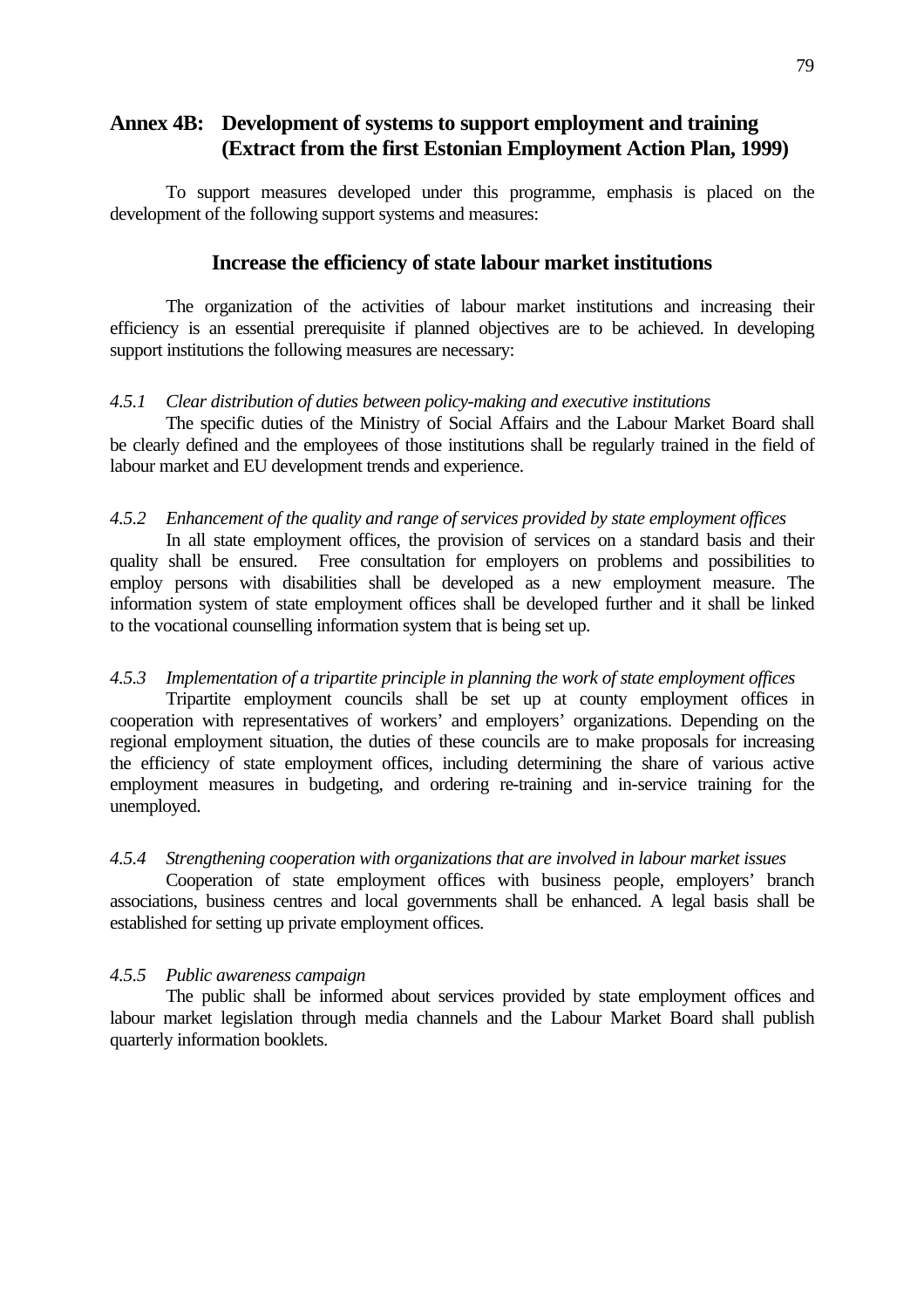## **Development of infrastructure**

#### *4.5.6 Establishing a network of employment centres for young people*

## *4.5.7 Development of regional training centres on the basis of existing vocational educational institutions in cooperation with social partners*

The aim is to integrate the training of young people and adults on the basis of vocational educational institutions by developing selected institutions to regional training centres and providing them with the necessary materials and technical basis (as opposed to setting up parallel systems). Reorganization and optimization of the network of vocational educational system and the modernization of equipment and infrastructure enables to consolidate the limited resources. The experience gathered in the framework of a Phare pilot project in three regional centres shall be extended to other regions with the aim of improving the quality and quantity of in-service training in respective educational levels. It shall include the development of additional module courses, courses on management quality, business, product development, information technology, modernization of learning aids, training of staff and work practice, diversification of training methods, including the use of distance learning, based on vocational standards and the labour market situation. In addition, libraries to provide modern Internet-based services shall be set up in these centres. Simulation workplaces shall be set up to enable young people and adults to obtain professional practice.

#### *4.5.8 Optimization of the network of agricultural vocational educational institutions*

Selected schools shall become centres providing agricultural education for both primary and inservice training. They shall include the necessary practice bases that will also be available for the use of other schools. It is important to diversify the content of training courses, taking into account the significant fall in the number of persons employed in agriculture in Estonia. Development of new curricula and materials shall be supported by investments in staff training, buildings and equipment (including information technology).

## *4.5.9 Modernization of the technical basis of vocational educational institutions with the aim of ensuring provision of training at the level of vocational secondary and higher education*

In order to conform to employers'' needs, especially taking account of the development of information technology and competitive ability in the EU, investments shall be made for the implementation of curricula that conform with vocational higher education standards. In selecting schools and professions account shall be taken of the needs of growing industries and geographical location. To enhance the quality of the learning process in public universities, libraries shall be provided with educational and research materials and the laboratory facilities of public universities shall be expanded.

#### *4.5.10 Modernization of the infrastructure of selected schools*

This shall be provided if the existing infrastructure fails to ensure that training conforms to the needs of trainees and the economy. In renewing the infrastructure of educational institutions, conditions shall be created to ensure that persons with special needs have access to training.

#### *4.5.11 Training of trainers*

A highly qualified and motivated teacher is a prerequisite for implementing the new curricula in schools. The measure includes the development of programmes in the field of primary training of vocational trainers and systematic in-service training in cooperation with universities, applied higher educational institutions and employers. The programmes shall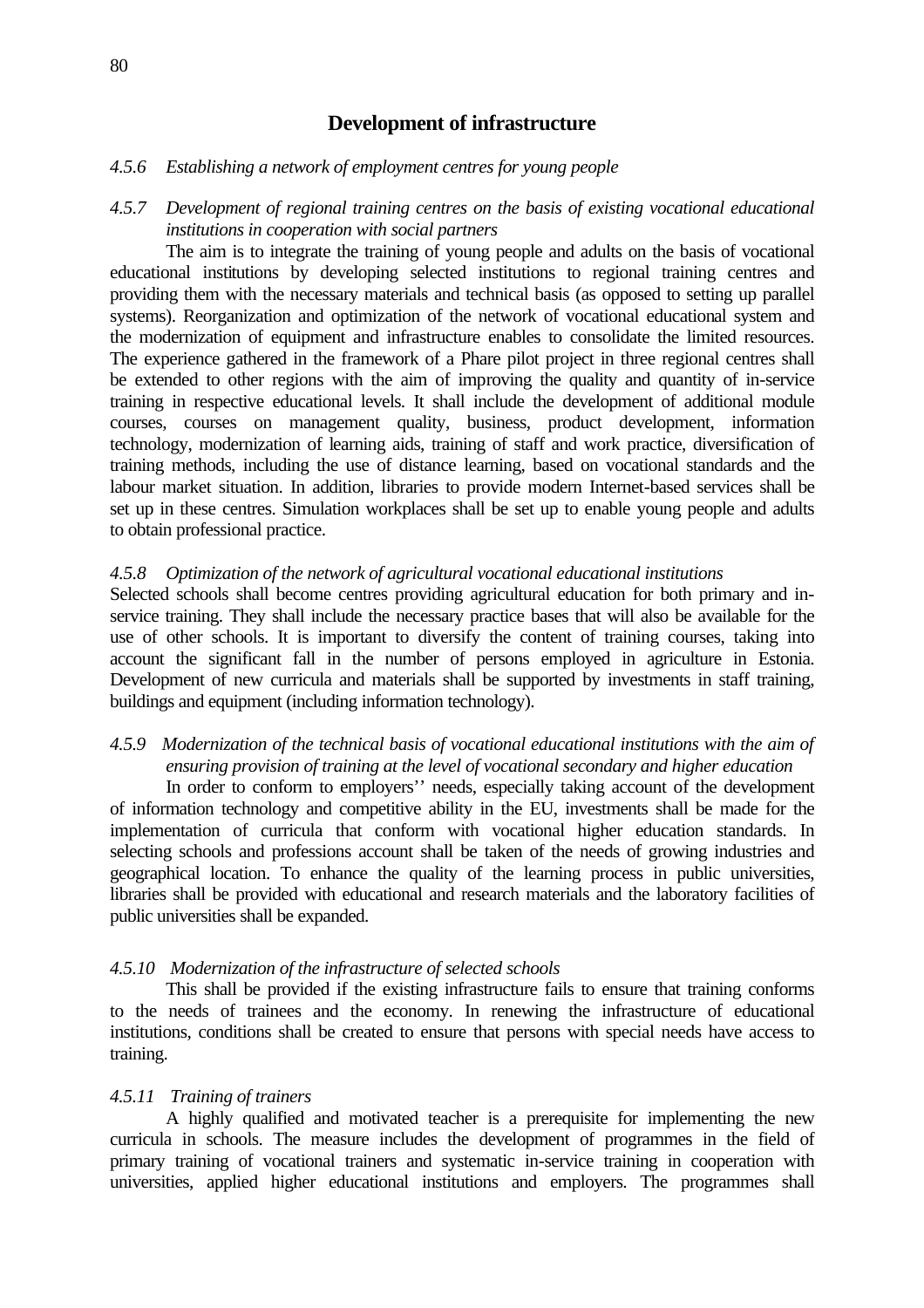include technical and technological aspects, modern pedagogy and methods for training adults and persons with special needs. Shorter training modules shall be created to give pedagogical skills for managers of work practice.

In the field of higher education, in-service training programmes of teaching staff in universities shall be expanded with a focus on introducing active teaching methods. Exchange programmes of students and teaching staff shall be supported.

## **Information systems**

### *4.5.12 Development of a vocational counselling system for young people and adults*

A vocational counselling system shall be set up in addition to the planned information system of vocational education and vocational counselling to be implemented in 1999. A coordinating body shall be determined with the responsibility of supporting county vocational counselling centres and to publish materials for supporting the work of vocational counsellors. In addition, professional vocational counsellors shall be trained.

### *4.5.13 Development of a database on in-service training and training courses*

This database shall include information on opportunities to undergo in-service training provided by public and private institutions. Access to the database will be ensured via the Internet. The database shall be part of the planned information system on vocational education and vocational counselling. On the basis of database information, a regularly updated catalogue on in-service training and training courses shall be published and widely distributed.

*4.5.14 Implementation of the information system of educational institutions in all schools, including vocational educational institutions*

Full implementation of such an information system shall enable the supervision of the use of EU Structural Funds on the basis of projects.

### *4.5.15 Setting up a system of monitoring graduates from vocational educational institutions*

The monitoring system shall be set up with a view of assessing the adequacy and quality of training.

## *4.5.16 Establishing a national register of professions for the registration of obtained professions*

The register shall be a means of collecting national information and shall support the preparation for the EU system of mutual recognition of professional qualifications. The activities shall be carried out in the framework of the national system of qualifications that is being planned and implemented.

### *4.5.17 Development of support institutions*

These institutions shall also be developed in the tertiary sector to support ministries, educational institutions and other partners in implementing complicated and extensive projects in the field of EU Structural Funds.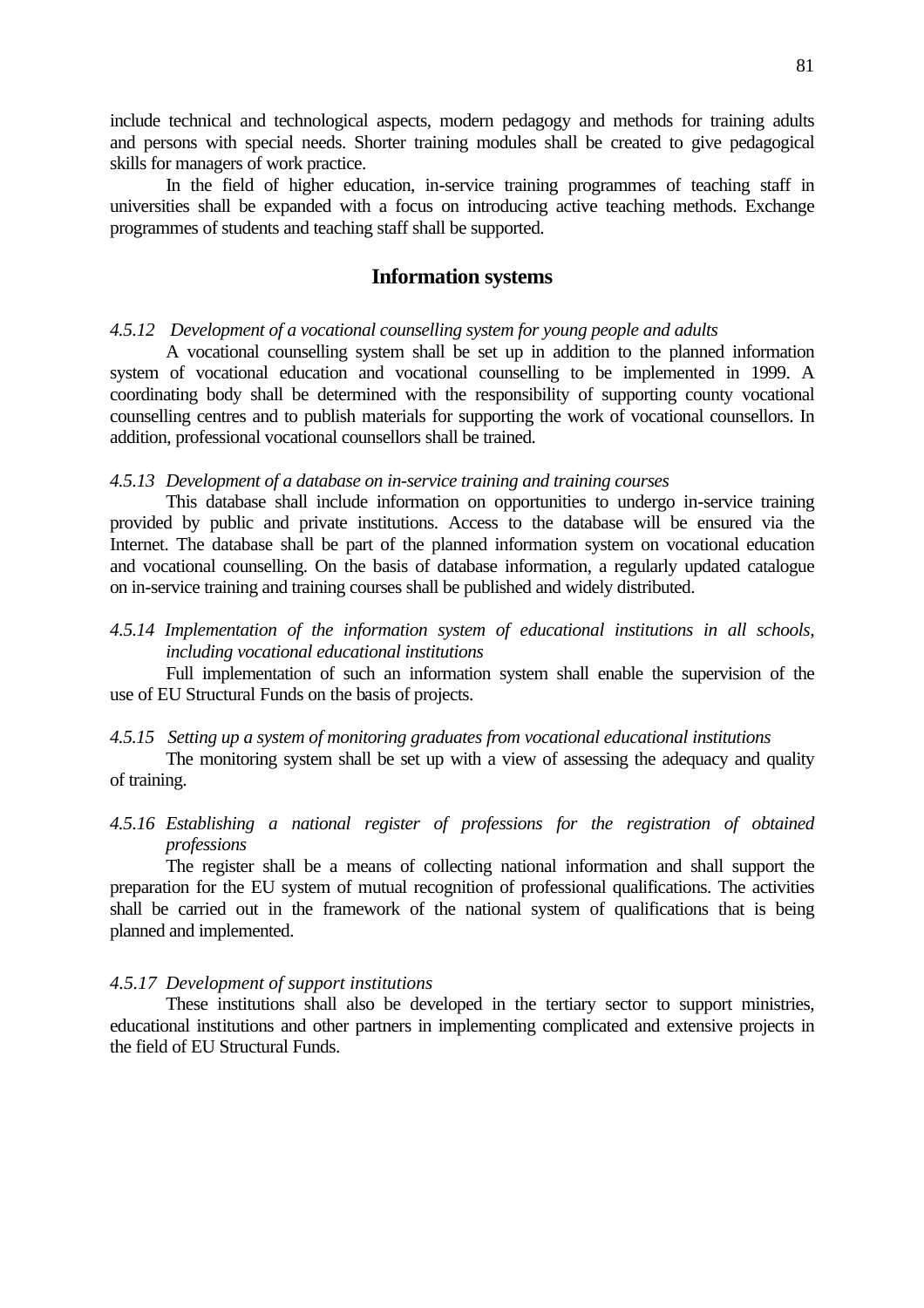## **Development of social dialogue**

#### *4.5.18 Creating a favourable environment for employers' and workers' organizations*

Preparation of legislation for regulating the status, function and role of workers' and employees' organizations and functioning mechanisms in social partnership shall be continued, including

- adoption of a new Trade Unions Act for the enhancement of trade union structures and for specification of the role and function of trade unions in society
- preparation of a Social Partnership Act to lay down legal status of tripartite agreements and to fix the organizational forms of cooperation between the Government and labour market partners.

Registration requirements that unjustifiably restrict the organization of social partners shall be removed. Legal acts that regulate the activities of trade unions in the Republic of Estonia shall be harmonized with the principles of freedom of association stated in international agreements that are binding to the Republic of Estonia (ILO Conventions Nos.87 and 98).

Income incurred from membership fees and contributions to workers and employers' representative organizations shall be made exempt from income tax. The possibility of also taxexempting the assistance paid to trade union members on account of income incurred from other sources that are used to develop core activities, and from funds set up from trade union membership fees, will be discussed.

#### *4.5.19 Strengthening representative organizations of social partners*

The membership of social-partner organizations shall be trained for the promotion of social dialogue.

#### *4.5.20 Development of labour market democracy*

Collective bargaining on all levels (national, sectoral and company level) in the field of social and employment policy shall be continued.

- The need for entering into collective agreements shall be emphasized including the preparation and amendment of legal acts concerning collective employment relations.
- Worker representation and involvement in the information, consultation and decision-making process shall be promoted.
- The role of the Social Economic Council shall be further emphasized.

## **Development of flexible forms of employment**

Use of flexible forms of employment is an important means for integrating risk groups into the labour market. This applies predominantly to young people who wish to be employed during their studies, parents raising small children and the older workforce.

#### *4.5.21 Heightening employers' awareness and use of flexible forms of employment*

Part-time work, homework, distance work and work on the basis of a sliding work schedule shall be promoted. Measures shall be taken for raising awareness on the employment legislation regulating this field by media channels, workshops and client events.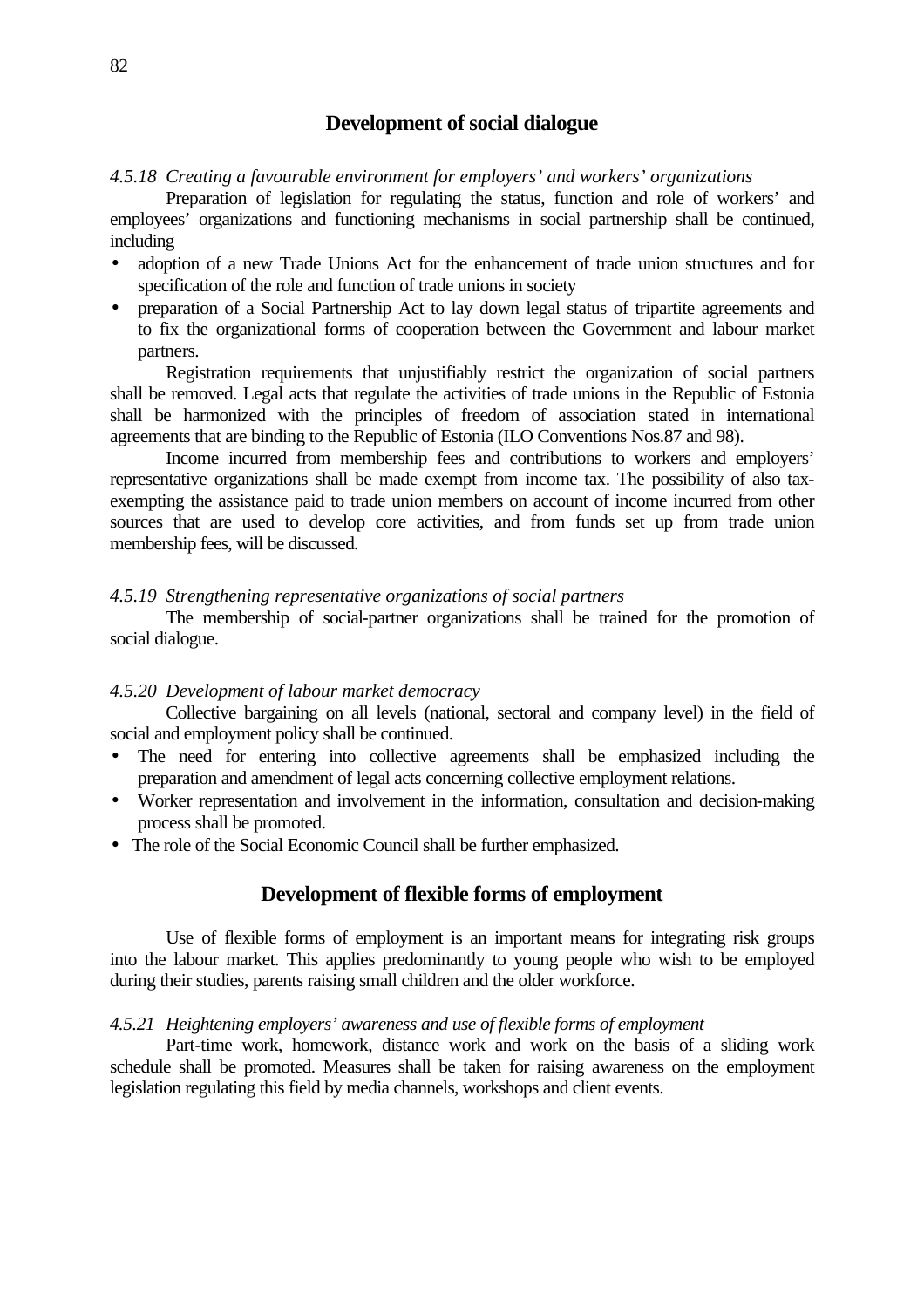## *4.5.22 Further development of social security schemes*

Social security schemes shall be developed further to extend the insurance coverage to part-time workers on the same principles as full-time workers, taking their working time or wages proportionally into account for the calculation of benefits.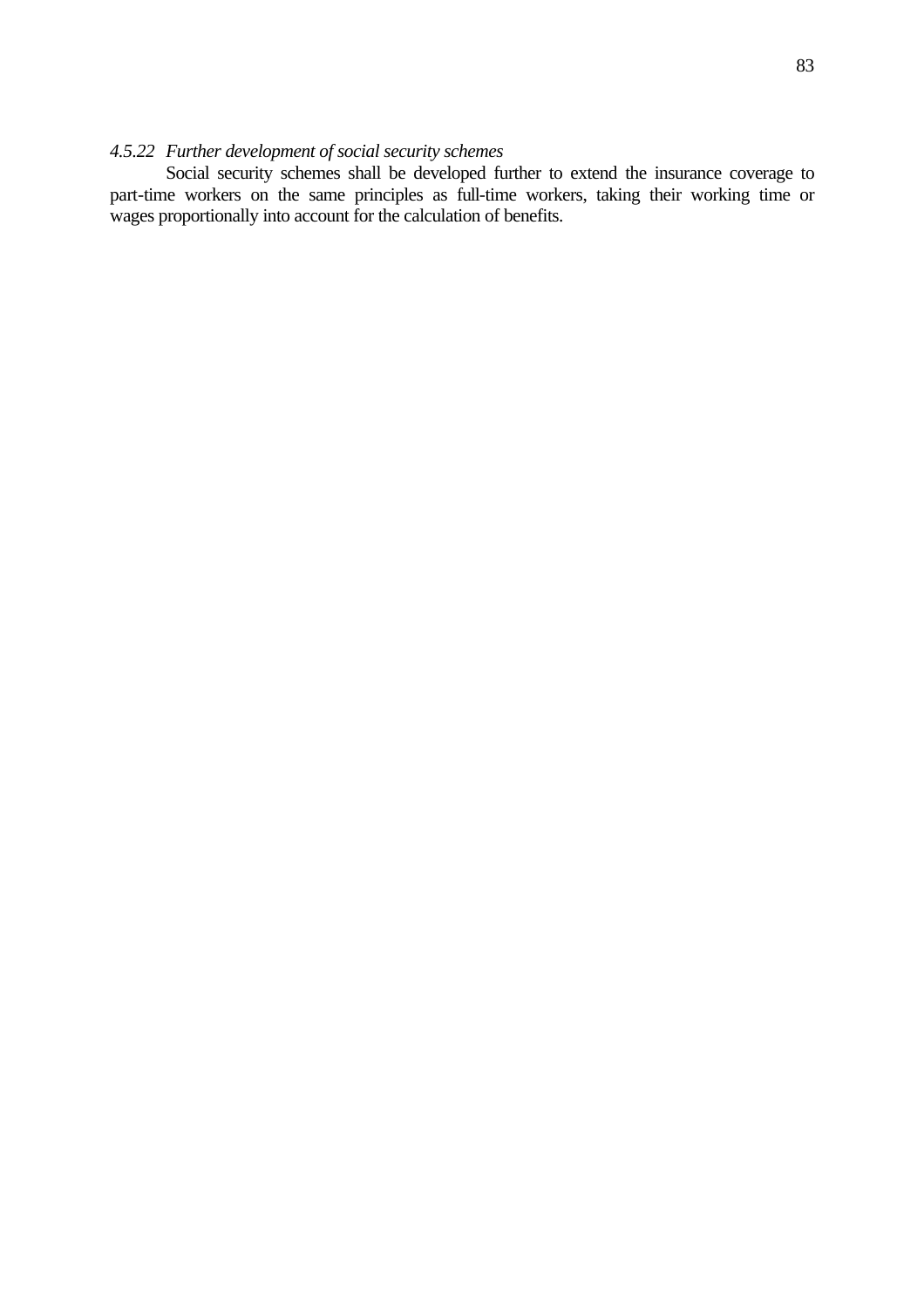## **Bibliography**

- Antila, J.; Ylöstalo, P. 1999. "Working Life Barometer in the Baltic Countries", *Labour Policy Studies*, No. 214. Ministry of Labour, Helsinki.
- Abermann, A. 2000. *Ametiühingud Eesti Vabariigi Tööturul*, TTÜ, Tallinn.
- Aruanne EAKLi tegevuskava (1995-2000) elluviimisest, *Rahva Leht*, Nr. 9 (288), lk. 2-4.
- Aruanne EAKLi tegevuskava (1995-2000) elluviimine, *Rahva Leht*, Nr. 10 (289), lk. 2-4.
- Davis, S.; Haltiwanger, J. 1992. "Gross job creation, gross job destruction and employment reallocation" in *Quarterly Journal of Economics*, Vol. 107 (3), pp.819-863.
- Eamets, R. 2000. *Reallocation of labour during transition. Disequilibrium and policy issues: The case of Estonia*, PhD thesis, Tartu-Aarhus (manuscript).
- Eamets, R.; Toomet, O. 2000. *Regional disparities and low labour mobility as the reasons of structural unemployment in Estonia*. Paper presented to workshop Labour markets, Work and Welfare during the Transition and Integration Processes, Vilnius, 10-14 April.
- Eamets, R.; Arro, R. 2000. *Cross-Country Analysis Of Employment Policies in Candidate Countries European Training Foundation*, Aarhus-Tallinn (mimeo).
- Eamets, R.; Philips, K.; Annus, T. 2000. *Background study on employment and labour market in Estonia*. Working Document, ETF, EC employment and social affairs.
- Eamets, R.; Kulikov, D.; Philips, K. *Estonian Labour Force Survey 1995. Structural Changes in the Estonian Labour Market in 1989–1994*. Statistical Office of Estonia, Tallinn– Viljandi.
- Estonian Academy of Sciences. 1995. *Economic and Social Changes in the Baltic States in 1992-1994*, Institute of Economics, Tallinn.
- Estonian Statistical Office [http://www.stat.ee].
- Faggio, G.; Konings, J. 1999. *Gross job flows and firm growth in transition countries: Evidence using firm-level data on five countries*, CEPR Discussion Paper, No. 2261, Oct.
- Haltiwanger, J.; Vodopivec, M. 1998. *Gross worker and job flow in a transition economy: An analysis of Estonia*, University of Maryland, (mimeo).
- Kaadu, T. 1996. *Industrial relations and tripartism in Estonia*.
- Kuddo, A. 1997. Social transition in the former Soviet Union States, World Bank.
- Lubyova, M.; Ochrankova, D.; Vantuch, J. 1999. *Background study on labour market and employment in Slovakia*, Bratislava.
- Munich, D.; Jurajda, S.; Cihak, M. 1999. *Background study on labour market and employment in Czech Republic*, Prague, July.
- Pärnits, K. 1998. "Ametiühing töötajate esindusorganisatsioon", *Juridica* Nr.1, lk. 13-20.
- Sjöberg, Ö.; Tammaru, T. 1999 "Transitional statistics: Internal migration and urban growth in post-Soviet Estonia", in *Europe-Asia Studies*, Vol. 51, No. 5, pp 821-842.
- TALO ja Valitsuse delegatsioonide läbirääkimistest 1999. aastal, TALO infoleht Nr.3, Jaanuar 2000.
- Tavits, G. 1998. "Töötegijad, kes ei ole töötajad", in *Juridica*, Nr.3, lk. 138-142.